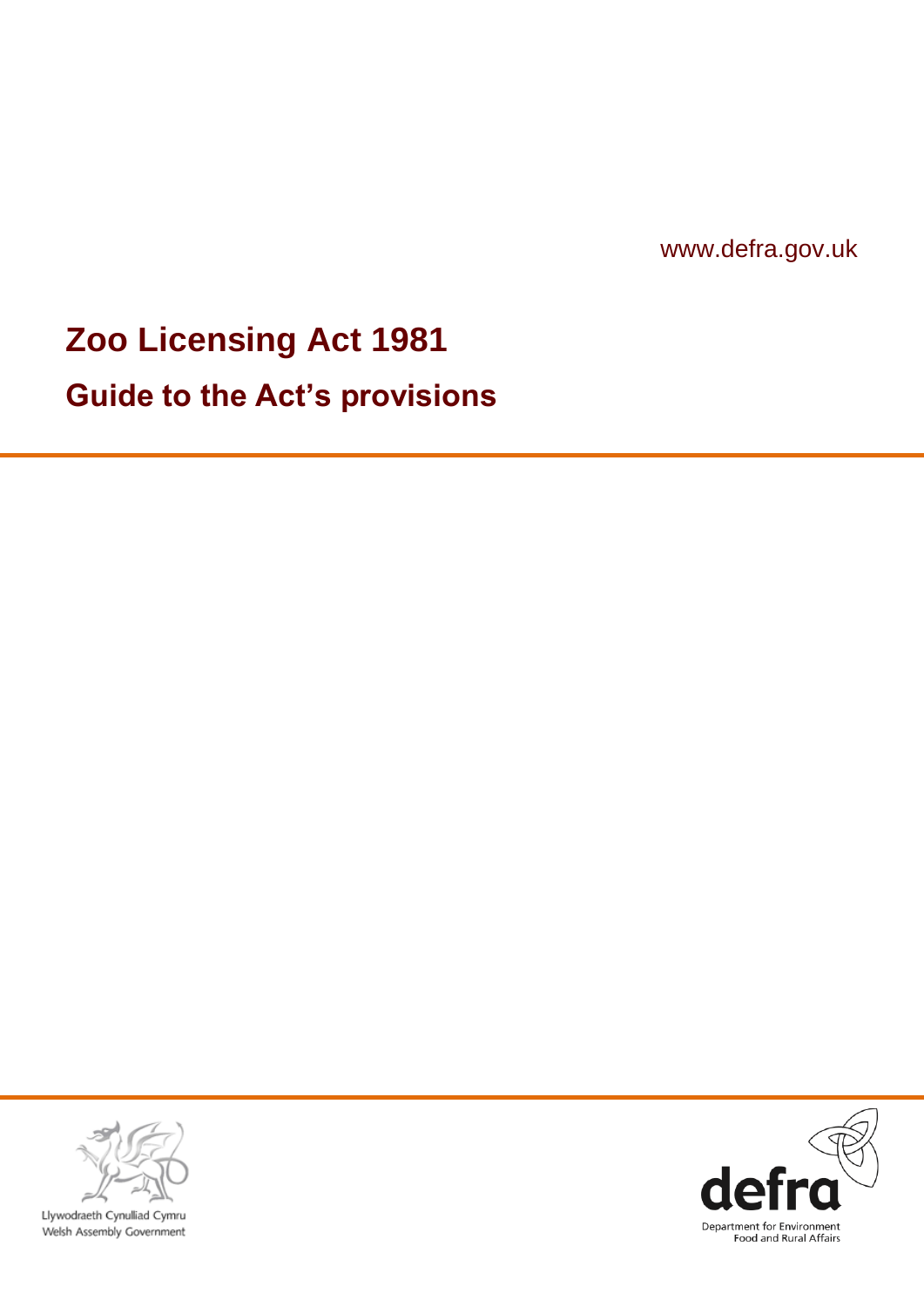© Crown copyright 2012

You may re-use this information (not including logos) free of charge in any format or medium, under the terms of the Open Government Licence. To view this licence, visit [www.nationalarchives.gov.uk/doc/open-government-licence/](http://www.nationalarchives.gov.uk/doc/open-government-licence/) or write to the Information Policy Team, The National Archives, Kew, London TW9 4DU, or e-mail: [psi@nationalarchives.gsi.gov.uk](mailto:psi@nationalarchives.gsi.gov.uk)

This document/publication is also available on our website at: http://www.defra.gov.uk/wildlife-pets/zoos/ Any enquiries regarding this document/publication should be sent to us at:

Zoos Branch Department for Environment, Food and Rural Affairs Zone 1/14b Temple Quay House 2, The Square Temple Quay Bristol BS1 6EB Telephone 0117 372 3606 Email [zoos.branch@defra.gsi.gov.uk](mailto:zoos.branch@defra.gsi.gov.uk) PB Number: PB13793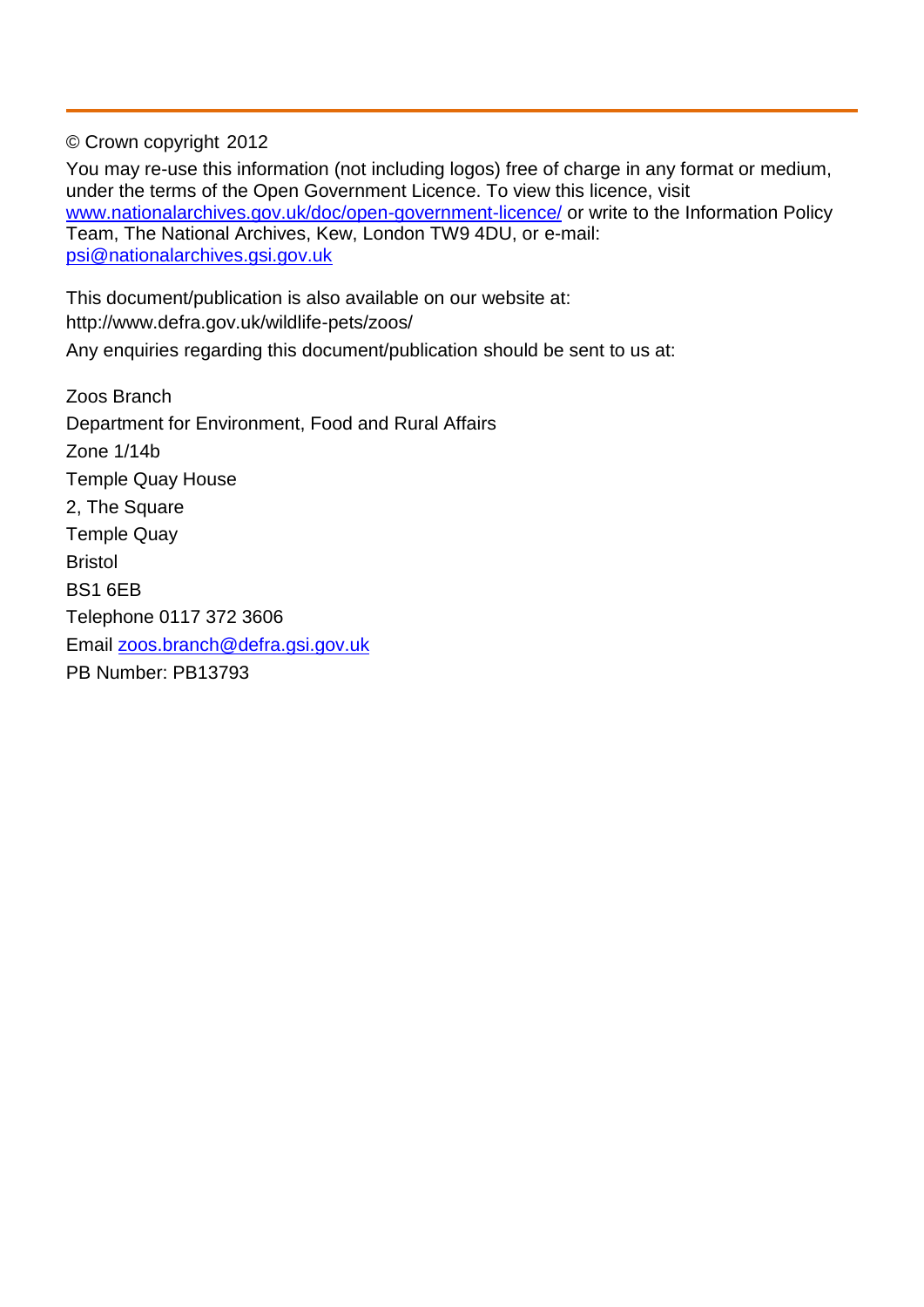#### **Contents**

| 1.  |                                                                                            |  |
|-----|--------------------------------------------------------------------------------------------|--|
| 2.  |                                                                                            |  |
| 3.  |                                                                                            |  |
| 4.  |                                                                                            |  |
| 5.  |                                                                                            |  |
| 6.  |                                                                                            |  |
| 7.  | Directing the applicant for a renewal of a zoo licence to apply for a fresh licence  9     |  |
| 8.  |                                                                                            |  |
| 9.  |                                                                                            |  |
| 10. |                                                                                            |  |
| 11. |                                                                                            |  |
| 12. |                                                                                            |  |
| 13. |                                                                                            |  |
| 14. |                                                                                            |  |
| 15. |                                                                                            |  |
| 16. |                                                                                            |  |
| 17. |                                                                                            |  |
| 18. |                                                                                            |  |
| 19. |                                                                                            |  |
| 20. |                                                                                            |  |
| 21. |                                                                                            |  |
| 22. |                                                                                            |  |
| 23. |                                                                                            |  |
| 24. | Powers of the local authority to make their own arrangements for the welfare of animals at |  |
| 25. |                                                                                            |  |
| 26. |                                                                                            |  |
| 27. | Date from which the Zoo Licensing Act ceases to apply to a closed zoo 25                   |  |
| 28. |                                                                                            |  |
| 29. |                                                                                            |  |
| 30. |                                                                                            |  |
| 31. |                                                                                            |  |
| 32. |                                                                                            |  |
| 33. |                                                                                            |  |
|     |                                                                                            |  |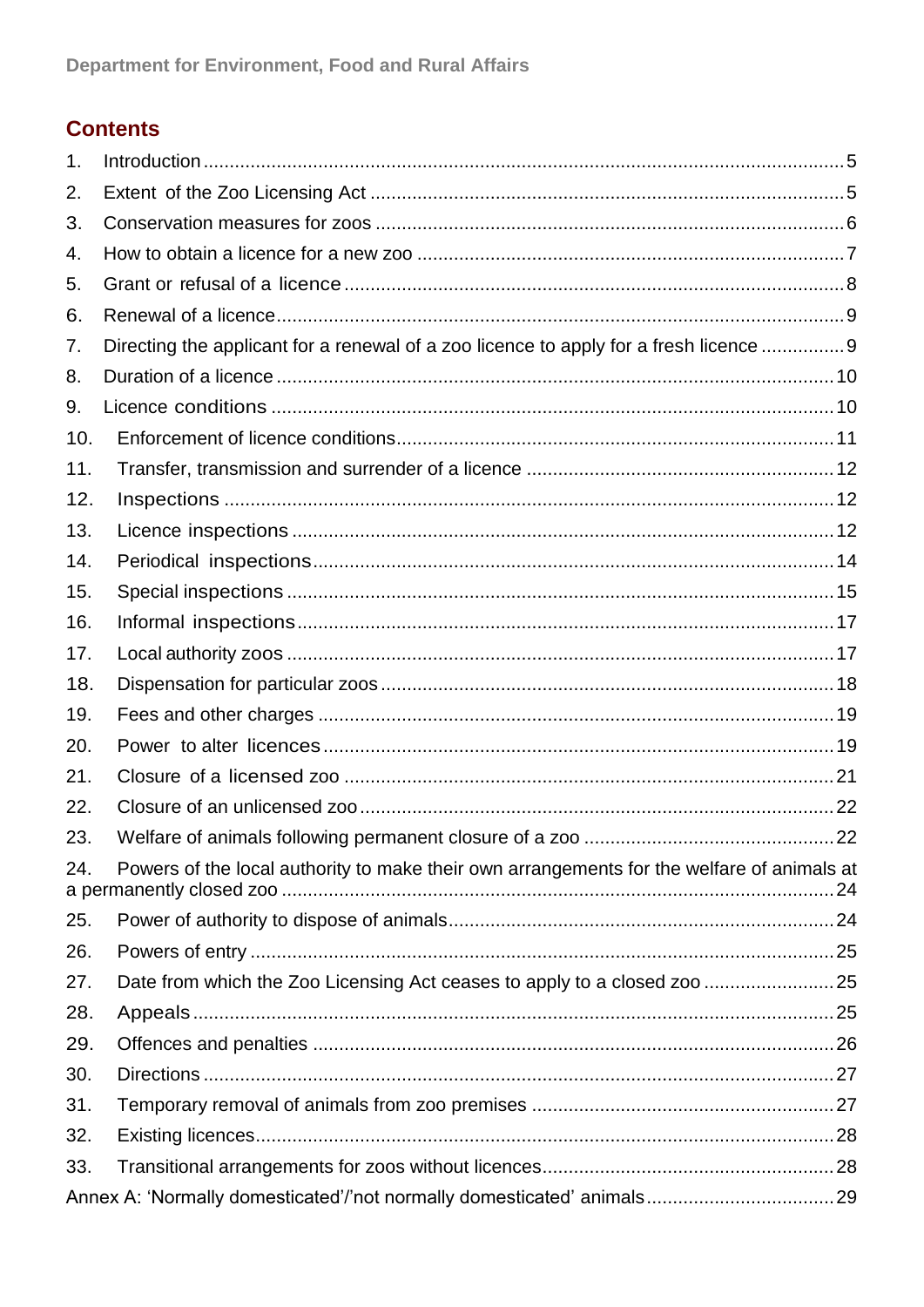|                                                                                             | Annex B: Collections which might or might not fall within the definition of a zoo30 |  |  |  |  |  |  |  |  |
|---------------------------------------------------------------------------------------------|-------------------------------------------------------------------------------------|--|--|--|--|--|--|--|--|
|                                                                                             |                                                                                     |  |  |  |  |  |  |  |  |
|                                                                                             |                                                                                     |  |  |  |  |  |  |  |  |
|                                                                                             |                                                                                     |  |  |  |  |  |  |  |  |
|                                                                                             |                                                                                     |  |  |  |  |  |  |  |  |
| 1.                                                                                          |                                                                                     |  |  |  |  |  |  |  |  |
| 2.                                                                                          |                                                                                     |  |  |  |  |  |  |  |  |
| 3.                                                                                          |                                                                                     |  |  |  |  |  |  |  |  |
| 4.                                                                                          |                                                                                     |  |  |  |  |  |  |  |  |
| 5.                                                                                          | Applications for dispensations for a new zoo under s.14(1)(b) and 14(2) ZLA 41      |  |  |  |  |  |  |  |  |
| 6.                                                                                          |                                                                                     |  |  |  |  |  |  |  |  |
| 7.                                                                                          |                                                                                     |  |  |  |  |  |  |  |  |
| 8.                                                                                          |                                                                                     |  |  |  |  |  |  |  |  |
| 9.                                                                                          |                                                                                     |  |  |  |  |  |  |  |  |
| 10.                                                                                         |                                                                                     |  |  |  |  |  |  |  |  |
| 11.                                                                                         | Special inspections under section 11A (for a closed zoo under section 16E)47        |  |  |  |  |  |  |  |  |
| 12.                                                                                         |                                                                                     |  |  |  |  |  |  |  |  |
|                                                                                             |                                                                                     |  |  |  |  |  |  |  |  |
|                                                                                             |                                                                                     |  |  |  |  |  |  |  |  |
|                                                                                             |                                                                                     |  |  |  |  |  |  |  |  |
|                                                                                             |                                                                                     |  |  |  |  |  |  |  |  |
|                                                                                             |                                                                                     |  |  |  |  |  |  |  |  |
|                                                                                             |                                                                                     |  |  |  |  |  |  |  |  |
| Annex M: Model direction to ensure the welfare of animals following the closure of a zoo 67 |                                                                                     |  |  |  |  |  |  |  |  |
| Annex N: Treatment or disposal of animals in the event of a zoo's closure71                 |                                                                                     |  |  |  |  |  |  |  |  |
| Annex P: Decision tree to help local authorities decide if an animal should be euthanased72 |                                                                                     |  |  |  |  |  |  |  |  |
|                                                                                             |                                                                                     |  |  |  |  |  |  |  |  |
|                                                                                             |                                                                                     |  |  |  |  |  |  |  |  |
|                                                                                             |                                                                                     |  |  |  |  |  |  |  |  |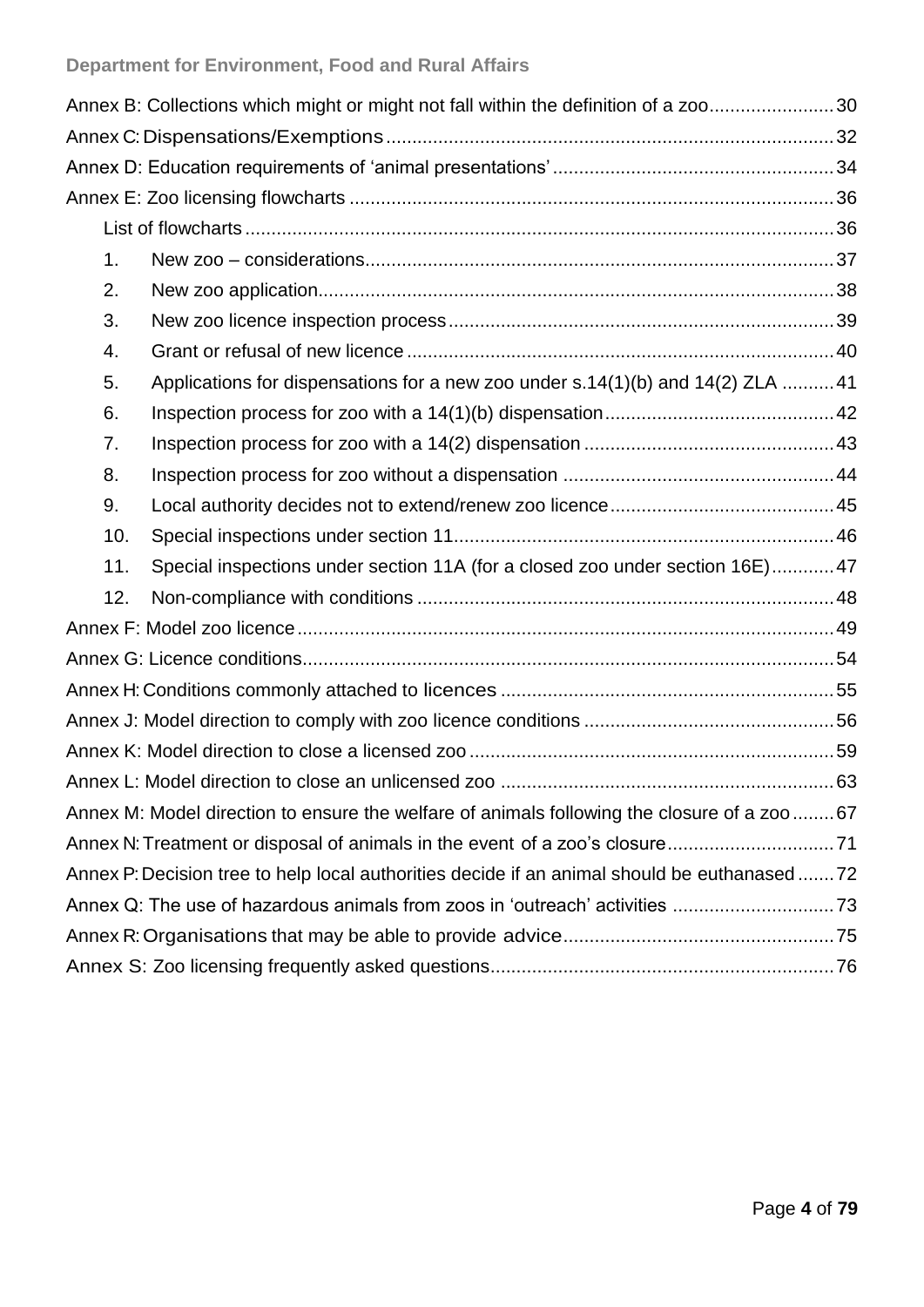### <span id="page-4-0"></span>**1. Introduction**

1.1 The [Zoo Licensing Act 1981](http://www.legislation.gov.uk/ukpga/1981/37) ('the Act') requires the inspection and licensing of all zoos in Great Britain. The Act aims to ensure that, where animals are kept in enclosures, they are provided with a suitable environment to provide an opportunity to express most normal behaviour. The Act was amended by the [2002 Regulations](http://www.legislation.gov.uk/uksi/2002/3080/contents/made) to give effect to the provisions of [Council Directive 1999/22/EC](http://eur-lex.europa.eu/smartapi/cgi/sga_doc?smartapi!celexplus!prod!DocNumber&lg=en&type_doc=Directive&an_doc=1999&nu_doc=22) which were not already covered by it.

1.2 This guidance deals with measures that fall to the local authority in their role as the zoo licensing authority. It should be read in conjunction with the Act. It replaces Department of the Environment (DOE) Circulars 5/84 and 11/88 and Department for Environment Food and Rural Affairs (Defra) Circular 02/2003. It should not be taken as an authoritative statement of the legal effect of the Act.

1.3 The provisions of the [Animal Welfare Act 2006](http://www.legislation.gov.uk/ukpga/2006/45/contents) also apply to animals in zoos.

#### <span id="page-4-1"></span>**2. Extent of the Zoo Licensing Act**

2.1 Section 1 makes clear that all zoos that are open to the public, with or without charge on seven or more days in a twelve-month period need a licence from their local authority to operate. A zoo is defined as any establishment where animals of wild species are exhibited to the public. Circuses and pet shops are excluded from this definition (see paragraph 2.5 below). Local authorities in England are District, Unitary, Metropolitan, City of London and London Borough councils.

2.2 Section 1(2B) makes clear that the Act also applies to zoos which are not open on seven or more days in a twelve month period, but have a licence in force, such as those that are temporarily closed while they comply with a direction issued under s16A of the Act. The Act also applies to zoos that have closed permanently while they make arrangements for the future care or disposal of their animals – see paragraphs 23.1-23.9 below on section 16E.

2.3 An animal is defined as any multi-cellular organism that is not a plant or fungus. Animals of wild species are those not normally domesticated in Great Britain. The term is not further defined in the Act and the Secretary of State is not in a position to give an authoritative interpretation of the law, which is ultimately for the Courts. But to help in decision-making, the Department's informal view on the more common cases raised is set out at [Annex A.](#page-28-0)

2.4 A collection consisting entirely of animals that are normally domesticated in Great Britain is not a zoo within the meaning of the Act. Attention is also drawn to the following extract from a statement made by the Minister during the passage of the Zoo Licensing Bill through Parliament (House of Commons Standing Committee C Report, 13 May 1981 Col 95).

*"It has been found impossible to arrive at a definition which is sufficiently embracing to cover all types of what common sense tells us are zoos, yet to exclude, for example, fish tanks in restaurants, parrots in pubs, or the pair of monkeys in the garden of a country café. Many of these…. are so obviously not zoos that we do not want to ….. bring about a situation in which we are inundated with requests for exemption requests. No officious local authority official would go round every dentist, building society manager or café proprietor and tell him that he is running a zoo. We must give some credit for the good sense of those who will be*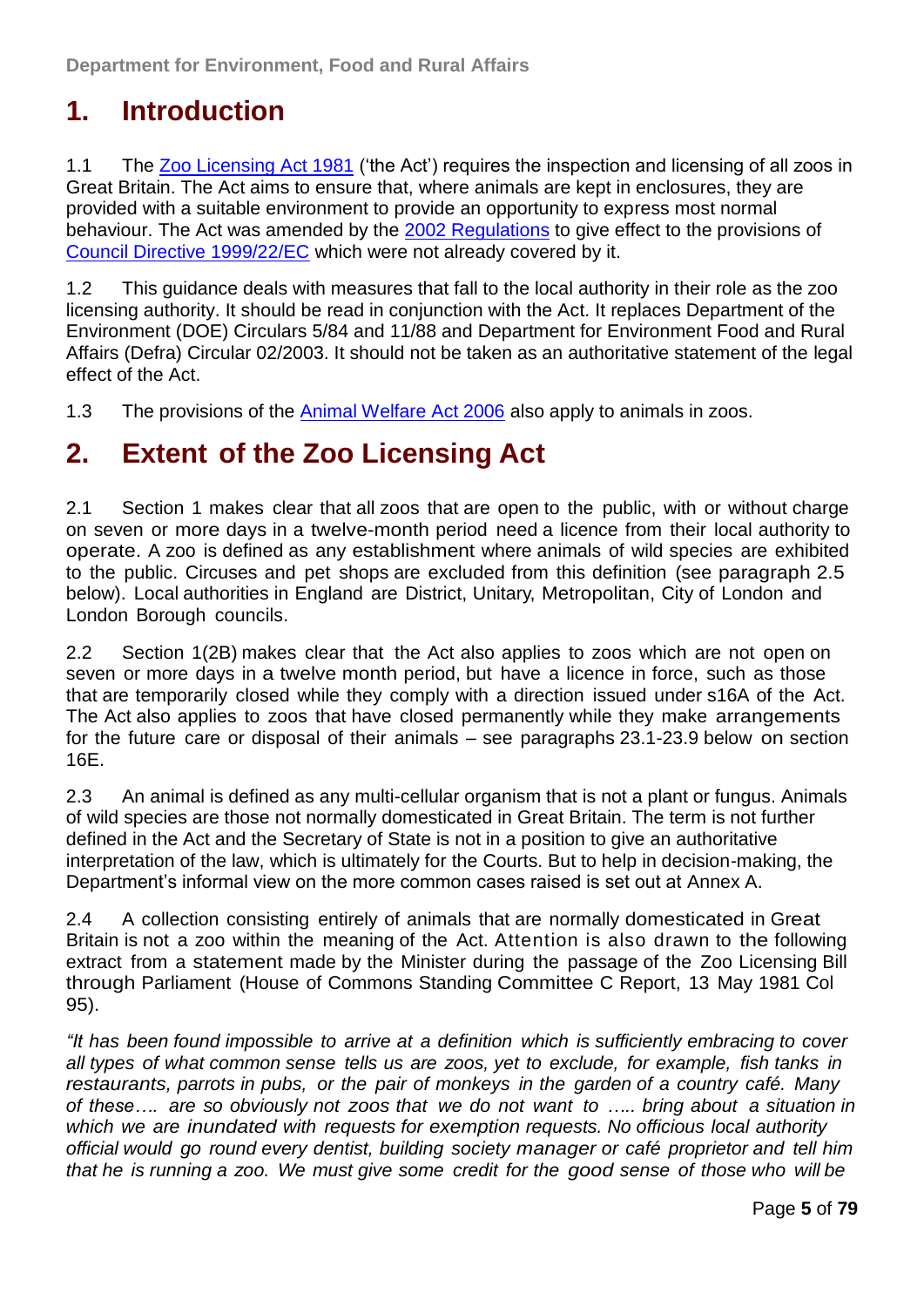*applying the Bill. In those few borderline cases where the verdict could go either way, there will have to be an individual decision based on the facts and circumstances of the case."*

2.5 The Secretary of State is not in a position to give an authoritative interpretation of the law, but to help in decision-making, further guidance on assessing whether collections fall within the scope of the Act is at [Annex B.](#page-29-0)

2.6 A circus is defined as a place where animals are kept or introduced wholly or mainly for the purpose of performing tricks or manoeuvres at that place. Following the Court of Appeal judgment into the case of South Kesteven District Council v. Mackie & Others on 12 October 1999, circus winter quarters were held to be within the definition of a circus and therefore are not considered to be a zoo. A pet shop is defined as a premises holding a licence or requiring a licence under the [Pet Animals Act 1951.](http://www.legislation.gov.uk/ukpga/Geo6/14-15/35)

2.7 Section 14 allows exemptions from some or all of the provisions of the Act to be granted for small zoos on an individual basis. The criteria they would normally be expected to meet are listed at [Annex](#page-31-0) C. These criteria are for guidance only and each case will be treated on its merits.

#### <span id="page-5-0"></span>**3. Conservation measures for zoos**

3.1 Section 1A specifies the conservation measures that zoos are required to undertake.

These are:

(i) research from which conservation benefits accrue to species of wild animals; and/or

- (ii) training in relevant conservation skills; and/or
- (iii) the exchange of information relating to the conservation of species of wild animals;

#### and/or

(iv) where appropriate, breeding of wild animals in captivity; and/or

(v) where appropriate, the repopulation of an area with, or the reintroduction into the wild of, wild animals;

(vi) promoting public education and awareness in relation to the conservation of biodiversity, in particular by providing information about the species of wild animals kept in the zoo and their natural habitats;

(vii) accommodating their animals under conditions which aim to satisfy the biological and conservation requirements of the species to which they belong, including providing each animal with an environment well adapted to meet the physical, psychological and social needs of the species to which it belongs; and providing a high standard of animal husbandry with a developed programme of preventative and curative veterinary care and nutrition;

(viii) preventing the escape of animals and putting in place measures to be taken in the event of any escape or unauthorised release of animals;

(ix) preventing the intrusion of pests and vermin into the zoo premises; and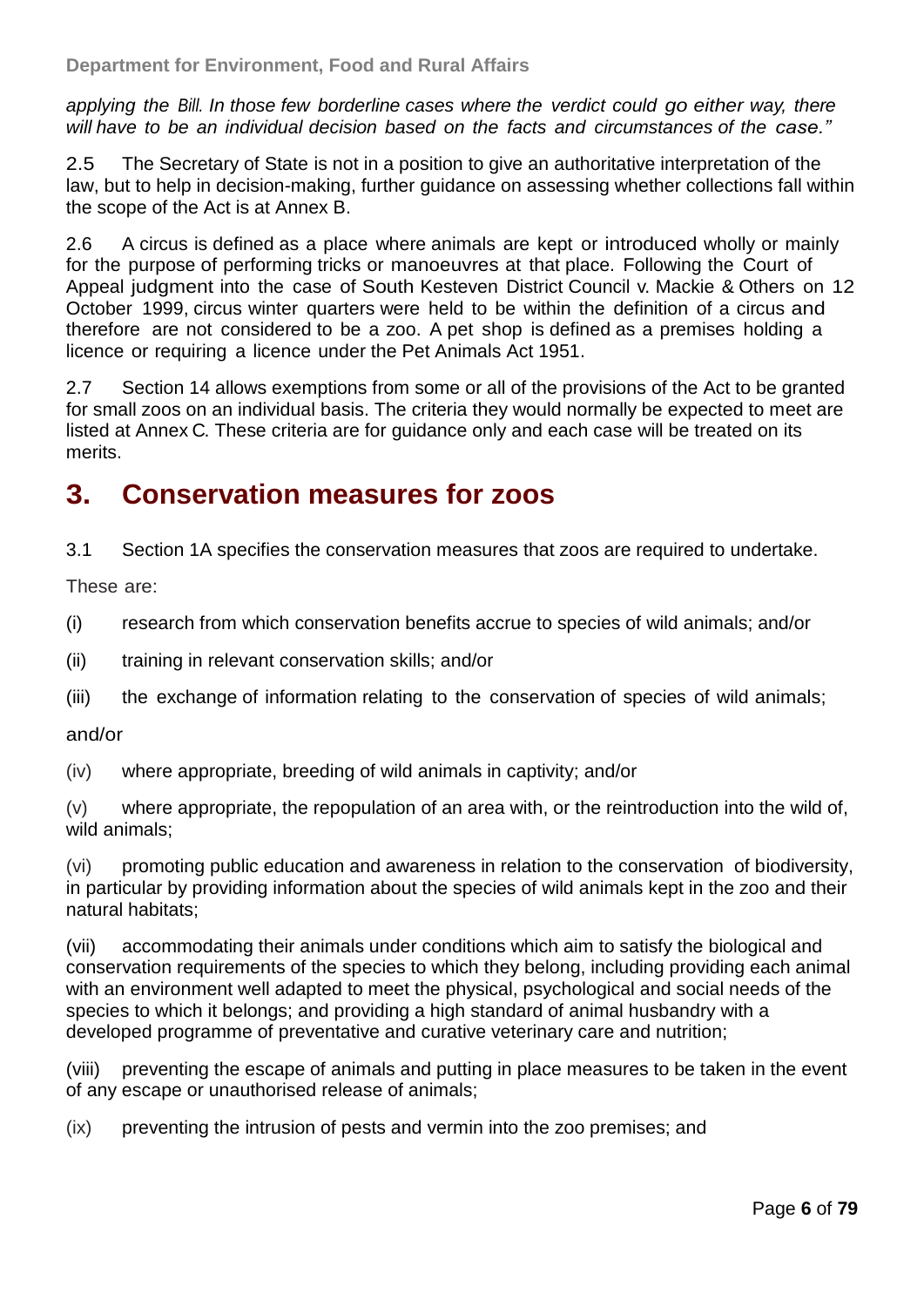(x) keeping up-to-date records of the zoo's collection, including records of the numbers of different animals; acquisitions, births, deaths, disposals and escapes of animals; the causes of any such deaths; and of the health of the animals.

3.2 Note that (i) to (v) are alternatives and zoos need to undertake at least one of these options, whereas (vi) onwards are mandatory. Local authorities must implement these requirements by attaching appropriate conditions in respect of each requirement to the licences of all zoos. Guidance for existing licences is set out in paragraphs 32.1 and 32.2 below.

3.3 Conditions attached to licences must be appropriate to and reflect the size and nature of the zoos. For instance, there is no expectation that small zoos should undertake major conservation and educational projects. The extent of a zoo's conservation and educational activities should be proportionate to its size and the diversity of its collection. Guidance on the requirements for education in respect of animal presentations is at [Annex D.](#page-33-0) Further advice on this is provided in the [Zoos Expert Committee Handbook](http://www.defra.gov.uk/wildlife-pets/zoos/)

3.4 Guidance on accommodation and general zoo practice is set out in the [Secretary of](http://www.defra.gov.uk/wildlife-pets/zoos/)  [State's Standards of Modern Zoo Practice.](http://www.defra.gov.uk/wildlife-pets/zoos/) Examples of conservation measures in which zoos might participate are set out in the Zoos Expert Committee Handbook.

3.5 Measures must be taken with the aim of preventing the intrusion of pests and vermin, but it is recognised that not all zoos will be able to prevent all pest intrusions. Measures to prevent the intrusion of outside pests and vermin should be realistic and practical and reflect the nature and type of zoo.

3.6 Guidance on the zoo licensing process is set out in the following paragraphs and is summarized in the flowcharts at [Annex E.](#page-35-0)

#### <span id="page-6-0"></span>**4. How to obtain a licence for a new zoo**

4.1 Before starting up a new zoo, the applicant must give the local authority at least two months' written notice (giving the particulars required by section 2(2) and 2(2A)) before applying to the authority for a licence. Section 2(2A) introduces a new requirement for applicants of a zoo licence to include in their notice to the local authority a statement of how they propose to implement the section 1A conservation measures at the zoo. The applicant must also publish notice of this intention and the particulars required by section 2(2) and 2(2A) in one local and one national newspaper, and display a copy of the published notice at the site of the proposed zoo. The published notice does not need to contain any of the information in section 2(2)(a)— (d) or 2(2A), although it must state where and when the notice to the local authority may be inspected.

4.2 Section 2(3) requires local authorities to make any notice of intention available for public inspection free of charge at reasonable hours, until the related application is processed. Local authorities are asked to co-operate with intending applicants in the provision of the information necessary to complete the notices of intention— particularly on matters covered by section 2(2)(c) and (d) and on where and when the notice to the local authority may be inspected.

4.3 Local authorities are required to take account of representations made in respect of any application by people and organisations set out in section 3 of the Act. There is no duty to consult these people or organisations, but a local authority must act reasonably, and what is reasonable may vary with the circumstances. An inspection of the zoo is also required before the licence can be granted or refused to establish whether or not licensing conditions can be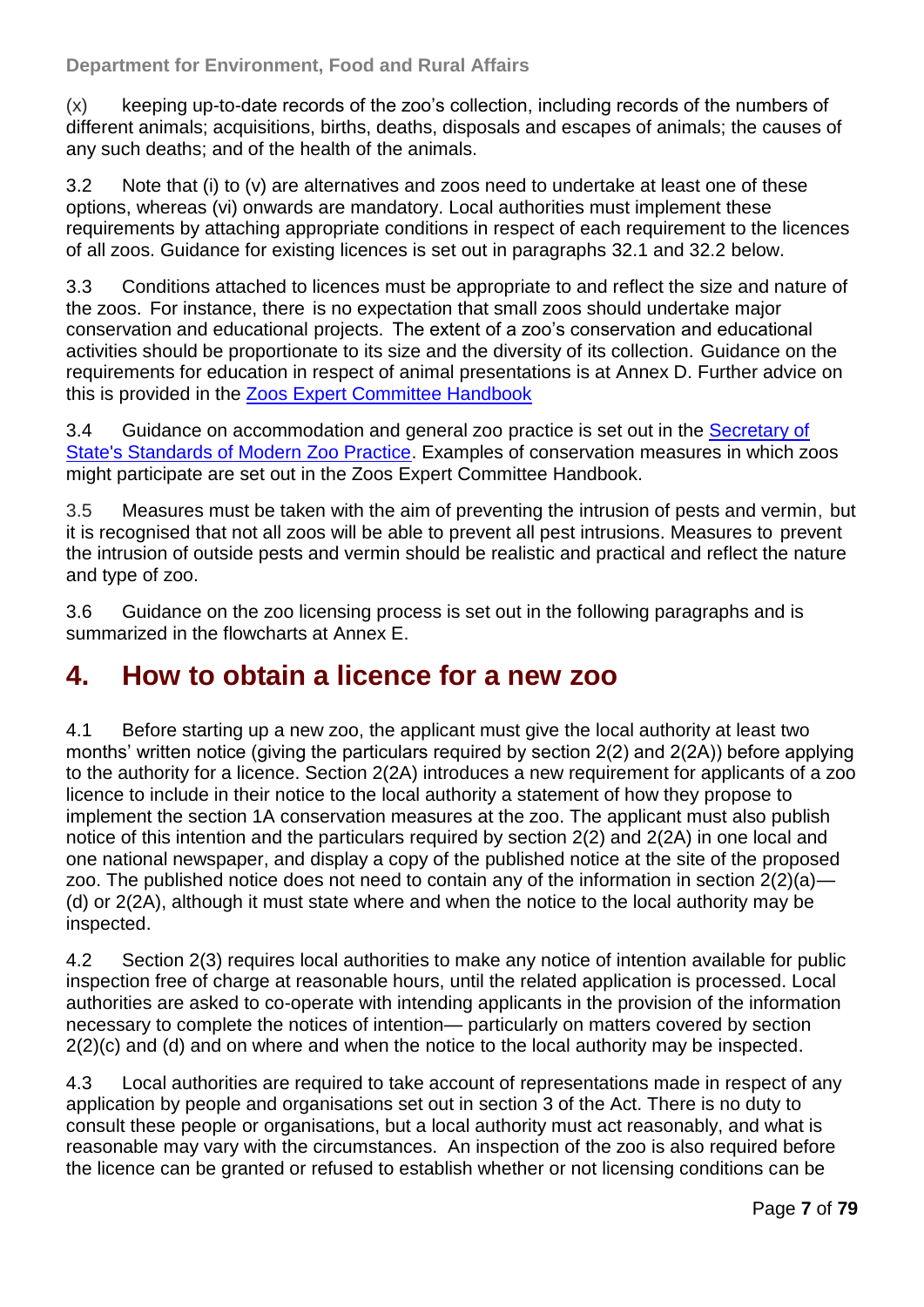met. Before that inspection, the local authority must consult the applicant about the proposed licence conditions.

4.4 Local authorities are advised to check with their planning department or any other sources that might be available to them for potential new zoos in their area. They are also advised to liaise with the operator of the new zoo to ensure proper provision is being made for the animals, including for their welfare and that the prospective new zoo is fully aware of what legislative requirements will apply.

#### <span id="page-7-0"></span>**5. Grant or refusal of a licence**

5.1 Local authorities are required, by section 4 of the Act, to consider an inspector's report in reaching a decision on a new licence application. The report should contain information on the likelihood of the zoo being able to comply with the proposed licence conditions (including those implementing the requirements in section 1A of the Act). A copy of the report should be sent to the applicant within one month of receipt for comment. Although not a requirement of the legislation, local authorities should give consideration to asking the applicant to comment within a set period of time.

5.2 Section 4(2) requires local authorities to refuse to grant a licence if they are satisfied that the zoo, or its continuance, would injuriously affect the health or safety of persons living in the neighbourhood of the zoo, or seriously affect the preservation of law and order.

5.3 Section 4(2A) also requires local authorities to refuse to grant a licence for a zoo if, after inspecting the collection, they are not satisfied that it would be able to meet conditions to take forward conservation measures set out in section 1A of the Act.

5.4 Local authorities may refuse to grant a licence if they are not satisfied that the standards of accommodation, staffing or management are adequate for the proper care and well-being of the animals as a whole or for any of them, or otherwise for the proper conduct of the zoo. The Secretary of State would not normally expect a licence to be refused in a situation where adequate standards were not met but where there were reasonable prospects that improvements would take place. In practice this is a situation where the local authority will wish to consider imposing a condition or conditions (in accordance with the powers granted to them by section 5 of the Act). In exercising their discretion under section 4(3) of the Act the local authority should consult the Department for advice if they need it.

5.5 Local authorities may refuse a licence application if anyone associated with the zoo has, as stated in section 4(4) of the Act, a conviction under the Zoo Licensing Act 1981 or any of the Acts mentioned in section 4(5). In exercising this discretion, local authorities will need to consider the seriousness of the offence committed.

5.6 If local authorities are not satisfied that planning permission has been granted for a zoo, the licence should be either refused or granted with its operation suspended until the local planning authority confirm that permission has been, or is deemed to be, granted.

5.7 A licence should be refused only for one of the reasons set out in section 4 of the Act. When a licence application has been submitted electronically and is refused, a written statement of the grounds of refusal should be issued to the applicant electronically in accordance with [The Provision of Services Regulations 2009](http://www.legislation.gov.uk/ukdsi/2009/9780111486276/contents) and also by post or delivered by hand (section 4 (7) of the Act). The local authority is expected to issue the grounds of refusal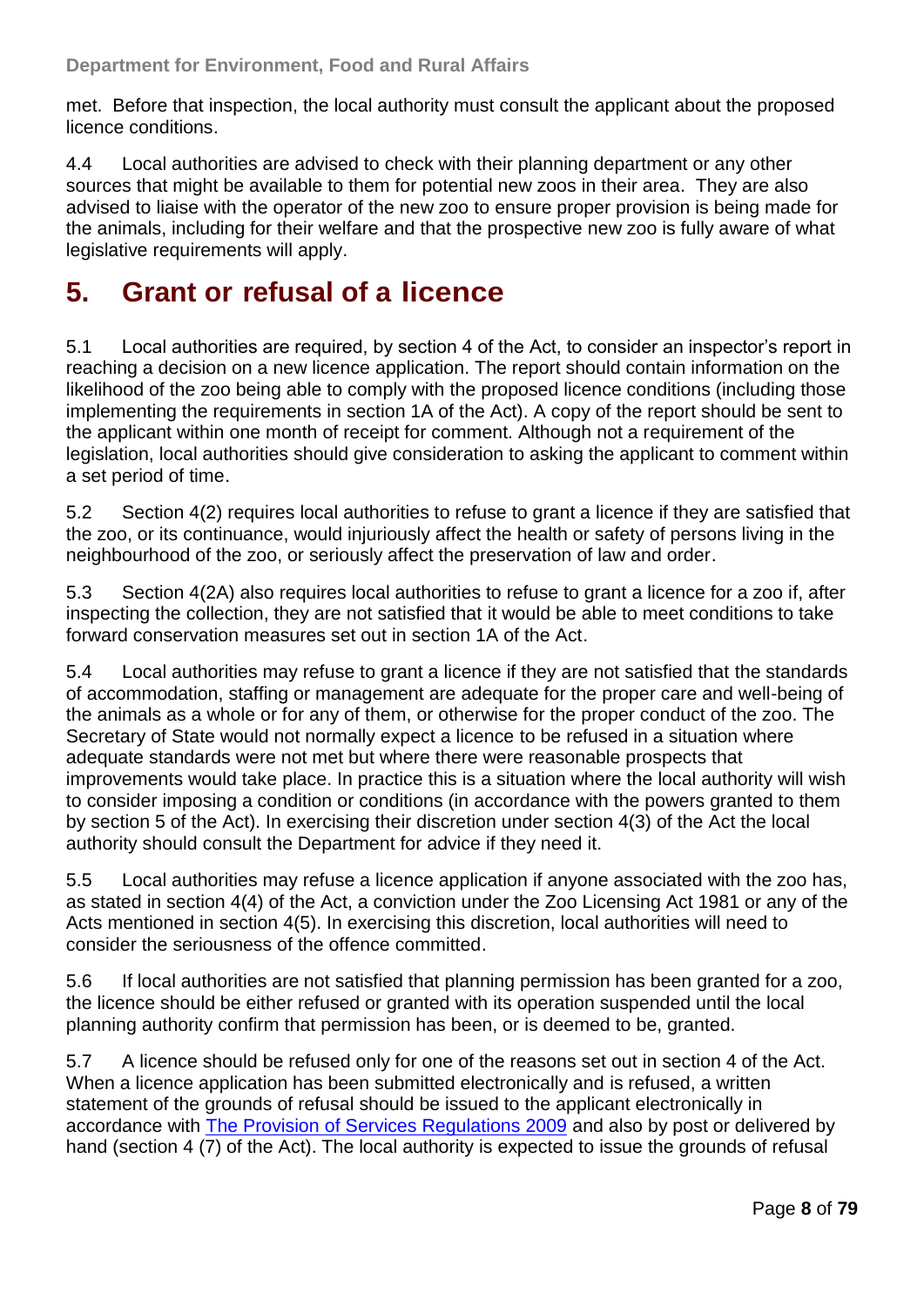promptly to ensure that any unnecessary expense that might arise from undue delay is not incurred. The right of appeal against licence refusal is covered in paragraphs 28.1-28.5 below.

5.8 When a licence has been submitted electronically and is granted, it should be sent to the applicant electronically in accordance with the [The Provision of Services Regulations 2009](http://www.legislation.gov.uk/ukdsi/2009/9780111486276/contents) and also by post or delivered by hand (section 4(8) of the Act). The licence including the conditions attached to it (or a copy) must be displayed at each public entrance to the zoo in a way that the public can see the licence and associated conditions. A model zoo licence is at [Annex F.](#page-48-0)

5.9 Local authorities are not required to provide copies of zoo licences or refusal letters to interested parties, but are free to do so if they wish (and may be subject to a request under the Freedom of Information Act 2000). Local authorities are asked to send to the Department a copy of the licence, or any letter sent to the zoo upon renewal along with a copy of the inspector's report for information and record purposes. They are also asked to let the inspector have a copy of the licence.

### <span id="page-8-0"></span>**6. Renewal of a licence**

6.1 An application has to be made to the local authority at least six months before the expiry of the existing licence (unless special circumstances arise which, in the opinion of the authority are sufficient to allow applications later than this). The local authority, in accordance with section 6(4) of the Act, should, nine months or more before the licence expires, give the licence holder advance notice of the latest date on which he can make an application for renewal. Operators should also have systems in place so that they are ready to submit an application in good time.

6.2. Before renewing the licence in accordance with section 6(1A), the local authority must make arrangements for an inspection to be carried out in accordance with section 9A of the Act (see paragraphs 31.1-31.10 below for guidance on section 9A). Where an inspection is due under section 10 in the following 12 months, a section 10 inspection and a renewal inspection can be combined using the powers under section 9A(2). It should normally be possible, therefore, to combine the renewal inspection with the inspection required by section 10(3) not later than six months before the end of the final year of the licence.

6.3 The local authority should send a copy of the inspector's report to the zoo operator within one month of receiving it. After considering the inspection report and any response from the operator, the local authority may renew the licence by extending the period of the licence by six years.

6.4 At this stage the authority could instead issue a notice directing the applicant under section 6(1)(b) to apply for a fresh licence. But by issuing the section 6(1)(b) notice without carrying out the renewal inspection, in some cases, it may be possible for the zoo to avoid two inspections in close proximity (see paragraphs 7.4-7.5 below).

#### <span id="page-8-1"></span>**7. Directing the applicant for a renewal of a zoo licence to apply for a fresh licence**

7.1 The local authority should direct a zoo operator under section 6(1)(b) to apply for a fresh licence only where there is good and sufficient reason for doing so. For example, where there have been radical changes to the zoo's management structure or to the animals held there since the previous licence was granted, particularly where the additional animals are considered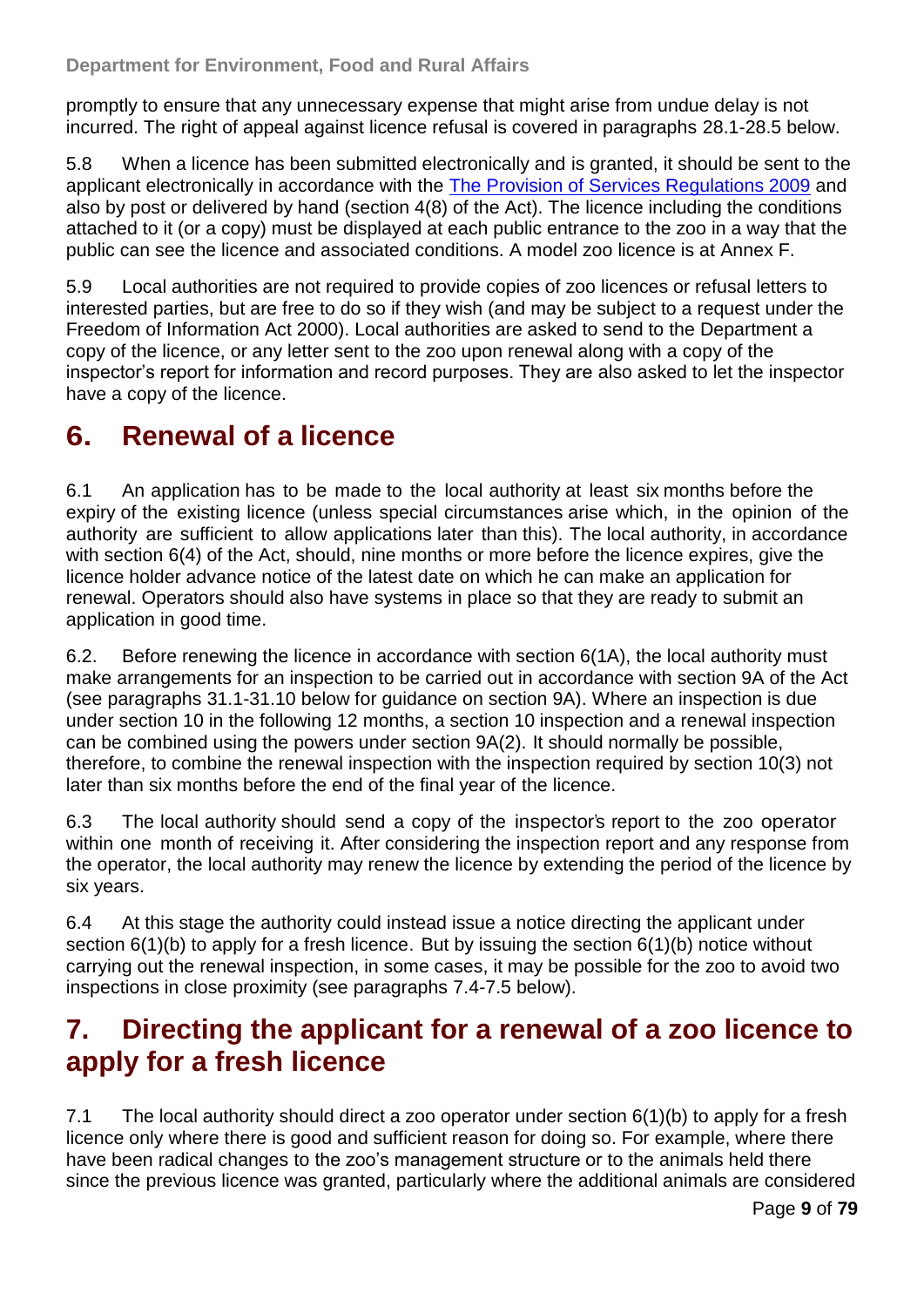hazardous. Appendix 12 of the [Secretary of State's Standards of Modern Zoo Practice](http://www.defra.gov.uk/wildlife-pets/zoos/) provides a useful guide as to which animals are considered hazardous.

7.2 In deciding whether it is appropriate to require an application for a fresh licence, the local authority should be mindful that this could involve the applicant in extra expense and consider whether the need might be met in some other way—perhaps by altering the conditions of a licence under section 16 of the Act. But if the application is necessary, local authorities should ensure that applicants give at least two months' notice of their intention to make one in accordance with section 2 before it can be accepted.

7.3 Where the local authority issue a direction under section 6(1)(b) requiring the applicant to apply for a fresh licence after the renewal inspection required under section 6(1A) has been carried out, a further inspection will be required by section 4(1A) if a fresh licence application is made. Section 10(3) requires an inspection not later than six months before the end of the final year of licence. It may be possible to combine the renewal inspection required by section 6(1A) with this section 10 inspection using the section 9A(2) power.

7.4 Where the local authority consider they have sufficiently compelling evidence to direct the zoo to apply for a fresh licence without the benefit of the renewal inspection report, they may do so. In such circumstances it may, where application for a fresh licence is made sufficiently early, be possible for the inspection required by section 10(3) (to be carried out not later than six months before the end of the final year of the licence) to be combined with the inspection required by section 4(1A) and an inspection was due under section 10, section 9A(2) allows the local authority to combine this section 10 inspection with the one required under section 4(1A), if the fresh licence application is made.

7.5 Local authorities are also reminded that they cannot direct the zoo (in accordance with section 6(1)(b) of the Act) to apply for a fresh licence until an application for renewal is made. It is therefore recommended that the local authority advise the zoo of their intentions in this respect when giving notice under section 6(4) of the Act. When the zoo makes an application for a fresh licence, a direction under section 6(1)(b) is not necessary.

7.6 Where the holder applies for a fresh licence, the existing licence continues in force until the application is processed or withdrawn. This is provided that the application is made before expiry of the existing licence or within six months after the issue of the local authority's direction to the zoo to apply for a fresh licence.

### <span id="page-9-0"></span>**8. Duration of a licence**

8.1 The original licence (i.e. the first licence granted to the zoo) shall run for four years. Any subsequent licence, whether a renewal licence or a fresh licence, as mentioned in sections 5(2) and 6(3) of the Act, shall run for six years. An original licence may be issued to run from a future date so the applicant can have the licence before the zoo is ready to commence, or recommence in the case of temporary closure.

### <span id="page-9-1"></span>**9. Licence conditions**

9.1 Section 5(2A) requires local authorities to ensure every licence always contains appropriate conditions to ensure the zoo gives effect to the requirements in section 1A of the Act. An example of such conditions is set out at [Annex G.](#page-53-0) In addition to the requirement to attach licence conditions implementing the measures in section 1A, section 5 also gives the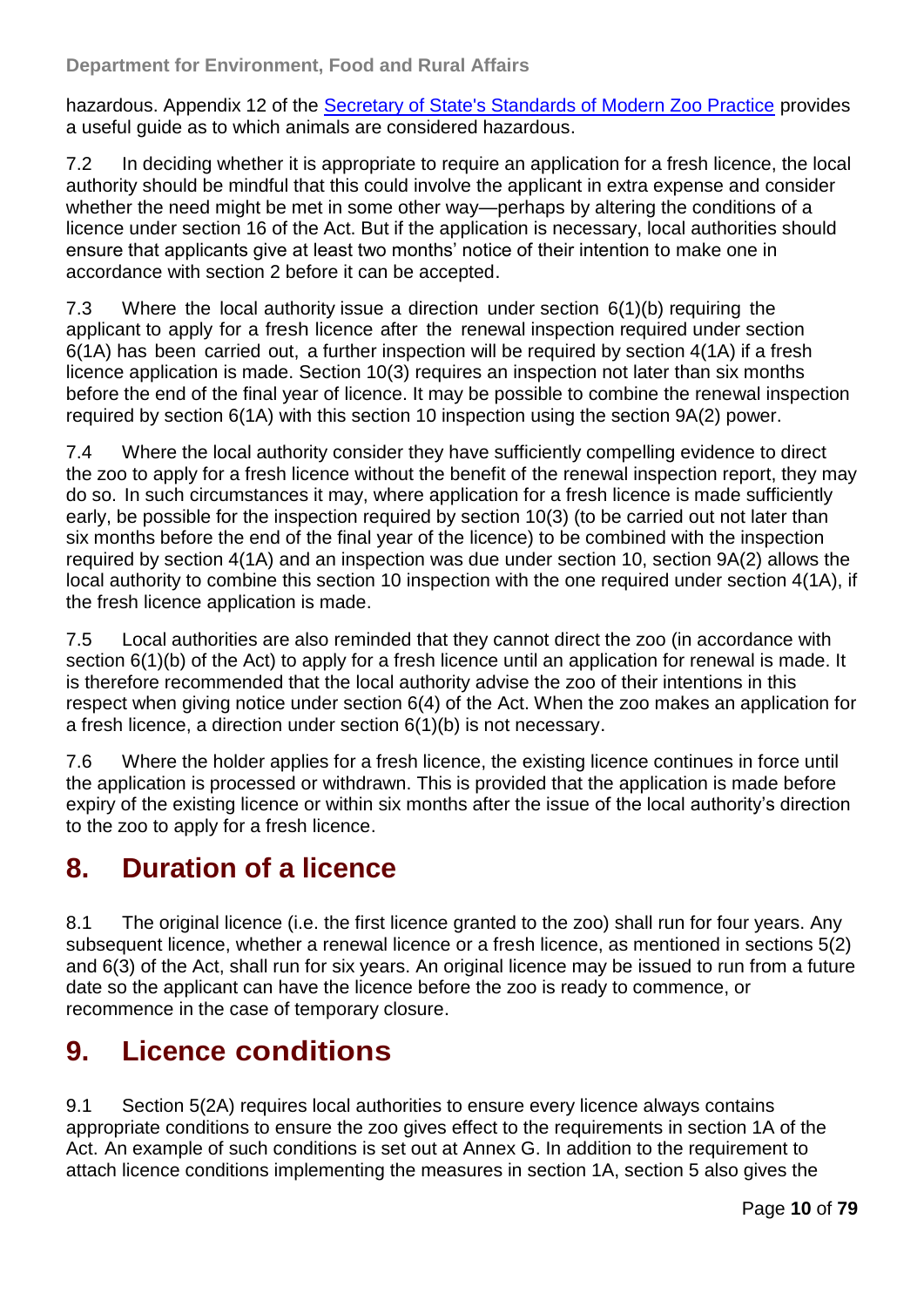local authority discretion to attach any condition deemed necessary or desirable for the proper conduct of the zoo during the period of the licence.

9.2 In determining such conditions, the local authority are required to have regard to the [Secretary of State's Standards of Modern Zoo Practice](http://www.defra.gov.uk/wildlife-pets/zoos/) specified under section 9 of the Act. However, local authorities are reminded that conditions must not be inconsistent with any that the Secretary of State directs them to attach and that they must not attach conditions that relate only or primarily to the health, safety or welfare of zoo employees. An example of conditions that have routinely been attached to licences, insofar as they are applicable to the kinds of animals kept at the zoo is at [Annex](#page-54-0) H.

9.3 Once time-limited conditions dealing with issues not relating to the requirements of section 1A have been complied with, they should be removed from the licence upon renewal.

#### <span id="page-10-0"></span>**10. Enforcement of licence conditions**

10.1 Where a local authority is not satisfied that a zoo licence holder has complied with a condition (or several conditions) attached to the licence in relation to the zoo or any section of it, section 16A requires them, after giving the licence holder the opportunity to be heard, to issue a direction requiring compliance with the condition(s). However, there is no need for the authority to make a direction if they decide instead to close the zoo permanently in accordance with section 16B(5).

10.2 Section 16A(2) specifies the contents of a direction. The direction must say what licence condition or conditions have not been complied with. For each condition it must say whether the condition has been breached in relation to the whole zoo or only a section of the zoo (for example, a department of the zoo or a particular part of the zoo's premises). The direction must also stipulate the steps the licence holder must take to comply with the condition or conditions and the period for compliance. A model direction is at [Annex J.](#page-55-0) Flowchart 12 illustrates the compliance and enforcement process.

10.3 The direction can also require the zoo, or a part of it, to be closed to the public while the direction is in force, or for part of that period, if that is considered appropriate. Any decision to issue a direction under section 16A closing the zoo, or a section of it, for a period of time, should not be taken lightly. Such a direction should be revoked once the zoo has complied with the condition or conditions. A direction under section 16A cannot require a zoo or a section of a zoo to close permanently, but only so as to require/enable the relevant condition(s) to be fulfilled (e.g. if construction work were required).

10.4 A direction issued under section 16A may be varied or revoked by a further direction of the local authority. Any decision to vary the direction by increasing the period of compliance must not extend the period beyond two years from the date when the direction was first issued. There is a right of appeal against these directions under section 18 – see guidance in paragraphs 28.1-28.5 below. Directions requiring the temporary closure of the zoo or imposing requirements on the licence holder to carry out additional works at the zoo will not take effect until an appeal is decided (and is unsuccessful) or abandoned, or where the 28-day period for appeal expires and no appeal is made.

10.5 Where the local authority are satisfied that the licence holder has not complied within the period specified in the direction (taking into account any extensions of time granted under section 16A(4) and depending on the outcome of any appeal under section 18) and the condition not met relates to the requirements set out in section 1A (conservation measures for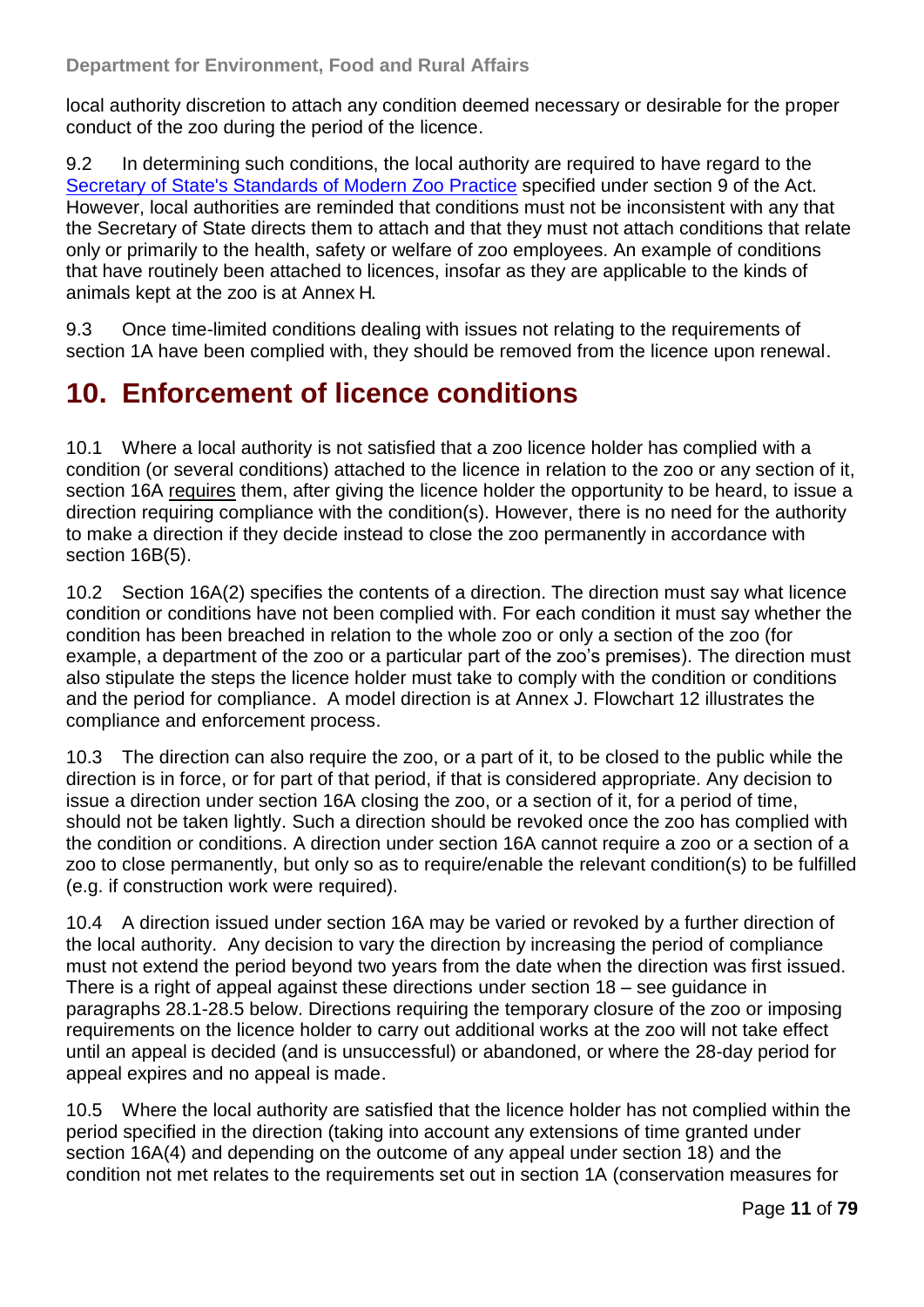zoos) of the Act, the local authority is required either to close down the zoo permanently under a direction issued under section 16B or permanently to close the affected section of the zoo (by altering the licence in accordance with sections 16(1A) and (1B)) – see paragraphs 20.3-21.6 below.

#### <span id="page-11-0"></span>**11. Transfer, transmission and surrender of a licence**

11.1 A licence may be transferred to another person with the approval of the local authority. In exercising this power, the local authority will need to be satisfied that the transferee is suitable to hold the licence and is able to comply with the requirements in section 1A of the Act. As a transferred licence is not a fresh or renewed licence within the terms of the Act, the date of expiry should not be altered.

11.2 If the holder of the licence were to die, the personal representatives of the deceased are deemed to be the holders of the licence for a period of three months after the death, or longer if the local authority so approve. A longer period may be necessary as probate or letters of administration can take longer than three months to secure.

11.3 The licensee may surrender the licence at any time to the authority. The provisions of section 16E then apply (see paragraphs 23.1-23.9 below).

### <span id="page-11-1"></span>**12. Inspections**

12.1 There are four types of inspection: "licence", "periodical", "special", and "informal". Periodical inspections and certain licence inspections involve Secretary of State Inspectors. Special, informal and certain licence inspections are conducted by people whom the local authority consider competent for the purpose of the inspection. Local authorities are reminded that they must consult the Secretary of State for the names of inspectors to carry out the periodical inspections and licence inspections before the grant or refusal or renewal of a licence. It should not be assumed that the Secretary of State nominees from the previous inspection remain the same for any subsequent inspection. Local authorities are further reminded that, except where a direction under section 14(1) of the Act has been issued, a midterm periodical inspection must be arranged in the third year of the renewed or fresh licence.

12.2 Local authorities' attention is drawn to the provisions of the Health and Safety at Work etc. Act 1974 insofar as its provisions are relevant to zoos (see [Health & Safety Executive:](http://www.hse.gov.uk/pubns/books/hsg219.htm)  [Managing health and safety in zoos](http://www.hse.gov.uk/pubns/books/hsg219.htm) ). It is hoped that, where practicable and desirable, and particularly for smaller zoos, it will prove possible to arrange an inspection covering both the 1974 and 1981 Acts at the same time. This will minimise inconvenience to the zoo operator and benefits will arise from the coming together of the respective inspectors.

### <span id="page-11-2"></span>**13. Licence inspections**

13.1 Section 9A of the Act deals with inspections before the grant or refusal of a new licence, a renewal of a licence and before any significant alteration to a licence.

13.2 Section 9A(2) allows the local authority to use an inspection provided for under section10 (a periodical inspection) instead of section 9A where the section10 inspection is due within 12 months of when arrangements for the section 9A inspection would be made. Where local authorities exercise this discretion, whichever are applicable of the requirements in section 9A(10) to (13) must be dealt with under the section10 inspection. By making use of this power,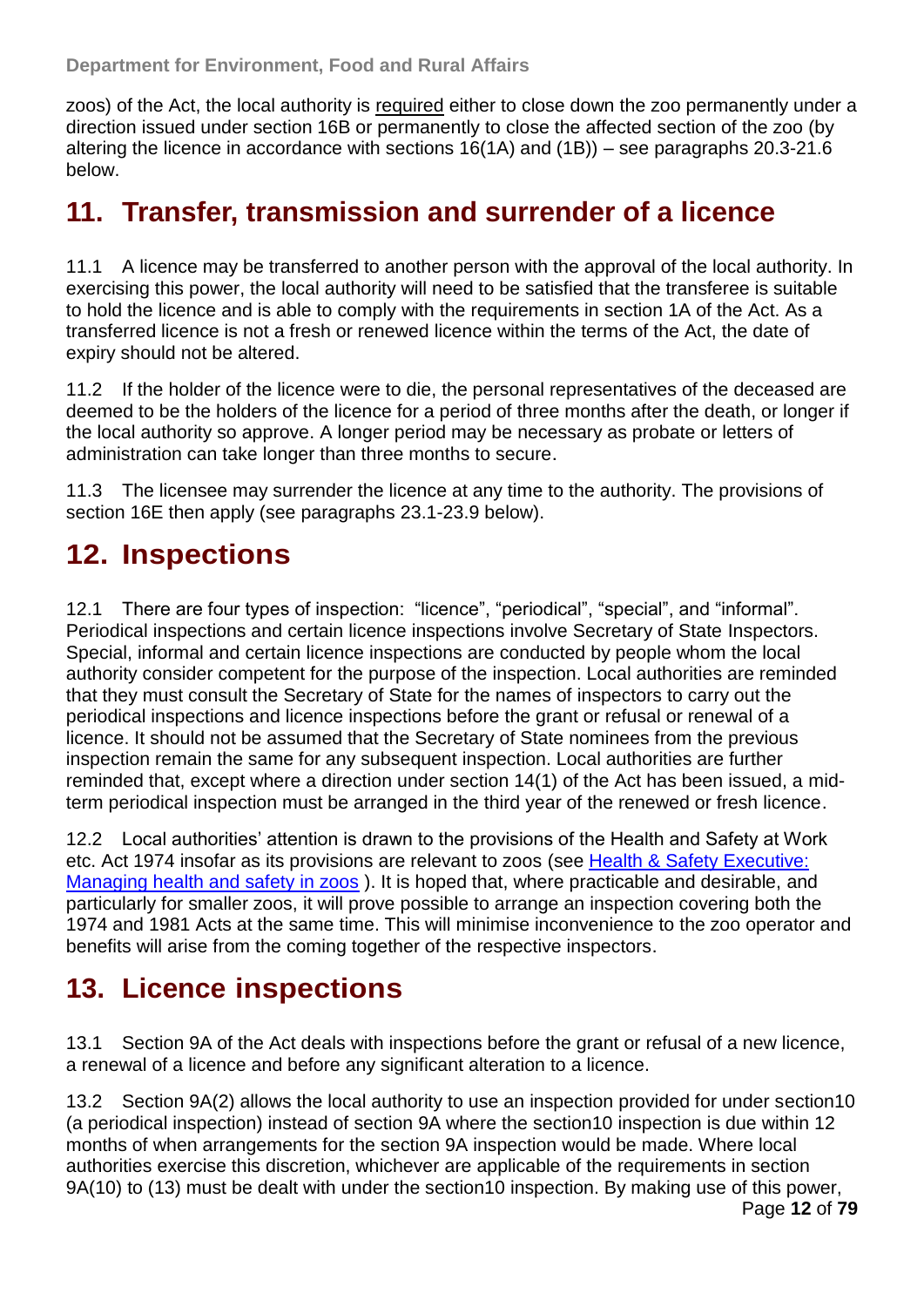the need for two inspections in close proximity, and associated costs, can be removed. Local authorities are encouraged to combine inspections in this way unless there are good reasons not to do so.

13.3 Section 9A(3) allows the local authority to combine inspections required prior to the renewal of a licence and a significant change to a licence. Likewise, where more than one inspection is required because significant changes to a licence have been identified, these too can be combined in accordance with section 9A(4). Local authorities are again encouraged to combine these inspections unless there are good reasons not to do so.

13.4 Where an inspection under section 9A, 10 or 12 identifies a circumstance that is likely to lead to a significant change to the licence, a separate inspection relating to the significant change is not necessary. Instead section 9A(5) requires the inspector(s) to consult the licence holder about the alterations to the licence they consider would be needed; consider whether the new conditions they consider necessary will be met if the licence is altered; and cover this matter in the inspection report.

13.5 Where the inspection is prior to a new licence application or a renewal of a licence (even if the renewal is combined with an inspection for another purpose), section 9A(7) requires the inspector(s) to be nominated by the Secretary of State from her list of inspectors.

13.6 Where an inspection is to consider a significant change to a licence, section 9A(8) requires it to be conducted by inspectors considered competent by the authority and authorised by them. If the local authority cannot find suitably competent inspectors, they should approach the Secretary of State who should be able to suggest people.

13.7 Section 9A(9) requires that the zoo operator or licence applicant be given 28 days' notice of the inspection (after consultation with either as the case may be). It is recommended, however, that at least six weeks be allowed for all parties to agree the inspection date. The local authority should also consult the new or existing zoo in advance of the inspection with conditions they propose to attach to the licence (where application is made for a new licence) or about the proposed alteration to the licence (significant alteration inspections). Following the inspection, the conditions should be finalised and it is recommended that the applicant be consulted, as appropriate, about changes to be made to these proposed conditions.

13.8 Where an inspection is carried out before the grant of a licence for a new zoo, section 9A(11) requires the inspector(s) to consider whether the conditions proposed by the authority are likely to be met if the licence is granted. Where an inspection is carried out before the grant of a new licence for an existing zoo, the inspector must consider whether existing licence conditions are met (section 9A(10)) as well as whether the proposed conditions for the new licence are likely to be met if it is granted. Where the inspection is carried out before a licence renewal, section 9A(10) requires the inspector(s) to be satisfied that existing conditions are met and section 9A(12) requires him to be satisfied that they are likely to continue to be met if the licence is renewed. Where the inspection is carried out before a significant alteration of a licence, under section 9A(10) the inspector must consider if the existing licence conditions are met and under section 9A(13) he must consider if the proposed new or varied conditions are likely to be met and also if the conservation measures in section 1A would be implemented at the zoo if the proposed alterations were made.

13.9 Section 9A(14) requires the licence holder to supply any records requested by the inspector(s) in respect of conditions relating to the requirements of section  $1A(f)$  – see paragraph 3.1(x) above.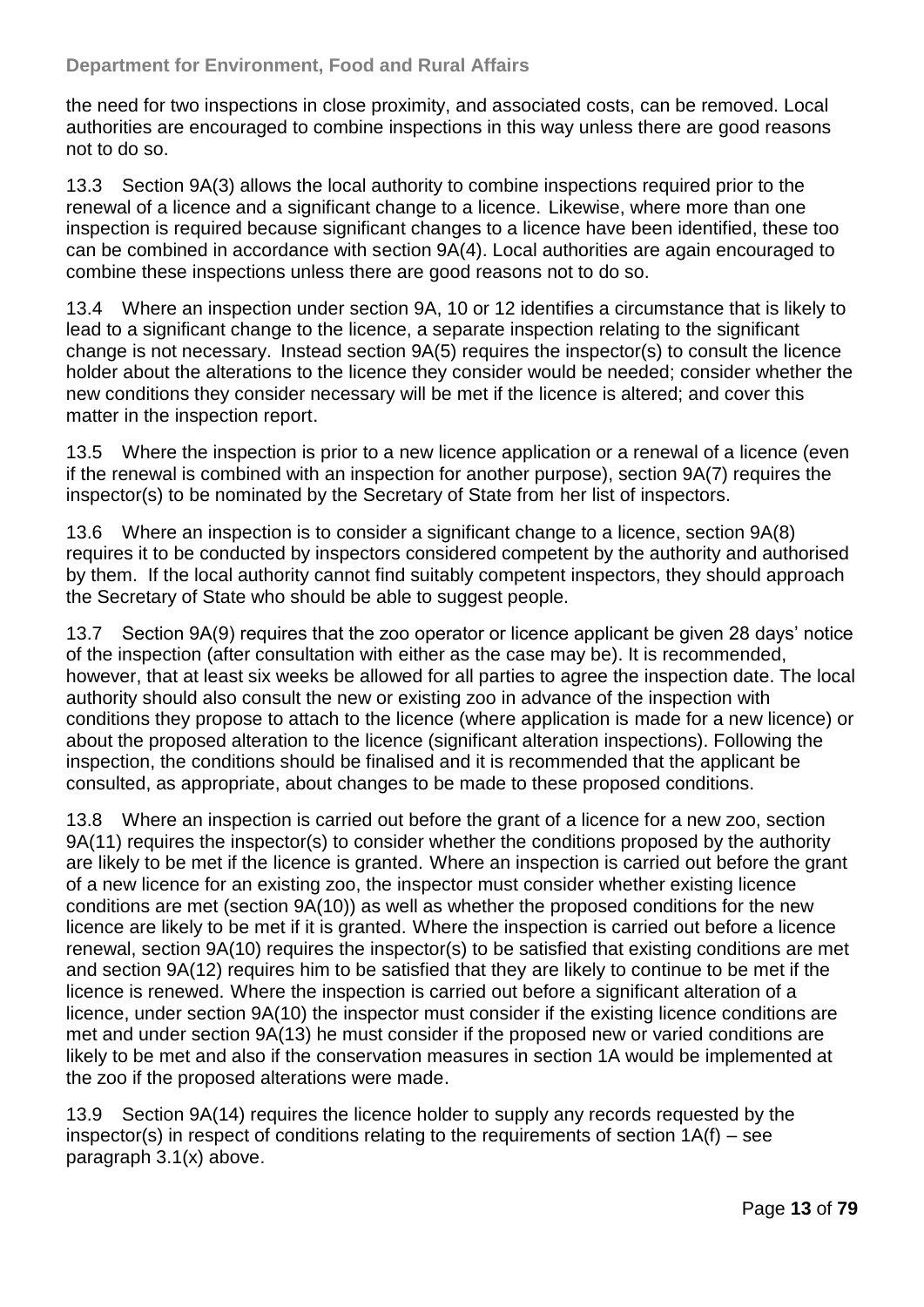13.10 Section 9A(15) requires local authorities to send to a proposed or existing zoo a copy of an inspector(s)' report for comment within one month of receipt. To make sure that the zoo inspection process proceeds in a timely manner, local authorities may wish to agree with the inspection team a timetable for completing and signing off its report (28 days is suggested). Once the completed report has been sent to the zoo, local authorities are encouraged to request the applicant/operator to provide comments within a specified period of time (28 days is suggested).

#### <span id="page-13-0"></span>**14. Periodical inspections**

14.1 Section 10 deals with periodical inspection. In the case of an original (initial) licence, a periodical inspection shall take place during the first year and again not later than six months before the end of the fourth year of the period of that licence. For subsequent licences, periodical inspections are required during the third year and no later than six months before the end of the sixth year of the period of the licence.

14.2 Unless the zoo has received a dispensation under section 14 of the Act, the periodical inspections required under section 10(1) are to be carried out by a team of inspectors. This team shall comprise not more than three appointed by the local authority and two nominated by the Secretary of State after consultation with the local authority. The inspection team must be comprised in accordance with these provisions. If it is not, or if any of the team members are absent, this is likely to invalidate the inspection and it should be aborted. The local authority appointees must appear to the authority to be competent for the purpose and at least one must be a veterinary surgeon or practitioner. Generally, only one local authority appointee is needed, particularly where smaller zoos are involved. But if more than one is appointed, it is recommended that the additional members are from the Council's Environmental Health Department competent to consider general safety issues of concern to other inspectors.

14.3 If local authorities encounter difficulty appointing a suitable veterinary surgeon or practitioner, they are free to appoint a vet from the Secretary of State's list (as long as that person is not one of the Secretary of State's nominees). Indeed, if there are any doubts about the competence of the local vet to advise on the welfare of the zoo animals to be inspected, authorities are encouraged to contact the Secretary of State for details of a suitable inspector. However this action should be treated as the last option and authorities should endeavour to appoint a suitable vet who is not on the Secretary of State's list. The [Royal College of Veterinary](http://www.rcvs.org.uk/home/)  [Surgeons](http://www.rcvs.org.uk/home/) (RCVS) has a website with a vet finding facility which is easily accessible and the advanced search allows users to locate vets with expertise in dealing with 'Exotic/Wild' animals.

14.4 The two Secretary of State nominated inspectors will be from the Secretary of State's list of inspectors. One will be a competent veterinary surgeon or practitioner and the other competent to inspect animals and advise, amongst other things, on the management of zoos generally.

14.5 Prior to making any arrangements for the inspection with the zoo operator, the local authority must contact the Secretary of State for details of the nominated inspectors. These will be nominated in consultation with the local authority. The local authority will then appoint these inspectors and also up to three persons as mentioned above. It is recommended that at least six weeks are allowed for all parties to agree the inspection date. The local authority must ensure that notice of intention to inspect is given to the operator at least 28 days prior to the proposed inspection date (section 10(2) refers). The operator must also be given the names of the inspecting team (section 10(4)(a) refers).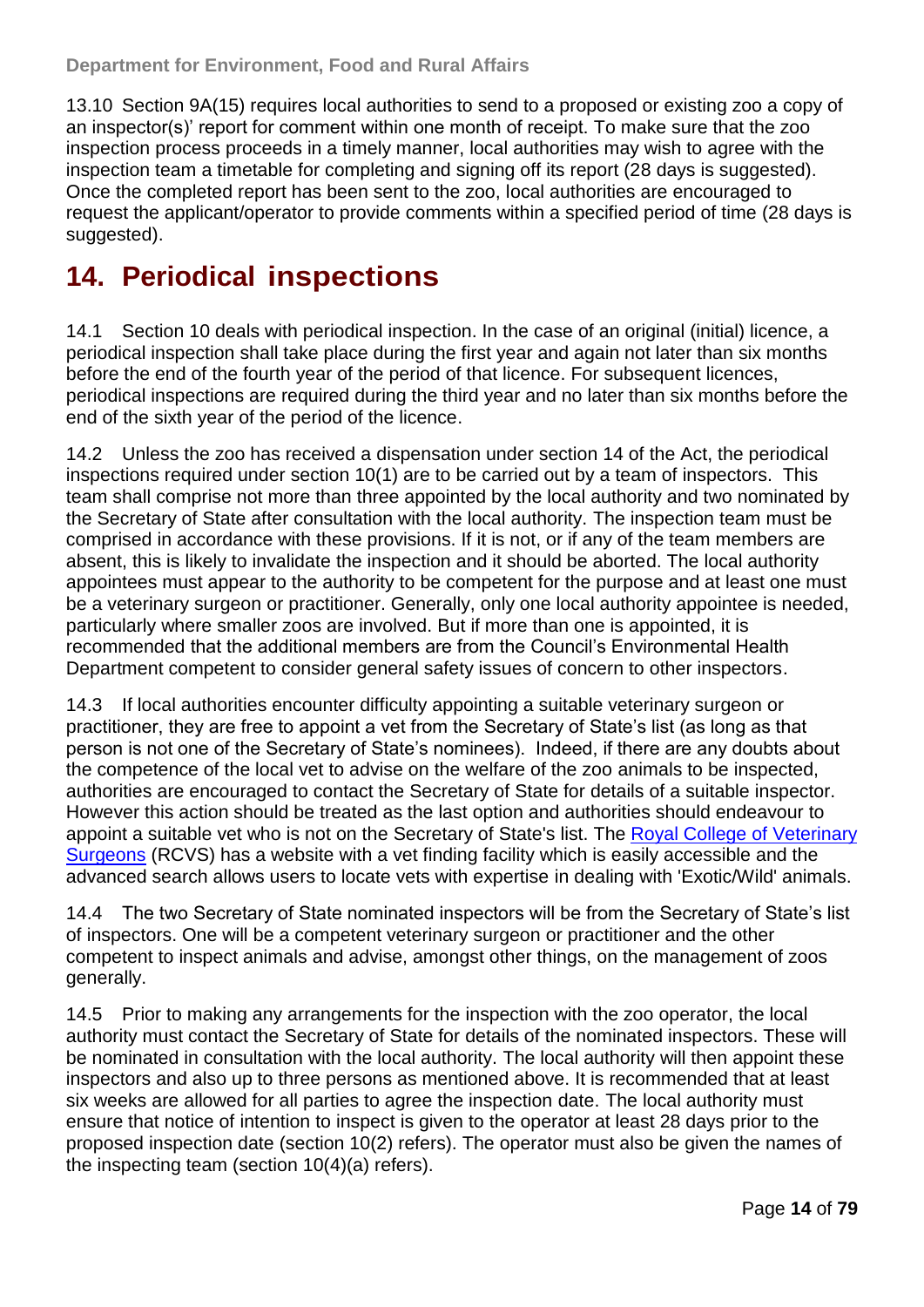14.6 Section 10(4)(b) provides that the zoo operator may object (by notice to the local authority) to any one or more of the inspectors, although it is for the local authority or the Secretary of State, as appropriate, to decide whether the inspecting team should be changed. Section 10(4)(c) allows the operator to choose up to three representatives to accompany the inspecting team. The operator or a deputy are asked to be available to meet inspectors to answer any queries they may have; and to direct them to exhibits and areas of the zoos they may wish to visit, including those where any records of the animals are kept in the zoo. The inspecting team may require the attendance of the zoo's veterinary surgeon or practitioner during the inspection (section 10(4)(c) refers).

14.7 The inspection will cover all features of the zoo which are directly or indirectly relevant to the health, welfare and safety of the public and animals. Also, if the inspection is to be used instead of one needed under section 9A, it will extend to the zoo's compliance with existing licence conditions and/or the likelihood of complying with proposed new or varied conditions including those implementing the requirements set out in section 1A of the Act, see section  $9A(2)$  and  $(10) - (13)$  – see paragraph 13.8 above.

14.8 The inspection will address the zoo's staff involvement in matters, such as they relate to the above-mentioned features. The inspectors will require to see any records which the operator is required to keep as a condition of the licence relating to conservation measures (section 10(4)(e)). The inspectors' report may include advice and/or recommendations for any improvements designed to ensure the zoo carries out its conservation, public safety and animal welfare activities. For this purpose the inspectors are required to have regard to the Secretary of State's Standards drawn up under section 9, and are recommended to have regard to any other associated advice.

14.9 Section 10(6) of the Act provides a procedure for dealing with any disagreement between inspectors over recommendations in their report relating to animal welfare, conservation and other activities of the zoo. In such a case the disagreement may be referred to the Secretary of State who may, after consultation with such persons on her list as she thinks fit, give guidance in regard to the recommendations to be made about animal welfare. It is hoped, however, that the inspectors will first try to resolve any disagreement between themselves. The local authority are required to send a copy of the inspectors' report to the operator of the zoo, within one month of receiving it, and to give the operator the opportunity to make representations or comment on it (section 10(7)).

### <span id="page-14-0"></span>**15. Special inspections**

15.1 The third type of inspection provided for in the Act is the special inspection of a licensed zoo (see section 11). This is at the discretion of the local authority if they consider it to be appropriate having regard to:

- (a) any periodical report on the zoo made to them pursuant to section 10; or
- (b) any representations made to them on behalf of a properly constituted body concerned with any aspect of the management of zoos or the welfare of animals; or
- (c) any report on the zoo made to them pursuant to an inspection under the provisions of sections 9A (licence inspections) or 12 (informal inspections); or
- (d) any other circumstances which in their opinion call for investigation.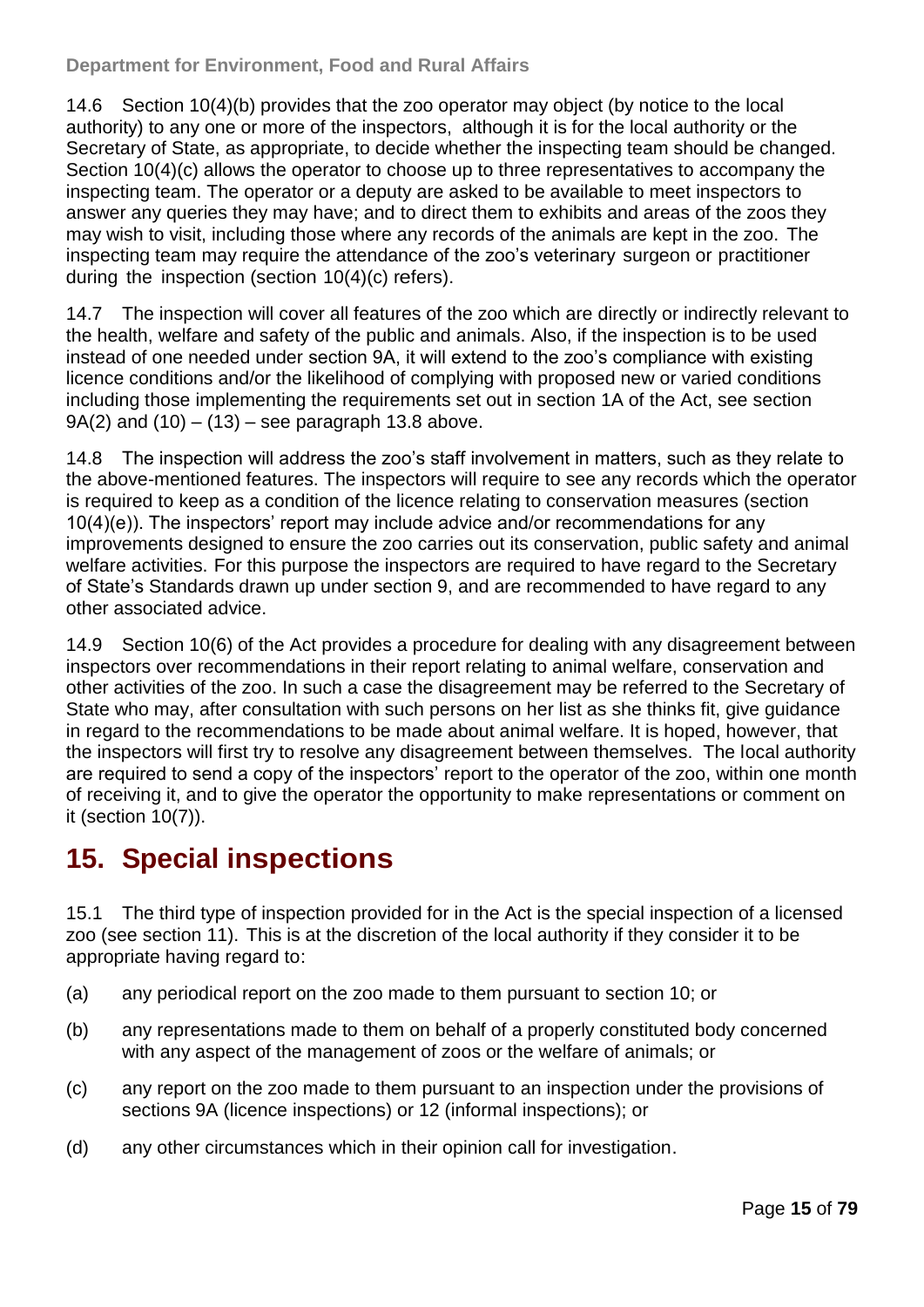15.2 An inspection under (d) might be necessary to check compliance with licence conditions that require improvements to be made within a specified period of time – particularly if the period expires in the same year as the inspection that led to the condition being added. However, it is hoped that where the specified period expires in a year where the local authority carry out an informal inspection, the timing of such an inspection could be arranged to allow the compliance check(s) to be made. This would remove the need for more than one inspection in the same year.

15.3 A special inspection can be carried out at any time. The local authority is required to communicate to the zoo operator the purpose and scope of the inspection (section 11(4)). In case the operator wishes to have any representatives present (up to three) the local authority also has to notify the zoo of the date and time so arrangements can be made. The local authority may appoint whomever they consider competent for the purpose of the inspection. However, where the purpose of the inspection relates to the health of animals, a veterinary surgeon or practitioner with experience of the animal kinds kept in the zoo must be appointed (section 11(3)). (Unlike the case of a periodical inspection the zoo operator does not have to be told who the inspector or inspectors are).

15.4 Where the local authority receive representations or complaints about a zoo (otherwise than in an inspectors' report), they will wish to make preliminary inquiries before deciding to undertake a special inspection, so as to ensure that the circumstances appear to warrant one. It is considered that any such inspection should be carried out by the minimum number of inspectors for the purpose – normally only one. The inspection and report should cover only those matters which are relevant to the reasons for arranging it, and this fact must be communicated to the inspector(s) beforehand (section 11(4)). The local authority is required to send a copy of the report to the operator for his comment (section 11(5)).

15.5 Section 11A permits a local authority to carry out a special inspection at a zoo which has closed permanently (and to which section 16E applies – see paragraphs 31.2-23.9 below):

- (a) to supervise implementation of a plan prepared under section16E(2); and/or
- (b) to help to decide whether a direction is necessary under section  $16E(6)$  or to ensure that such a direction is being complied with; and/or
- (c) to help to decide whether the authority need to make their own arrangements for the care and disposal of animals at a closed zoo under sections16E(7) or (8).

15.6 Section 10(4)(c) and sections 11(2), (3), and (4) apply to an inspection under section 11A. As such, the operator may have up to three representatives at the inspection, and the inspector(s) may require the presence of the zoo's vet. The local authority must authorise inspector(s) whom they consider competent to carry out the inspection. If the inspection relates to the health of the animals, the inspector(s) must include a suitably competent vet or veterinary practitioner, and if there is only one, he must have this veterinary competence. The local authority must communicate to the inspector(s) and the zoo operator the purpose and scope of the inspection.

15.7 Section 11A(3) provides for the zoo to supply all records of the collection kept by the zoo, should the inspector(s) need to see them. Unless the operator of the zoo cannot be found, the local authority must promptly send a copy of the inspectors' report to him and give him the chance to comment on it.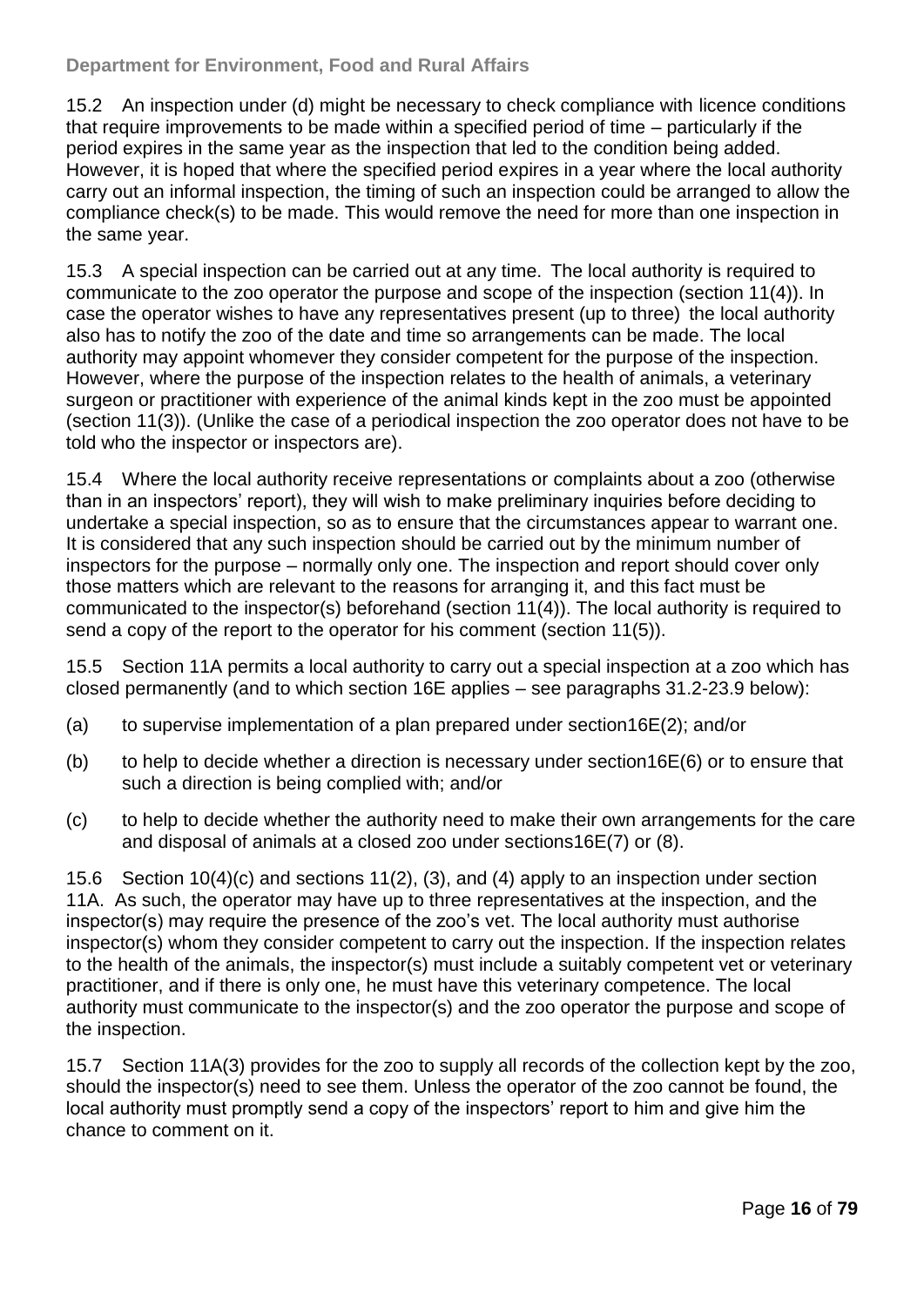### <span id="page-16-0"></span>**16. Informal inspections**

16.1 Section 12 requires the local authority to carry out an informal inspection in any calendar year in which there is neither a periodical nor a special inspection. This has to be carried out by a single inspector whom the local authority considers to be competent for the purpose. To reduce the likelihood of having both an informal and a special inspection in the same year, and thereby minimise the costs to the zoo operator, it is suggested that the informal inspection is held towards the end of the year. At this stage, it should be less likely that a special inspection is necessary.

16.2 The arrangements for, and conduct of, an informal inspection are for the local authority to decide, but it is recommended that a written report is made, as the local authority may need to arrange a special inspection as a result of the inspector's observations. The local authority may, if it is felt appropriate, carry out the inspection without notice – perhaps even by paying at the gate as though the inspector were just another member of the public. The drawback of this may be that zoo employees are not on hand to assist. However, where the zoo has been granted a dispensation under section 14(1)(b) of the Act (see paragraph 18.5 below), it is advised that the local authority make prior arrangements, as the inspector will need to be satisfied about the proper conduct of the zoo taking account of the [Secretary of State's Standards of Modern Zoo](http://www.defra.gov.uk/wildlife-pets/zoos/)  **[Practice](http://www.defra.gov.uk/wildlife-pets/zoos/)** 

16.3 Whether or not prior arrangements are made for the inspection, it is suggested that, amongst other things, the inspector looks to see:

- (a) whether there are any obvious ways in which the zoo is not being managed satisfactorily, including those matters covered in paragraph 3.1 above;
- (b) whether the conditions of the licence are being broken;
- (c) what progress there has been in carrying out the recommendations in the reports of previous inspections;
- (d) whether there have been any new exhibits, improvements or other changes since the previous inspection; and
- (e) that any time limited conditions have been complied with in the time specified.

#### <span id="page-16-1"></span>**17. Local authority zoos**

17.1 Section 13 deals with the situation where the local authority is the owner of a zoo. It is recommended that the local authority nominate an officer to be responsible for the zoo. Section 13 applies the Act to authority-owned zoos subject to various additions and modifications. The local authority are required to send to the Secretary of State a copy of the licence, or notification in writing of any extension to it. They must also send her a copy of any inspectors' report, along with any comments they may have on it. The object of this latter requirement is to enable the Secretary of State to direct the inclusion of conditions in a licence (section 5(5)).

17.2 Sections 13(4) and 13(5) give the Secretary of State (not the authority) the functions of issuing directions permanently closing a zoo under section 16B, or a section of a zoo under sections 16(1A) and (1B), or enforcing licence conditions under section 16A. Section 13(6) makes simplified provision for the closure of unlicensed zoos owned by local authorities and operated unlawfully (in place of section 16C). Section 13(8) deals with the future care or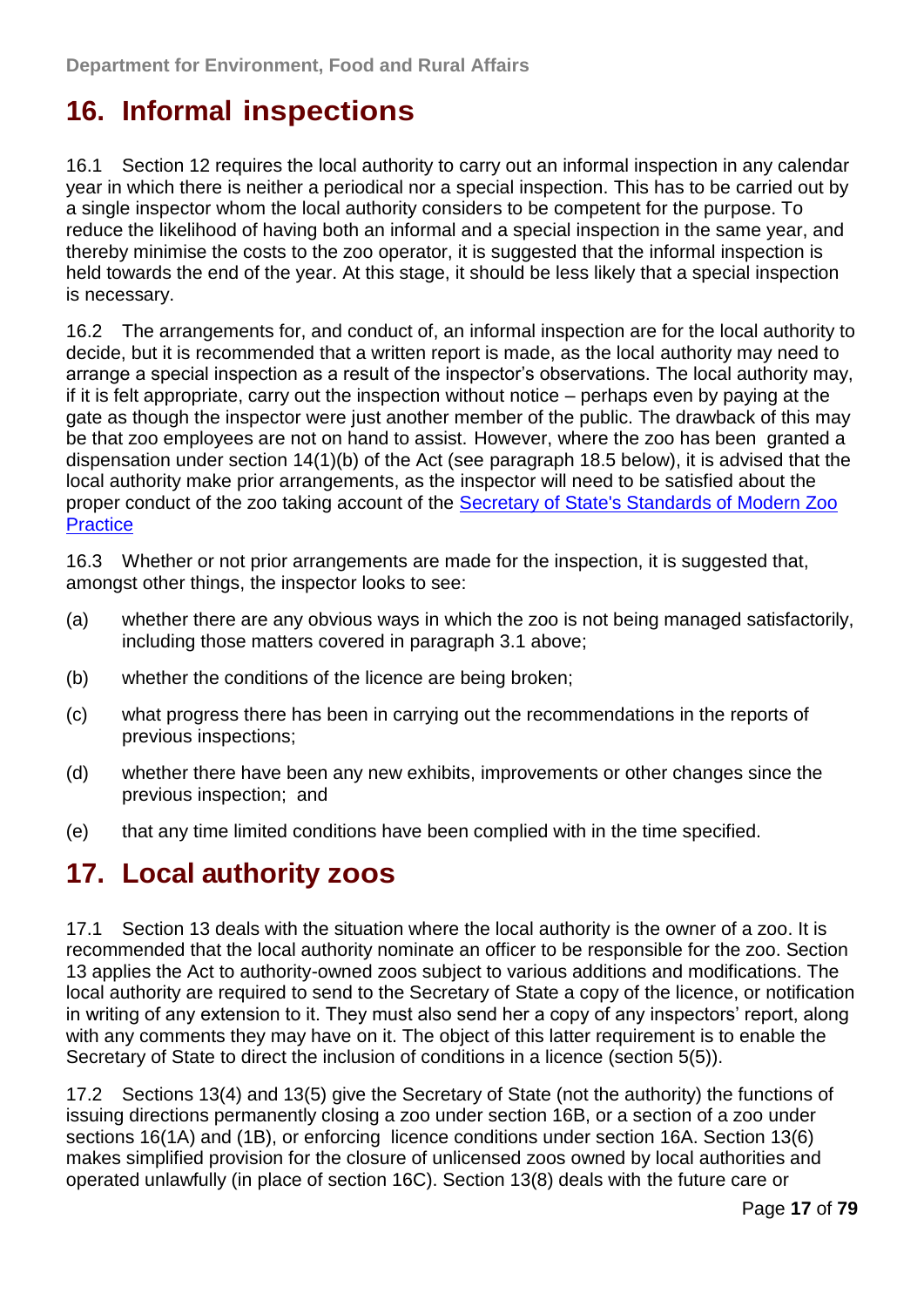disposal of animals at local authority-owned zoos that close permanently (and replaces section 16E for these zoos). The local authority is required to make arrangements for the future care of the animals, or their disposal and care until disposed of. There is a right of appeal against a direction issued under section 13(8) – see paragraphs 28.1-28.5 below. The local authority are also required to supply any information on the care or disposal of the animals to the Secretary of State as requested and the Secretary of State may give the local authority directions about the care or disposal of animals at permanently closed zoos. Section 13(9) to 13(11) provides the Secretary of State with the option of requiring a local authority-owned zoo to be inspected.

#### <span id="page-17-0"></span>**18. Dispensation for particular zoos**

18.1 Section 14 provides the Secretary of State with powers to relax the requirements of the Act for a small zoo or for a zoo exhibiting only a small number of different kinds of animals. Each case will be treated on its individual merits.

18.2 Under section 14(1)(a), the Secretary of State may issue a direction to the effect that the Act shall not apply to a particular zoo. She will take account of the health, safety or welfare of the animals and visitors to the zoo, even if it is small or has only a few different species in reaching a decision. She must also be satisfied that the direction does not detrimentally impact on the protection of wild fauna or the conservation of biodiversity. She will also want to be satisfied that the animals are not of a hazardous nature. Hazardous animals are generally considered to be those listed in category 1 and/or 2 of Appendix 12 to the [Secretary of State's](http://www.defra.gov.uk/wildlife-pets/zoos/)  [Standards of Modern Zoo Practice](http://www.defra.gov.uk/wildlife-pets/zoos/) .

18.3 It is for the local authority to seek the section 14(1)(a) direction, which should be supported by a letter from a veterinary surgeon or practitioner (not used by the zoo in question) confirming that the collection appears to be run properly and the animals properly cared for.

18.4 If a section 14(1)(a) direction is issued the local authority will have no powers under the Act to inspect the zoo. However, in practice, the local authority may find that they are able to keep a check on it by means of inspections carried out under other legislation, such as the Health and Safety at Work Act 1974 (see also [Health & Safety Executive: Managing health and](http://www.hse.gov.uk/pubns/books/hsg219.htm)  [safety in zoos\)](http://www.hse.gov.uk/pubns/books/hsg219.htm). Local authorities are advised to review the exempt status from time to time. If the nature of the zoo changes dramatically through expansion or the acquisition of hazardous species, the local authority is advised to notify the Secretary of State with any information they have which might suggest the direction is no longer appropriate. The Secretary of State has the power, after consulting the local authority and operator, under section 14(3) of the Act to revoke any such direction, thereby requiring the zoo operator to obtain a zoo licence or face prosecution if the zoo continues to operate without one.

18.5 Under section 14(1)(b), the Secretary of State may issue a direction to the effect that either a periodical or special inspection or both (but not an informal or licence inspection) shall not be required. As with a section 14(1)(a) direction, the Secretary of State will take account of the health, safety or welfare of the animals and visitors to the zoo. Consideration will also be given to the conservation status of the animals as well as how hazardous they are. Again, it is for the local authority to seek this direction.

18.6 Under section 14(2), the Secretary of State may direct that the periodical inspection is to be carried out only by the inspector or inspectors appointed by her. It is for the zoo operator to seek this direction, but the Secretary of State must seek the views of the local authority.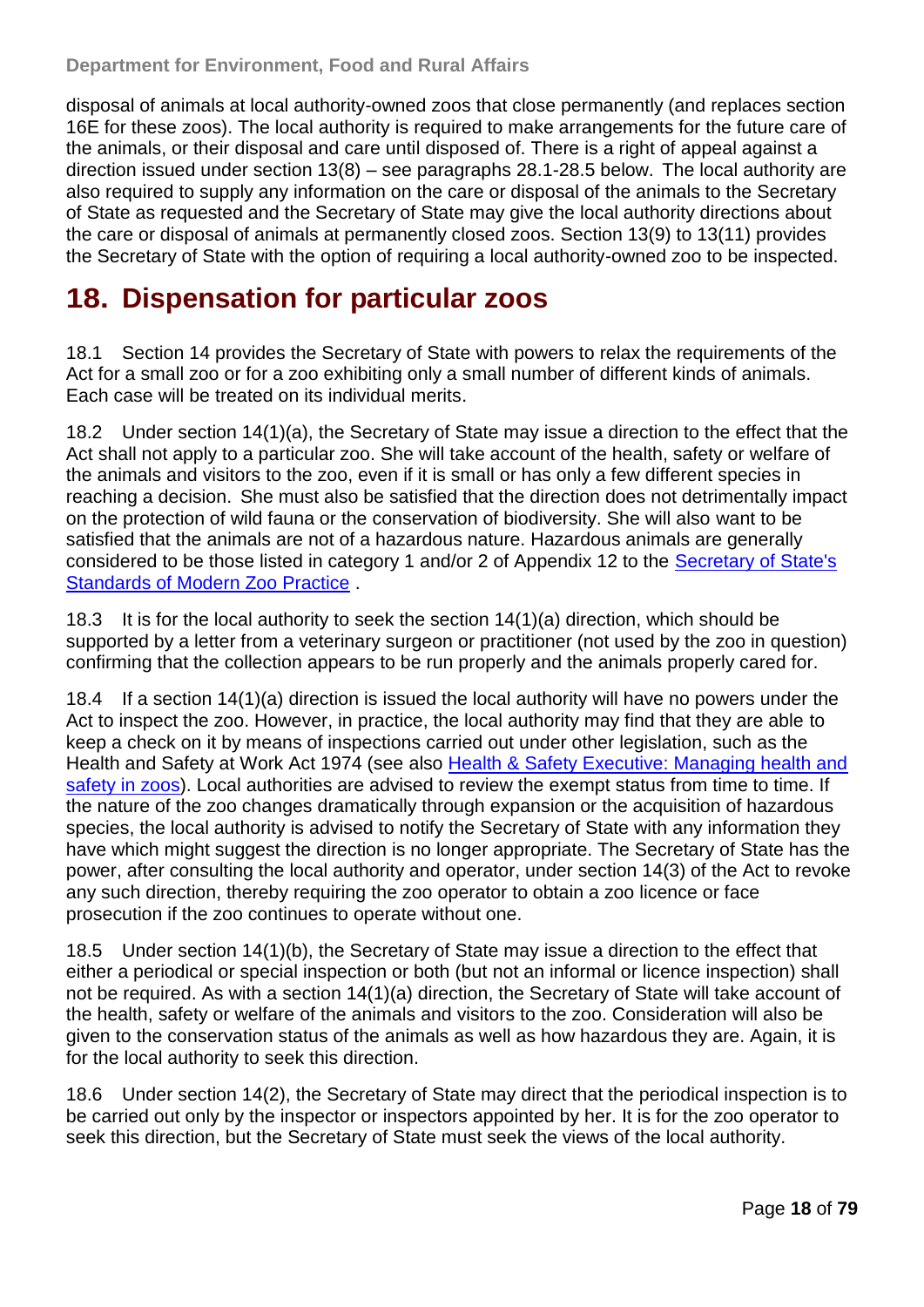18.7 In reaching a decision on any request for a direction under section 14, the Secretary of State will consult such persons on the list referred to in section 8 of the Act as she sees fit. Account will also be taken of the guidance at [Annex](#page-31-0) C, although it should be noted that each case is treated on its individual merits. Any direction made under section 14 of the Act may be varied or revoked by the Secretary of State on having consulted the local authority and such persons on the list as she thinks fit, and only where she is satisfied that doing so is not prejudicial to the protection of wild animals and the conservation of biodiversity. The Secretary of State will notify the local authority and the zoo operator in writing of any direction made or of any revocation or variation to such a direction.

### <span id="page-18-0"></span>**19. Fees and other charges**

19.1 Section 15 deals with the financial aspects of the licensing and inspection system, issuing directions and disposing of animals. Local authorities have the power to charge such reasonable fees as they may determine in respect of applications for the grant, renewal, or transfer of licences and subsequent action. Local authorities may also charge for reasonable expenses incurred by them in respect of inspections. This charge includes both the costs incurred by the local authority in appointing their own inspectors under sections 9A, 10(4)(a)(i), 11 and 12, and the costs incurred in meeting the cost of services and expenses of those inspectors appointed by the Secretary of State. The local authority may, if so requested by the zoo operator, accept payments by instalments (section 15(3) refers).

19.2 Local authorities are also entitled to recover such costs as are reasonably incurred in issuing directions under the Act and exercising their duties for treating and disposing of animals in accordance with section 16E of the Act. Where the zoo operator does not pay these costs, the local authority should seek to recover them as a civil debt. Where the local authority have generated revenue from the sale of animals that exceeds the charges they are entitled to make for winding up the zoo, this 'profit' must be returned to the zoo operator in accordance with section 16F(5). But proceeds of sale of animals belonging to persons other than the zoo operator must be returned to the owner under section 16F(7) although the authority is entitled to deduct their costs of caring for the animals and of selling them.

19.3 Under section 15(5) the local authority are required to ensure that the amount of all fees and other sums charged in a particular year is sufficient to cover the reasonable expenditure incurred by the authority in that year by virtue of the Act. Local authorities are asked to make every endeavour to ensure that charges are kept to a minimum in meeting this obligation and are also reminded that it is not within their powers to levy fees and charges which exceed the costs incurred in administering their duties under the Act. In the case of inspectors, local authorities are advised to negotiate rates for fees not exceeding those payable to persons on the Secretary of State's list.

#### <span id="page-18-1"></span>**20. Power to alter licences**

20.1 Section 16 provides the local authority with the power to alter licences. This can be done by varying, cancelling, attaching new conditions or by a combination of these methods if in their opinion it is necessary or desirable to do so for ensuring the proper conduct of the zoo during the period of the licence. Before exercising this power the local authority are required to give the licence holder an opportunity to make representations. Any altered licence shall, in accordance with section 16(4A), include conditions to ensure compliance with section 1A of the Act.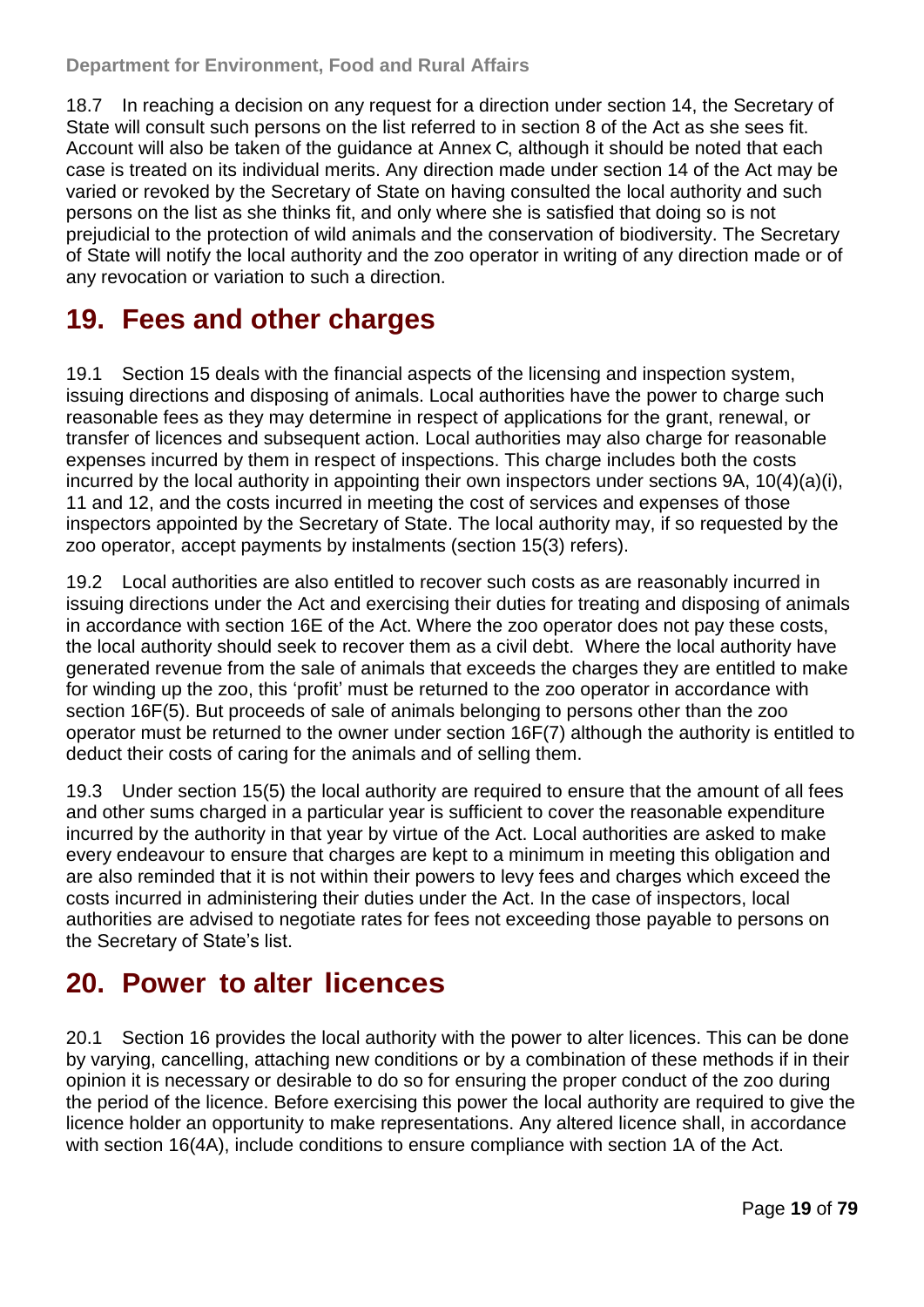#### **Department for Environment, Food and Rural Affairs**

20.2 Also, before a significant amendment is made to a licence, sections 16(2A) and (2B) require the authority to consult the licence holder about the proposed change, arrange an inspection under section 9A (unless section 9A(5)(c) applies), and consider the inspection report. Where the proposed change stems from a direction from the Secretary of State, the local authority should, in accordance with section 16(3A), send a copy of the inspection report to the Secretary of State.

20.3 It will be for the local authority to decide what justifies a significant change to the licence, but it might be the introduction of a significantly different animal type into the collection, such as reptiles and/or mammals into a bird park, or the introduction of hazardous or conservation sensitive animals, although this will always be a matter of fact and degree.

20.4 Section 16(1A) requires a local authority to close permanently a section of a zoo where they have made a section 16A(2) direction [\(Annex J\)](#page-55-0) about the breach of a particular licence condition, the period specified in the direction has expired and a section of the zoo remains in breach of that licence condition. To determine which section of the zoo must be closed the following rules apply:

(a) where the section 16A(2) direction specified that the whole zoo was in breach of a licence condition, and only a section of the zoo remains in breach of the condition at the end of the period mentioned in the direction, that section must be closed;

(b) where the section 16A(2) direction specified that a section of the zoo was in breach of the licence condition, and the same section remains in breach of the condition at the end of the period mentioned in the direction, that section must be closed;

(c) where the section 16A(2) direction specified that a section of the zoo was in breach of a licence condition, and a smaller part of that section remains in breach of the condition at the end of the period mentioned in the direction, that smaller part of the section must be closed.

Section 16(1B) requires the local authority to effect this permanent closure by altering the licence by attaching appropriate conditions to it.

20.5 Where the section 16A(2) direction specified that a section of the zoo was in breach of a licence condition, and at the end of the period mentioned in the direction that section was no longer in breach but another section was now in breach of the licence condition, there is no requirement to close any section of the zoo. Instead the authority should take enforcement action for the new breach.

20.6 Section 1(2C)(a) identifies a section of a zoo as a particular part of the zoo, such as a building or enclosure or area; animals of a particular description, for example tigers or parrots; or animals of a particular description that are kept in a particular part of the zoo. This might cover, for example, the parrots in one enclosure, but not the parrots in another enclosure.

20.7 Section 18(1) provides a right of appeal to a magistrates' court against a condition(s) being attached to a licence to effect permanent closure – see paragraphs 28.1-28.5 below. Section 18(7A) also makes clear that an alteration to a licence made under section 16(1B) shall not have effect until after the appeal period has expired, or if an appeal has been lodged, that it has been decided or abandoned – see paragraph 28.3. Where a section of the zoo is permanently closed the requirements of section 16E apply (or section 13(8) if the zoo is owned by the local authority) – see paragraphs 23.1-23.9 and 17.2 respectively.

20.8 The Secretary of State may also direct the local authority to alter the licence. Any condition proposed by the local authority must not be inconsistent with any one attached or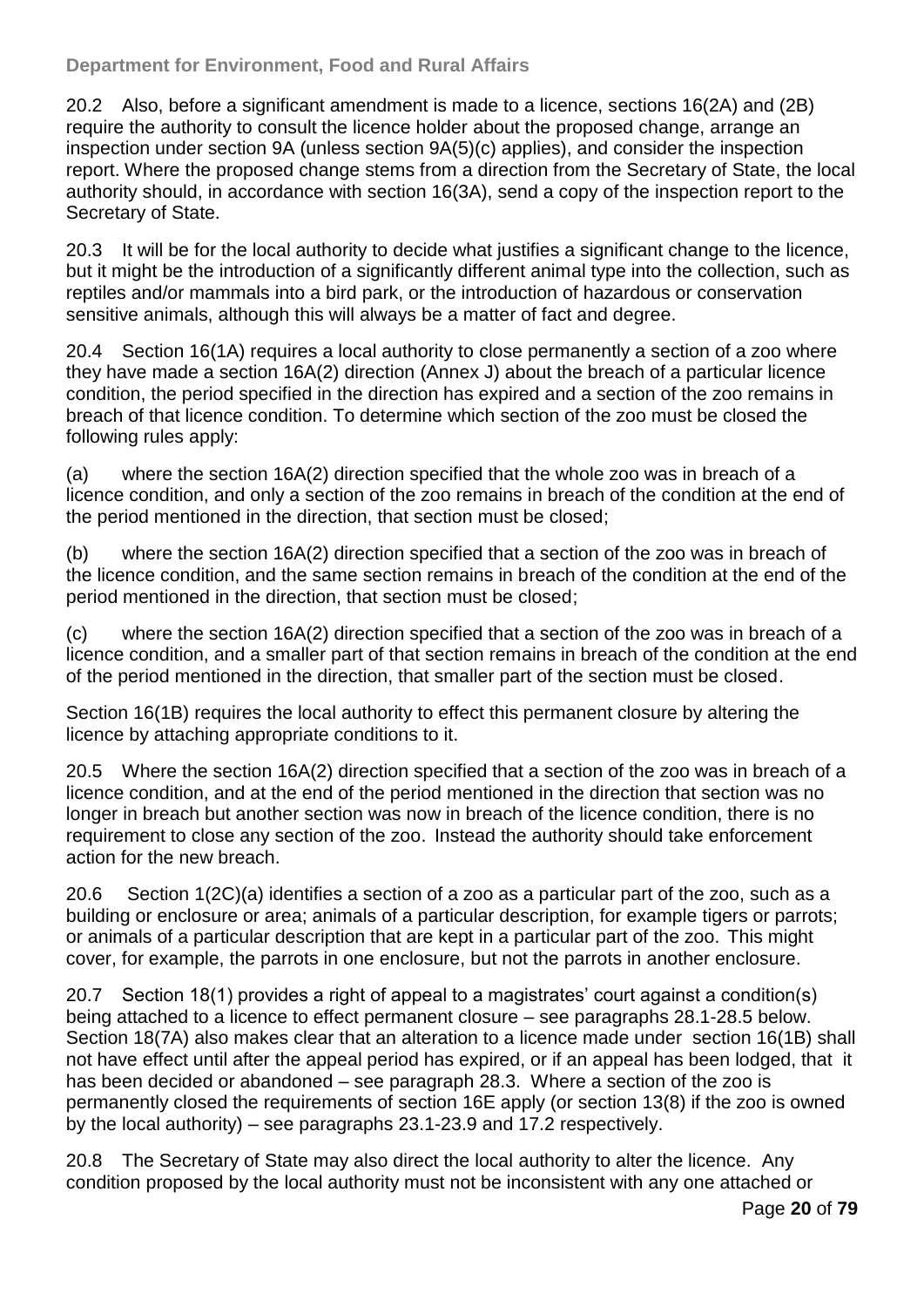varied in pursuance of a direction of the Secretary of State. An alteration to a licence shall not take effect until written notification of it has been received by the licence holder.

#### <span id="page-20-0"></span>**21. Closure of a licensed zoo**

21.1 Section 16B provides the local authority with the power to close permanently a zoo by giving a zoo closure direction (an example of a model direction is at [Annex K\)](#page-58-0). This is different to the direction for temporary closure to the public catered for in section 16A (licence conditions) – see paragraphs 10.1-10.5 above. Permanent closure of a section of the zoo is provided for by section 16(1A) and (1B).

21.2 The local authority must permanently close the zoo where:

a) the local authority are satisfied that a licence condition giving effect to any conservation measure in section 1A of the Act referred to in a direction they have given under section 16A(1) has not been met in respect of the whole zoo within the period specified in that direction – section 16B(1) refers. Before issuing this direction, the local authority must give the licence holder the opportunity to be heard;

b) the zoo licence holder cannot be found after reasonable enquiries have been made – section 16B(2) refers;

c) the authority are satisfied, after giving the licence holder an opportunity to be heard, that the zoo no longer opens on seven or more days in a twelve-month period and it will not be opening on seven or more days in any future twelve-month period – section 16B(3) refers.

21.3 The local authority has a discretionary power to close a zoo where:

a) the local authority are satisfied that a licence condition other than one giving effect to any conservation measure in section 1 A of the Act referred to in a direction they have given under section 16A(1) has not been met within the period specified in that direction – section 16B(4) refers. The detailed requirements of section 16B(4)(b) must also be met. Before issuing a direction under section 16B(4), the local authority must give the licence holder the opportunity to be heard;

b) the local authority are satisfied that any reasonable requirements relating to the premises or conduct of the zoo as notified to the licence holder in consequence of the report of any inspection under this Act are not complied with in a reasonable period of time – section 16B(5)(a) refers;

c) the local authority are satisfied that the zoo has been conducted in a disorderly manner or that a nuisance has been caused, or there has been a breach of any condition of the licence – section 16B(5)(b) refers;

d) the licence holder has been convicted of an offence mentioned in section  $4(4)$  – section16B(5)(c) refers, or a keeper at the zoo, in the knowledge of the licence holder, has been so convicted – section 16B(5)(d) refers.

21.4 Section 16B(6) prevents the local authority issuing a zoo closure direction under section 16B(5) while a direction under section 16A(2) (enforcement of licence conditions) is in force and there has been no material change in circumstances since the section 16A(2) direction was issued. Section 16B(7) adds that for cases involving the care and treatment of animals, local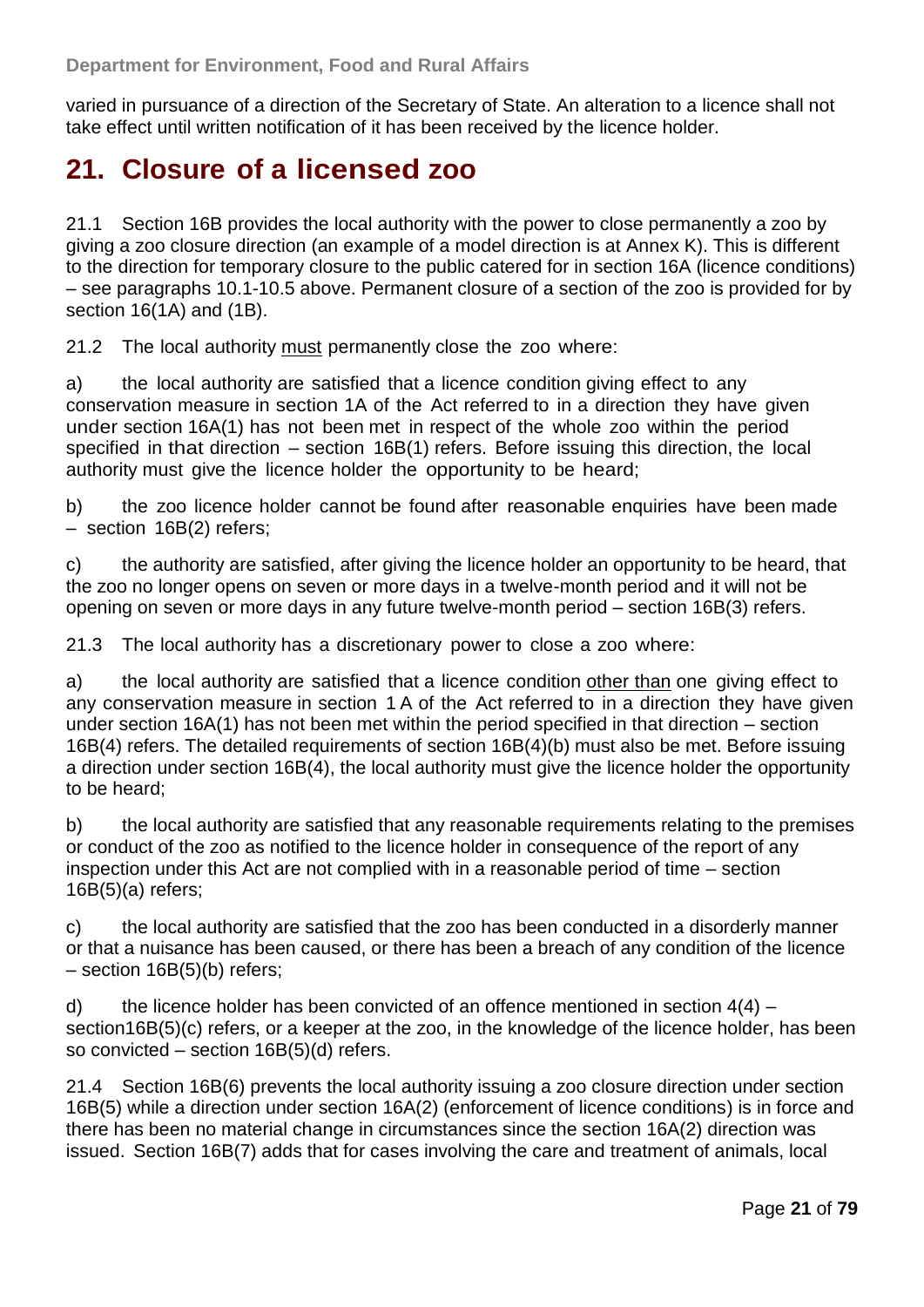authorities must consult with such persons as the Secretary of State nominates before going ahead with the zoo closure under section 16B(5)(a) or (b).

21.5 There is a right of appeal against a zoo closure direction under section  $18(1)(f)$  – see paragraphs 28.1-28.5 below. Such a direction only takes effect after an appeal is decided (if unsuccessful) or abandoned or where the 28-day period of appeal expires and no appeal is made (section 18(10) – see paragraph 28.5 below).

21.6 Where a zoo is closed down under a zoo closure direction, the licence is automatically revoked from the date the zoo closure direction takes effect. A zoo licence holder who does not have a reasonable excuse will be guilty of an offence if the zoo continues to operate once the zoo closure direction takes effect.

#### <span id="page-21-0"></span>**22. Closure of an unlicensed zoo**

22.1 Section 16C applies to unlicensed zoos that have no direction issued under section 14(1)(a) of the Act (zoos to which the Act does not apply) and have been open for more than seven days in the last twelve months in contravention of the Act.

22.2 Section 16C(2) requires the local authority to issue a zoo closure direction (an example of a model direction is at [Annex L\)](#page-62-0) to close any unlicensed zoo that should be licensed when the operator cannot be found after reasonable enquiries have been made.

22.3 Unless the local authority are minded to make an application to the Secretary of State on behalf of the zoo for a direction under section 14(1)(a), they shall notify the operator, in accordance with section 16C(3), of their intention to close the zoo in at least 35 days time and of the operator's opportunity to be heard under subsection (4)(a).

22.4 Section 16C(4) requires the local authority to issue a zoo closure direction if they are satisfied after at least 35 days have passed and the operator has had an opportunity to be heard that the establishment is an unlicensed zoo operating unlawfully and the operator has not issued a notice of intention to apply for a zoo licence under section 2 of the Act.

22.5 Section 16C(5) requires the local authority to issue a zoo closure direction if no licence application is made within three months of the date of the notice of intention to apply; or the application is refused and there is no appeal or the appeal is unsuccessful or abandoned.

#### <span id="page-21-1"></span>**23. Welfare of animals following permanent closure of a zoo**

23.1 Zoo operators must make arrangements for the future care or disposal of their animals in accordance with section 16E when:

- a zoo closure direction has been made in respect of the zoo and has taken effect (paragraph 21.5 explains when a zoo closure direction takes effect);
- the zoo's licence has expired;
- the zoo's licence has been surrendered.

23.2 Zoos will also be required to make arrangements for the future care or disposal of part of their collection in accordance with section 16E. Such a requirement arises where a section of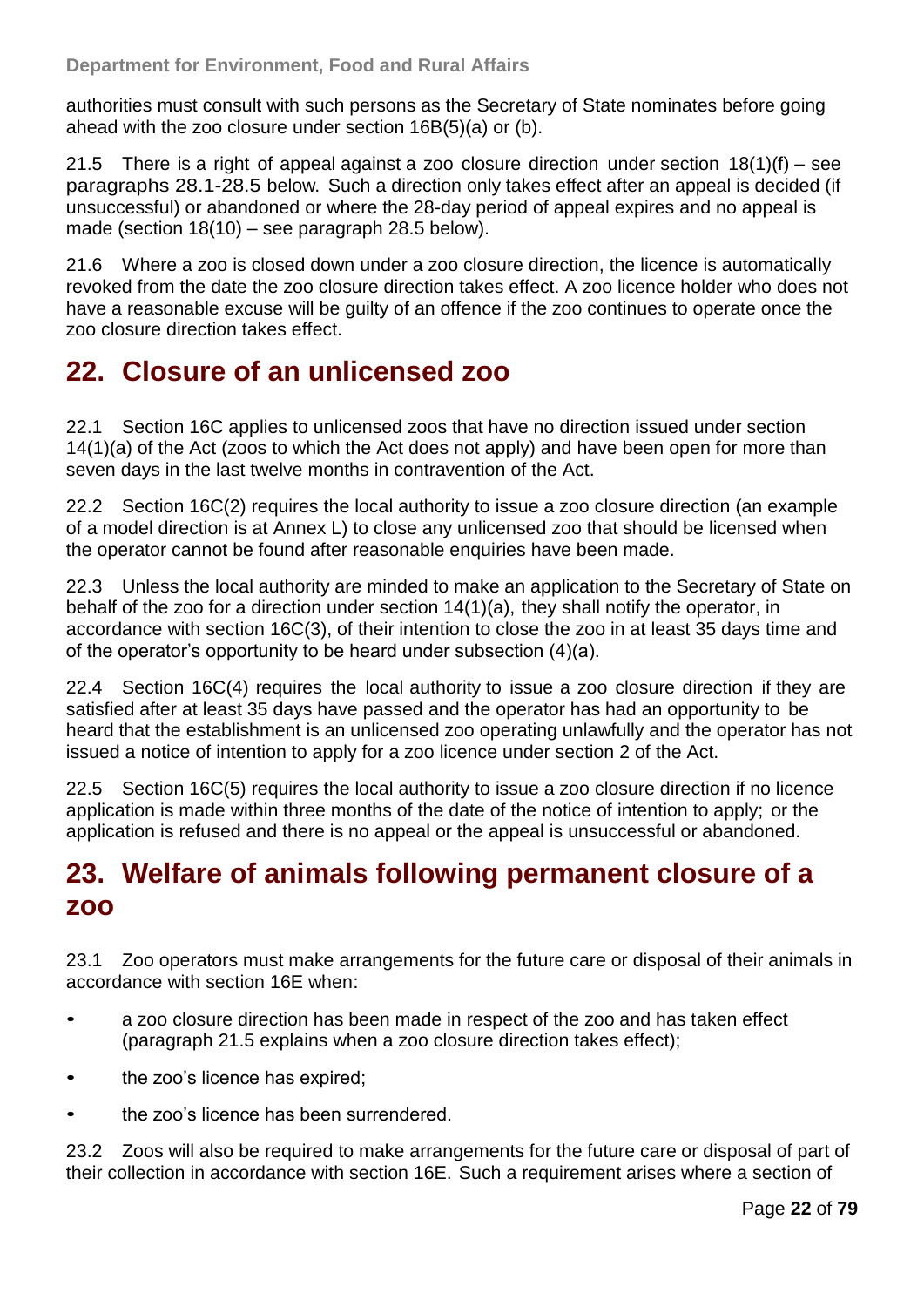#### **Department for Environment, Food and Rural Affairs**

the zoo has been closed permanently to the public under section 16(1A) and (1B) (see section 16D(3)). The requirement may, however, be terminated by further alterations to the zoo's licence (see section 16D(4)). For example, where the animals in the permanently closed section of the zoo have been disposed of, and the authority subsequently alter the zoo licence to permit their former accommodation to be converted for a different use.

23.3 Section 16E(2) requires the zoo operator, as soon as reasonably practicable, to submit to the local authority a plan setting out the proposed arrangements for the welfare of the animals in the zoo he plans to keep and for the disposal of animals he plans to dispose of and their care until that disposal takes place. The local authority should note that it is acceptable for the plan to show that some or all of the animals will be retained in a private collection. Where that is the case, the authority needs to be satisfied that they can be properly looked after.

23.4 The local authority should note that in accordance with section 16(10), the arrangements for the care or disposal of the animals must not be prejudicial to the protection of wild animals or the conservation of biodiversity.

23.5 Section 16E(3) requires the zoo to supply to the authority any information requested about the care or disposal of the animals kept there.

23.6 The local authority must consider the plan and decide whether to approve it or whether improvements are needed before they approve it. The zoo operator is not permitted to implement the plan until the local authority have approved it in accordance with section 16E(4). The local authority must supervise the implementation of the plan once it has been approved.

23.7 In some cases zoo operators may need to dispose of animals before the plan has been approved. Section 16E(5) allows them to do this if they obtain the approval of the local authority. Section 16E(5) also allows operators to dispose of animals other than in accordance with an approved plan if the authority agrees. For example, the animal was to be moved to a specified new home but before that happened the intended recipient decided it no longer wanted, or could take, the animal.

23.8 Where the local authority do not approve the plan in the form submitted and are unable to agree changes with the zoo operator, they can make use of their power under section 16E(6) to issue a direction (an example of a model direction for the zoo operator about the treatment or disposal of animals in the zoo is at [Annex M.](#page-66-0) The local authority can also use the section 16E(6) power to issue a direction to the zoo operator about the future care of the zoo animals or about their disposal and care until they are disposed of where the local authority are not satisfied with the way an approved plan is being implemented; or where the zoo operator is taking an unreasonably long time to prepare a plan; or where they consider urgent steps need to be taken by the zoo to safeguard the welfare of the zoo animals. Before issuing this sort of direction, the authority must give the zoo operator the opportunity to be heard. The local authority may vary a section 16E(6) direction under section 16E(11), but, unless the zoo operator cannot be found, they shall not do so unless the operator is given the opportunity to be heard.

23.9 There is a right of appeal against a local authority's decision not to approve a plan prepared under section 16E(2); a direction issued under section 16E(6) or any variation of such a direction; and arrangements made by the local authority under section 16E(7) or (8) – see paragraph 28.1below. Some directions under section 16E(6) will not take effect immediately they are made – see paragraph 28.4 below.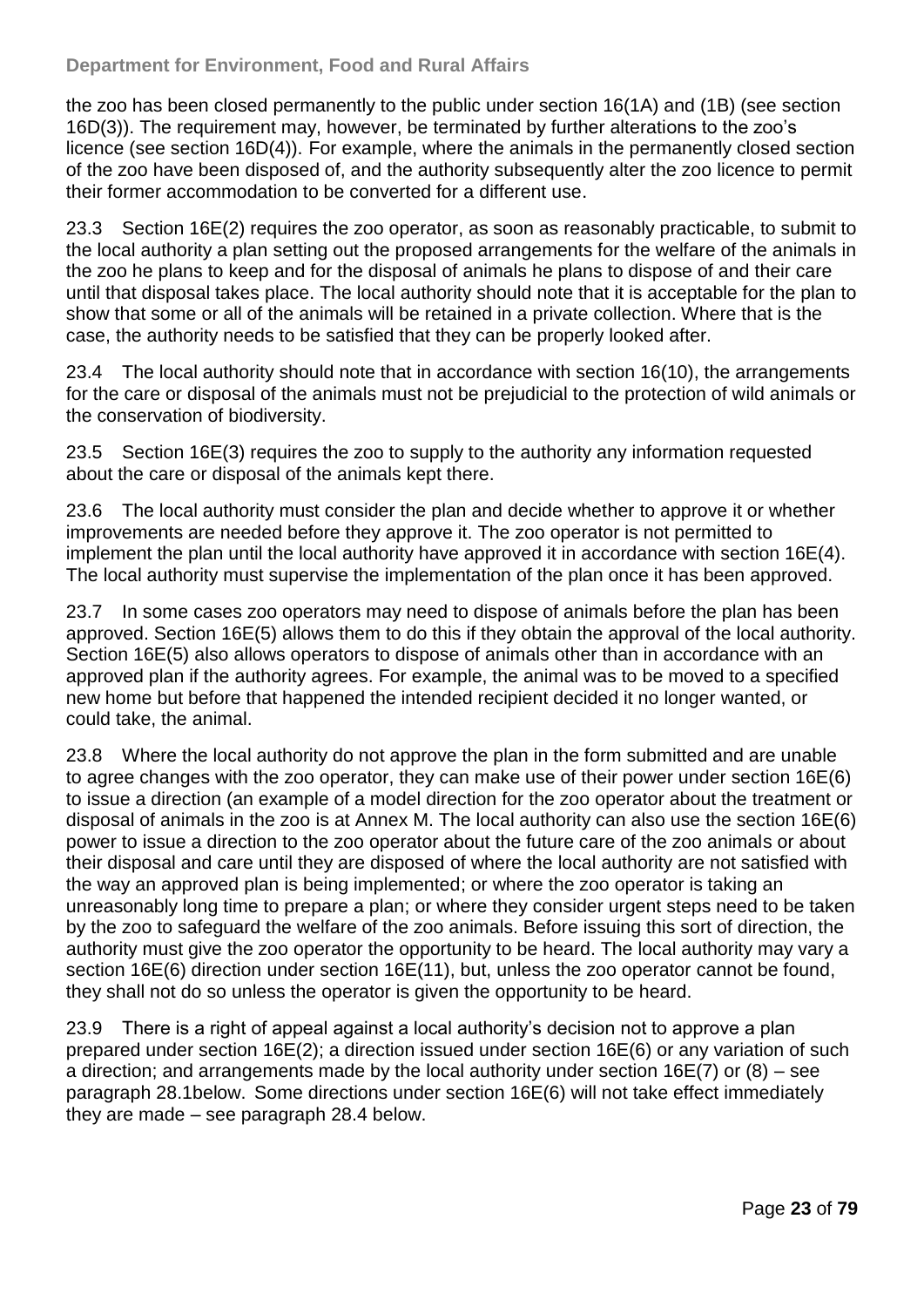#### <span id="page-23-0"></span>**24. Powers of the local authority to make their own arrangements for the welfare of animals at a permanently closed zoo**

24.1 The Act contains a reserve power for local authorities to make their own arrangements for the welfare or disposal of animals at a closed zoo. A local authority would only need to take such steps when a zoo's operator cannot be found (section 16E(8)) or there are severe problems with the zoo operator's arrangements (section 16E(7)). It is expected that these circumstances will seldom arise. Where they intend to use this reserve power and are not satisfied that the operator cannot be found, the local authority must give the operator the opportunity to be heard before they use the power.

24.2 Section 16E(9) makes clear that where the local authority have to make arrangements for the zoo animals in accordance with section 16E(7) or (8), they can care for the animals at the zoo or remove them and retain them in the authority's possession or dispose of them (for more about disposals see paragraphs 25.1-25.6 below). [Annex](#page-70-0) N also provides guidance on disposal of animals.

#### <span id="page-23-1"></span>**25. Power of authority to dispose of animals**

25.1 Section 16F (power of authority to dispose of animals) only applies where the local authority are themselves making the arrangements for the care or disposal of the animals in a permanently closed zoo. This section applies in no other circumstances.

25.2 Section 16F(2) makes clear that the authority may sell, or dispose of the zoo animals by other means (such as loaning them to another zoo, giving them to another zoo or having them euthanased) where they are satisfied that:

- (a) the animal is owned by the zoo operator, or, if not owned by the zoo operator,
- (b) they cannot trace the true owner, or
- (c) they have the consent of the owner, or
- (d) the owner has failed to respond to a request for permission to dispose of it and hasn't taken responsibility for it, or
- (e) the owner has arranged to take possession of it, but has failed to do so by the set date.

25.3 Where the authority are advised by a veterinary surgeon that an animal needs to be e uth an a sed in the interests of its welfare, nothing in section 16F shall prevent that action.

25.4 Local authorities are advised to consult the British and Irish Association of Zoos and Aquariums (BIAZA), the British Association of Leisure Parks, Piers and Attractions and/or the RSPCA for advice on finding possible new homes for animals (contact details are at [Annex](#page-74-0) R). It should be noted that where the animal is conservation sensitive, taxon advisory groups should be approached in the first place, via BIAZA, as they should be able to find homes for such animals. More advice on animal disposal can be found at [Annex](#page-70-0) N.

25.5 Where the local authority are able to sell some or all of the zoo animals, they must pay the zoo operator the balance (if any) of the total proceeds generated by the sale of animals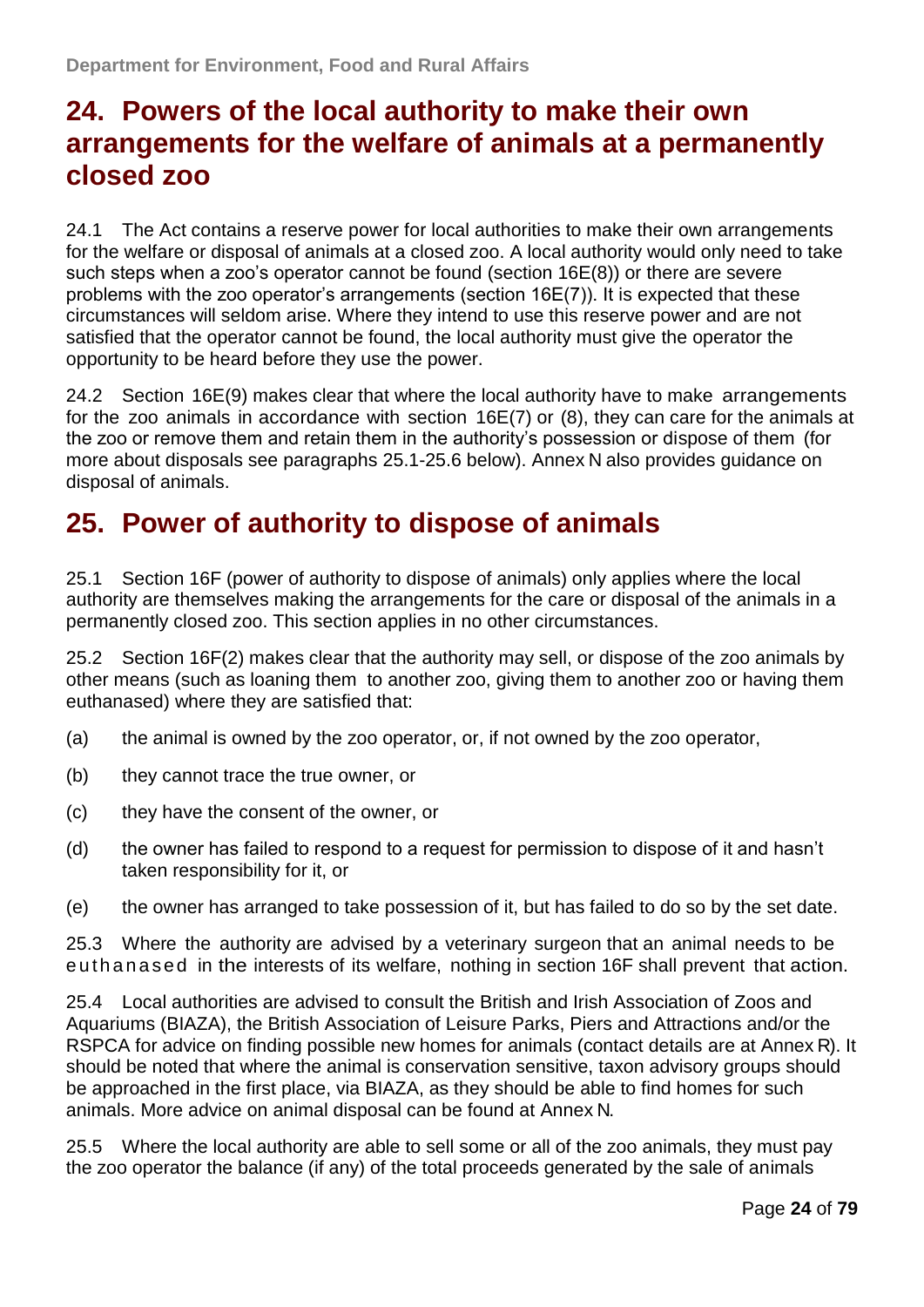belonging to the operator. The authority are entitled first to deduct the charges they are entitled to make in connection with arranging for the welfare or disposal of animals at the closed zoo. Where the local authority sell animals belonging to a person other than the zoo operator, they must pay to the owner of the animals the total proceeds generated by the sales of any animals disposed of in that manner less their costs of caring for and disposing of the animals. The authority must make these payments within four months of the date of the sale of the last animal to be sold. Such payments shall not be made, however, until one month after the date of the last animal is sold. Where the authority cannot within the four-month period find the operator or other person to whom they are required to make payments in respect of the sale of animals, the proceeds may be retained by the authority.

25.6 The powers of disposal only apply to animals kept in the zoo which are subject to arrangements under section 16E. The local authority must not sell any pet animals belonging to the zoo operator or the zoo's employees that might be found within the grounds of the zoo.

#### <span id="page-24-0"></span>**26. Powers of entry**

26.1 Section 16G (powers of entry) only applies where the local authority have to enter the zoo to allow them to undertake their responsibilities for caring for or disposing of the animals in accordance with section 16E(7) or (8). In no other circumstances does the Act give local authorities such powers. The power of entry can be exercised only for inspecting any animal to which the arrangements relate, or their accommodation, or caring for or removing the animal(s). Section 16G(1) requires the local authority authorised person to be able to show authority before entering the zoo.

26.2 Where access to the zoo grounds has been denied or the local authority need to enter a private dwelling within the zoo grounds to exercise their functions under section 16E(7) or (8), section 16G(3) provides for the authority to obtain a warrant from a justice of the peace. A warrant may authorise admission by constables and such other persons as are deemed necessary to accompany the authorised person and it may authorise the use of reasonable force to gain entry if necessary. A warrant should state the period for which it is valid and the times at which entry may be gained and could also contain other restrictions on its use.

#### <span id="page-24-1"></span>**27. Date from which the Zoo Licensing Act ceases to apply to a closed zoo**

27.1 The local authority must notify the operator of a closed zoo when they determine that the Zoo Licensing Act need no longer apply. Under section 16D(2) the authority must first be satisfied that all disposals of animals have been completed and satisfactory arrangements for the future care of the animals retained by the operator are in place and will continue to be maintained.

### <span id="page-24-2"></span>**28. Appeals**

28.1 Section 18 sets out the rights of appeal and the procedure to be followed when an appeal is lodged. There is a right of appeal against:

- (a) the refusal to grant a licence;
- (b) any condition attached to a licence;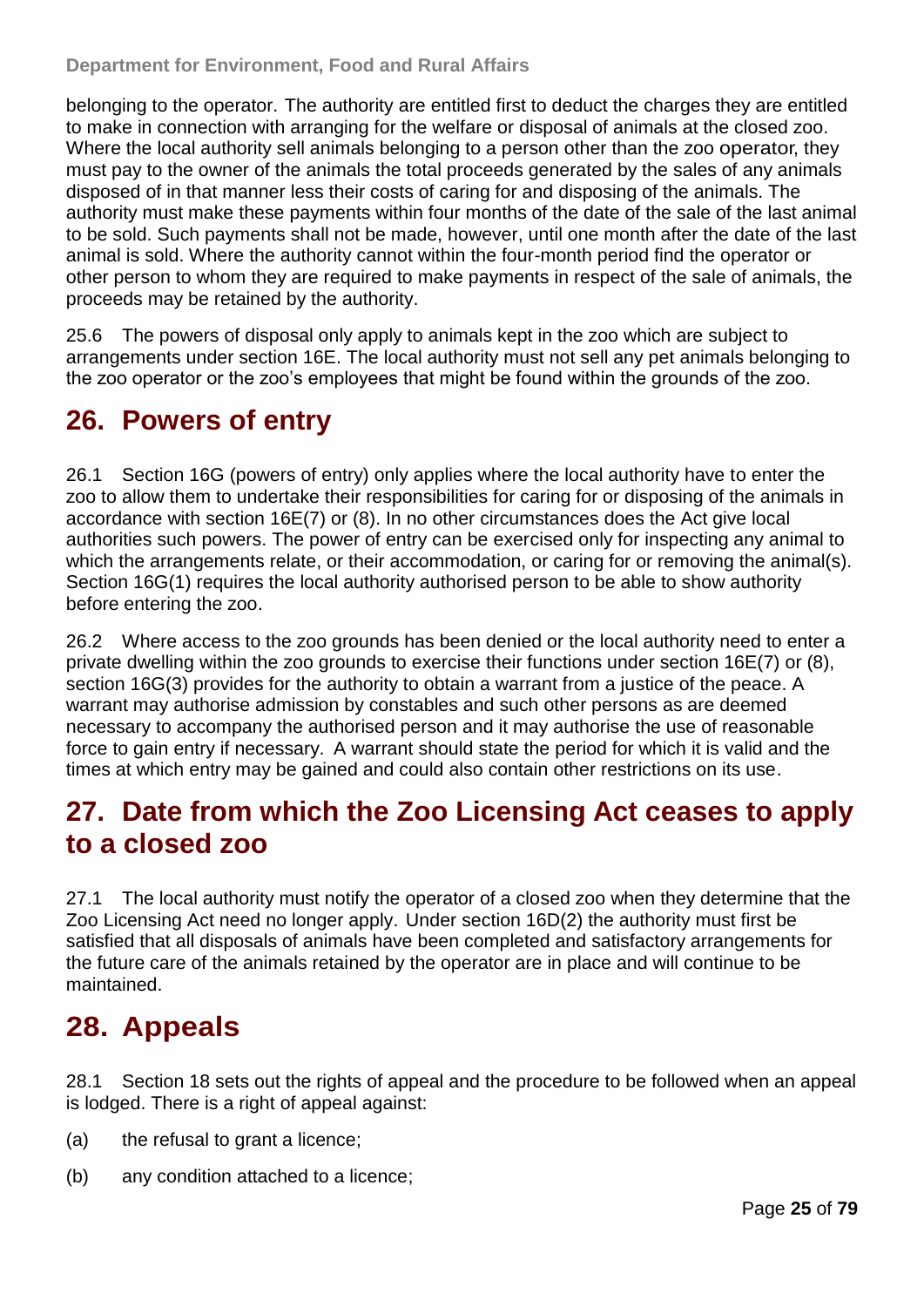(c) any variation or cancellation of a condition;

(d) the refusal to approve the transfer of a licence;

(e) a direction under section 13(8) (direction to local authorities about the welfare or disposal of animals kept in permanently closed local authority owned zoos) or 16A(2) (direction requiring compliance with a licence condition) or any variation of such a direction;

(f) a zoo closure direction;

 $(q)$  the refusal of an authority to approve a plan prepared under section 16E(2) in relation to a permanently closed zoo;

(h) a direction under section 16E(6) (direction about the welfare or disposal of animals kept in a permanently closed zoo) or any variation of such a direction; or

(i) any arrangements under section 16E(7) or (8) (arrangements made by the local authority for the welfare or disposal of animals kept in a permanently closed zoo).

Any such appeals must be made within 28 days of receipt of written notification of the decision of the local authority. Appeals must be made to a magistrates' court acting for the petty sessions area in which the zoo is (or is proposed to be) situated.

28.2 Section 18(7) deals with appeals against a condition or variation of a condition that requires the licence holder to carry out works which would not otherwise be required to be carried out. In these circumstances, the condition or variation shall not be effective during the period in which an appeal can be lodged (ie 28 days) or (where an appeal is duly brought) during the period of any appeal.

28.3 Section 18(7A) provides for alterations to a licence under section 16(1B) (permanent closure of a section of a zoo) to have effect once the appeal period has expired; or if an appeal is made, if it is unsuccessful or abandoned, on the day after the appeal is determined or abandoned, or any other such day as the court directs.

28.4 Section 18(8) and 18(9) provide for the following types of direction to take effect only after the appeal period has expired or the appeal has been determined (if unsuccessful) or abandoned: a direction issued under section 16A(2)(d) requiring the zoo or a part of it to be closed to the public for a period not exceeding two years; a direction issued under section 13(8)(c), 16A(2) or 16E(6) requiring an operator to undertake works he would not normally do; or a direction issued under section 13(8)(c) or 16E(6) requiring animals to be disposed of.

28.5 Section 18(10) provides that a zoo closure direction issued under section 16B has effect:

(a) when the appeal period expires; or where an appeal is made;

(b) the day after the court's decision if it upholds or varies the authorities decision, or any other day the court directs; or

(c) the day after the appeal is abandoned or any other day that the court directs.

#### <span id="page-25-0"></span>**29. Offences and penalties**

- 29.1 Section 19 creates the following criminal offences:
- (a) operating a zoo without a licence in contravention of the Act;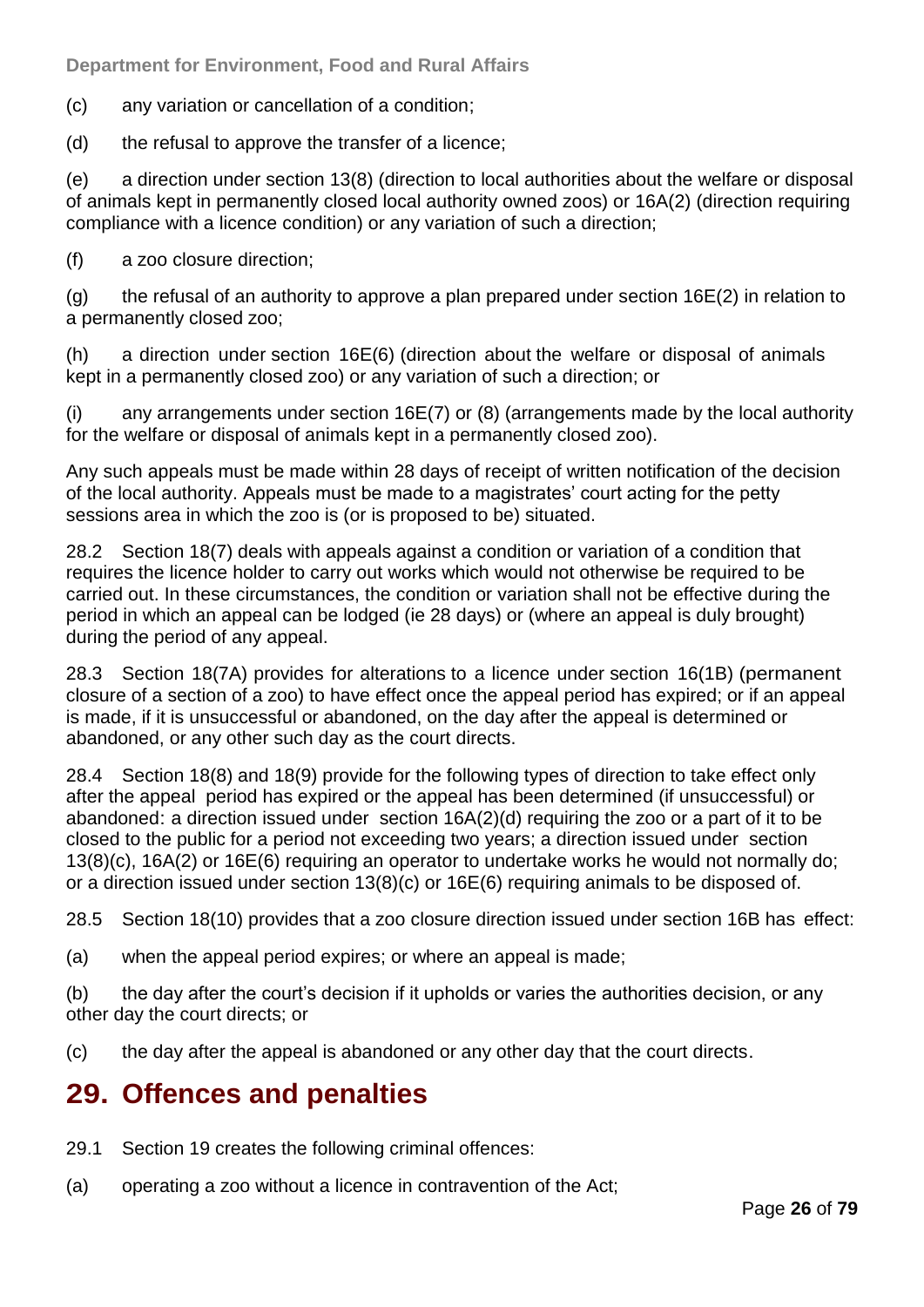(b) failing without reasonable excuse to comply with any conditions of the licence;

(c) intentionally obstructing an inspector in the course of an inspection;

(d) intentionally obstructing someone who is authorised in accordance with section 16G to enter the premises of a permanently closed zoo or a dwelling within the zoo grounds;

(e) failing without reasonable excuse to comply with a direction issued under section 16A(2)(d) to close a zoo or part of it to the public for a period not exceeding two years;

(f) failing without reasonable excuse to comply with a zoo closure direction;

(g) failing without reasonable excuse to supply information requested by the local authority about the care or disposal of zoo animals in the event of zoo closure;

(h) failing without reasonable excuse and without the agreement of the authority, to dispose of any animal kept at a permanently closed zoo before the plan in section 16E(2) has been approved by the authority, or other than in accordance with the agreed plan;

(i) failing without reasonable excuse to comply with a direction issued under section 16E(6) (direction about the welfare or disposal of animals kept in a permanently closed zoo);

(j) failing without reasonable excuse to display the zoo licence or a copy at each public entrance to the zoo.

29.2 Under section 19(4), persons found guilty of any offence except obstructing an inspector, failing to supply information about the care or disposal of zoo animals in the event of zoo closure, or failing to display the licence or a copy of it at each public entrance to the zoo are liable, on summary conviction, to a fine not exceeding level 4 on the standard scale of fines for summary offences, as set out in section 37 of the Criminal Justice Act 1982. For obstructing an inspector, failing to supply the information about the care and disposal of the animals or failing to display the zoo licence the maximum fine is a level 3 fine.

#### <span id="page-26-0"></span>**30. Directions**

30.1 Section 19A requires the local authority to take reasonable steps to ensure the operator of the zoo, or if the operator cannot be found, the person appearing responsible for the zoo, is notified of a direction in writing.

#### <span id="page-26-1"></span>**31. Temporary removal of animals from zoo premises**

31.1 Under section 22(2) an animal temporarily removed from the zoo (eg to a television studio or other location outside the zoo premises), shall be treated as kept in the zoo when it is in the personal possession of the zoo operator or competent persons acting on his behalf. This is to ensure that a separate licence under the [Dangerous Wild Animals Act 1976](http://www.legislation.gov.uk/ukpga/1976/38) will not be needed on such temporary excursions. Bearing in mind all the safety and welfare aspects involved, however, it is recommended that the local authority discuss the general arrangements for such excursions with the operator. It is also recommended that in order to be satisfied in relation to safety and animal welfare issues, and facilities and management protocols for example for disease-screening and quarantining, the local authority seeks advice from one of the Secretary of State's zoo inspectors (via the Animal Health and Veterinary Laboratories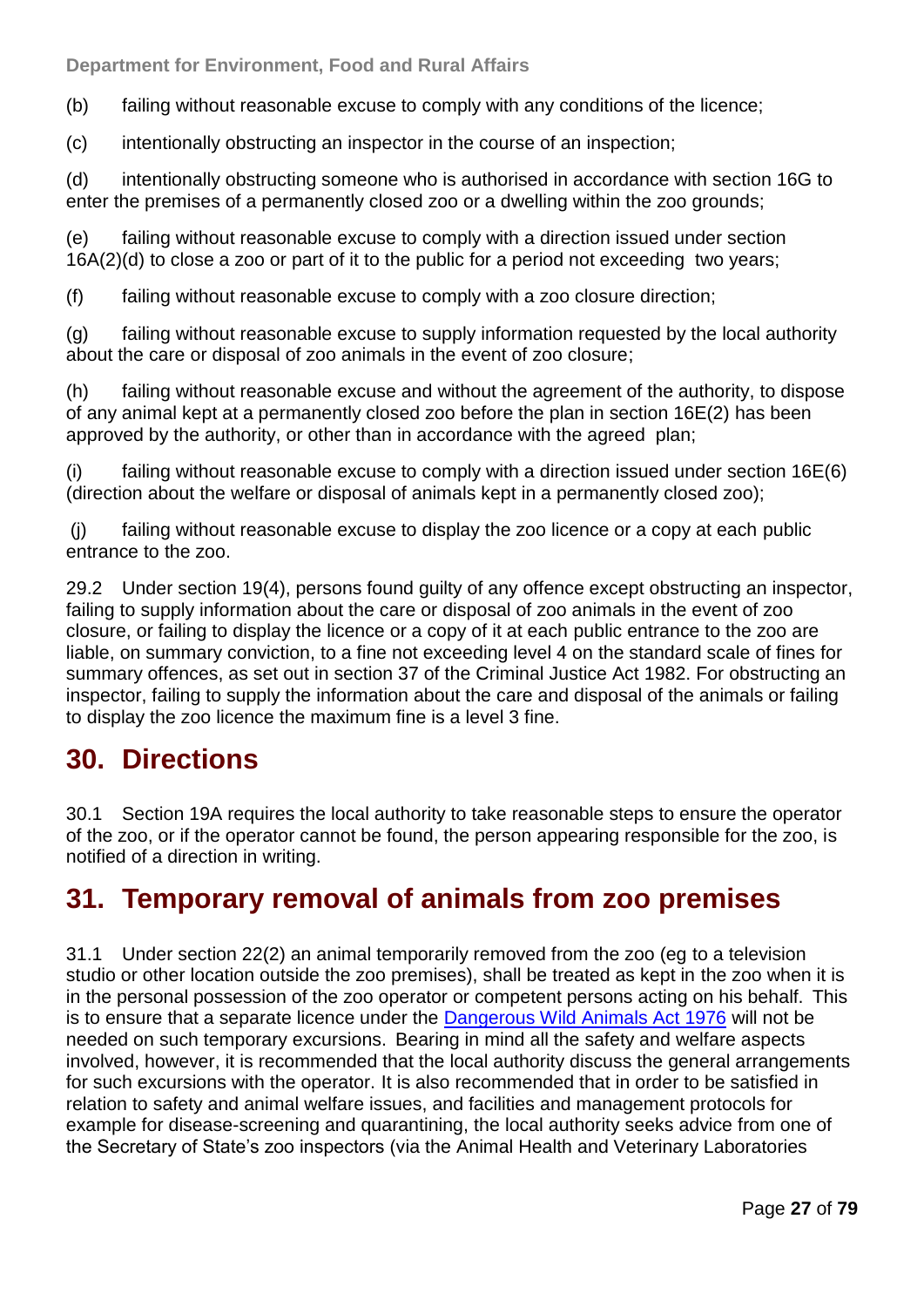Agency). Advice on the temporary removal of hazardous animals from zoos for 'outreach' activities is at [Annex Q.](#page-72-0)

#### <span id="page-27-0"></span>**32. Existing licences**

32.1 Local authorities are required in accordance with regulation 27 (of the Zoo Licensing Act 1981 (Amendment)(England and Wales) Regulations 2002) to ensure that, for all zoos other than ones which close before 1 May 2003, the licence has, before that date, conditions attached to it to secure implementation of the conservation measures set out in section 1A of the Act. Consistent with regulation 27(3), the local authority must give the licence holder the opportunity to make representations before attaching these conditions. The conditions do not take effect until the licence holder has received them in writing. As with any other alteration of a licence, the licence holder has a right of appeal under section 18 against the authority's decision.

32.2 The local authority are reminded to have regard to the Secretary of State's Standards of [Modern Zoo Practice](http://www.defra.gov.uk/wildlife-pets/zoos/) when deciding what conditions to attach. Also, that this change to the licence does not amount to a significant change and does not warrant a pre-inspection in accordance with section 9A of the Act.

#### <span id="page-27-1"></span>**33. Transitional arrangements for zoos without licences**

33.1 Regulation 28 makes special provision for any zoos that previously opened for exactly seven days in a twelve-month period. Prior to the 2002 Regulations coming into force, they could operate legally without a licence. Regulation 28 permits these zoos to continue to operate without a licence for a period of six months from when these Regulations came into effect (8) January 2003) and if within that period they apply for a licence, until the application is finally disposed of or withdrawn.

33.2 Regulation 28 makes clear that section 16C (zoo closure direction for zoos without licences), which deals with unlicensed zoos, does not apply to the zoos that open for exactly seven days for as long as they can rely on the provision in regulation 28(2). Where a licence is granted to these zoos, it shall run for a period of four years.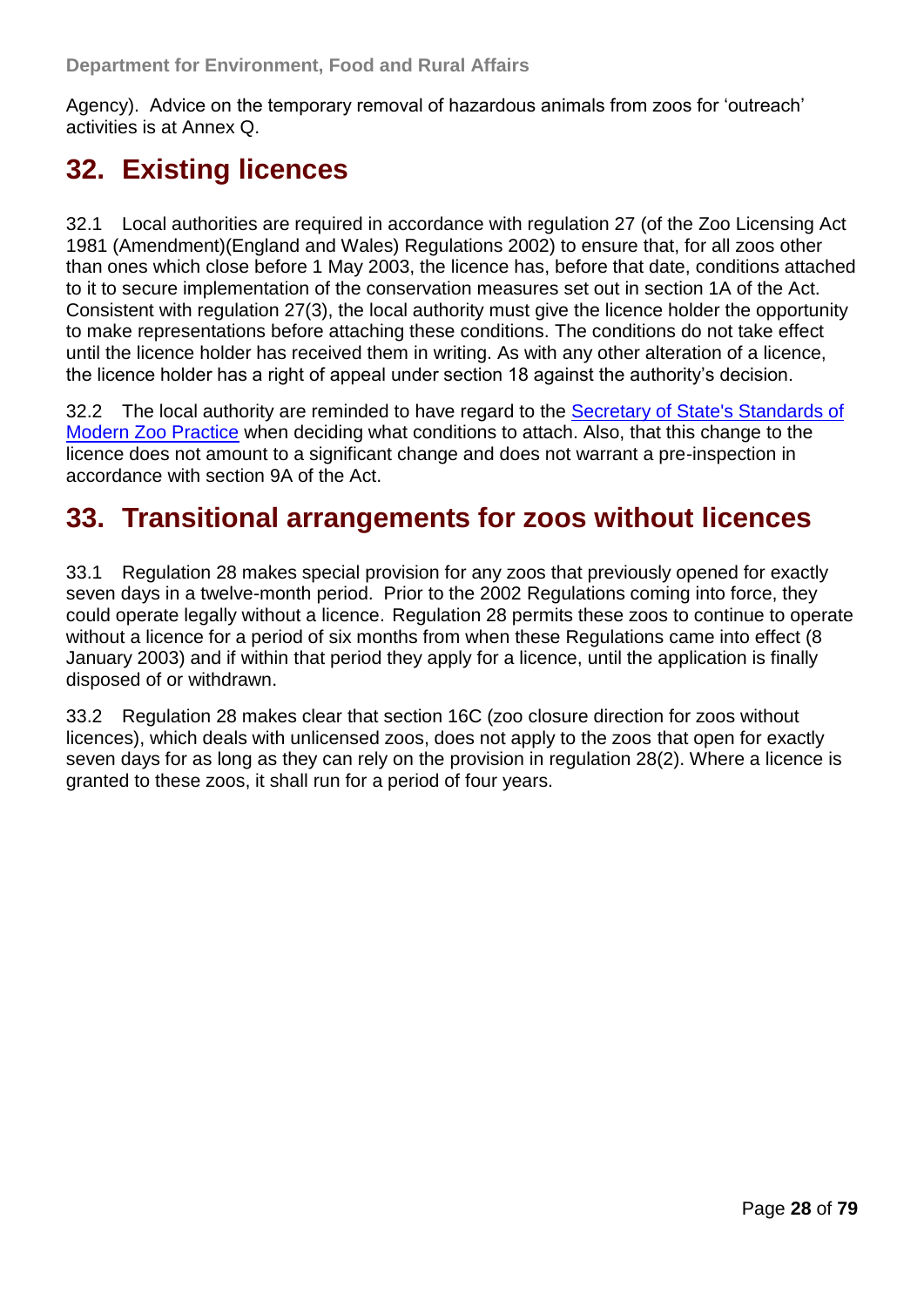#### <span id="page-28-0"></span>**Annex A: "Normally domesticated"/"not normally domesticated" animals**

The Secretary of State is not in a position to give an authoritative statement on which animals fall into the "normally non-domestic" and "normally domestic" categories as interpretation of legislation is a matter for the Courts. However, an informal view on the more common cases that have caused uncertainty is set out below.

To explain the thinking, the two categories have been sub-divided into the following five subcategories. Species not in categories 1 to 4 will almost certainly be in 5. Hybrid species should be treated as not normally domesticated if one of the parents is from sub-categories 3 to 5. Where there is doubt about a species, local authorities, inspectors or operators may check with Defra:

| Animals considered normally domesticated or not normally<br>domesticated                                                                                                                                                                                                                                                                                               |                                                                                                                                                                                                                                                                                      |                                                                                                                                                                                                                                                                                                                                 |                                                                                                                                                                                                                                                                                                                      |                                                                                 |  |  |  |  |  |
|------------------------------------------------------------------------------------------------------------------------------------------------------------------------------------------------------------------------------------------------------------------------------------------------------------------------------------------------------------------------|--------------------------------------------------------------------------------------------------------------------------------------------------------------------------------------------------------------------------------------------------------------------------------------|---------------------------------------------------------------------------------------------------------------------------------------------------------------------------------------------------------------------------------------------------------------------------------------------------------------------------------|----------------------------------------------------------------------------------------------------------------------------------------------------------------------------------------------------------------------------------------------------------------------------------------------------------------------|---------------------------------------------------------------------------------|--|--|--|--|--|
| <b>Species normally domesticated in</b><br><b>Great Britain and therefore not "wild</b><br>animals" for the purposes of the ZLA.                                                                                                                                                                                                                                       |                                                                                                                                                                                                                                                                                      | Species not normally domesticated in Great Britain and<br>therefore to be considered "wild animals" for the<br>purposes of the ZLA.                                                                                                                                                                                             |                                                                                                                                                                                                                                                                                                                      |                                                                                 |  |  |  |  |  |
| 1. True domestic<br>breeds of species<br>that have been kept<br>in this country for so<br>long, and in such<br>large numbers, that<br>their status as<br>"normally<br>domesticated in<br>Great Britain" is<br>clearly justified<br>(exotic domestic<br>breeds of the same<br>species as those<br>listed here are<br>included, eg.<br>Vietnamese pot-<br>bellied pigs). | 2. True domestic<br>breeds, and<br>selectively bred wild<br>species, introduced<br>to this country<br>relatively recently,<br>but now so<br>commonly kept<br>outside zoological<br>collections as to<br>justify regarding<br>them as "normally<br>domesticated in<br>Great Britain". | 3. True domestic<br>breeds of species<br>introduced to this<br>country relatively<br>recently, and kept<br>in relatively low<br>numbers, and that<br>therefore should be<br>regarded as "not<br>normally<br>domesticated in<br>Great Britain" (exotic<br>domestic breeds of<br>species in list 1 are<br>included in that list). | 4. Wild species,<br>commercially<br>farmed or widely<br>bred by hobbyists<br>(including some<br>species which have<br>been selectively<br>bred and therefore<br>may be considered<br>domestic), but<br>where this is so<br>recent as to render<br>the species "not<br>normally<br>domesticated in<br>Great Britain". | 5. True wild<br>species, where<br>domesticity is not<br>seriously<br>suggested. |  |  |  |  |  |
| Examples:<br>horses/ponies,<br>donkeys, cattle,<br>sheep, goats, pigs,<br>dogs, cats, ferrets,<br>rabbits,<br>pigeons/doves,<br>chickens, turkeys,<br>ducks, geese.                                                                                                                                                                                                    | Examples:<br>guinea pigs,<br>hamsters, gerbils,<br>rats, mice,<br>chinchillas,<br>budgerigars,<br>canaries, guinea<br>fowl, peafowl,<br>goldfish, koi carp,<br>golden orfe, llamas,<br>alpacas.                                                                                      | Examples:<br>camels, water<br>buffalo, Ankole<br>cattle, yak, reindeer.                                                                                                                                                                                                                                                         | Examples:<br>deer, ostriches, wild<br>boar, American<br>bison, aquarium<br>and pond fish<br>(excluding those in<br>2.), cage and aviary<br>birds (excluding<br>those in $2.$ ),<br>waterfowl (excluding<br>those in 1.), giant<br>African land snails.                                                               | Examples:<br>All species not<br>listed in 1. to 4.                              |  |  |  |  |  |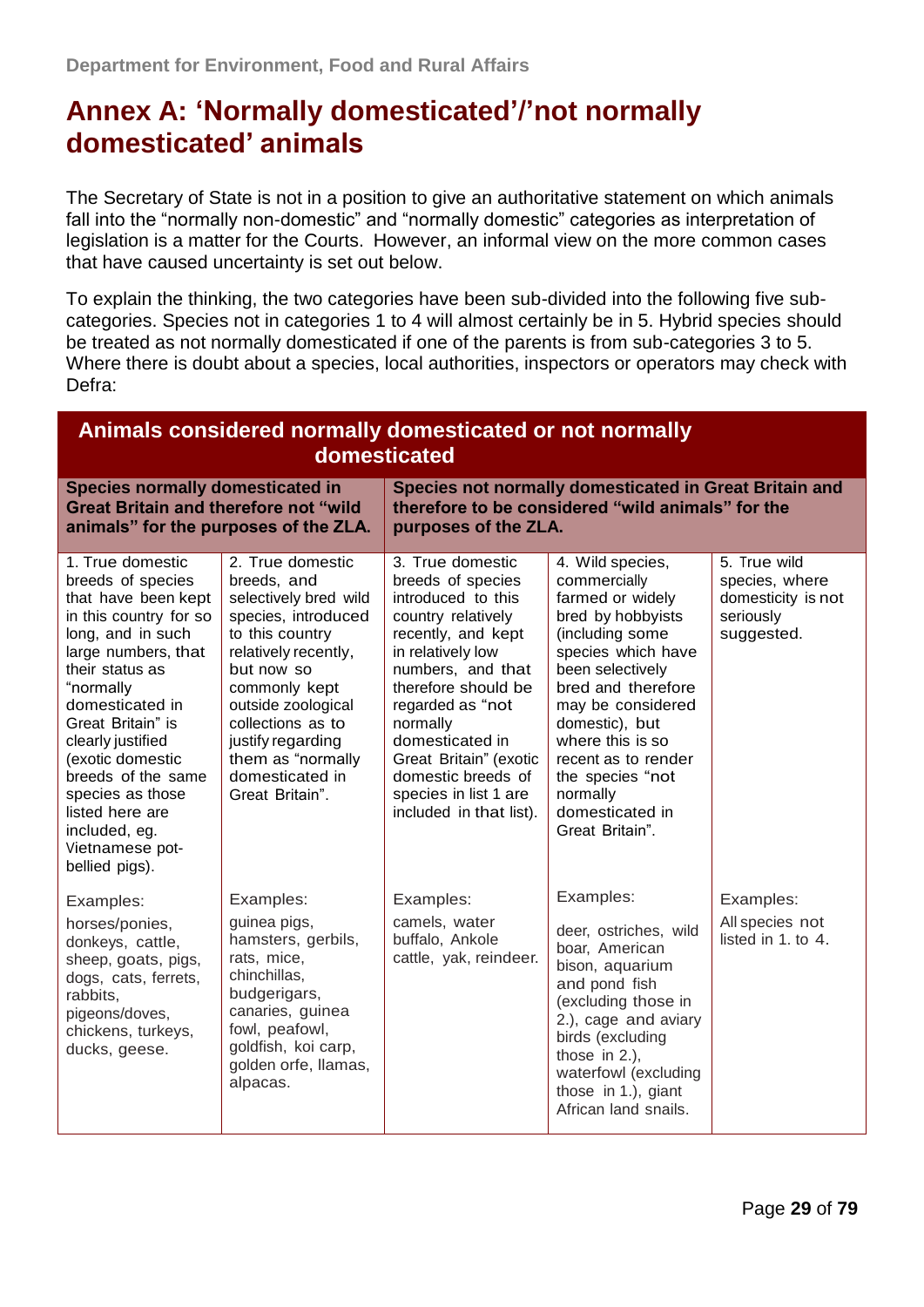### <span id="page-29-0"></span>**Annex B: Collections which might or might not fall within the definition of a zoo**

The Secretary of State is not in a position to give an authoritative statement on what is and what is not covered by the Act as interpretation of legislation is a matter for the Courts. However, the informal views set out below may help local authorities decide whether collections fall within the scope of the Act.

The Act defines a zoo as an establishment '... where wild animals are kept for exhibition to the public…' (otherwise than for the purpose of a circus, or in a pet shop). The Act applies to any zoo to which members of the public have access, with or without charge for admission, on seven days or more in any period of twelve consecutive months.

It may help local authorities to consider the following questions:

a) Why are the animals kept? If the purpose, or one of the purposes, of keeping the animals is that people (other than the owner or keeper) should see them then presumably they are 'kept for exhibition'. If there is doubt as to whether the animals are kept for exhibition it may be helpful to consider whether the animals kept in such a way as to deliberately allow or encourage people to see them.

b) If the animals are kept for exhibition, is it to the public? Animals may be kept for exhibition, but not to the 'public'. If visitors have to be members of a private club or organisation in order to view the wild animals, then this may fall outside the zoo licensing system. For example, if membership is meaningfully restricted and is therefore considered not to constitute the 'public', the local authority may determine that zoo licensing is not required. In such cases, the animals are considered to be part of a private collection. However, it should not be assumed that all and any kind of 'membership' will remove the need for a zoo licence.

The following are illustrative examples using the above principles:

#### Collections that may not be zoos

a) Wild animals visible to the 'public', but not 'kept for exhibition':

i. Private collections visible from a public road or adjoining land.

ii. Animals held for conservation breeding or habitat management grazing in an area where public access is possible e.g. adjacent to a public right of way.

b) Wild animals 'kept for exhibition', but not to the 'public':

i. Collections that can only be viewed by members of a club or association, where that membership is restricted to a meaningful degree so that it is not considered to be open to the public.

c) Wild animals not 'kept for exhibition' and not visible to the 'public':

i. Private collection on private premises viewable only by the owner, family, staff and friends.

ii. Restricted access premises holding wild animals that are visible to visitors who enter for reasons other than viewing the animals, eg: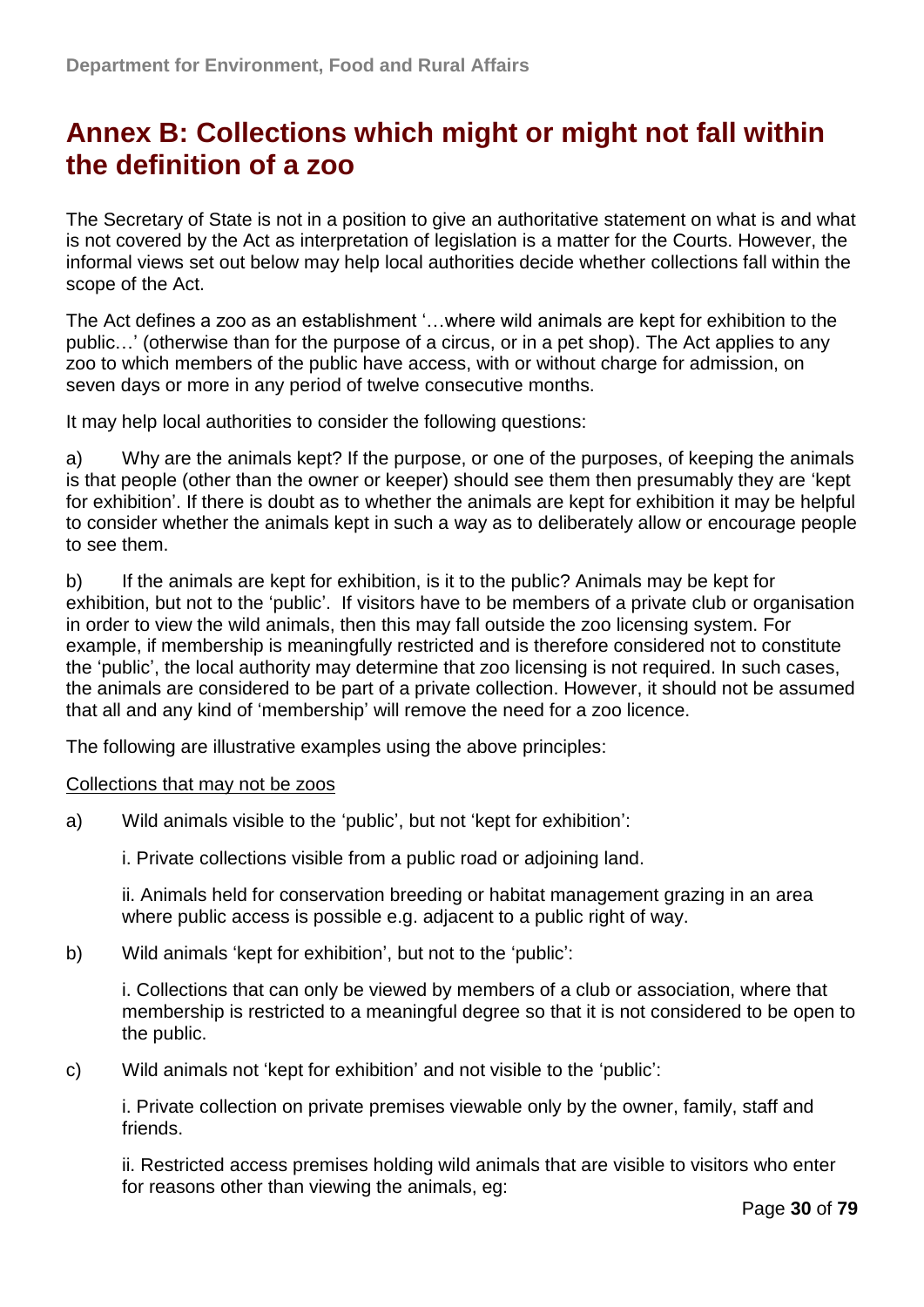• A private collection in business premises (where the operator can demonstrate that visitors only enter the premises for business purposes, including *de minimis* examples such as a fish tank in a restaurant or dentist's waiting room).

• A college which keeps animals for educational purposes involving its students, but where the animals are not exhibited to the wider public.

• A centre for falconry courses (where the operator can demonstrate that visitors only enter the premises by pre-arranged appointment for training).

#### Collections that may be zoos

Wild animals 'kept for exhibition to the public':

i. Zoos, in the generally accepted sense, open to the public.

ii. Collections in free-access public leisure areas, eg. public parks .

iii. Collections in free access retail areas eg. shops, garden centres.

iv. Collections in otherwise non-animal public attractions that charge for admission eg. theme parks, gardens, stately homes, museums.

v. Premises that normally do not allow access to the public, but that hold open days, with unrestricted access to the public, on seven or more days in any twelve month period, eg. colleges, private collections, sanctuaries, rescue centres.

vi. Premises that are not open to the public in the generally accepted sense, but can be visited by members of the public by prior appointment (on seven or more days in any twelve month period).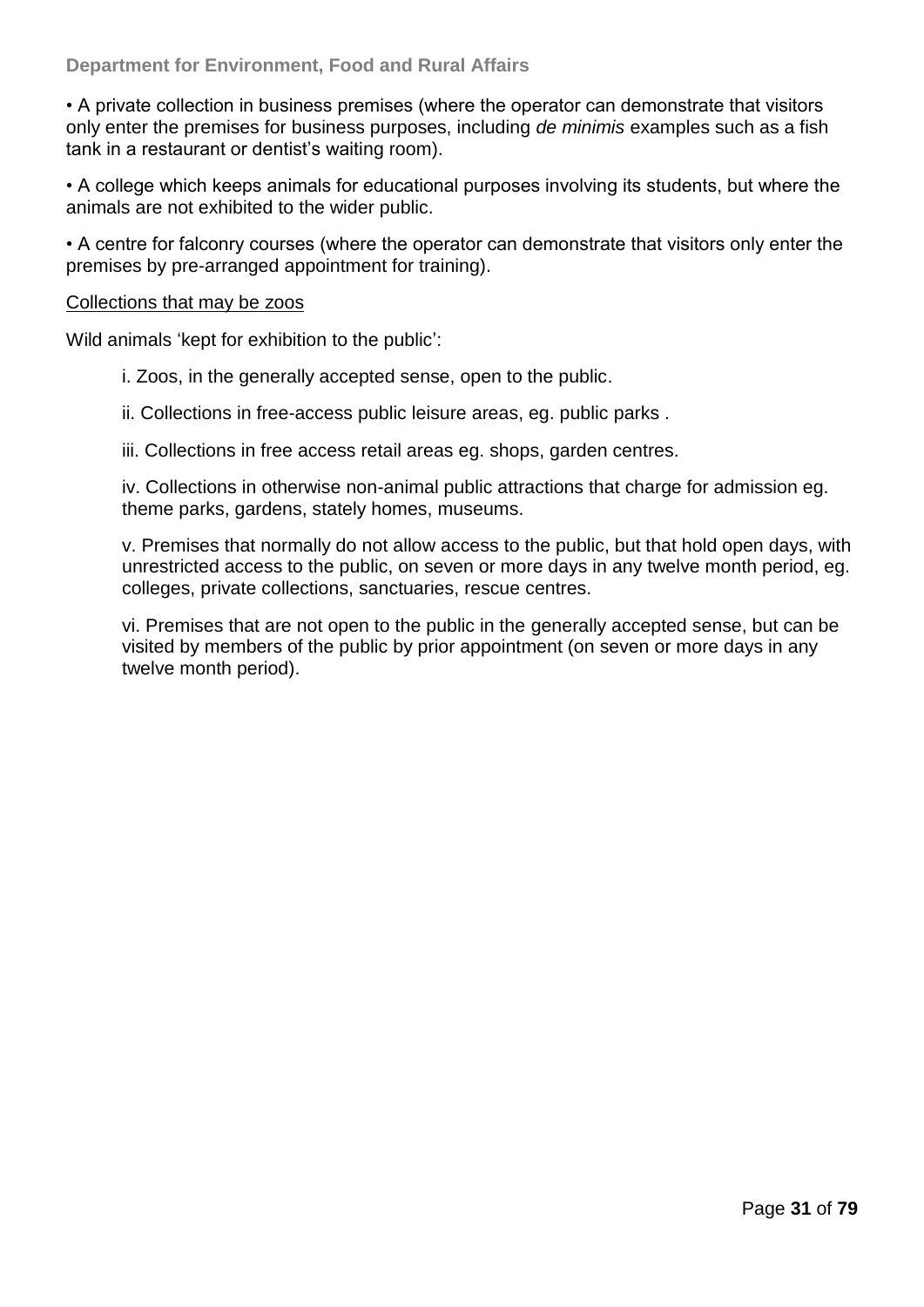### <span id="page-31-0"></span>**Annex C: Dispensations/Exemptions**

Although each case is considered on its merits, and other situations may qualify, it may help to know that directions will normally be made when zoos fall into one of the following categories.

Section 14(1)(a) Direction on application from the local authority

(i) traditional deer parks

(ii) collections, excluding those of wild mammals, of small, non-hazardous and nonconservation sensitive wild species not normally exceeding 120 specimens.

Section 14(1)(b) Direction on application from the local authority

(i) collections of non-hazardous and non-conservation sensitive wild species, excluding wild mammals, not normally exceeding 200 specimens.

Section 14(2) Direction on application from the zoo operator

Small collections not included in 14(1)(a) and 14(1)(b) where the hazardous and/or conservation-sensitive species component of the collection not normally exceeds 50 specimens.

ANY CHANGES TO ANIMAL COLLECTIONS MAY AFFECT THE DISPENSATION STATUS.

**Notes** 

1. ‗Hazardous' means any species listed in categories 1 and/or 2 of Appendix 12 of the [Secretary of State's Standards of Modern Zoo Practice](http://www.defra.gov.uk/wildlife-pets/zoos/)

2. ‗Conservation sensitive' means any species listed in Appendix I of CITES and/or listed in the following categories of the IUCN Red List of Threatened species (Extinct in the wild; Critically Endangered; Endangered; Vulnerable).

3. Any establishment that keeps wild animals for display to the public, taking account of the guidance in paragraph 2.4 of this guidance, is likely to be considered a zoo and will need to be licensed accordingly. Such establishments will be considered for exemptions or dispensations in accordance with the above guidance.

4. In a farm park, if wild animals are integrated into the domestic collection, and not separated in a meaningful way, then the domestics will have to be included in the inspection. Such an increase in numbers of animals and facilities may well take the collection as a whole into a higher category, or out of dispensation and into full inspection.

5. A ‗traditional deer park' is a stand-alone collection, on view to the public, holding Red and/or Fallow and/or Roe deer and/or Sika deer in an enclosed area of no less than 50 hectares. If the collection changes by adding other species of deer, or other wild animals, or by making the public enclosures smaller (for example to ease public viewing) then the collection would not be suitable for a 14(1)(a) dispensation.

6. If an establishment has a 14(1)(a) or (b) dispensation, introducing hazardous or conservation sensitive wild species for the purpose of display or demonstration may call into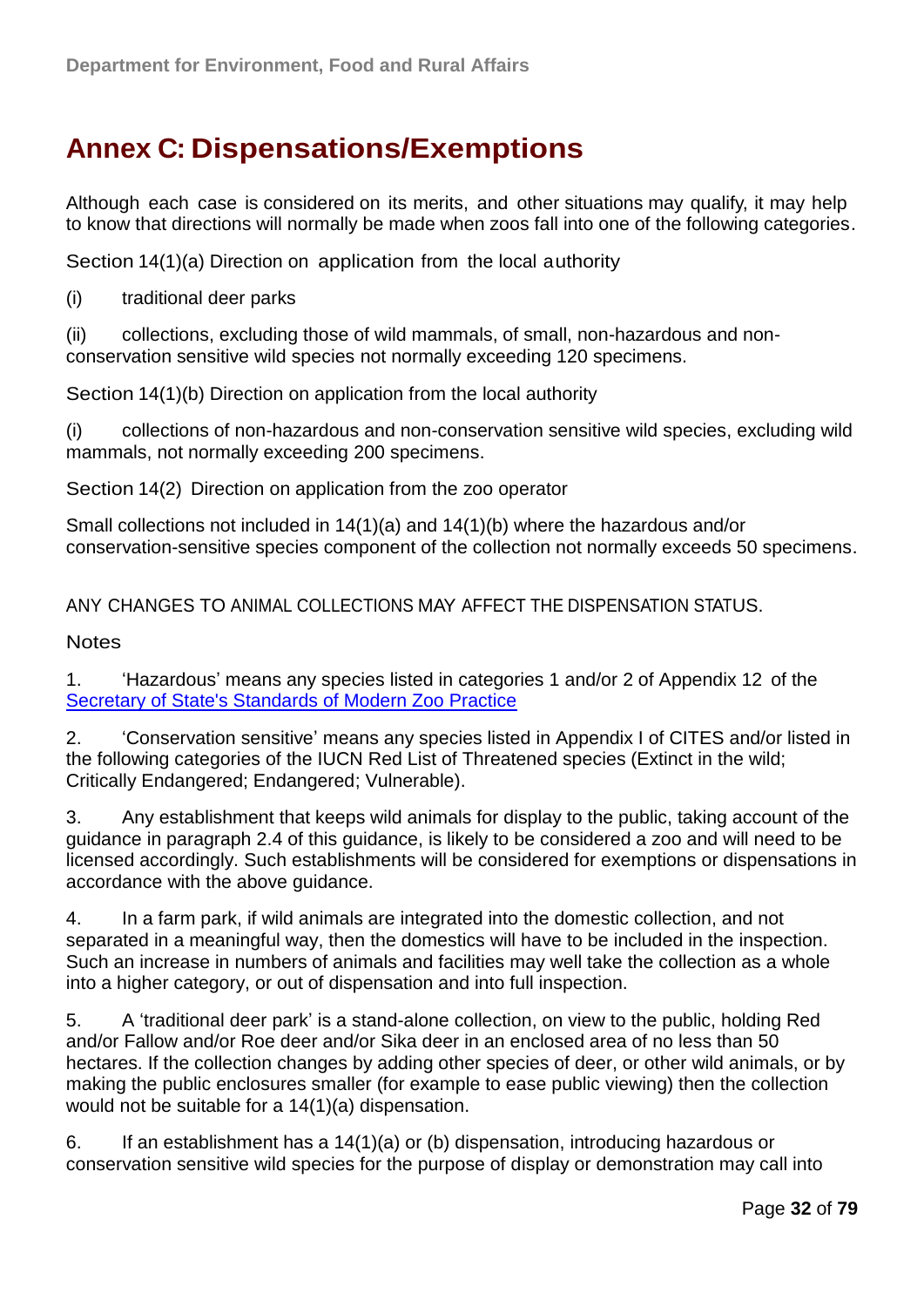question the appropriateness of the dispensation or exemption. Local authorities are advised to check with Defra if they are concerned about a particular introduction.

7. An establishment not displaying wild animals could take and display wild animals for up to a maximum of six days in any twelve-month period. Any more days would mean the collection was caught by the provisions of the Zoo Licensing Act 1981.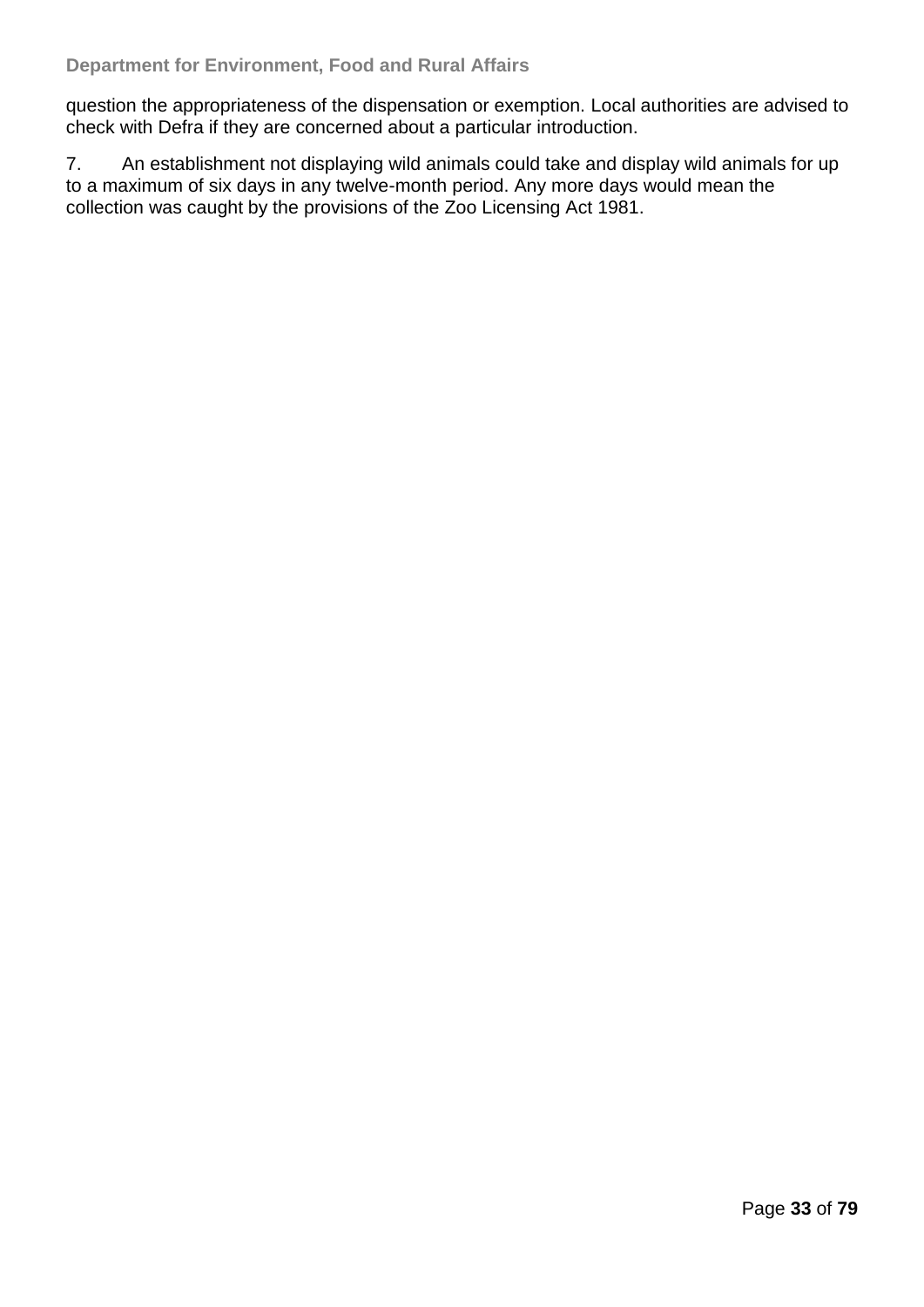### <span id="page-33-0"></span>**Annex D: Education requirements of "animal presentations"**

This guidance relates to education within the context of animal presentations. Attention is also drawn to the [Zoos Expert Committee Handbook](http://www.defra.gov.uk/wildlife-pets/zoos/) chapter on education, and the benchmarks for education.

Regulatory framework: legal requirements and the Secretary of State's Standards of Modern Zoo Practice

Under the Act it is a statutory requirement for zoos to promote public education and awareness in relation to the conservation of biodiversity:

*"promoting public education and awareness in relation to the conservation of biodiversity, particularly by providing information about the species exhibited and their natural habitats".*  [Section 1A(b) vi]

The [Secretary of State's Standards of Modern Zoo Practice](http://www.defra.gov.uk/wildlife-pets/zoos/) (SSSMZP) indicate the minimum standard required:

*7.11 A zoo must have a written education strategy and an active education programme.* 

*7.12 Suitable facilities, commensurate to the size of the zoo, should be available for education purposes.* 

*7.13 Accurate information about the species exhibited must be available…* 

The legislation allows zoos to decide for themselves on what activities and resources to put into education and awareness activity to meet the statutory requirement. Inspectors and licensing authorities need to audit a zoo's education work, so their focus is upon checking that the education activities taken as a whole are sufficient in relation to the size and type of zoo. Inspectors are able to exercise their informed judgement in each case, for example, by taking account of the quality of work as well as diversity or quantity of activity.

Relevant sections of the SSSMZP: All aspects of the SSSMZP are important to consider when operating and inspecting animal presentations within a zoo. In particular:

*Section 5 Provision of Protection from Fear and Distress 5.1 5.2 5.3 5.4 5.6* 

*Section 7 Conservation and Education Measures 7.1 7.8 - 7.14* 

*Appendix 3 – Conservation and Education Measures*: 3.12 - 3.15

*Appendix 6 – Animal Contact Areas* 

*Appendix 7 – Training of Animals* (note especially 7.1 and 7.2)

*Appendix 8 – Specialist Exhibits*, in particular 8.7

Therefore, a zoo which operates an 'animal presentation' must consider the education requirements, as well as those for animal welfare and public safety, in the operation of the presentation.

Definition – what are animal presentations?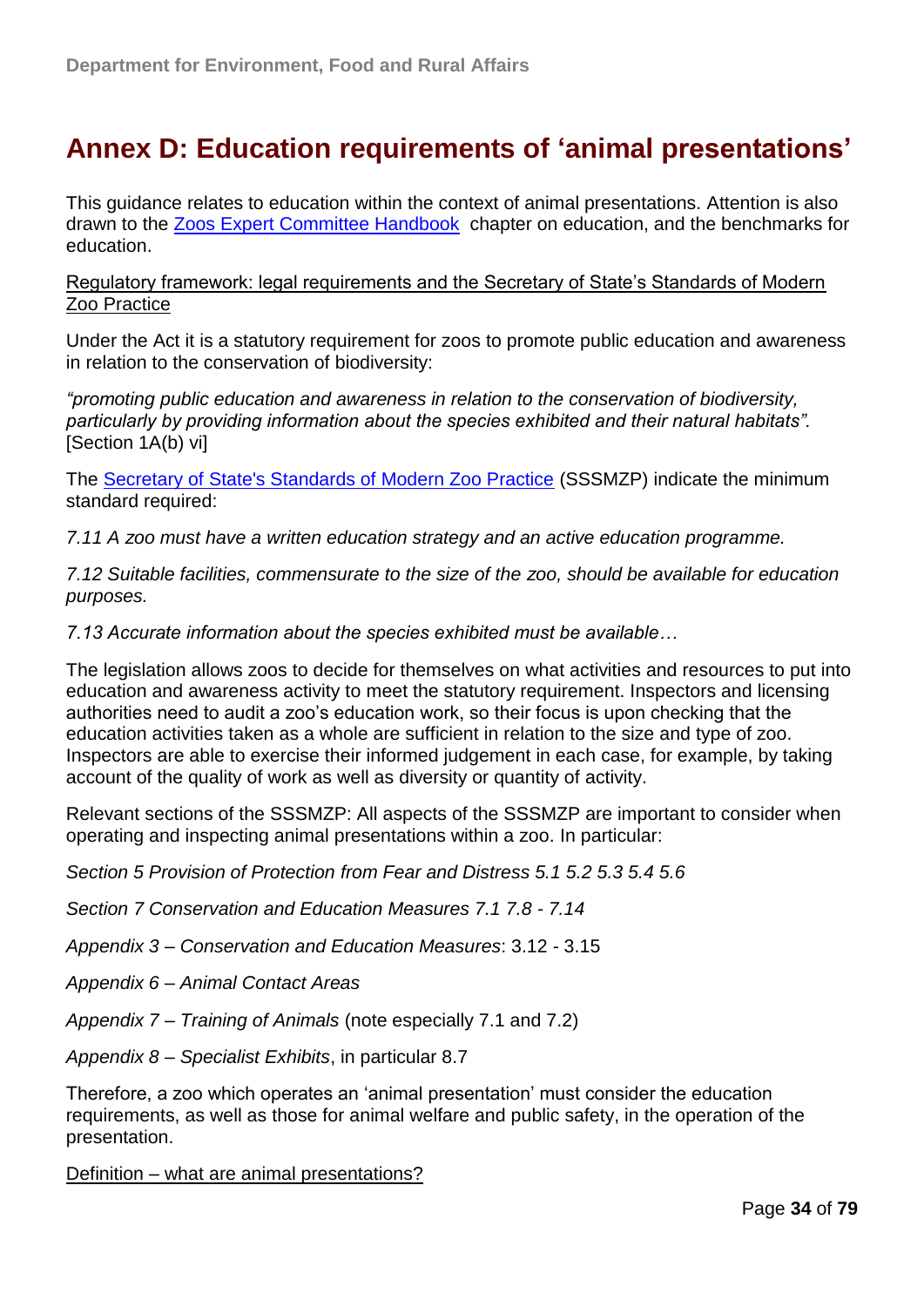The term animal presentation is used to mean any animal presentation or demonstration activity within a zoo other than the simple viewing of the animals in their enclosure and/or the provision of a ‗keepers talk'. This presentation or demonstration may take place within the animals' usual enclosure or elsewhere.

The sorts of activities covered by this include:

- i) sealion presentation/show (including training);
- ii) animals in action/encounter demonstration;
- iii) falconry/bird flying;
- iv) parrot show;
- v) snake/reptile show or encounter;
- vi) aquarium presentation, e.g. shark encounter.

Species: Demonstrations and presentations may involve any of the species in the collection, either singly or in groups, and as single or mixed species demonstrations.

#### How educational should animal presentations be?

Each zoo should be able to demonstrate that it is fulfilling the requirements of the Act and is actively contributing to education and raising awareness in relation to conservation of biodiversity.

It is important to recognise that 'education' is broad and not restricted to schools, and that education and awareness can be provided successfully using a variety of techniques, including through ‗entertaining presentations'. Further guidance on this and what minimum level of education provision proportionate to the size of the collection is expected, is provided in the Zoos Expert Committee Handbook chapter on education, and the 'Benchmarks for Education'.

An animal presentation does not have to be part of the zoo's formal education programme (e.g. for schools) but has an 'informal' educational function in the same way that any species exhibit has. For example, a bird of prey demonstration may be provided for a general public audience, or adapted for a school group.

For the animal presentation to meet the requirements of the Act and SSSMZP with respect to education, it should raise awareness in relation to conservation of biodiversity and provide accurate species information to the public. Therefore, consideration of the way in which animals are presented to the public in a presentation needs to take that into account. At the same time the welfare of the animals involved must not be compromised. Ultimately it will be up to the informed judgement of an inspector to assess this.

#### Minimum standard

Animal presentations must not compromise animal welfare or human health and safety, and must provide the minimum information for the audience as required by the Act at other animal exhibits in the zoo.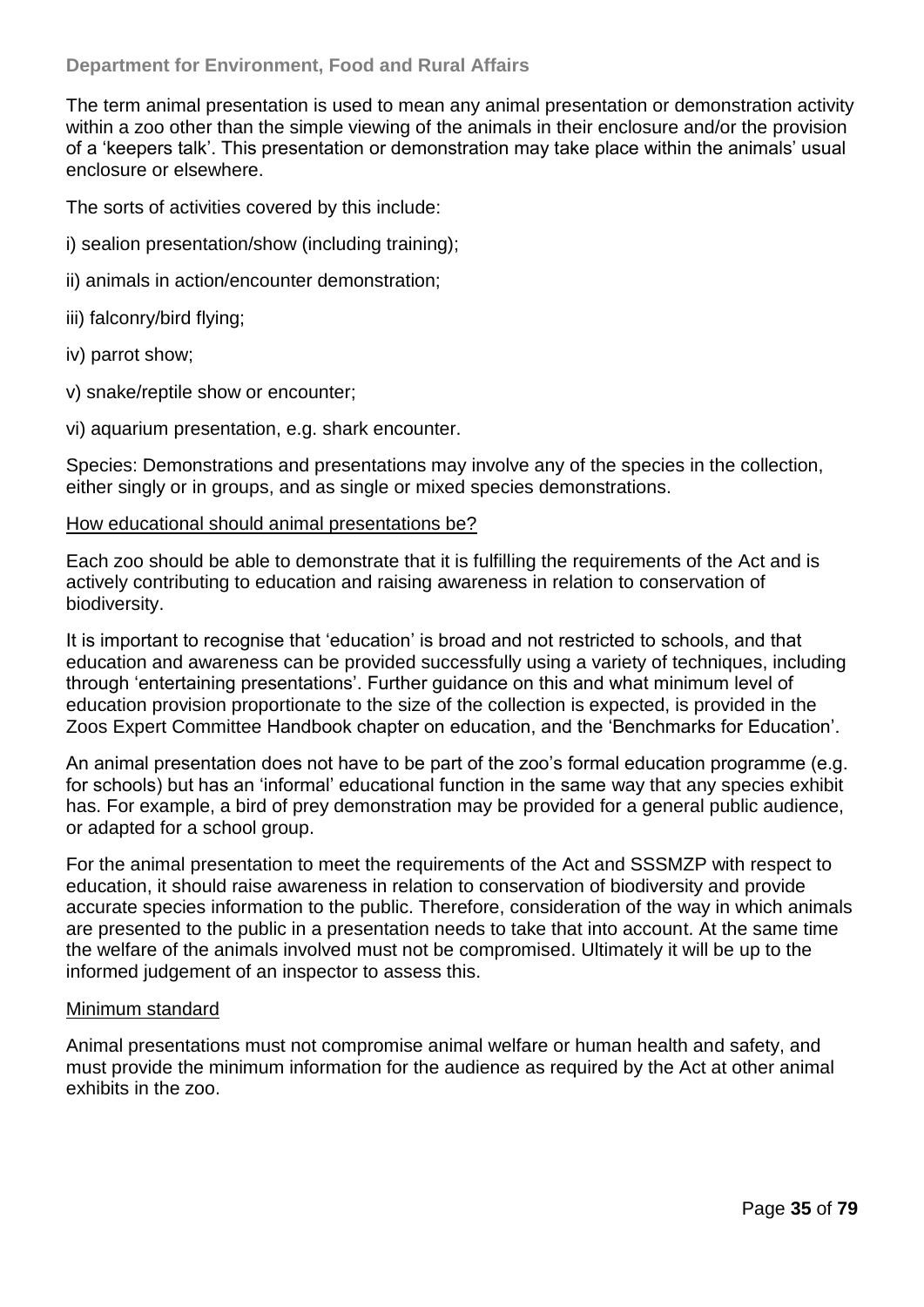## <span id="page-35-0"></span>**Annex E: Zoo licensing flowcharts**

#### <span id="page-35-1"></span>**List of flowcharts**

- 1. New zoo considerations
- 2. New zoo application
- 3. New zoo licence inspection process
- 4. Grant or refusal of new licence
- 5. Applications for dispensations for a new zoo under section 14(1)(b) and 14(2)
- 6. Inspection process for zoo with a section 14(1)(b) dispensation
- 7. Inspection process for zoo with a section 14(2) dispensation
- 8. Inspection process for zoo without a dispensation
- 9. Local authority decides not to extend/renew zoo licence
- 10. Special inspections under section11
- 11. Special inspections under section 11A (for a closed zoo under section 16E)
- 12. Non-compliance with conditions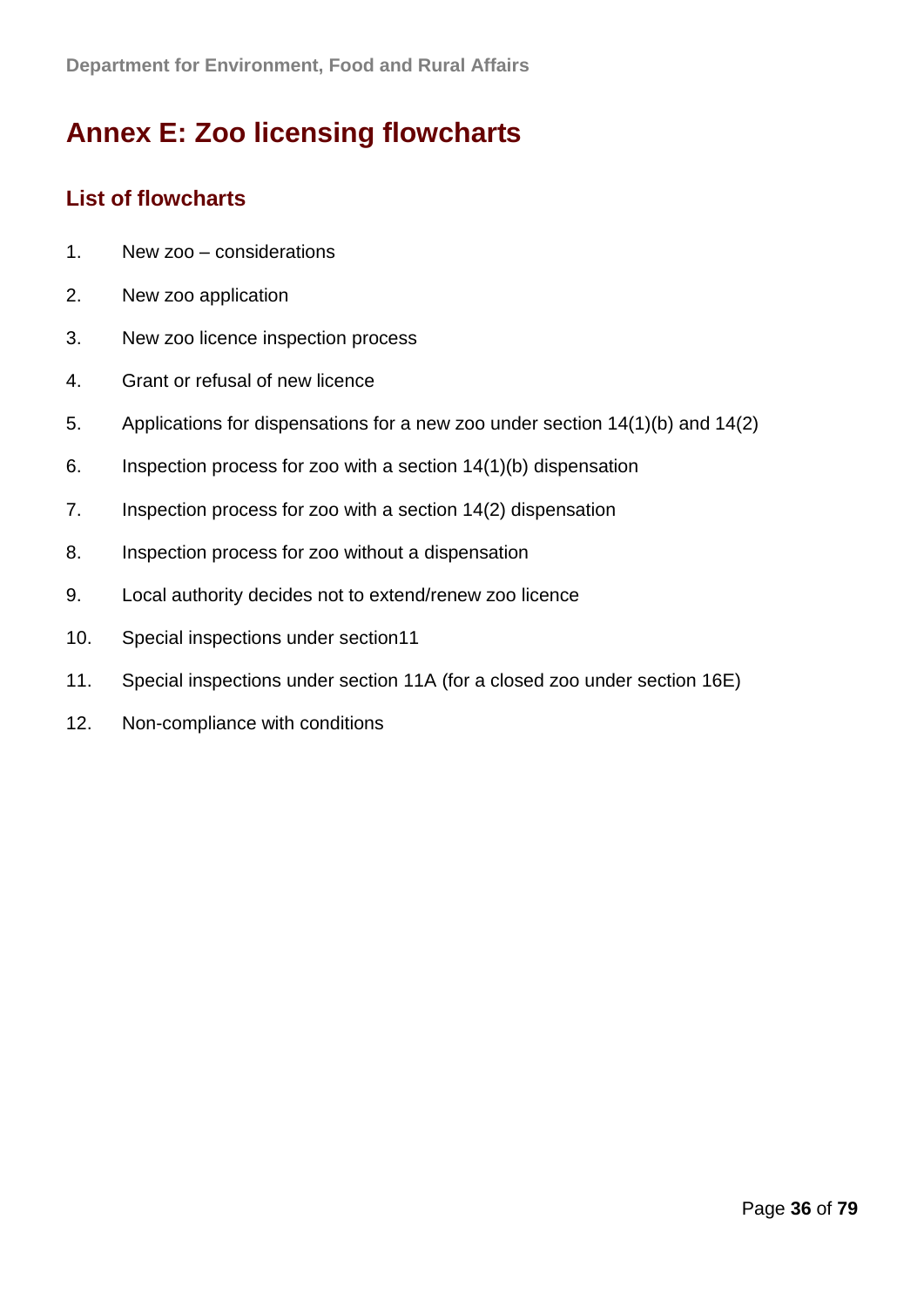## **1. New zoo – considerations**



Page **37** of **79**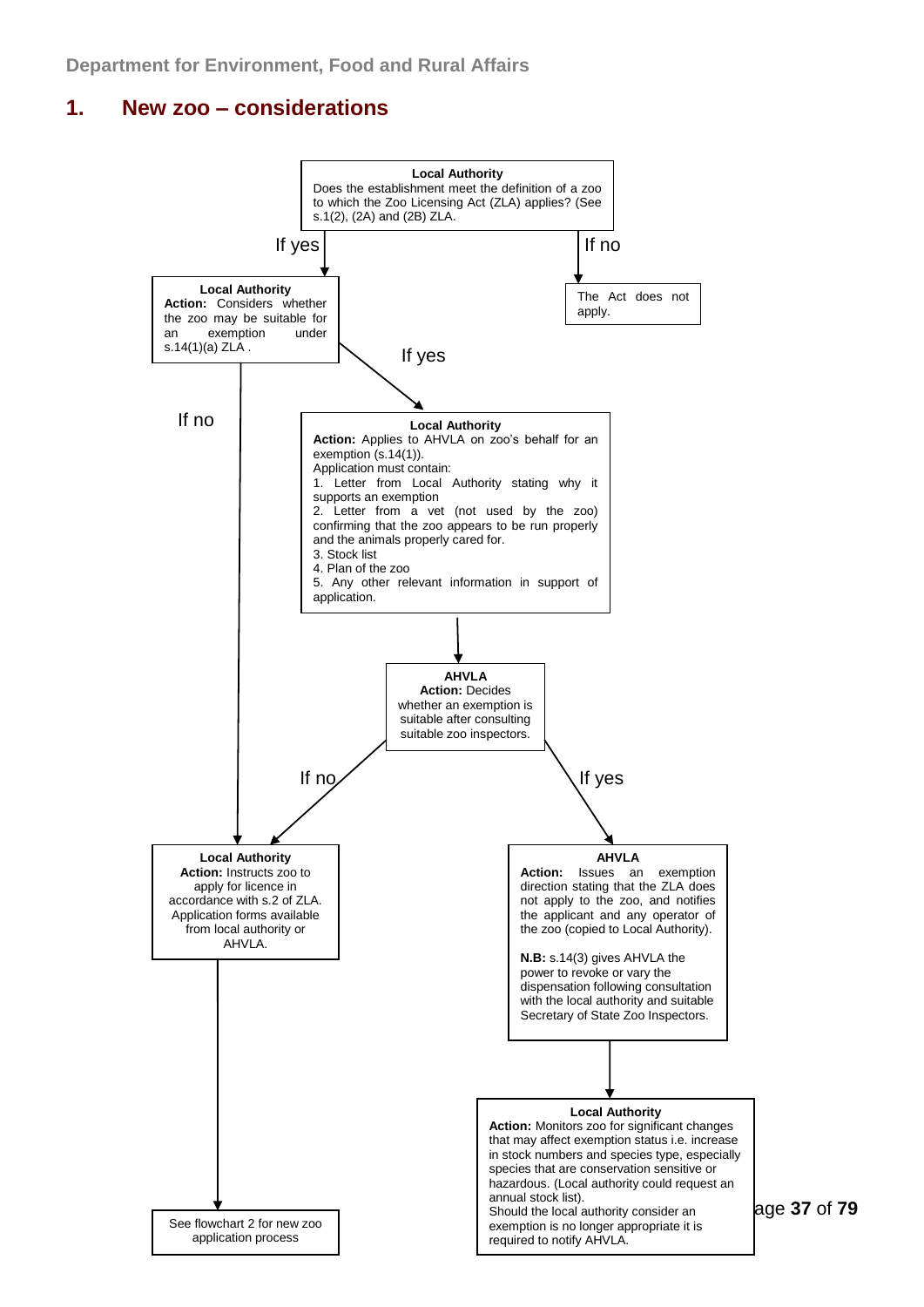## **2. New zoo application**

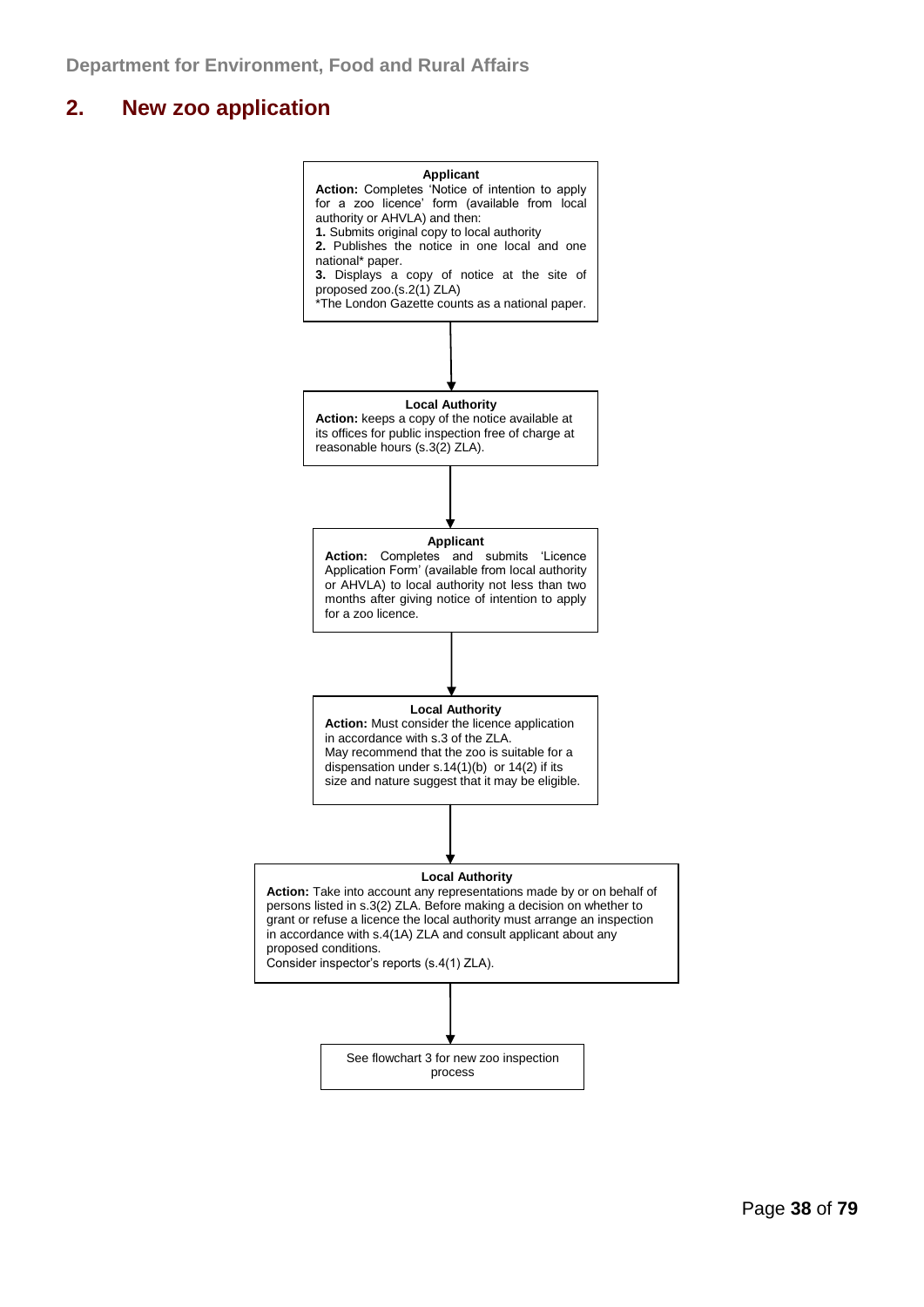## **3. New zoo licence inspection process**

#### **Local Authority/ AHVLA/Applicant**

**Action:** Local authority must arrange a Licence inspection in accordance with s.4(1A) ZLA. **Timing:** Inspection needs to be carried out before local authority can decide whether to grant or refuse a licence.

**Inspection team:** One or more Secretary of State nominated inspector/s **Process:**

**1.** Local authority to write to AHVLA requesting nomination of [an] inspector/s. Requests can be via e-mail and should include a recent stock list.

**2.** AHVLA to consult with local authority on proposed nomination/s before confirming with local authority in writing and formally notifying the inspector/s.

**3.** Local authority to notify applicant of all persons nominated to inspect the zoo.

**4.** Local authority to liaise with applicant and the inspector/s to arrange and then confirm a mutually convenient date for the inspection to take place.

**5**. After consultation with the applicant or operator the local authority shall give him at least 28 days notice of the date on which it is proposed to carry out the inspection.

#### In advance of inspection

#### **Local Authority/Applicant**

#### **Action:**

1. Local authority requests applicant to complete and return Pre-inspection Audit Form

(Available from Defra's website or SSSMZP) to local authority in advance of zoo inspection (completion of this form is not a statutory requirement, but applicant should be encouraged to do so as it may save time at the inspection).

2. Inspector considers whether conditions proposed by the local authority under s.4(1A)(a) are likely to be met if licence is granted (s.9A(11) ZLA).

3. Local authority to send to the nominated inspector(s) in advance of inspection date the completed form and any other relevant information such as a copy of the licence application.

#### Inspection

**Action:**

#### **Secretary of State Inspector/Local Authority**

**1.** Inspector carries out the Licence inspection on the date agreed using the Inspection report form at Appendix 11A of SSSMZP.

**2.** Inspector completes report and sends to local authority as soon as is practicable (AHVLA recommends that the inspector returns the report within 28 days of the inspection, or notifies local authority if report will be delayed beyond 28 days).

### Following inspection

#### **Local Authority/Applicant**

**Action: 1.** Local authority must send:

- a copy of the report, within one month of receiving it, to the applicant (to allow opportunity for comment).

**2.** Following receipt of any comments by applicant the local authority must send:

- a copy of the report signed off by local authority to nominated inspector(s) including any comments from applicant.

- a copy of the report may be sent to AHVLA for information; this becomes a mandatory requirement if the zoo is local authority owned.

**3.** After consideration of inspection report the local authority must decide whether to grant or refuse the zoo licence.

**4**. If granted, the local authority must attach to the licence mandatory conditions that implement the requirements of section 1A of the Act and may also attach any other conditions it thinks necessary or desirable to do so to ensure the proper conduct of the zoo during the period of the licence.

**5.** Before attaching conditions to the licence the local authority shall consult the applicant and give him an opportunity to make representations.

**6.** The local authority shall send the new licence with conditions to the applicant operator by post and the applicant must publicly display the licence (or copy) at each public entrance to the zoo.

**7.** The local authority may send a copy to AHVLA for its information. (This is a mandatory requirement if the zoo is local authority owned).

See flowchart 4 for grant or refusal of licence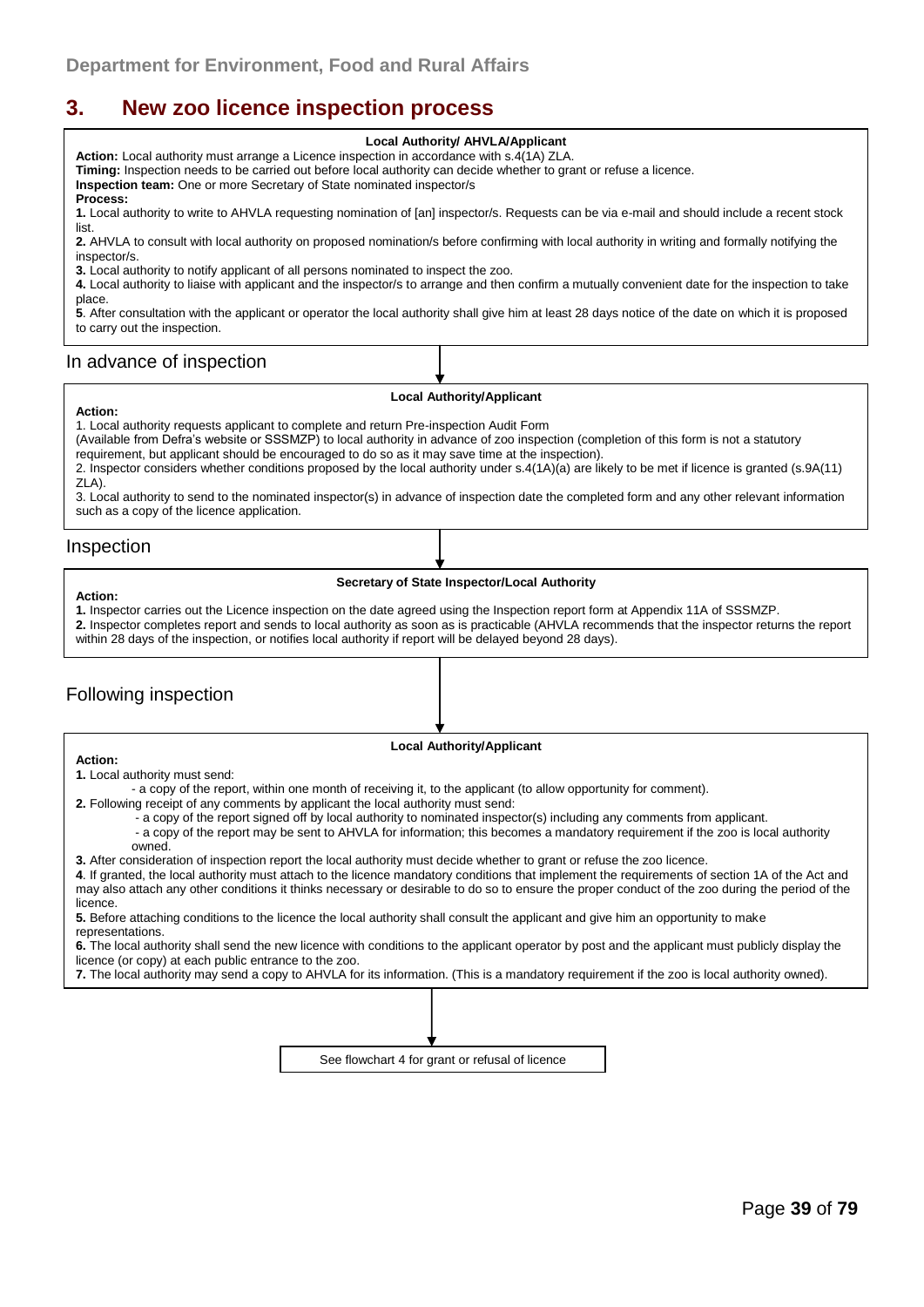## **4. Grant or refusal of new licence**

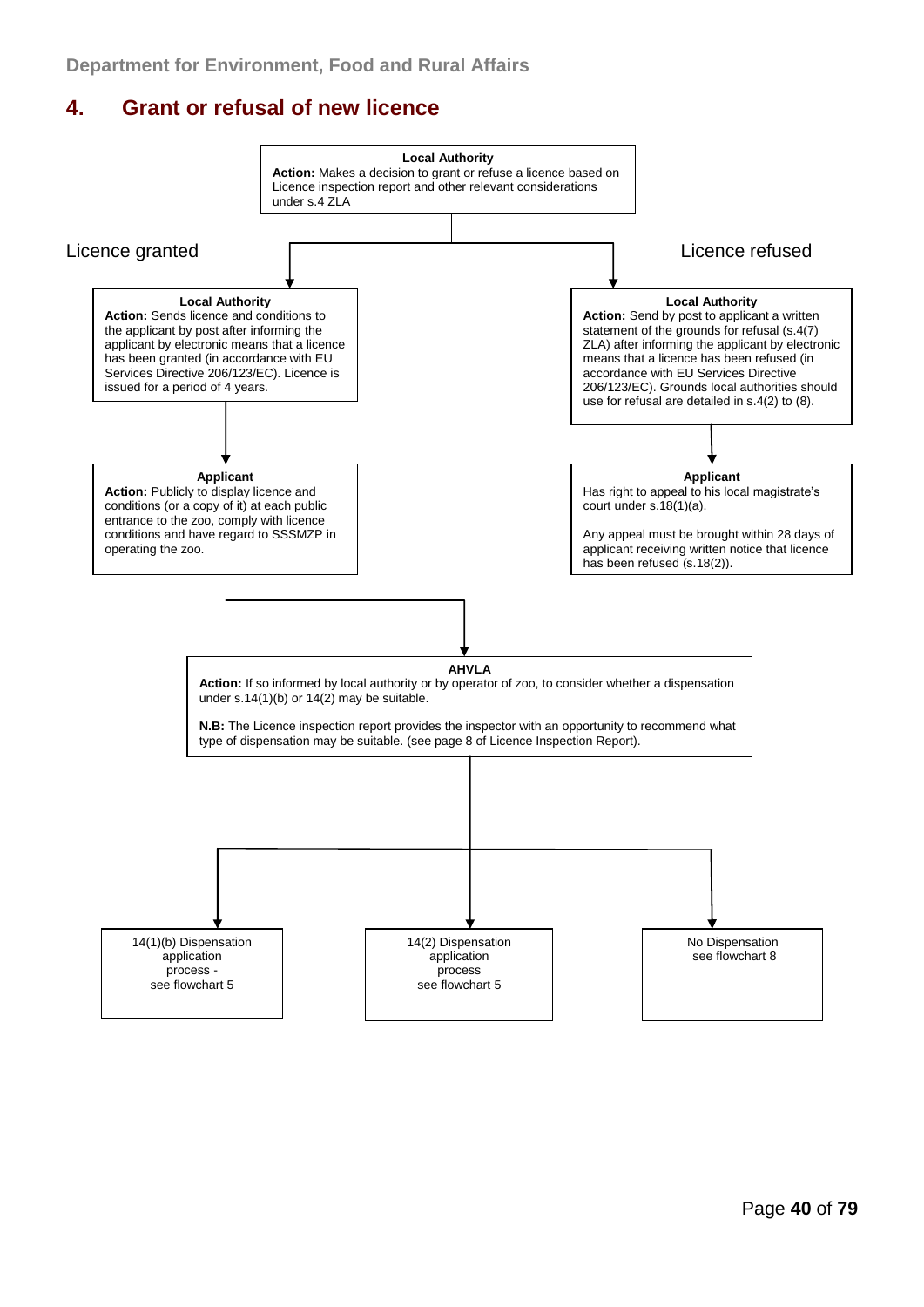## **5. Applications for dispensations for a new zoo under s.14(1)(b) and 14(2) ZLA**



Page **41** of **79**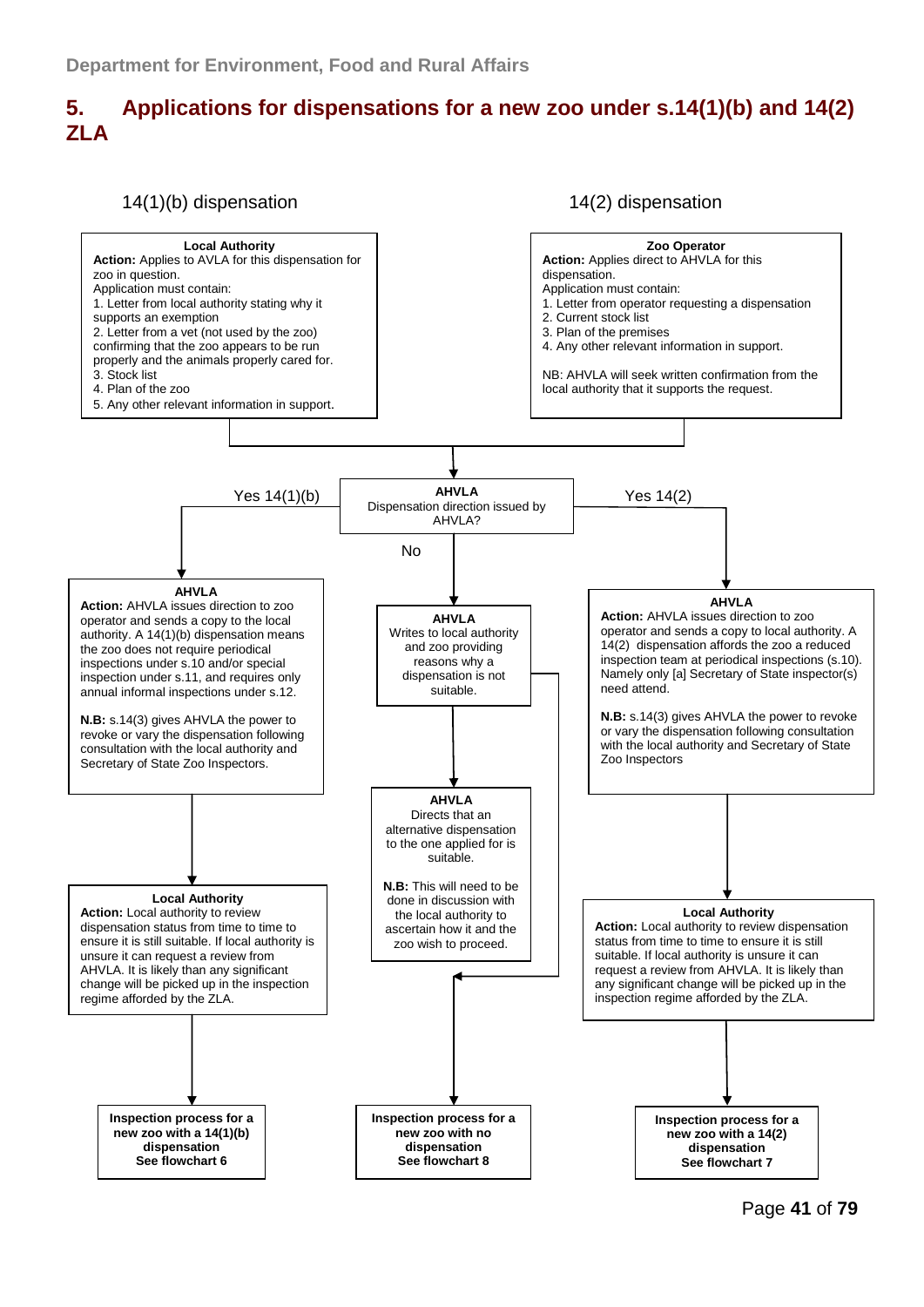## **6. Inspection process for zoo with a 14(1)(b) dispensation**

New zoo **Existing zoo** 

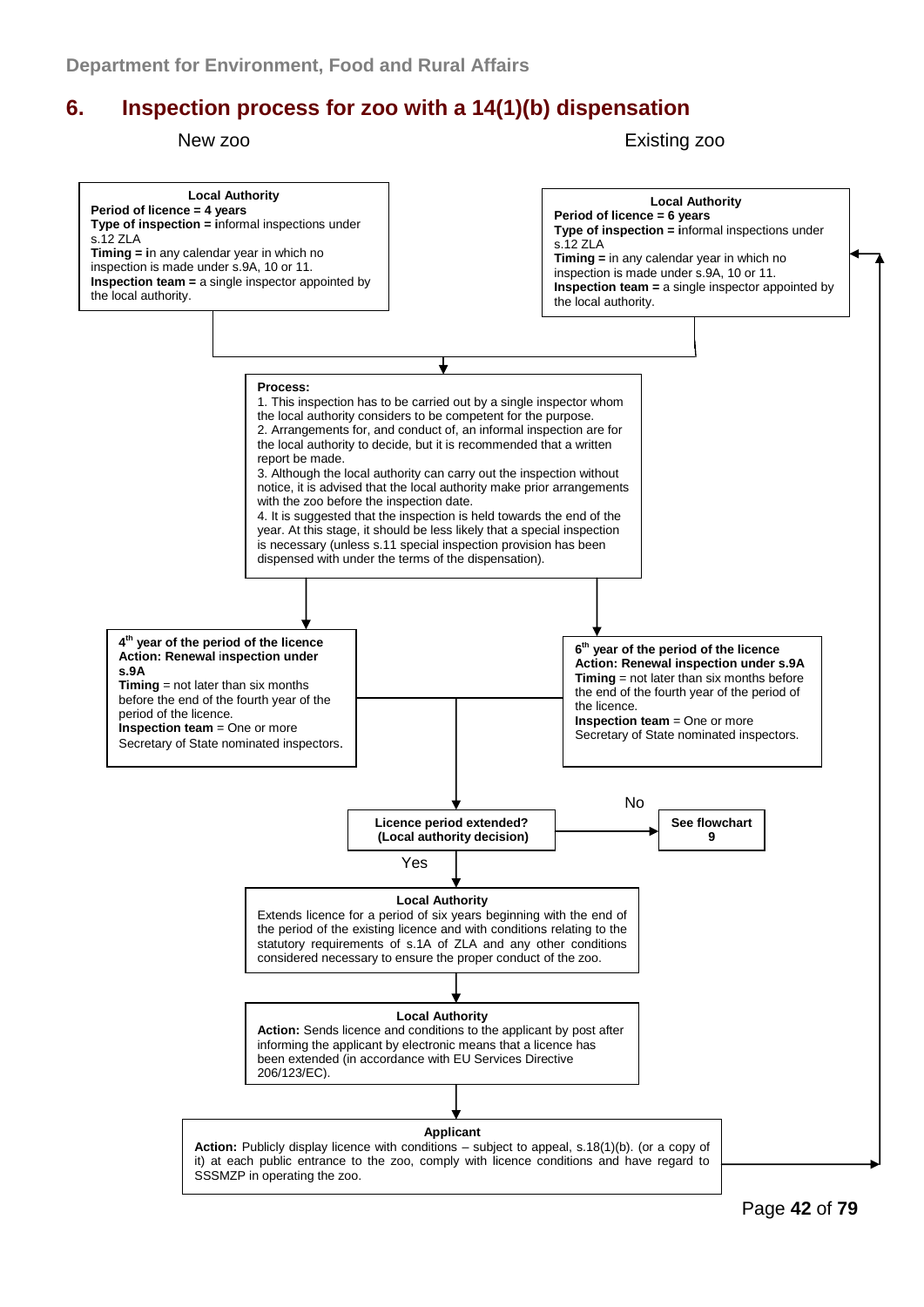## **7. Inspection process for zoo with a 14(2) dispensation**

| New zoo                                                                                                                                                                                                                                                                                                                                                                                                                                                                                                                                                                                                                                                                                                                                                                                                                                                                                                                                                                                                                                                                                                                                                                                                                                                                                                                                                                                                                                                                                         |                                                                                                                                                                                                                                                                                                                                                                                                                                                                                                                                                                                                                                                                                                                                                                                                                                                                                                                                                                                                                                  |  |  | Existing zoo                                          |                                                                                                                                                                                                                                                                                                                                                                                                                                                                                                                                  |  |  |  |
|-------------------------------------------------------------------------------------------------------------------------------------------------------------------------------------------------------------------------------------------------------------------------------------------------------------------------------------------------------------------------------------------------------------------------------------------------------------------------------------------------------------------------------------------------------------------------------------------------------------------------------------------------------------------------------------------------------------------------------------------------------------------------------------------------------------------------------------------------------------------------------------------------------------------------------------------------------------------------------------------------------------------------------------------------------------------------------------------------------------------------------------------------------------------------------------------------------------------------------------------------------------------------------------------------------------------------------------------------------------------------------------------------------------------------------------------------------------------------------------------------|----------------------------------------------------------------------------------------------------------------------------------------------------------------------------------------------------------------------------------------------------------------------------------------------------------------------------------------------------------------------------------------------------------------------------------------------------------------------------------------------------------------------------------------------------------------------------------------------------------------------------------------------------------------------------------------------------------------------------------------------------------------------------------------------------------------------------------------------------------------------------------------------------------------------------------------------------------------------------------------------------------------------------------|--|--|-------------------------------------------------------|----------------------------------------------------------------------------------------------------------------------------------------------------------------------------------------------------------------------------------------------------------------------------------------------------------------------------------------------------------------------------------------------------------------------------------------------------------------------------------------------------------------------------------|--|--|--|
|                                                                                                                                                                                                                                                                                                                                                                                                                                                                                                                                                                                                                                                                                                                                                                                                                                                                                                                                                                                                                                                                                                                                                                                                                                                                                                                                                                                                                                                                                                 | Period of licence = 4 years                                                                                                                                                                                                                                                                                                                                                                                                                                                                                                                                                                                                                                                                                                                                                                                                                                                                                                                                                                                                      |  |  | Period of licence = 6 years                           |                                                                                                                                                                                                                                                                                                                                                                                                                                                                                                                                  |  |  |  |
|                                                                                                                                                                                                                                                                                                                                                                                                                                                                                                                                                                                                                                                                                                                                                                                                                                                                                                                                                                                                                                                                                                                                                                                                                                                                                                                                                                                                                                                                                                 |                                                                                                                                                                                                                                                                                                                                                                                                                                                                                                                                                                                                                                                                                                                                                                                                                                                                                                                                                                                                                                  |  |  |                                                       |                                                                                                                                                                                                                                                                                                                                                                                                                                                                                                                                  |  |  |  |
|                                                                                                                                                                                                                                                                                                                                                                                                                                                                                                                                                                                                                                                                                                                                                                                                                                                                                                                                                                                                                                                                                                                                                                                                                                                                                                                                                                                                                                                                                                 | Periodical Inspection under s.9A and 10<br>(excluding $s.10(4)(a)$ and $(b)$ )<br><b>Timing</b> = during the first year of a licence and not later<br>than six months before the end of the fourth year of<br>the period of the licence.<br><b>Inspection team</b> = One or more Secretary of State<br>inspectors.<br><b>Informal Inspections Under s.12</b><br>Timing = In any calendar year in which no inspection<br>is made under s.9A, 10 or 11.<br><b>Inspection team = a single inspector appointed by</b><br>the local authority.                                                                                                                                                                                                                                                                                                                                                                                                                                                                                        |  |  |                                                       | Periodical Inspection under s.9A and 10 (excluding<br>s.10(4)(a) and (b))<br>Timing $=$ during the third year of a licence and not<br>later than six months before the end of the sixth year of<br>the period of the licence.<br><b>Inspection team</b> = One or more Secretary of State<br>inspectors.<br><b>Informal Inspections Under s.12</b><br>Timing = In any calendar year in which no inspection<br>is made under s.9A, 10 or 11.<br><b>Inspection team</b> = $a$ single inspector appointed by the<br>local authority. |  |  |  |
| <b>Prior to Periodical Inspections</b>                                                                                                                                                                                                                                                                                                                                                                                                                                                                                                                                                                                                                                                                                                                                                                                                                                                                                                                                                                                                                                                                                                                                                                                                                                                                                                                                                                                                                                                          |                                                                                                                                                                                                                                                                                                                                                                                                                                                                                                                                                                                                                                                                                                                                                                                                                                                                                                                                                                                                                                  |  |  |                                                       |                                                                                                                                                                                                                                                                                                                                                                                                                                                                                                                                  |  |  |  |
|                                                                                                                                                                                                                                                                                                                                                                                                                                                                                                                                                                                                                                                                                                                                                                                                                                                                                                                                                                                                                                                                                                                                                                                                                                                                                                                                                                                                                                                                                                 | 1. Local authority requests Animal Health to appoint [a] Secretary of State inspector(s). Request should include a current<br>stock list for the zoo.<br>2. AHVLA appoints a suitable Secretary of State inspector(s) and notifies the local authority and the inspector(s) in writing.<br>3. Local authority notifies zoo operator of name(s) of inspectors. There is no statutory provision in these inspections for the<br>operator to object to the nominated inspector for these inspections, however Animal Health will give consideration to valid<br>objections.<br>4. Local authority arranges a mutually convenient inspection date and must give the zoo operator at least 28 days notice of<br>the date of the inspection.<br>5. Local authority requests applicant to complete and return Pre-inspection audit form.<br>6. Local authority to send appointed inspector(s) in advance of the inspection date the completed form and any other<br>relevant information such as copies of previous inspection reports. |  |  |                                                       |                                                                                                                                                                                                                                                                                                                                                                                                                                                                                                                                  |  |  |  |
| <b>Periodical Inspections</b><br>Inspector(s) carry out inspection on date agreed using the Inspection report form at Appendix 11 of SSSMZP (available<br>from AHVLA). The inspection shall extend to all features of the zoo directly or indirectly relevant to the health, welfare and<br>safety of the public and the animals, including measure for prevention of the escape of animals. The inspectors shall<br>require the production of all records kept by the operator in pursuance of conditions of the licence requiring the<br>conservation measures referred to in section 1A(f) to be implemented at the zoo, and the operator shall produce records.<br>Representatives of the operator not exceeding three may accompany the inspectors on the inspection and the inspectors<br>may require the attendance of the zoo vet.<br>There is no statutory entitlement for the local authority to be formally represented at the inspection. The local authority is,<br>however, encouraged to have a representative in attendance at the same time in respect of their responsibilities for zoos under<br>the Health and Safety at Work etc Act 1974.                                                                                                                                                                                                                                                                                                                                 |                                                                                                                                                                                                                                                                                                                                                                                                                                                                                                                                                                                                                                                                                                                                                                                                                                                                                                                                                                                                                                  |  |  |                                                       |                                                                                                                                                                                                                                                                                                                                                                                                                                                                                                                                  |  |  |  |
|                                                                                                                                                                                                                                                                                                                                                                                                                                                                                                                                                                                                                                                                                                                                                                                                                                                                                                                                                                                                                                                                                                                                                                                                                                                                                                                                                                                                                                                                                                 |                                                                                                                                                                                                                                                                                                                                                                                                                                                                                                                                                                                                                                                                                                                                                                                                                                                                                                                                                                                                                                  |  |  |                                                       |                                                                                                                                                                                                                                                                                                                                                                                                                                                                                                                                  |  |  |  |
| <b>Following Periodical Inspections</b><br>1. SofS Inspector(s) should send the local authority a completed inspection report within 28 days of inspection, or notify<br>them if report will be delayed beyond 28 days.<br>2. Local authority must send a copy of the inspection report, within one month of receiving it, to the zoo operator (to allow<br>opportunity for comment).<br>3. Following receipt of any comments by the zoo operator the local authority must send:<br>- a copy of the report to Secretary of State inspector(s) including any comments from the zoo operator and a copy of the<br>zoo licence (with conditions).<br>- a copy of the report, and licence with conditions may also be sent to AHVLA for information. This becomes a mandatory<br>requirement if the zoo is local authority owned.<br>4. In the case of an 'interim' periodical inspection the local authority after consideration of the inspection report must decide<br>whether the zoo should remain licensed and if so whether the licence should be altered (i.e. to add or amend conditions on<br>the licence), or whether a zoo closure direction should be issued.<br>5. In the case of a 'renewal' periodical inspection the local authority after consideration of the inspection report must decide<br>whether the licence period should be extended and if so whether the licence conditions should be amended or added to, or<br>whether it should refuse to extend/renew the licence. |                                                                                                                                                                                                                                                                                                                                                                                                                                                                                                                                                                                                                                                                                                                                                                                                                                                                                                                                                                                                                                  |  |  |                                                       |                                                                                                                                                                                                                                                                                                                                                                                                                                                                                                                                  |  |  |  |
| No<br>Yes                                                                                                                                                                                                                                                                                                                                                                                                                                                                                                                                                                                                                                                                                                                                                                                                                                                                                                                                                                                                                                                                                                                                                                                                                                                                                                                                                                                                                                                                                       |                                                                                                                                                                                                                                                                                                                                                                                                                                                                                                                                                                                                                                                                                                                                                                                                                                                                                                                                                                                                                                  |  |  |                                                       |                                                                                                                                                                                                                                                                                                                                                                                                                                                                                                                                  |  |  |  |
|                                                                                                                                                                                                                                                                                                                                                                                                                                                                                                                                                                                                                                                                                                                                                                                                                                                                                                                                                                                                                                                                                                                                                                                                                                                                                                                                                                                                                                                                                                 | See flowchart 9                                                                                                                                                                                                                                                                                                                                                                                                                                                                                                                                                                                                                                                                                                                                                                                                                                                                                                                                                                                                                  |  |  | Licence extended/renewed?<br>Local authority decision |                                                                                                                                                                                                                                                                                                                                                                                                                                                                                                                                  |  |  |  |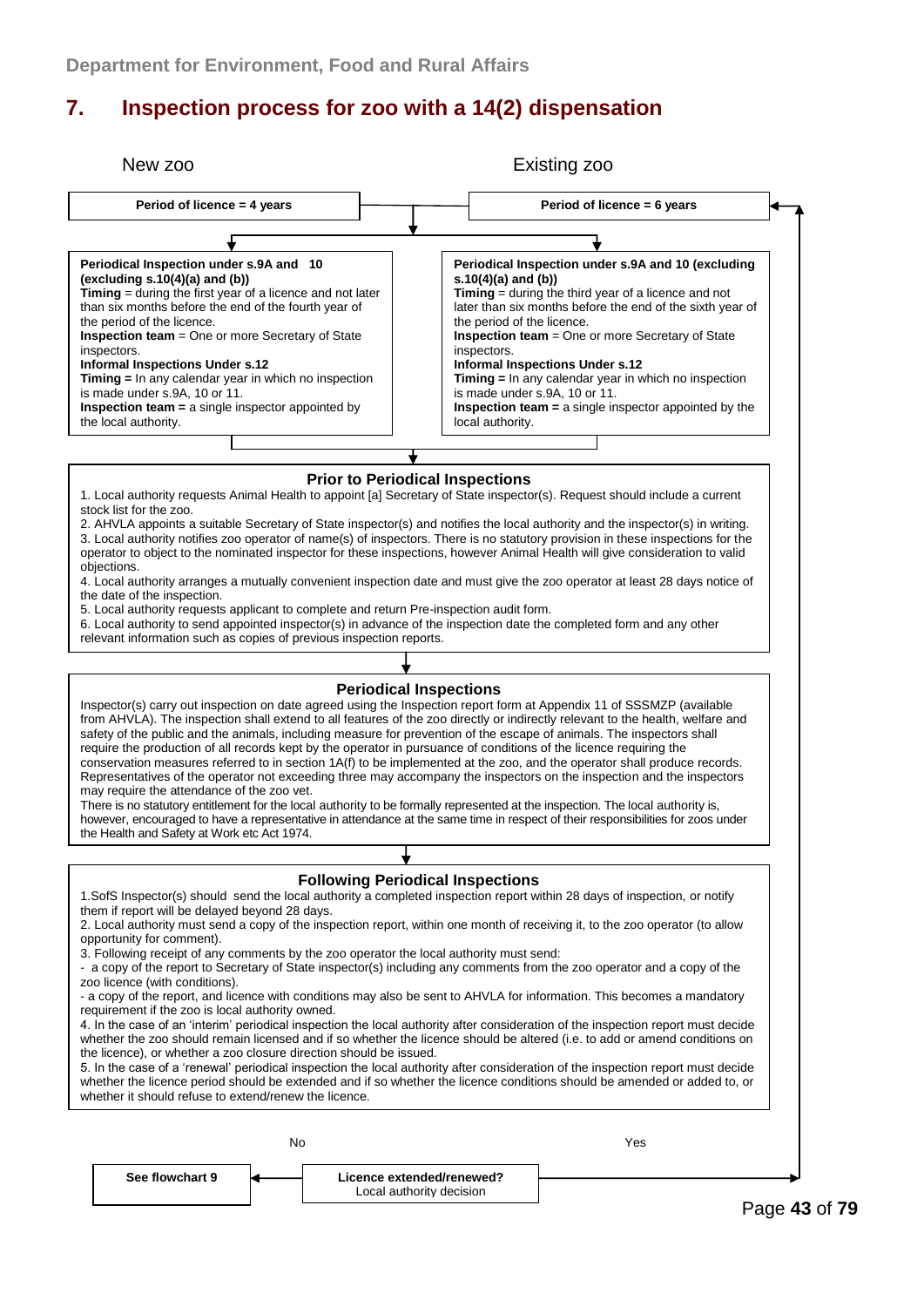## **8. Inspection process for zoo without a dispensation**

New zoo Existing zoo



Local authority decision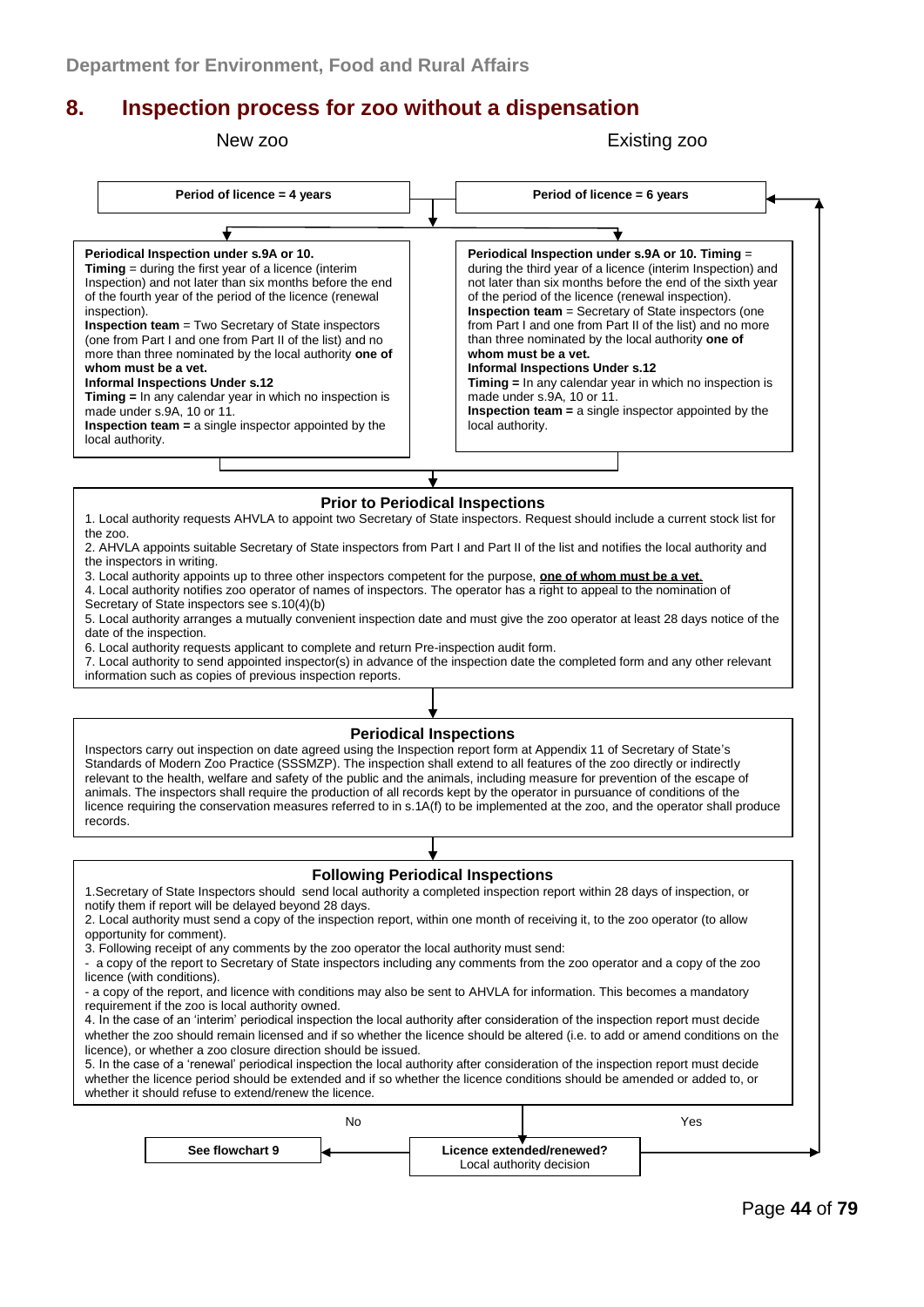## **9. Local authority decides not to extend/renew zoo licence**

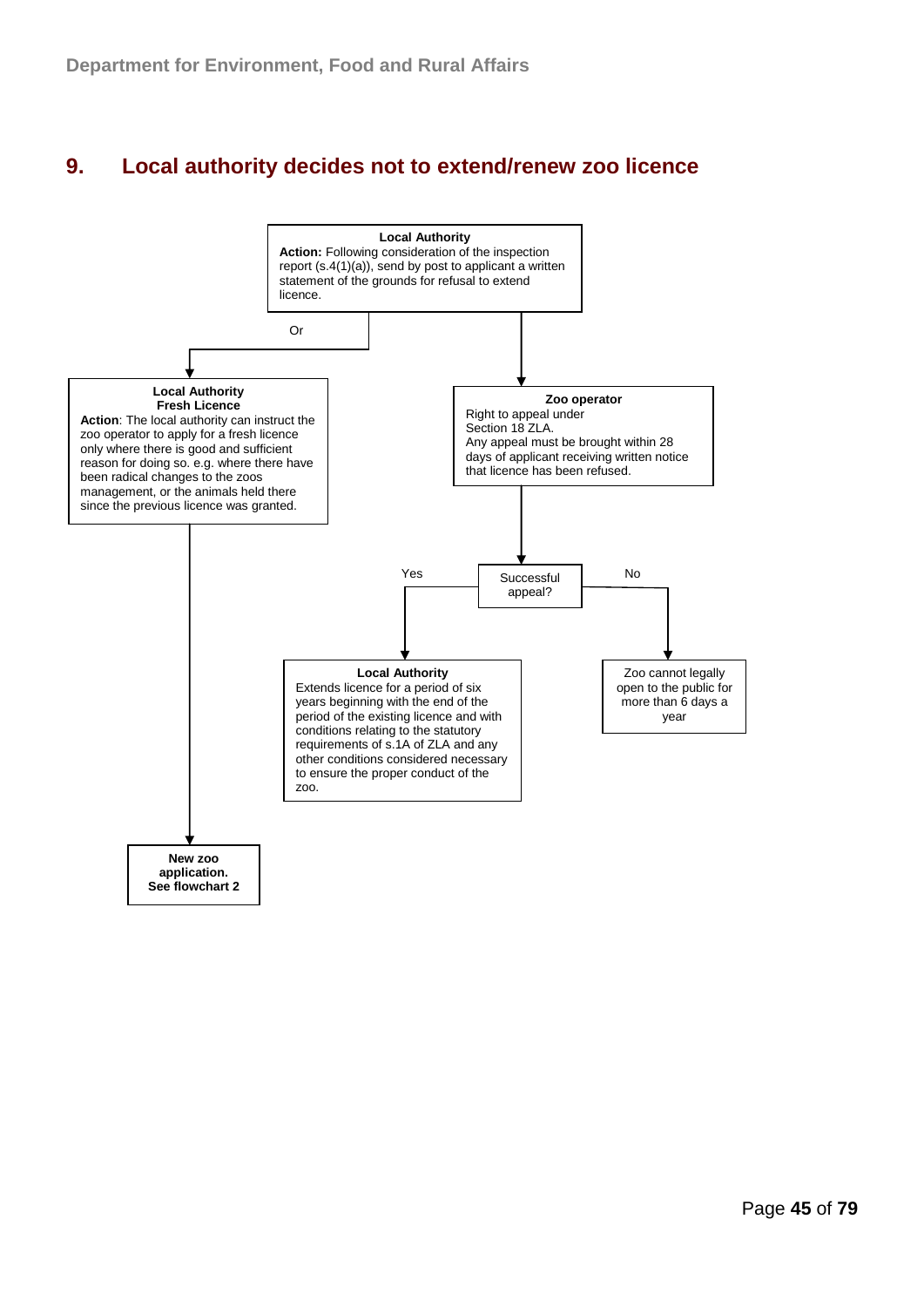## **10. Special inspections under section 11**

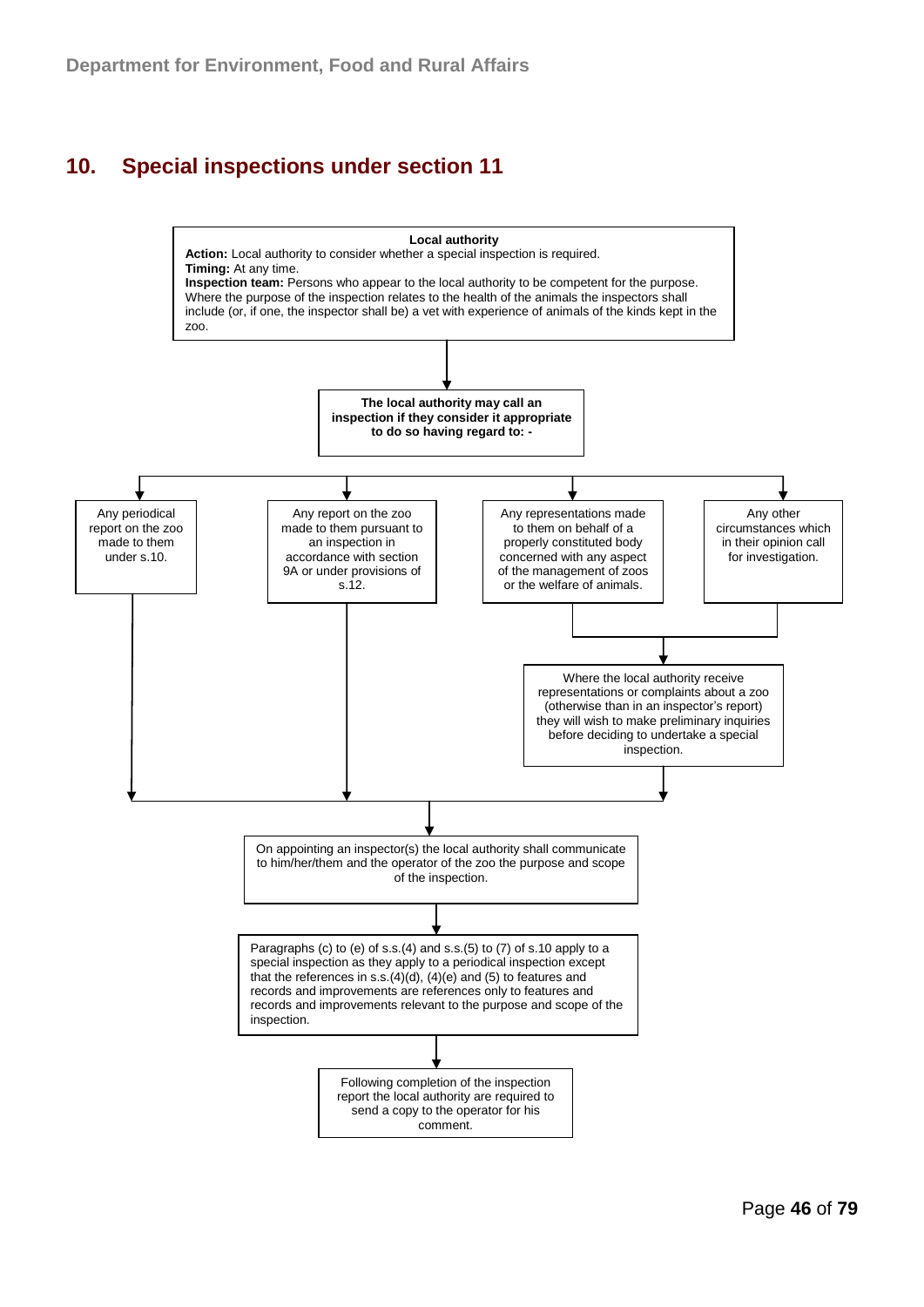## **11. Special inspections under section 11A (for a closed zoo under section 16E)**

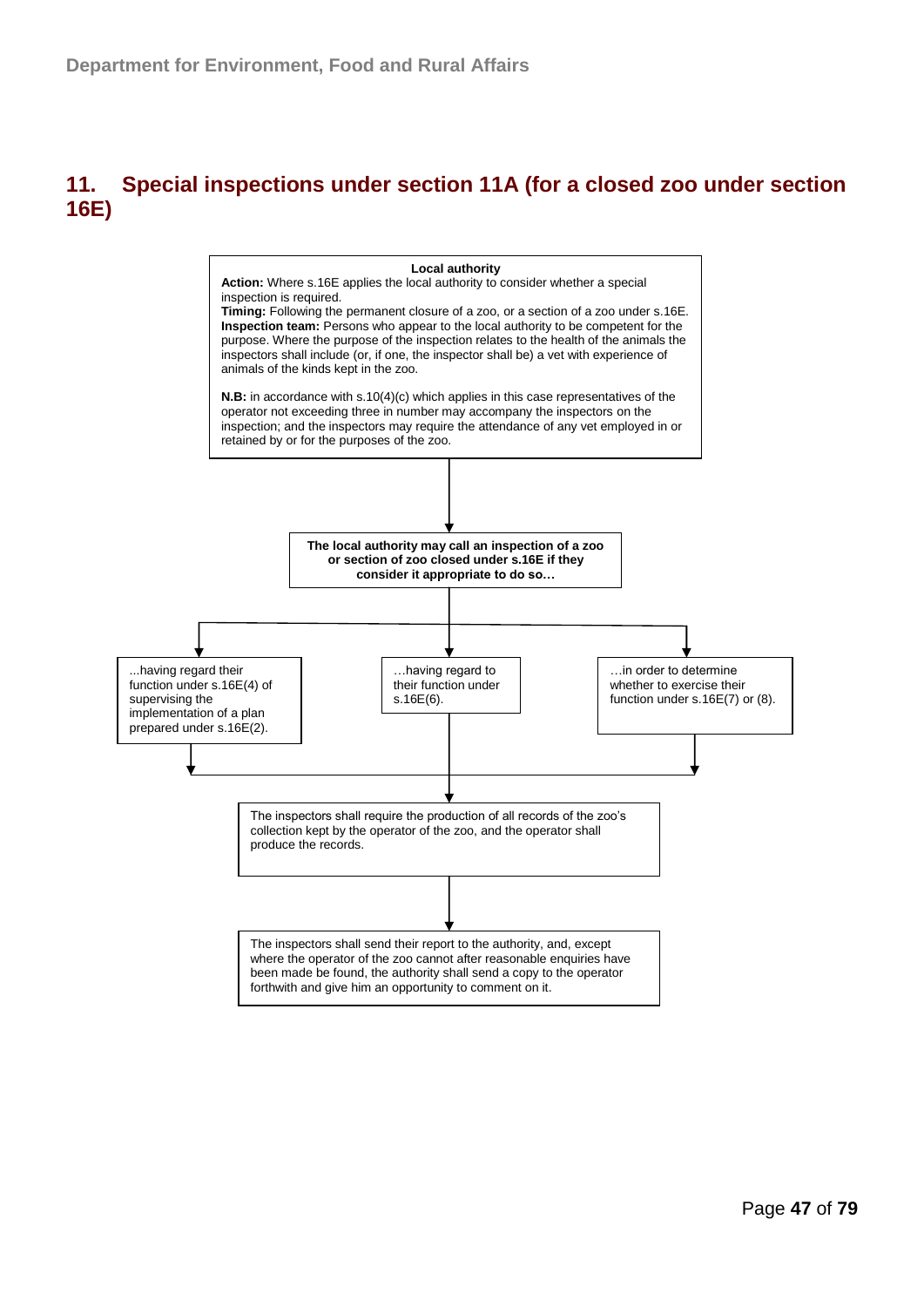## **12. Non-compliance with conditions**

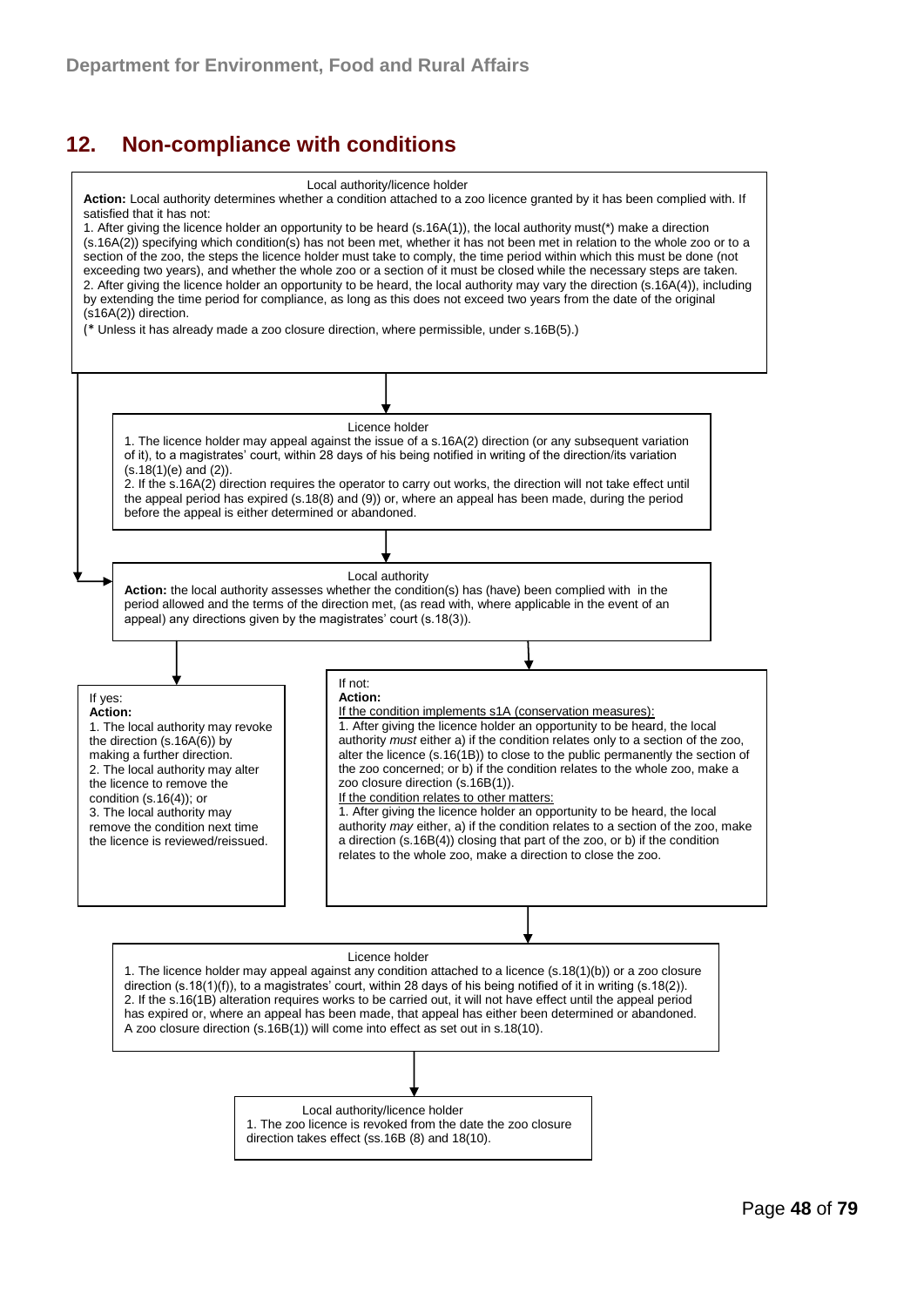# **Annex F: Model zoo licence**

This template has been produced as an aid to local authorities in England in preparing zoo licences.

### **Part 1**

This part is self explanatory. An original (new) licence should be granted for a period of four years (section 5(1) of the Act). A fresh licence granted to the holder of an existing licence should be granted for a period of six years beginning with the end of the period of the existing licence (section 5(2) of the Act).

#### **Part 2**

These conditions derive from Council Directive 1999/22/EC ('the Zoos Directive') and their gist must appear on every licence. The text may be adapted, but the conditions must in all cases meet the requirements of section 1A of the Zoo Licensing Act 1981 (as amended).

Local authorities may wish to draw the zoo's attention to the provision that an inspector may require the production of all zoo stock records kept by the licence holder in pursuance of conditions requiring the conservation measures to be implemented (section 9(14) of the Act).

#### **Part 3**

Other conditions would include any others necessary or desirable for ensuring the proper conduct of the zoo during the period of the licence (section 5(3) of the Act). Any conditions recommended in reports prepared following the inspection of the zoo should be carefully considered, and it is strongly recommended that such conditions are imposed.

In determining additional conditions, regard should be had to the [Secretary of State's Standards](http://www.defra.gov.uk/wildlife-pets/zoos/)  [of Modern Zoo Practice](http://www.defra.gov.uk/wildlife-pets/zoos/) (section 5(4) of the Act). Examples of conditions that have routinely been attached to licences are given in the template.

#### Other notes

Conditions should not be attached that are inconsistent with the implementation at the zoo of the conservation measures referred to in section 1A of the Act.

Local authorities may wish to:

- a. draw to the zoo's attention that it is required to display publicly a zoo licence or a copy of it at each public entrance to the zoo (section 4(8) of the Act);
- b. confirm with the zoo the timetable for its next inspection;
- c. draw to the zoo's attention that the issue of a zoo licence does not imply that the requirements of any other legislation have been met.

Compliance with and enforcement of conditions

Steps should be taken to ensure that the conditions attached to a licence are complied with. Options include reviewing the conditions during annual informal inspections (section 12 of the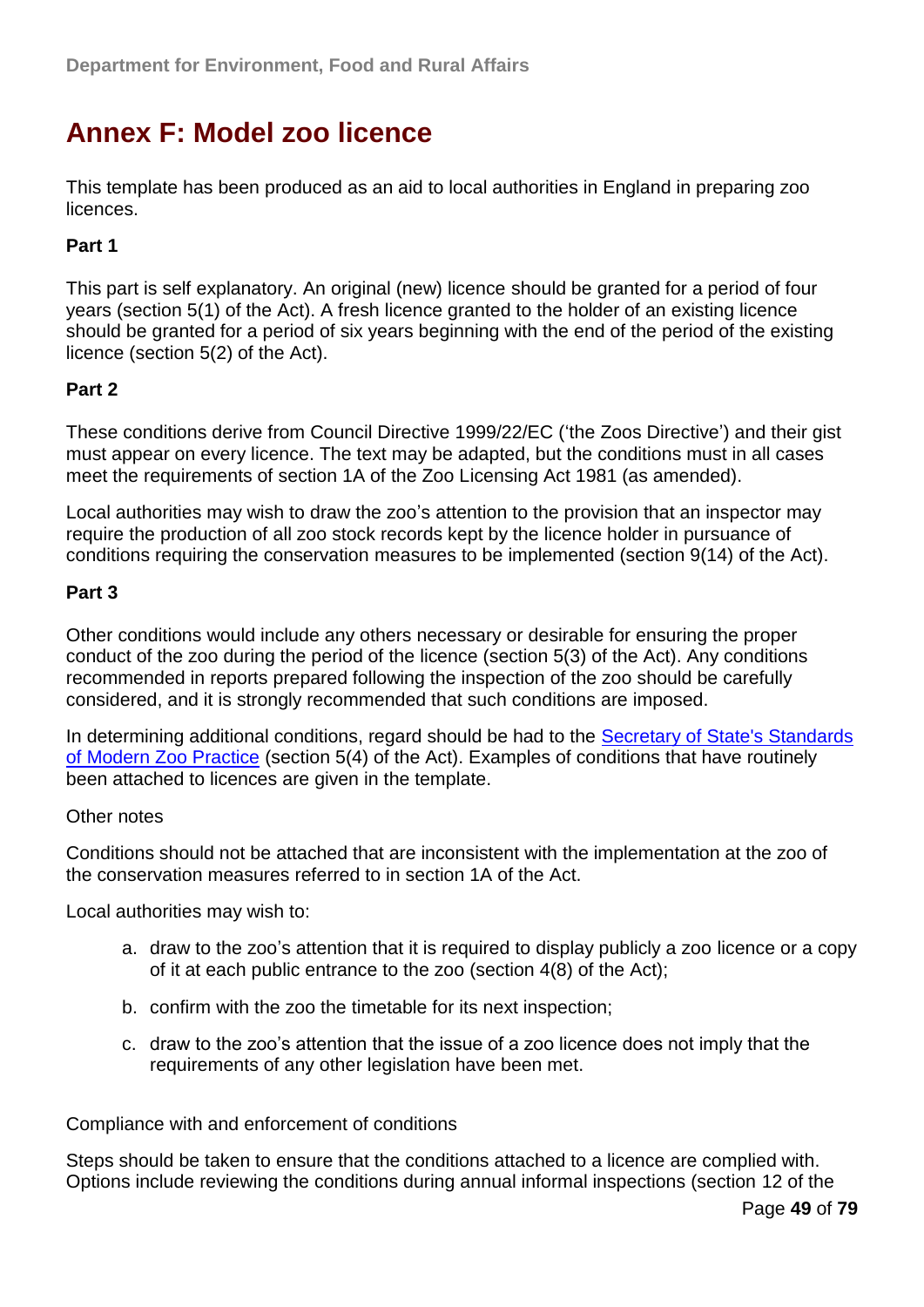#### **Department for Environment, Food and Rural Affairs**

Act requires that an informal inspection is carried out in any calendar year in which no formal inspection under section 9A, 10 or 11 takes place). It is recommended that the inspector should look to see (amongst other things) whether the conditions of a licence are being broken and that any time-limited conditions have been complied with in the time specified. It is strongly recommended that a report of the inspection is compiled.

If a condition is being broken or is not being complied with in the time specified the local authority should, after giving the licence holder the opportunity to be heard (section 16A(1) of the Act), make a direction under section 16A(2) to require steps to be taken by the licence holder to ensure that the condition is met within a specified period of time not exceeding two years; and specifying whether the zoo or any part of it must be temporarily closed to the public for a specified period of time.

If a condition is not complied with, it will not normally be appropriate to simply re-impose it upon renewal of the zoo licence. Where the condition concerned is one required to be imposed by section 1A of the Act, failure to enforce it is likely to be viewed as a failure to implement the requirements of EC Directive 1999/22 (whence those conditions derive).

If the section 16A(2) direction to enforce licence conditions is not met, the authority should, after giving the licence holder the opportunity to be heard, make a zoo closure direction under section 16B(2) or (4) of the Act requiring the zoo or part of it to be closed.

This guidance has been prepared to assist local authorities in their implementation of the Act, but it is strongly advised that legal advice is sought, particularly if a section 16 direction is being considered.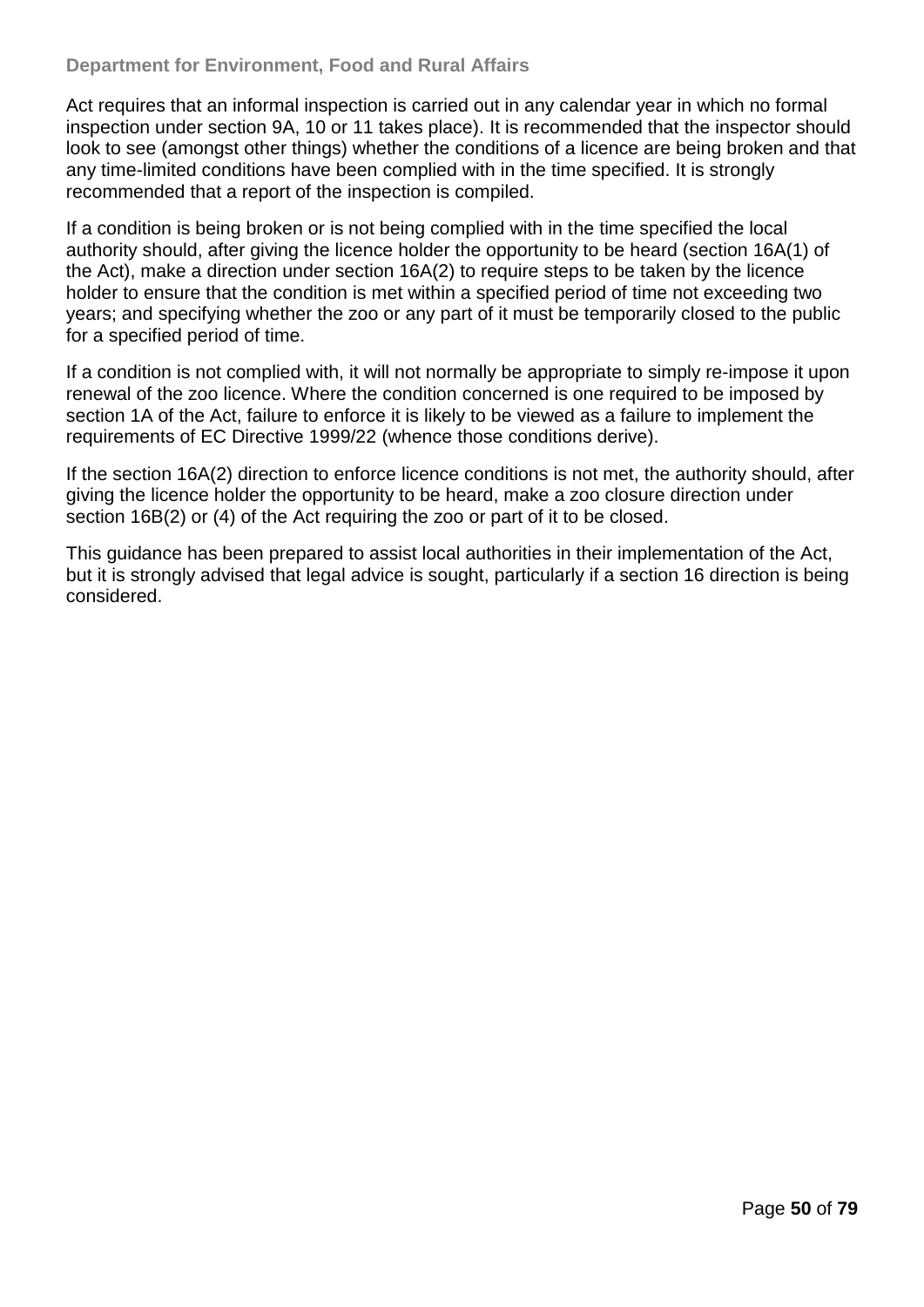*Zoo Licence Template* 

### [**Local Authority Header**]

### **ZOO LICENSING ACT 1981**

### **LICENCE TO OPERATE A ZOO**

#### **Part 1**

[**Name of Licensing authority**] being a local authority responsible for licensing zoos under the Zoo Licensing Act 1981 ('the Act')

HEREBY LICENSE

Name of licence applicant:

Office held:

To operate the premises known as:

#### [**Name and address of zoo**] ('the Zoo')

Situated within (or the major part of which is within) the area of the said authority, subject to the conditions attached to this licence.

This licence is issued in accordance with the Act for a period of [**four/six**] years (delete as applicable) and shall remain in force from [**start date**] until [**date of expiry**].

Issue date:

Signed:

Name in capitals:

Office held:

On behalf of [**name and address of council**]

[**Local authority footer**]

#### Part 2

Licence conditions (required by section 1A of the Act):

The operator of the Zoo must ensure that the following measures are implemented in the Zoo:

- promoting public education and awareness in relation to the conservation of biodiversity, in particular by providing information about the species of wild animals kept in the Zoo and their natural habitats.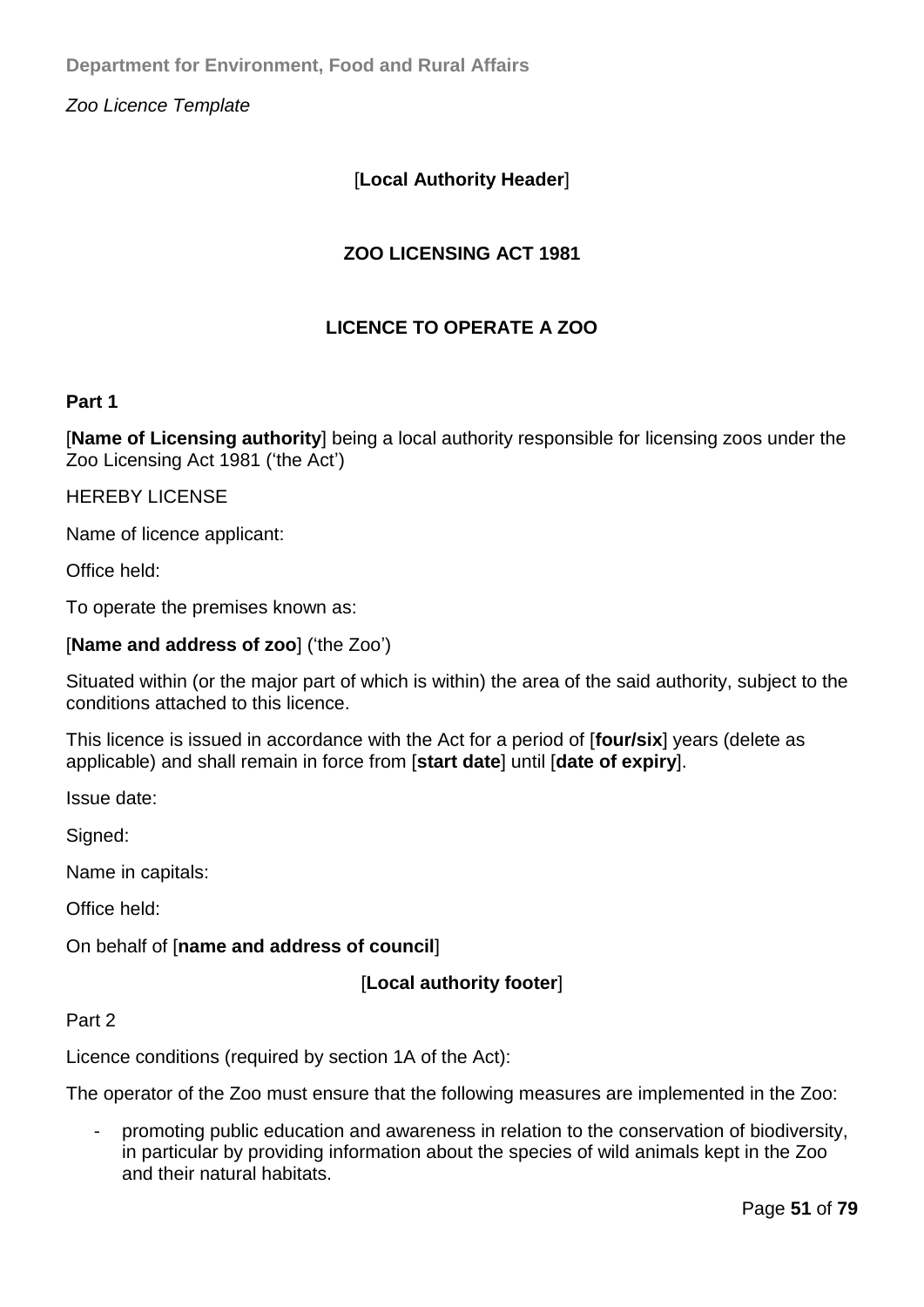accommodating and keeping the animals in a manner which meets the standards set out in the Secretary of State's Standards of Modern Zoo Practice.

preventing the escape of animals and putting in place measures to be taken in the event of any escape or unauthorised release of animals.

preventing the intrusion of pests and vermin into the premises of the Zoo.

keeping up-to-date records of the Zoo's collection of animals, including records of the numbers of different animals; acquisitions, births, deaths, disposals and escapes of animals; the causes of any such deaths; and the health of the animals.

participating in at least one of the following:

 $\Box$  research from which conservation benefits accrue to species of wild animals;

 $\Box$  training in relevant conservation skills;

 $\Box$  the exchange of information relating to the conservation of species of wild animals:

 $\Box$  where appropriate, breeding of wild animals in captivity;

 $\Box$  where appropriate, the repopulation of an area with, or the reintroduction into the wild of, wild animals.

#### Part 3

#### Other conditions

*Additional conditions to ensure the proper conduct of the Zoo in all other respects, during the period of the licence. [In particular, conditions recommended in inspection reports prepared following an inspection of the Zoo should be included wherever appropriate.]* 

*[In addition, where appropriate, conditions could include:]* 

*Insurance* 

*1. Within one month of the date of the licence and one month of the date of renewal of the policy, where applicable, a copy of the Zoo's current public liability insurance policy, and of subsequent renewals thereof, to be sent to the licensing authority.* 

#### *Hazardous Animals*

*2. The licensing authority to be notified in writing, at least one month in advance, of the proposed addition of any animal listed in category 1 of the Hazardous Animal Categorisation (see Appendix 12 of the Secretary of State's Standards of Modern Zoo Practice), which is from a taxonomic family of which Category 1 species have not previously been kept in the Zoo.* 

#### *Temporary Removal of Animals from the Zoo*

*3. The licensee/s to notify the licensing authority before the temporary removal from the Zoo (other than for veterinary attention or inter-zoo movements) of any animal listed in category 1 of the Hazardous Animal Categorisation of Secretary of State's Standards of Modern Zoo Practice.*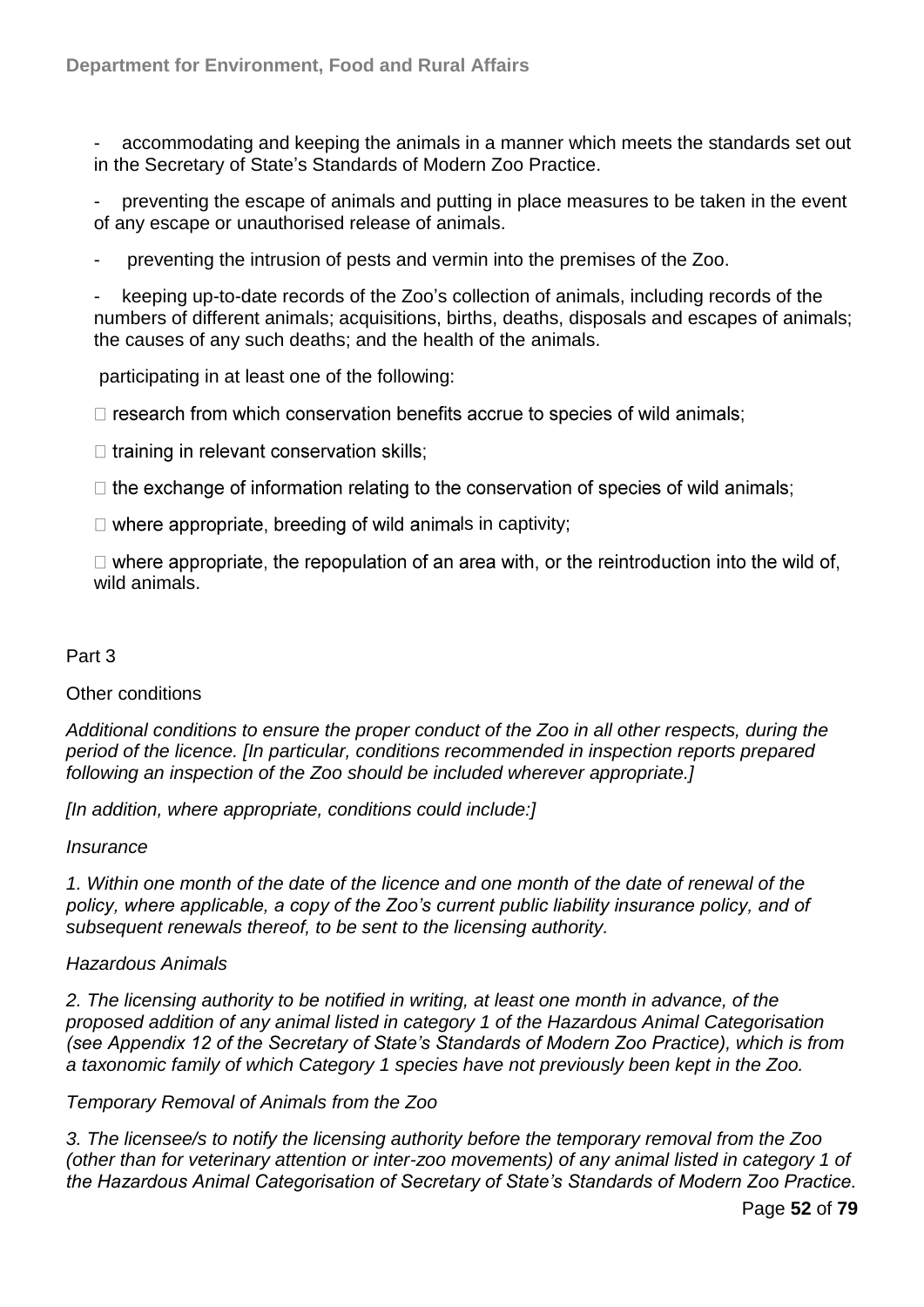*Such notification should be given as early as possible and, in any case, no later than 12 hours before the removal, unless the Zoo operator and licensing authority mutually agree a shorter period. The notification should include details of the destination, the method of transportation of the animal, the arrangements for its well-being and the arrangements for the safety of the public whilst it is away from the Zoo.* 

#### *Escapes*

*4. In the event of any non-domestic animal escaping from the confines of the Zoo, notification shall be made to the licensing authority as soon as possible, and, in any case, not later than 24 hours following the escape.* 

#### *Stock Records*

*5. An annual stocklist of all animals must be kept and a copy must be forwarded to the local authority no later than 1 April of the year following that to which it relates. The stocklist should be in a multi-column format similar, for example, to Section 9.5 of the Secretary of State's Standards of Modern Zoo Practice, or to those that are produced by ZIMS or ARKS.*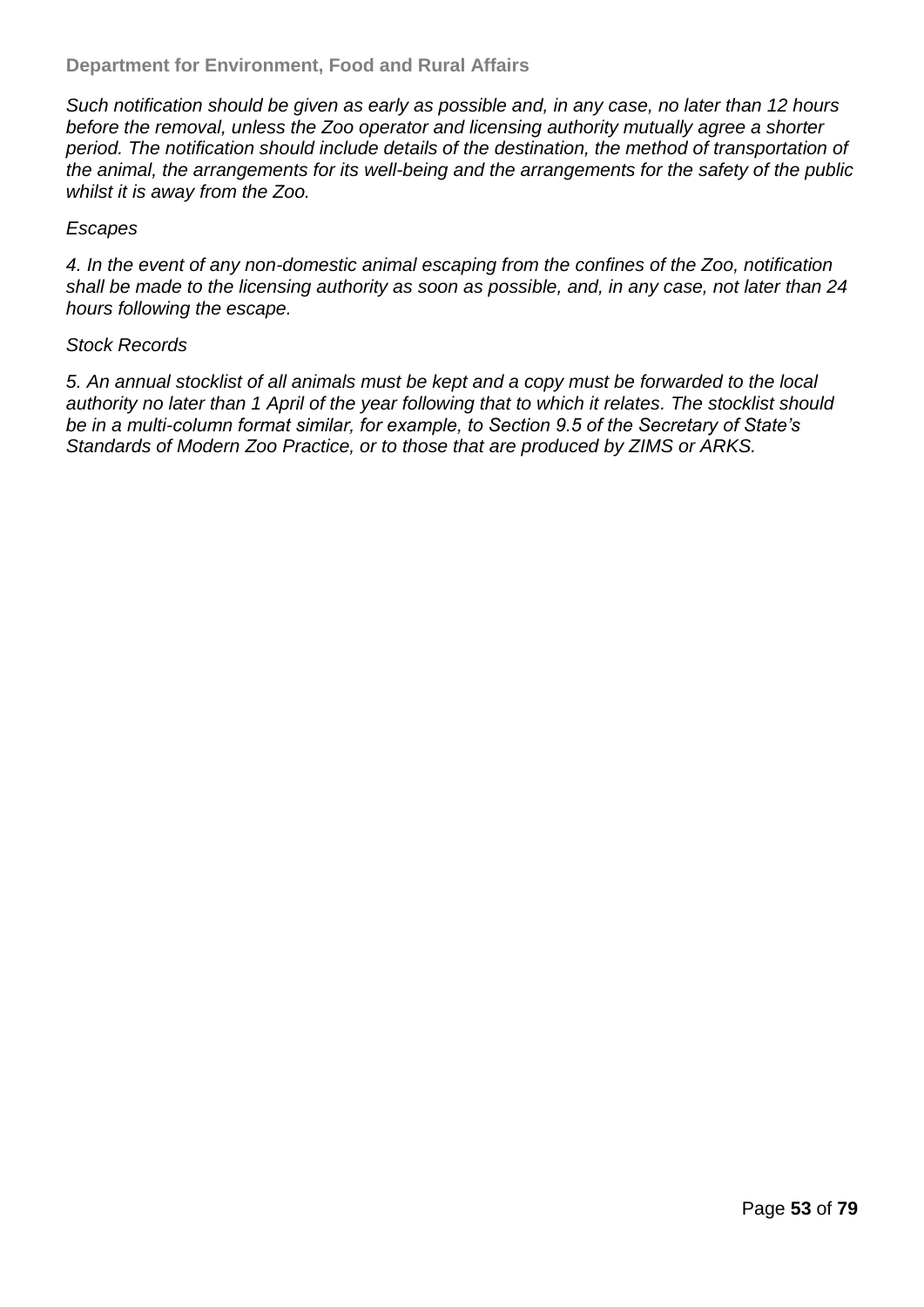# **Annex G: Licence conditions**

The suggested model condition ensures that the requirements of section 1A of the Act are met. It may need to be adapted for the circumstances of the zoo in question. The breeding of wild animals in captivity or the re-population and/or re-introduction activities should be applied only where it is appropriate to the zoo. Where it is appropriate, more tailored or specific text might be more suitable.

Local authorities may, of course, vary and adapt the text of any part of the model condition, or design their own condition, but the condition must in all cases meet the requirements of section 1A of the Act.

Authorities are reminded that under section 16(2) of the Act they are required to give licence holders an opportunity to make representations before altering a zoo licence.

Example condition

[Name of zoo] must:

• promote public education and awareness about biodiversity conservation. In particular, provide information about the species of wild animals kept in the zoo and their natural habitats.

• accommodate and keep the animals in a manner consistent with the standards set out in the Secretary of State's Standards of Modern Zoo Practice.

• prevent escapes and put in place measures to be taken in the event of any escape or unauthorised release of animals.

• introduce practical measures designed to prevent the intrusion of pests and vermin into the premises of the zoo.

• keep up-to-date records of the animals, including numbers of different animals, acquisitions, births, deaths, disposals and escapes, causes of deaths and the health of the animals.

Participate in at least one of the following

- Research which benefits the conservation of wild animals
- Training in relevant conservation skills
- Exchanging information about the conservation of wild animals
- Breeding of wild animals in captivity
- Repopulating an area with wild animals, or re-introducing wild animals

[zoo] must keep information to show how it has complied with this condition and supply it to the local authority upon request.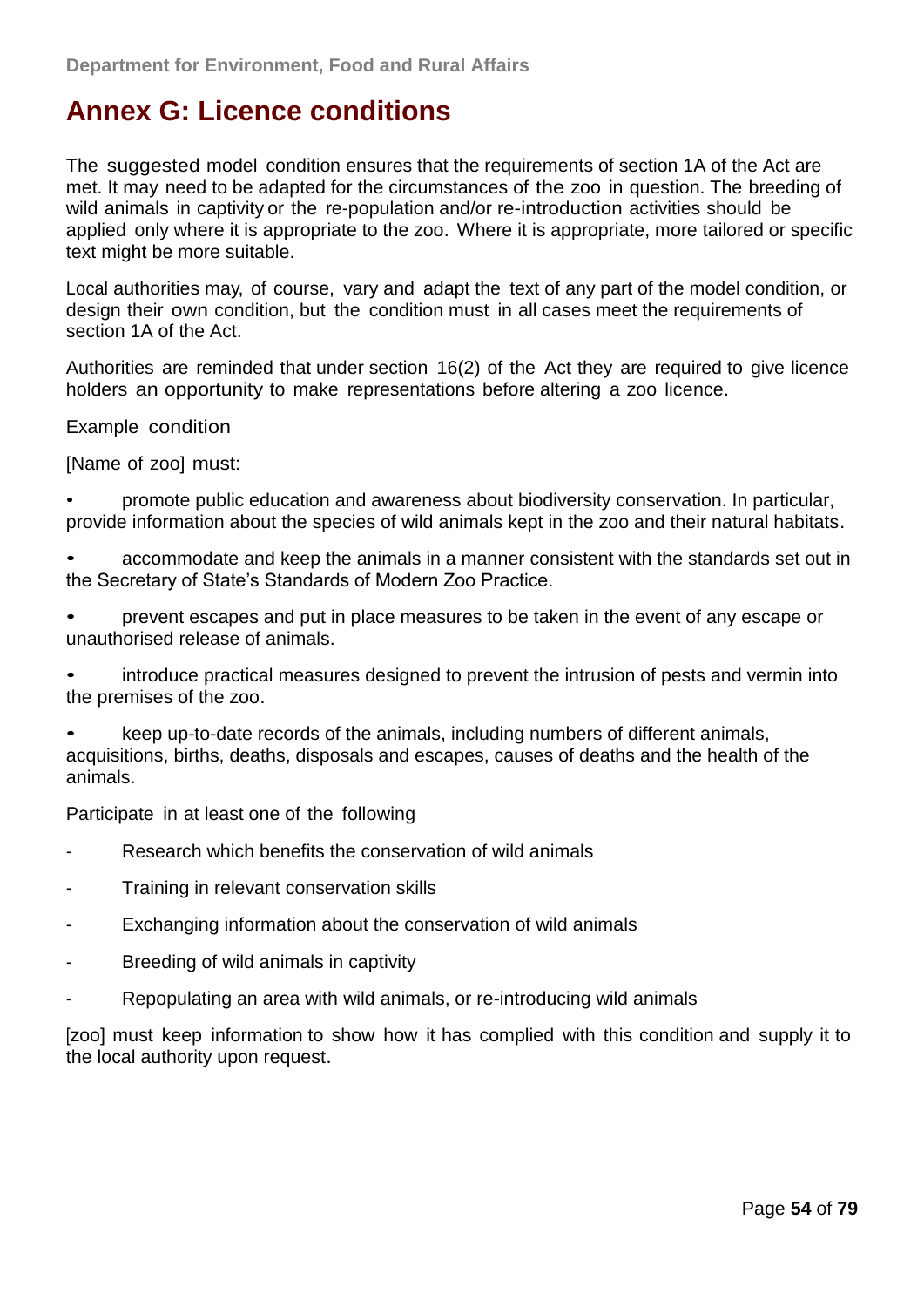# **Annex H: Conditions commonly attached to licences**

Other conditions must not conflict with the mandatory conditions giving effect to the conservation measures in section 1A of the Act. But these conditions can complement them if the local authority believes they are necessary to ensure the proper conduct of the zoo.

#### *Insurance*

1. Within one month of the date of the licence and one month of the date of renewal of the policy, where applicable, a copy of the zoo's current public liability insurance policy, and of subsequent renewals thereof, to be sent to the licensing authority.

#### *Hazardous animals*

2. The licensing authority to be notified in writing, at least one month in advance, of the proposed addition of any animal listed in category 1 of the Hazardous Animal Categorisation (see Appendix 12 of the Secretary of State's Standards of Modern Zoo Practice), which is from a taxonomic family of which Category 1 species have not previously been kept in the zoo.

#### *Temporary removal of animals from the zoo*

3. The licensee/s to notify the licensing authority before the temporary removal from the zoo (other than for veterinary attention or inter-zoo movements) of any animal listed in category 1 of the Hazardous Animal Categorisation of the Secretary of State's Standards of Modern Zoo Practice. Such notification is to be given as early as possible and, in any case, no later than 12 hours before the removal, unless the zoo operator and licensing authority mutually agree a shorter period. When giving notification, details of the destination and method of transportation of the animal and of the arrangements for its well-being, as well as for the safety of the public whilst it is away from the zoo, to be provided.

#### *Escapes*

4. In the event of any non-domestic animal escaping from the confines of the zoo, notification shall be made to the licensing authority as soon as possible, and, in any case, not later than 24 hours following the escape.

Note 1. These conditions are attached to the licence without prejudice to the application, where relevant, of the Secretary of State's Standards of Modern Zoo Practice specified in accordance with powers conferred under section 9 of the Zoo Licensing Act 1981.

Note 2. The grant of this licence does not imply that the requirements of any other legislation have been met.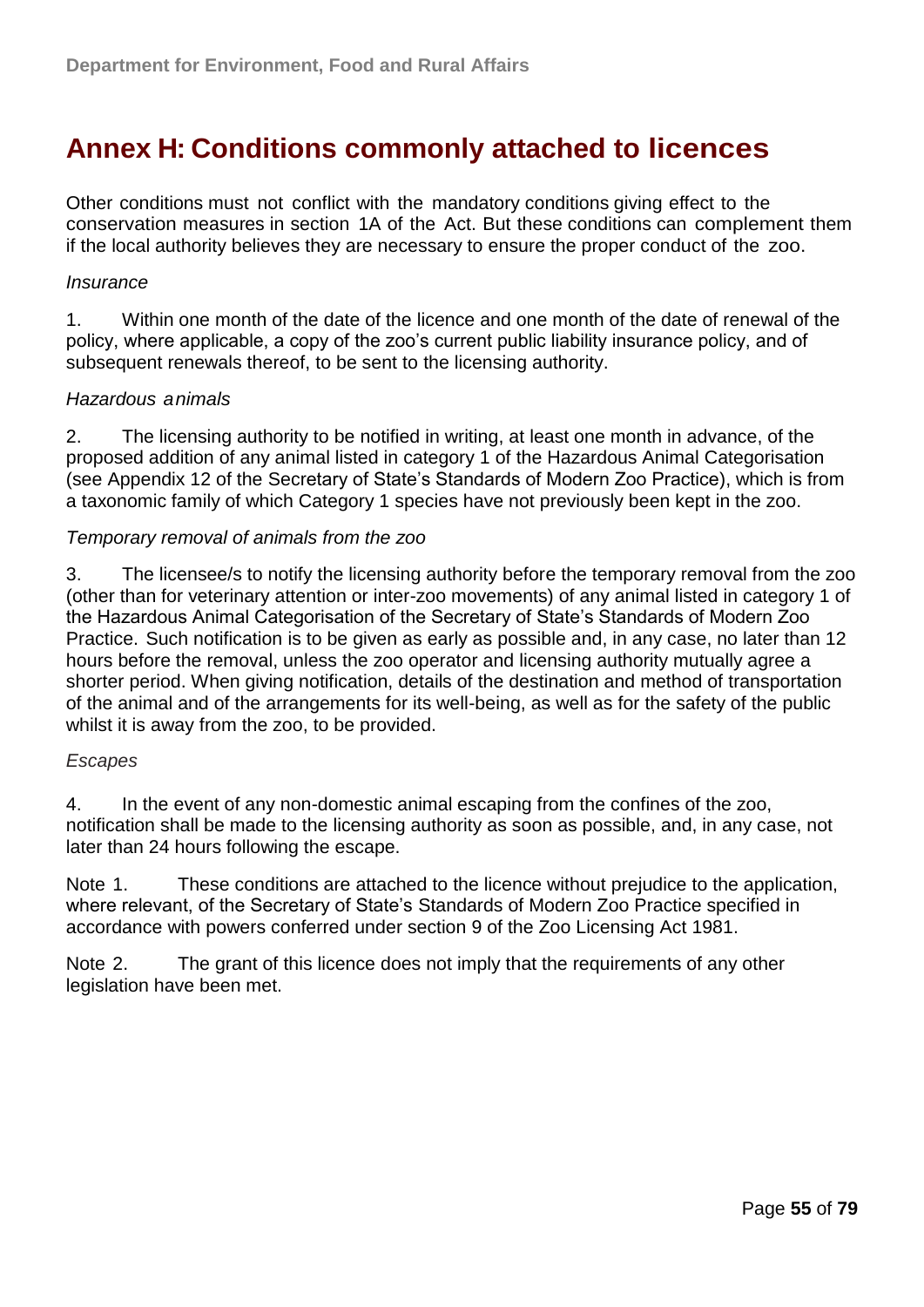# **Annex J: [Model direction to comply with zoo licence](http://archive.defra.gov.uk/wildlife-pets/zoos/documents/zoo-close-direct.pdf)  [conditions](http://archive.defra.gov.uk/wildlife-pets/zoos/documents/zoo-close-direct.pdf)**

[Name of local authority]

Reference No ……………..

#### ZOO LICENSING ACT 1981, section 16A(2)

Direction to comply with a condition attached to a licence to operate a zoo.

To: [*Name of zoo licence holder*]

#### At: [*Address of zoo licence holder*]

Take notice that [*name of local authority*], having given you the opportunity to be heard, is not satisfied that in relation to [*name and address of licensed zoo*] a condition attached to your licence dated [*insert date of licence*] which requires you to [*quote condition applicable*] is met.

The above licence condition is not met in relation to:-

[the whole zoo] [a section of the zoo [*specify section*]]

The [*name of local authority*] hereby requires you to take the following steps to ensure that the licence condition is met [*specify steps to be taken*] within [\**state period for compliance*] from the date of this direction.

[The zoo or section of the zoo specified above shall be closed to the public during the period specified for your compliance with this direction [or for such shorter period as is taken to comply with the direction]. (If the holder of a licence for a zoo fails without reasonable excuse to comply with the requirement in this direction to close the zoo or a section of it to the public in accordance with the direction, he is guilty of an offence (section 19(3B)).)]

*OR*

[The zoo or section of the zoo specified above need not be closed to the public during the period specified for your compliance with this direction.]

Failure to comply with the direction may (if appropriate) lead either to the closure of the zoo by a Zoo Closure Direction (under section 16B), or to alteration of your licence under section 16(1B) so as to require that a section of it is closed permanently to the public.

Your attention is drawn to the notes overleaf which include details about appeal against the direction. This direction shall not have effect during the period within which you are entitled to appeal against it nor, where you have appealed, during the subsequent period before the appeal is either determined or abandoned.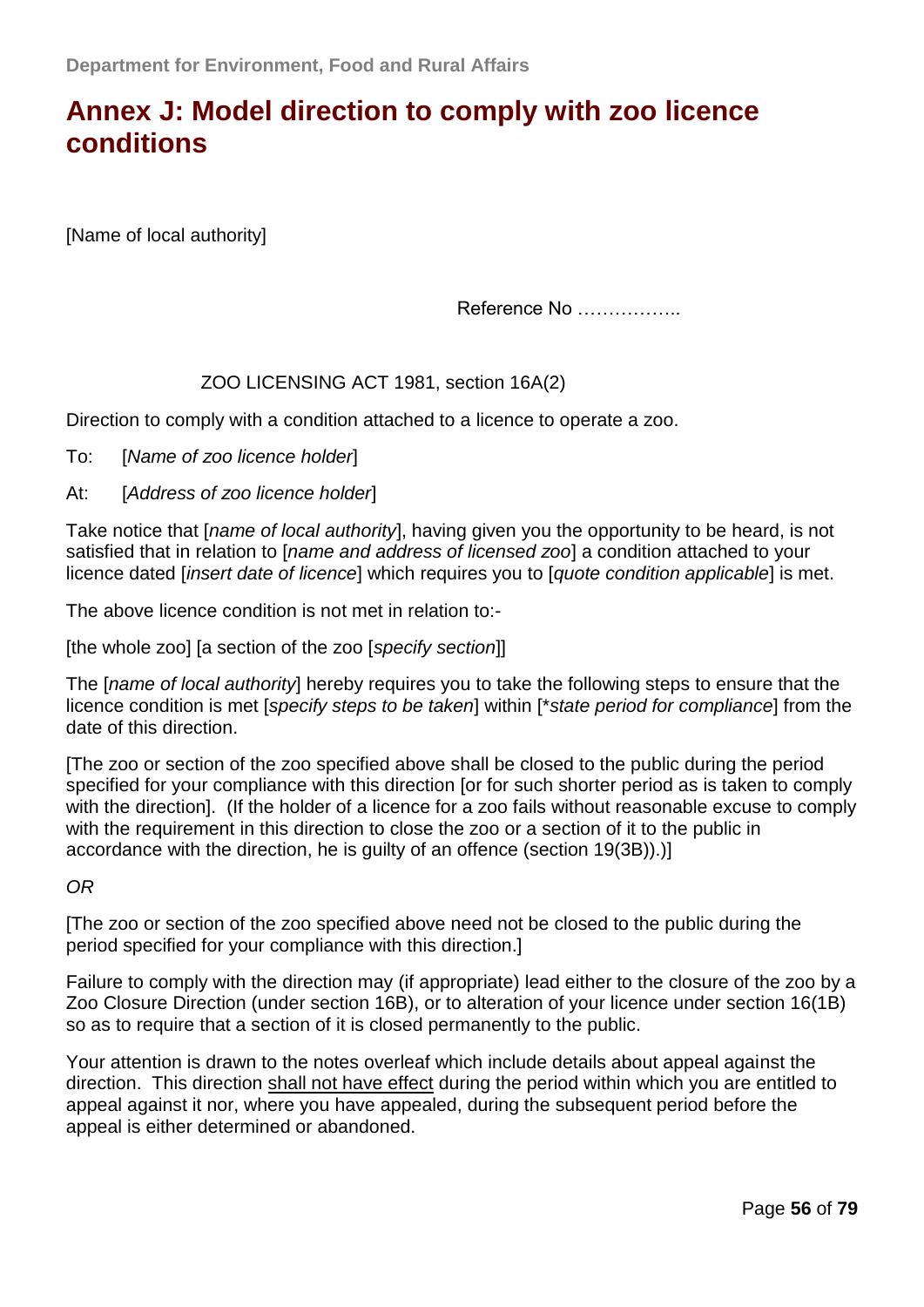**Department for Environment, Food and Rural Affairs**

Signed ………………………………………….. Date …………………….

Name and Office Held…………………………………….

Address of local authority:-

Tel:

Fax:

e-mail:

\* The period for compliance shall not exceed two years from the date of this direction.

### **Notes**

Direction under section 16A(2) of the Zoo Licensing Act 1981 to meet a licence condition

1. This Direction is made under section 16A(2) of the Zoo Licensing Act 1981.

2. The local authority may, after giving the licence holder an opportunity to be heard, make a direction varying this direction (section 16A(4)).

3. A variation to a direction may increase the period specified to carry out the work required provided this does not exceed 2 years from the date of the original direction (section 16A(5)).

4. A direction to comply with a licence condition may be revoked by a further direction of the local authority (section 16A(6)).

5. You may appeal against the direction or any varied direction to a magistrates' court with 28 days of receipt of the direction or any varied direction. The court may confirm, vary or reverse the local authority's decision and generally give such directions as it thinks proper, having regard to the provisions of the Act (section 18).

Where this direction either requires the holder of the licence to close the zoo, or a section of it, or to carry out works he would not otherwise be required to carry out, (or both), then that direction shall not have effect during the period within which the licence holder is entitled to appeal against it, nor, where such an appeal is brought within that period, during the subsequent period before the appeal is determined or abandoned (section 18(8) and (9)).

The address of the local magistrates' court is: [insert address]

6. If the local authority is satisfied that the licence holder has failed to comply with this direction to meet a licence condition which requires any conservation measure referred to in section 1A of the Act to be implemented at the zoo, the local authority shall either (as appropriate), after giving the licence holder an opportunity to be heard, and after the period for compliance has expired, make a Zoo Closure Direction (section 16B(1)) or, after the period for compliance has expired, make such alterations to the licence as it considers to be necessary or desirable to ensure that the section of the zoo in relation to which it is satisfied that the condition is not met is closed permanently to the public (section 16(1B)).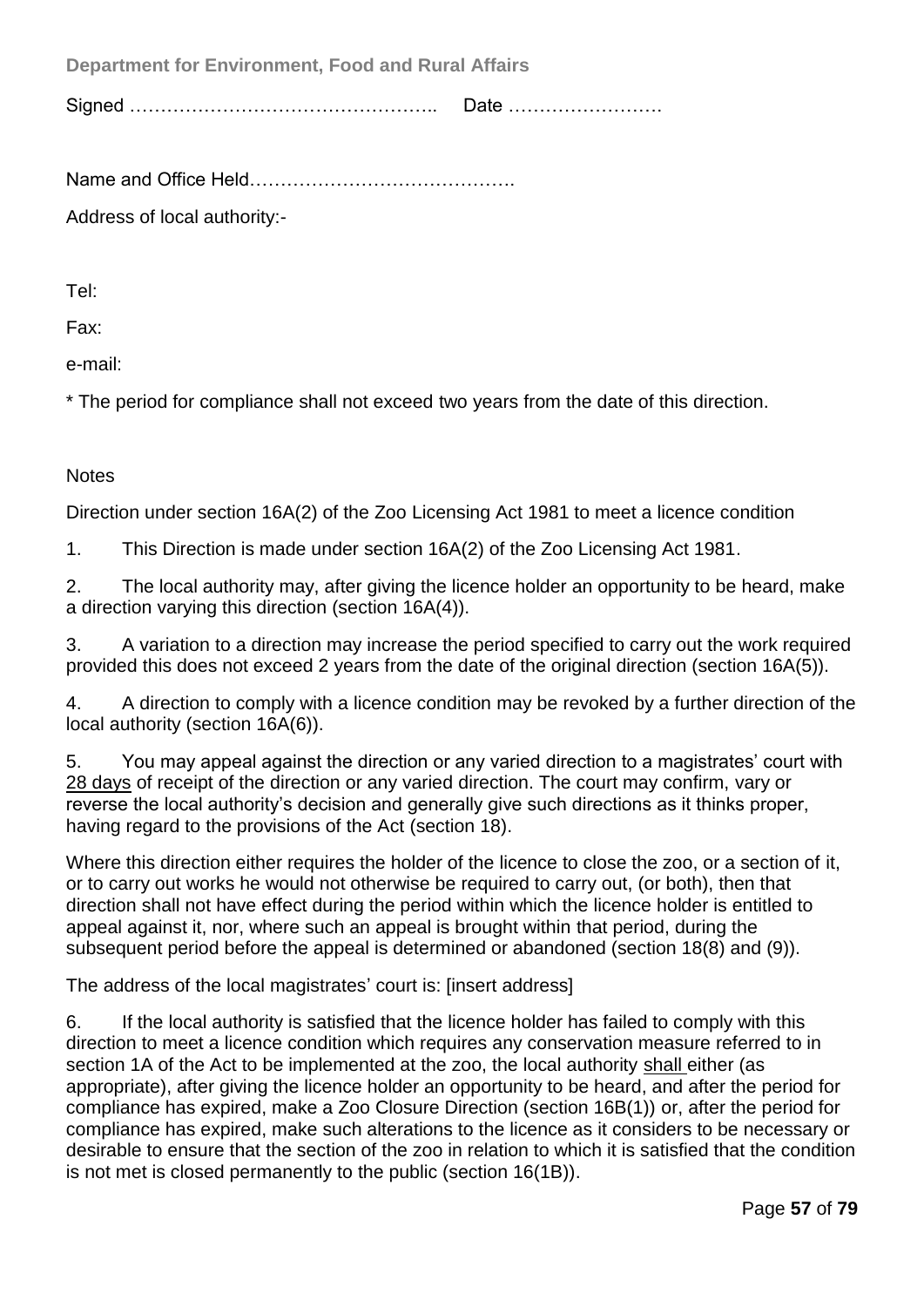#### **Department for Environment, Food and Rural Affairs**

7. If the local authority is satisfied that the licence holder has failed to comply with this direction to meet a licence condition, other than one which requires any conservation measure referred to in section 1A of the Act to be implemented at the zoo, the local authority may, after giving the licence holder an opportunity to be heard, and after the period of compliance has expired, make a Zoo Closure Direction (section 16B(4)).

8. Section 19 of the Act sets out offences and penalties. Section 19(3B) describes an offence by a holder of a licence of failing, without reasonable excuse, to comply with a requirement in a direction under section 16A(2)(d) to close the zoo or a section of it to the public in accordance with the direction, for which the penalty on summary conviction is a fine not exceeding level 4 on the standard scale (section 19(4)). It is in any event an offence for an operator of a zoo to fail, without reasonable excuse, to comply with any condition for the time being attached to this licence for the zoo under the Act (section 19(2)).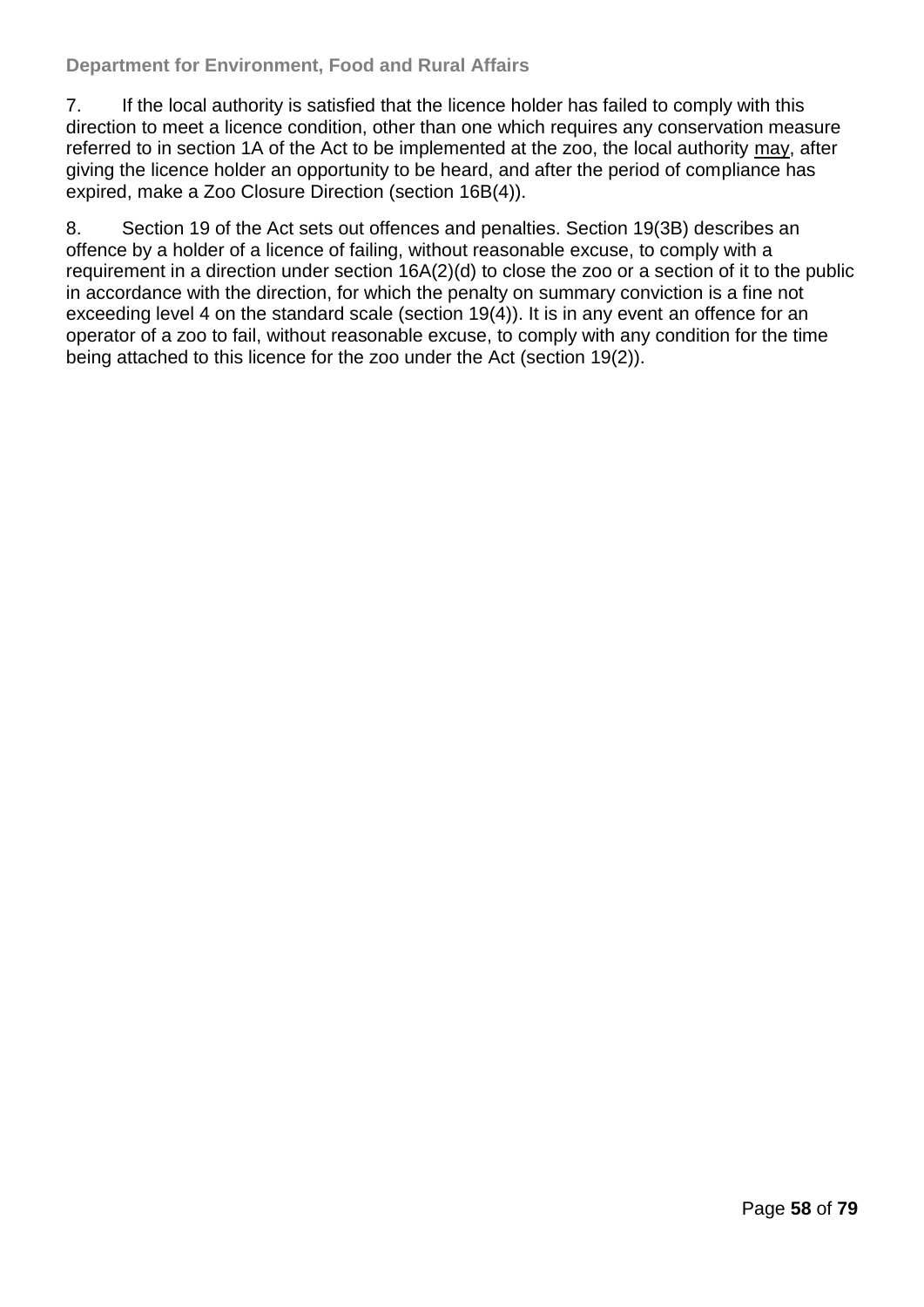## **Annex K: [Model direction to close a licensed zoo](http://archive.defra.gov.uk/wildlife-pets/zoos/documents/zoo-closure-direct.pdf)**

[Name of local authority]

Reference No----------

ZOO LICENSING ACT 1981, section 16B

Zoo Closure Direction (Licensed Zoo)

To: [Name of operator of the zoo]

[Name of person appearing to be responsible for the zoo where the operator of the zoo cannot, after the making of reasonable enquiries, be found]

At: [Address of operator of the zoo or of other person appearing to be responsible for the zoo ]

Take notice that [name of local authority] ('the authority'), makes this Zoo Closure Direction under section 16B of the Zoo Licensing Act 1981 ('the Act') in respect of the zoo at [name and address of zool ('the zoo').

It is hereby directed that the zoo shall be closed.

This Zoo Closure Direction is being made because [delete whichever of the following are inapplicable]–

 $(i)$  the authority has made a direction under section 16A(2) of the Act in respect of the zoo, specifying steps to be taken to ensure that a licence condition is met;

(ii) the period specified in that direction for those steps to be taken has expired; and

(iii) the authority, having given the licence holder an opportunity to be heard, is satisfied that a licence condition specified in that direction in relation to the zoo and which requires any conservation measure specified in section 1A of the Act to be implemented is not met in relation to the zoo.]

[the authority, after the making of reasonable enquiries, is satisfied that the zoo licence holder cannot be found.]

[the authority, having given the licence holder an opportunity to be heard, is satisfied that members of the public have had access to the zoo on fewer than seven days in the period of 12 months ending on [specify date] and it does not appear to the authority that it is the licence holder's intention that members of the public will have access to the zoo on seven days or more during any future period of 12 months.]

[(i) the authority has made a direction under section 16A(2) of the Act in respect of the zoo, specifying steps to be taken to ensure that a licence condition is met;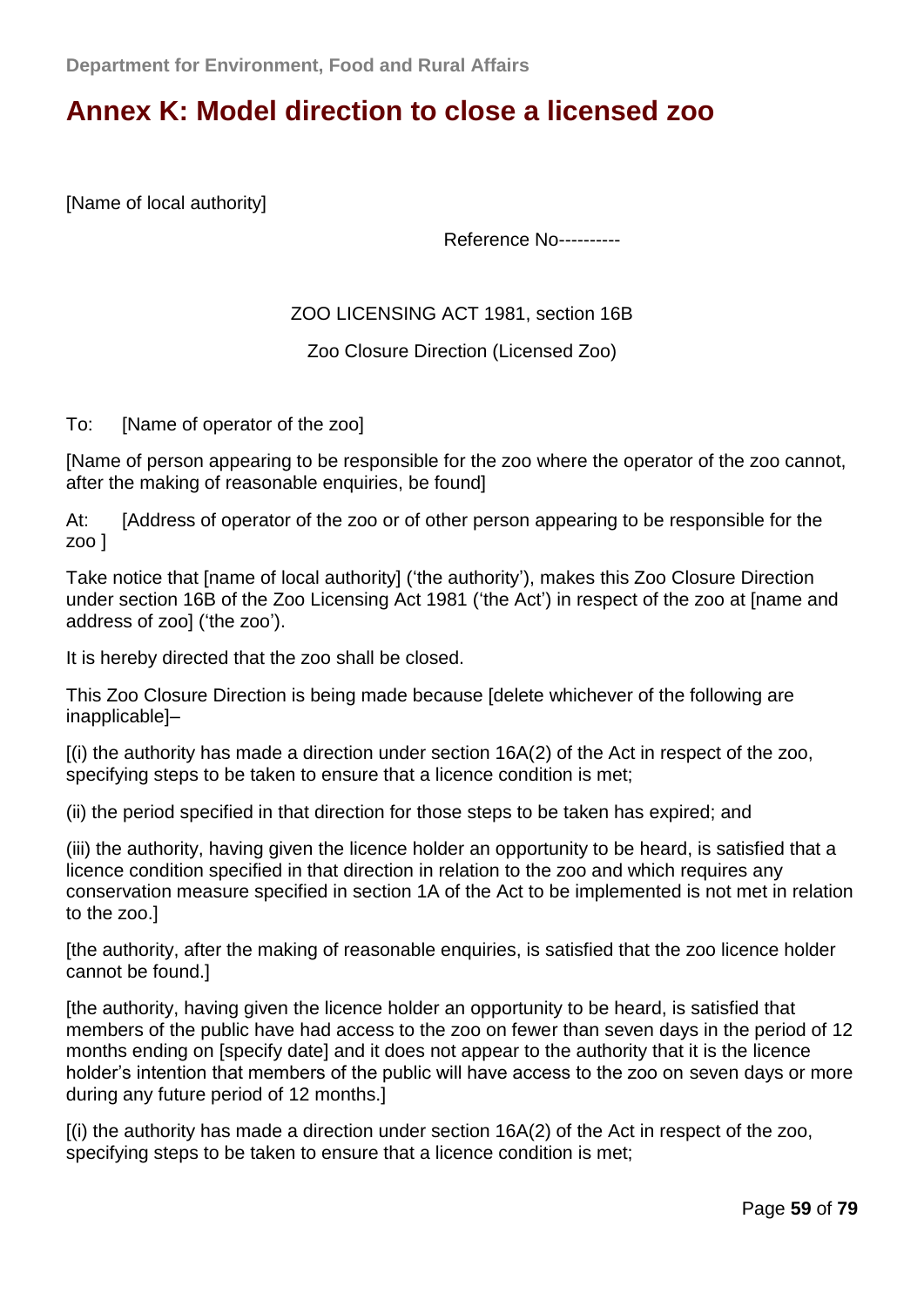#### **Department for Environment, Food and Rural Affairs**

(ii) the period specified in that direction for those steps to be taken has expired; and

(iii) the authority, having given the licence holder an opportunity to be heard, is satisfied that a licence condition (other than one which requires any conservation measure specified in section 1A of the Act to be implemented) specified in that direction in relation to the zoo or any section of it and is not met in relation to the zoo or that section (including any part of that section, any larger section of which that section is a part, or the whole zoo).]

[(the authority having given the licence holder an opportunity to be heard[ and, where the grounds involve the care or treatment of animals, having first consulted such persons as the Secretary of State may have nominated under section 16B(7) of the Act]) any reasonable requirements relating to the premises or conduct of the zoo, and notified by the authority to the licence holder in consequence of the report of any inspection under the Act, have not been complied with in such time as is reasonable in the circumstances.]

[the authority (having given the licence holder an opportunity to be heard [and, where the grounds involve the care or treatment of animals, having first consulted such persons as the Secretary of State may have nominated under section 16B(7) of the Act]) is satisfied that the zoo has been conducted in a disorderly manner or so as to cause a nuisance.]

[(the authority having given the licence holder an opportunity to be heard) the licence holder, or, where it is a body corporate, any director, manager, secretary or other similar officer of its, has been convicted of an offence mentioned in section 4(4) of the Act.]

[(the authority having given the licence holder an opportunity to be heard) a person is employed as a keeper in the zoo who, to the licence holder's knowledge, has been convicted of any offence mentioned in section 4(4) of the Act.]

because, [specify details causing direction to be made under the above provision(s)]

Failure to comply with a direction of which you have been notified without reasonable excuse is an offence under the Act.

This direction shall take effect upon the expiry of the period of 28 days from the date on which it is received (but see following paragraph and notes attached).

Your attention is drawn to the notes overleaf which include details about appeal against the direction. This direction shall not have effect during the period within which you are entitled to appeal against it nor, where you have appealed, during the subsequent period before the appeal is either determined or abandoned.

Signed …………………………………………. Date ………………………………

Designation …………………………………….

Address of local authority:-

Tel: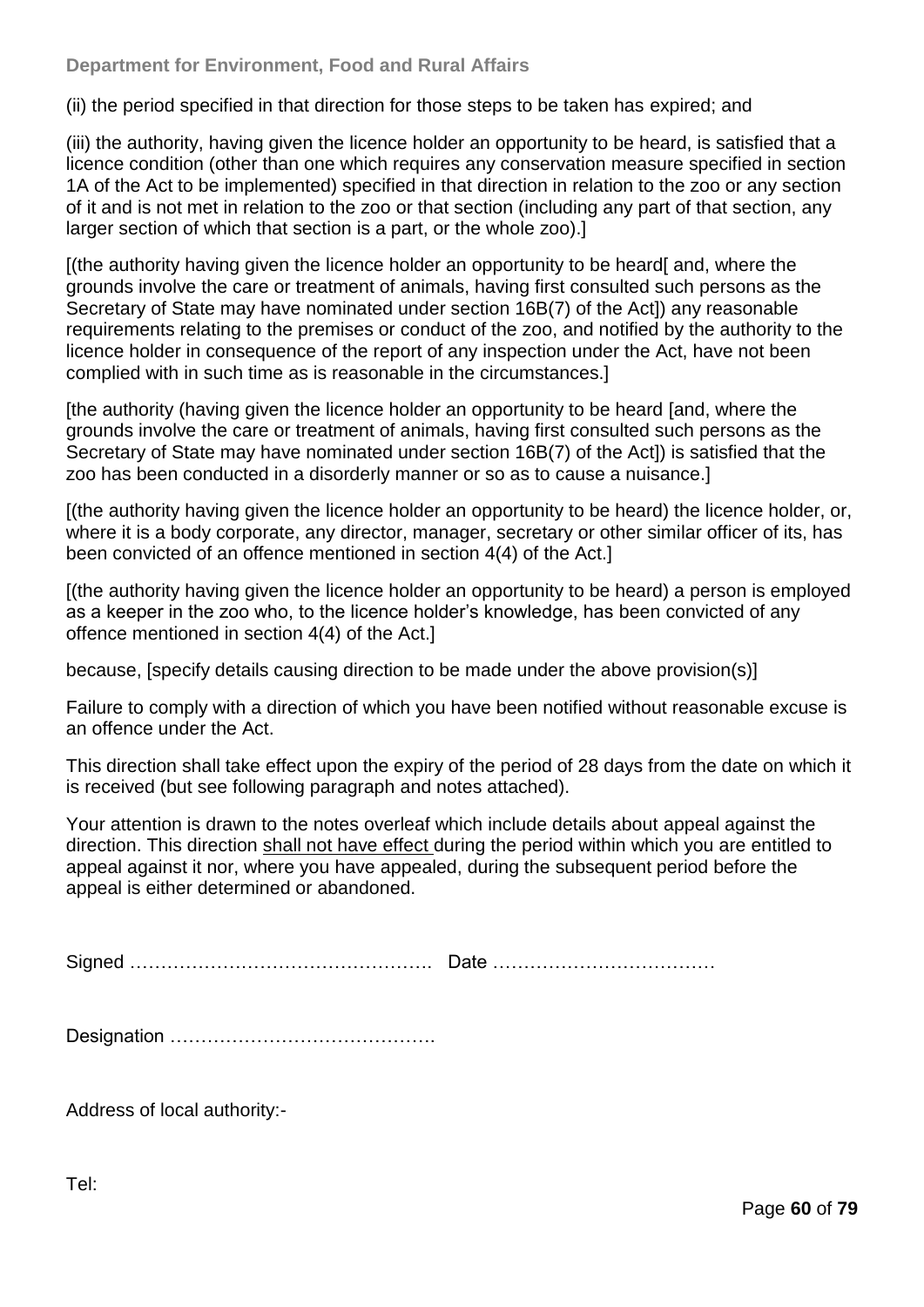**Department for Environment, Food and Rural Affairs**

Fax:

e-mail:

Notes:

### Zoo Closure Direction – section 16B Zoo Licensing Act 1981

1. This direction is made under section 16(B) of the Zoo Licensing Act 1981 ("the Act"). This section applies to zoos licensed under the Act. This direction takes effect upon the expiry of the period of 28 days from the date of receipt (unless an appeal is made as described in paragraph 2 below).

2. You may appeal against this direction to a magistrates' court within 28 days of receipt of this direction. The court may confirm, vary or reverse the local authority's decision and generally give such directions as it thinks proper, having regard to the provisions of the Act.

The address of the local magistrates' court is:

### [INSERT]

3. If an appeal is brought within the specified time period described above and the local authority's decision is either confirmed or varied, the zoo closure direction will have effect on the day following the day on which the appeal is determined, or on such other day as the court directs. If an appeal is brought within the specified time, but is subsequently abandoned, the zoo closure direction will have effect on the day following the day on which the appeal is abandoned, or on such other day as the court directs.

4. A licence to operate a zoo is revoked from the date on which the zoo closure direction has effect.

5. A zoo closure direction under section 16(B) of the Act shall be made where:

(a) a direction to comply with a condition of a licence to operate a zoo has been made under section 16A(2) of the Act, the specified period for compliance has expired, and the authority (after giving the licence holder an opportunity to be heard) is satisfied that a licence condition which requires any 'conservation measures' (referred to in section 1A of the Act) to be implemented is not met in relation to the zoo;

(b) the local authority is satisfied, after reasonable enquiries have been made, that the licence holder cannot be found;

(c) the local authority (after giving the licence holder an opportunity to be heard) is satisfied that members of the public have had access to the zoo on fewer than 7 days in a period of 12 months ending on the date determined by the local authority, and where it does not appear to the local authority that it is the licence holder's intention that members of the public will have access to it on 7 days or more during any future period of 12 months.

6. A zoo closure direction under section 16(B) of the Act may be made where:

(a) a direction to comply with a condition of a licence to operate a zoo has been made under section 16A(2) of the Act, the specified period for compliance has expired, and the authority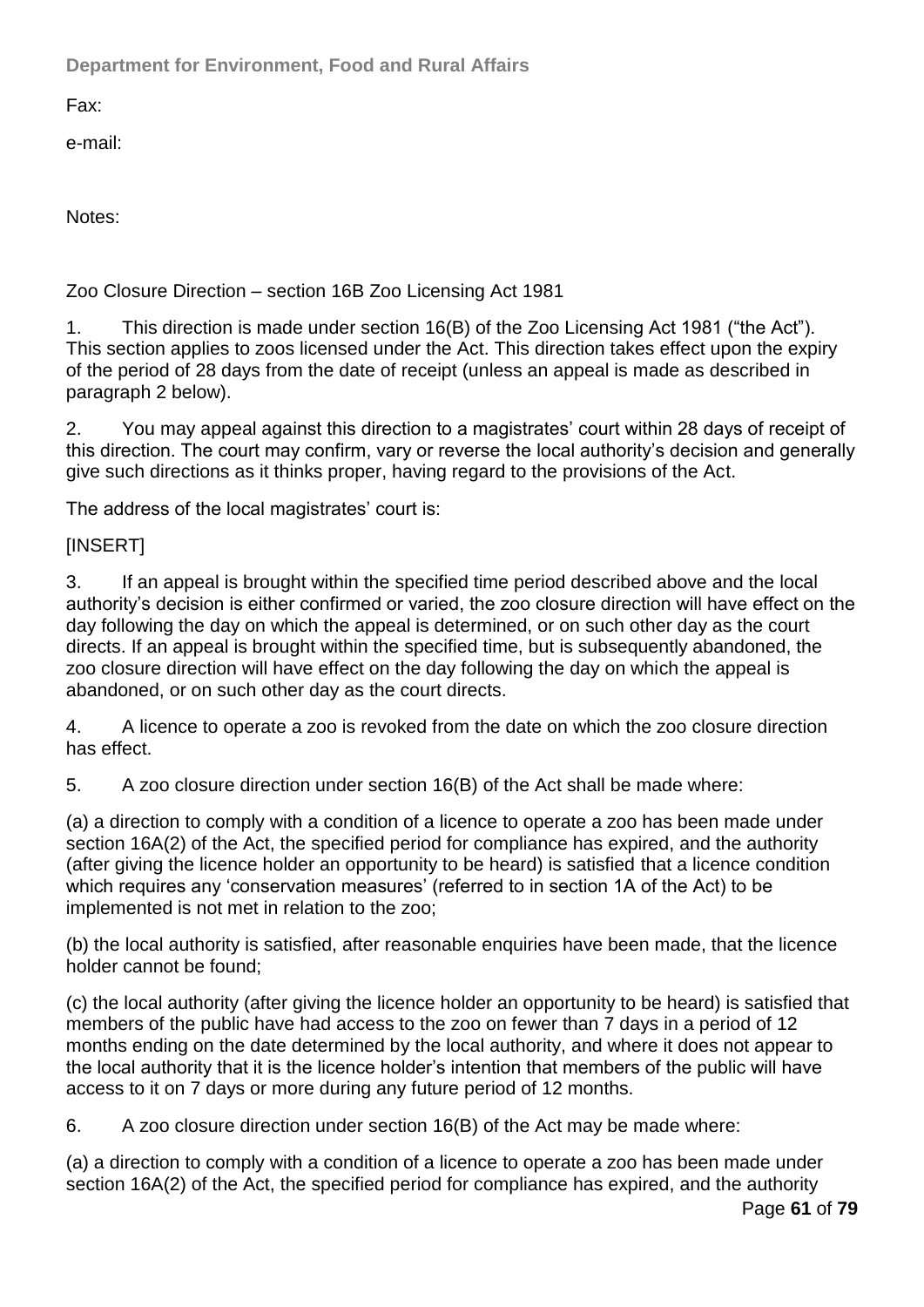(after giving the licence holder an opportunity to be heard) is satisfied that a licence condition other than one which requires a 'conservation measure' to be implemented at the zoo is not met in relation to the zoo or any section of the zoo specified in the direction;

(b) (the authority having given the licence holder an opportunity to be heard and, where the grounds involve the care or treatment of animals, having first consulted such persons as the Secretary of State may have nominated under section 16B(7) of the Act) any reasonable requirements relating to the premises or conduct of the zoo, and notified by the authority to the licence holder in consequence of an inspection report under the Act, are not complied with in a reasonable time period;

(c) the local authority (having given the licence holder an opportunity to be heard and, where the grounds involve the care or treatment of animals, having first consulted such persons as the Secretary of State may have nominated under section 16B(7) of the Act) is satisfied that the zoo has been conducted in a disorderly manner or so as to cause a nuisance;

(d) (the authority having given the licence holder an opportunity to be heard) the licence holder (or, where it is a body corporate, any director, manager, secretary or other similar officer of it) is convicted of any offence mentioned in section 4(4) of the Act; or

(e) (the authority having given the licence holder an opportunity to be heard) a person is employed as a keeper in the zoo who, to the knowledge of the licence holder, has been convicted of any offence mentioned in section 4(4) of the Act.

7. Section 19 of the Act sets out offences and penalties. Section 19(3C) describes an offence by any person notified in writing of a zoo closure direction pursuant to section 19A(1) or (2) of failing, without reasonable excuse, to comply with that direction, for which the penalty on summary conviction is a fine not exceeding level 4 on the standard scale (section 19(4)).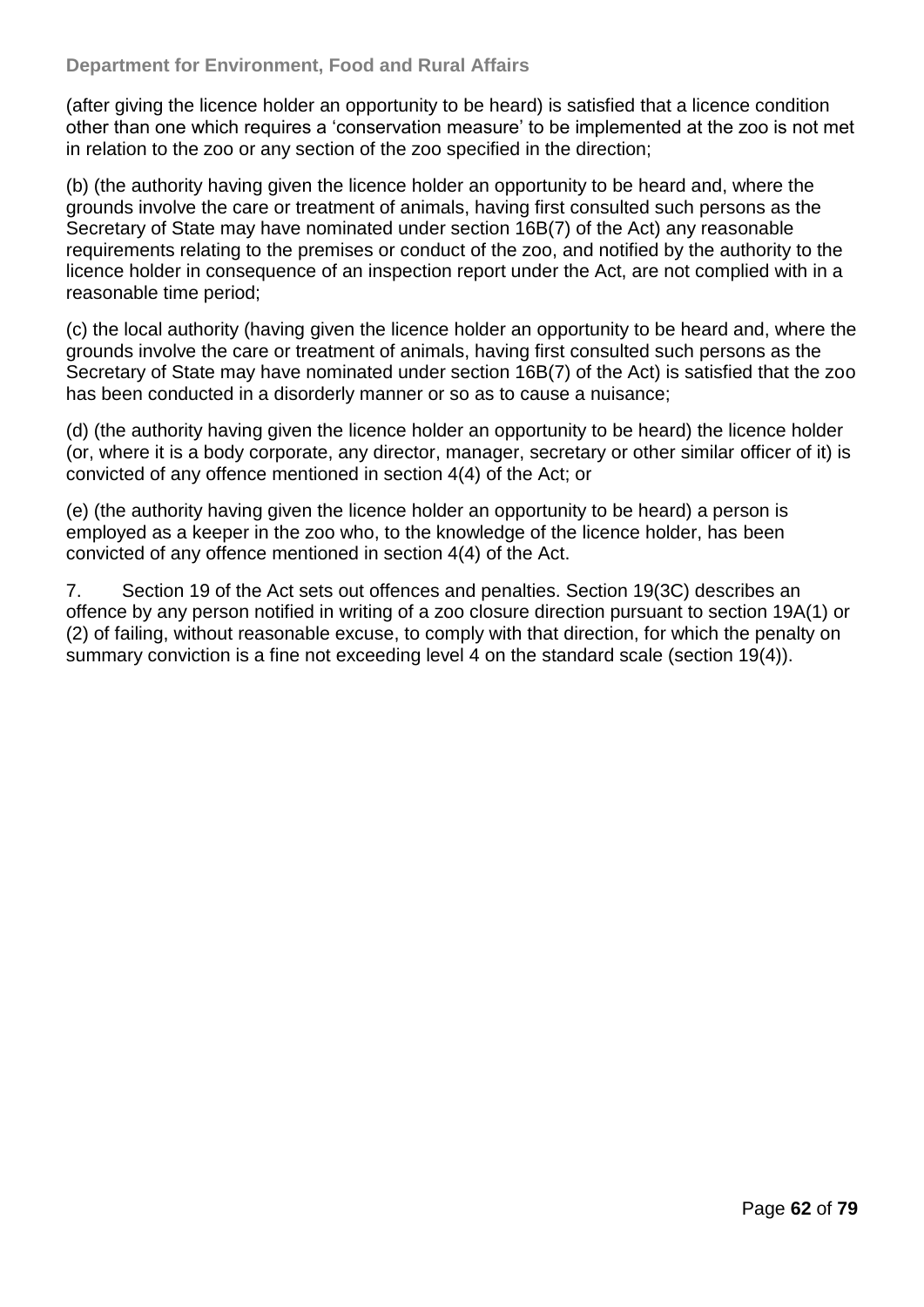# **Annex L: [Model direction to close an unlicensed zoo](http://archive.defra.gov.uk/wildlife-pets/zoos/documents/zoo-close-unlicense.pdf)**

[*Name of local authority*]

**Reference No-----------**

### **ZOO LICENSING ACT 1981, section 16C**

#### **Zoo Closure Direction (zoo without a licence)**

To: [*Name of Zoo Operator*][*Name of person appearing to be responsible for the zoo (where operator of the zoo cannot be found)*]

At: [*Address of Zoo Operator/Person responsible*]

**Take notice** that [*name of local authority*] ('the authority') makes this Zoo Closure Direction under section 16C of the Zoo Licensing Act 1981 (‗the Act') in respect of the zoo at: [*name and address of zoo*] ('the zoo').

It is hereby directed that the zoo shall be closed.

This Zoo Closure Direction is being made because –

(i) the zoo is being operated without a licence under the Act;

(ii) no direction under section 14(1)(a) of the Act (which would disapply the Act) has effect in relation to the zoo;

(iii) during the period of 12 months ending on [*specify date*], members of the public have had access to the zoo on 7 or more days.

[\**Delete whichever of the following is inapplicable*]

[\*The authority, having made reasonable enquiries, is satisfied that the operator of the zoo cannot be found]

[\*The authority, has given you at least 35 days' notice in writing of –

- its intention to make a zoo closure direction in respect of the zoo;

- your opportunity to be heard, and

at the expiration of that notice period –

- (whether or not you availed yourself of the opportunity to be heard) it does not appear to the authority that the view it reached (as to the access of the public to the zoo on 7 or more days during the specified period of 12 months) was incorrect, and

[\*no notice of intention to apply for a licence for the zoo had been given to the authority]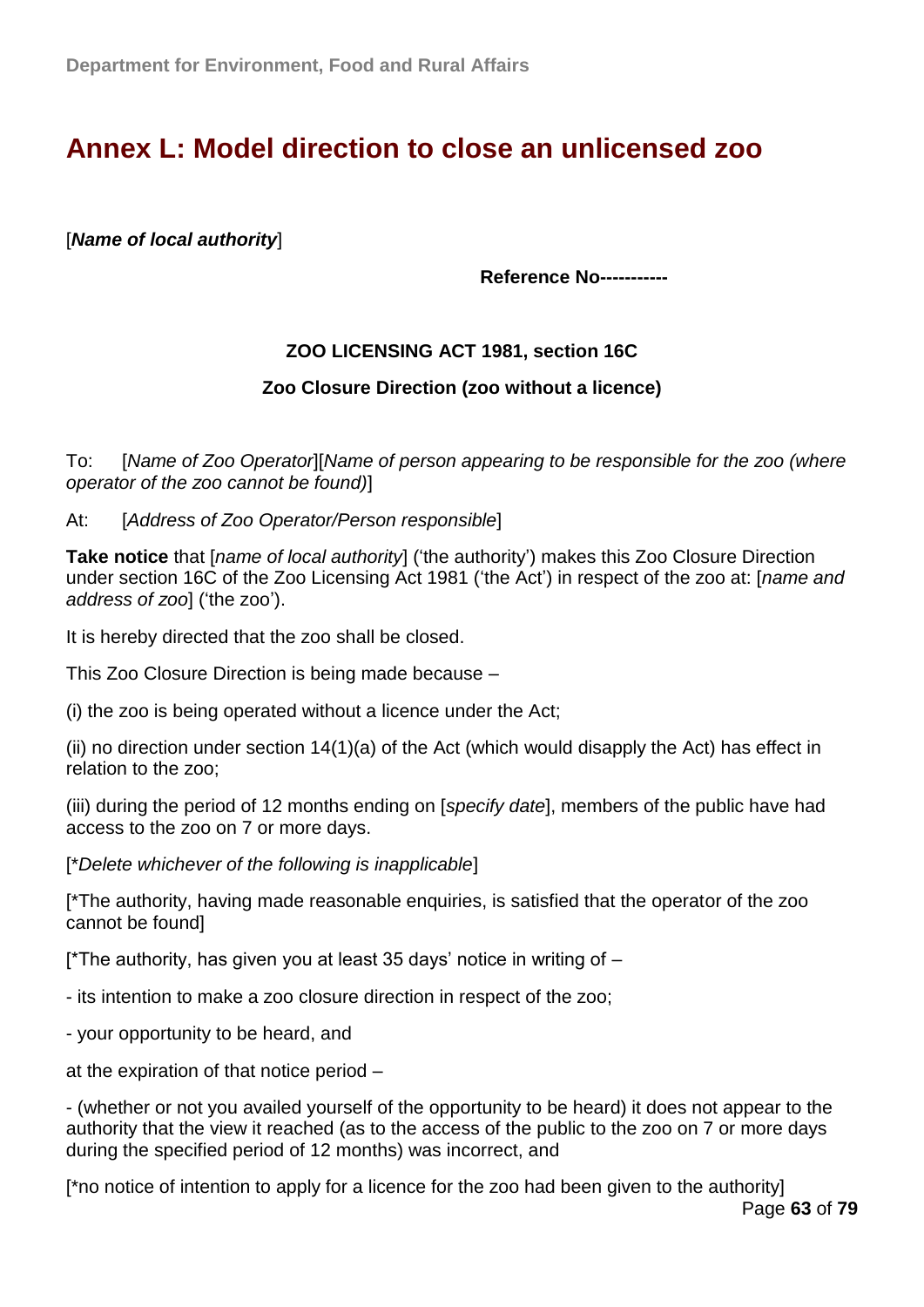[\*the authority had been given notice in writing of an intention to apply for a licence for the zoo, but no such an application has been made during the period of 3 months from the date on which that notice of intention was given]

[\*the authority had been given notice in writing of an intention to apply for a licence for the zoo, but that application for a licence for the zoo has subsequently been refused and [\*no appeal has been brought against that refusal within the time period specified] [\*an appeal against that refusal, made within the time period specified, [\*has been abandoned] [\*has resulted in the court's confirming the decision to refuse the application]].

Failure, without reasonable excuse, to comply with a direction by the operator of a zoo (or other person appearing to be responsible for the zoo) to whom it is notified in writing is an offence under the Act.

This direction shall take effect within **28 days** from the date on which it is received (see notes attached).

Your attention is drawn to the notes overleaf which include details about appeal against the direction. This direction shall not have effect during the period within which you are entitled to appeal against it nor, where you have appealed, during the subsequent period before the appeal is either determined or abandoned.

Signed ………………………………………….. Date ………………………………

Designation ……………………………………..

Address of the authority:-

Tel:

Fax:

e-mail: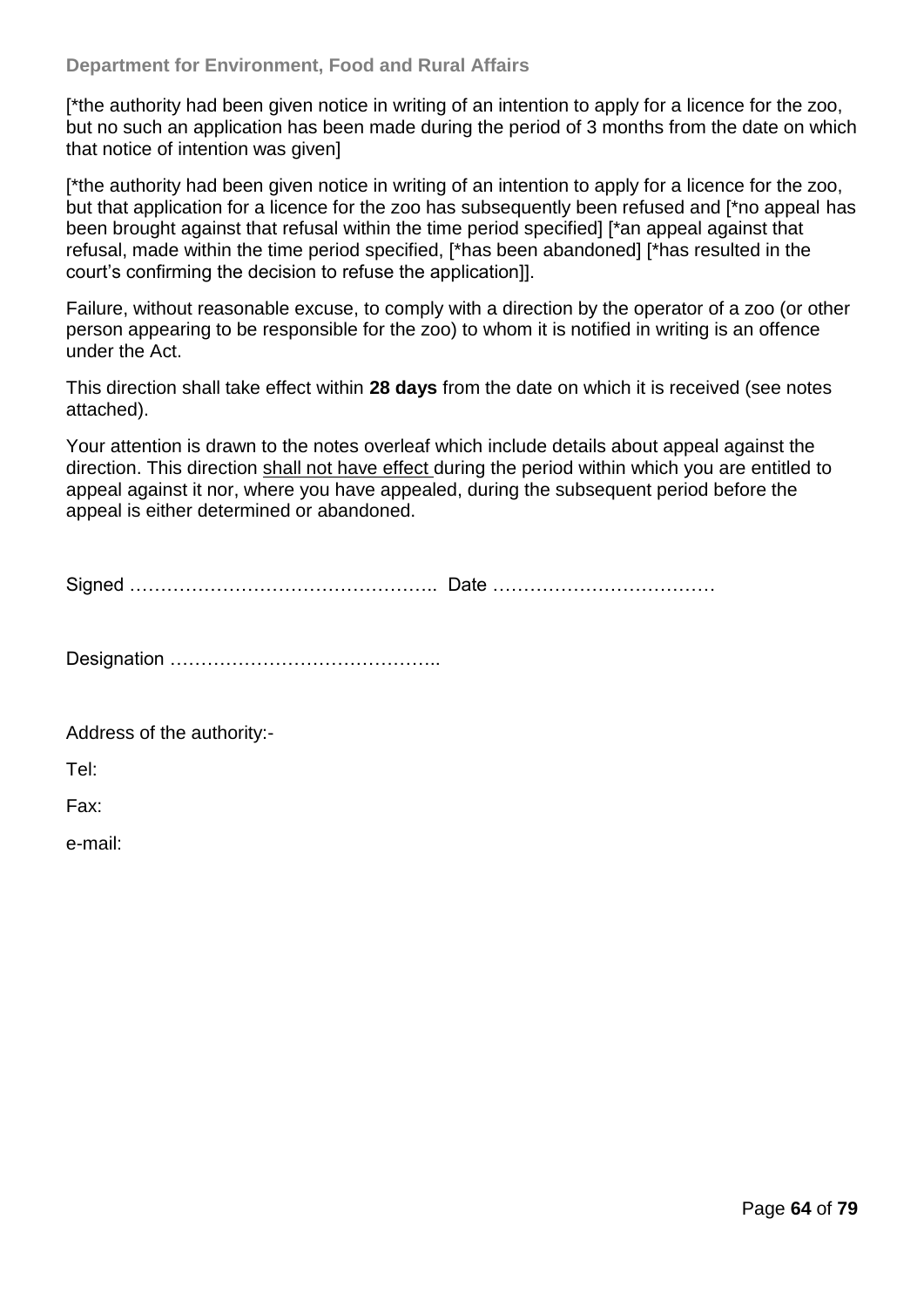### **Notes**

### **Zoo Closure Direction - section 16C Zoo Licensing Act 1981**

1. This direction is made under section 16(C) of the Zoo Licensing Act 1981 ("the Act"). This section applies to zoos subject to the Act but operating without a licence. This direction takes effect within 28 days of receipt.

2. You may appeal against this direction to a magistrates' court within **28 days** of written receipt of the local authority's decision to issue the direction. The court may confirm, vary or reverse the local authority's decision and generally give such directions as it thinks proper, having regard to the provisions of the Act.

The address of the local magistrates' court is:

#### [INSERT]

3. If an appeal is brought within the time specified above, and the local authority's decision is either confirmed or varied, the zoo closure direction (if applicable, as varied) will have effect on the day following the day on which the appeal is determined, or on such other day as the court directs. If an appeal is brought within the specified time, but is subsequently abandoned, the zoo closure direction will have effect on the day following the day on which the appeal is abandoned, or such other day as the court directs.

4. Section 16C of the Act applies to an unlicensed zoo for which no direction under section 14(1)(a) of the Act (which would disapply the Act) has been issued and which appears to the local authority to have been open to the public for 7 or more days in a consecutive period of 12 months.

5. In respect of any such zoo for which the local authority is satisfied, after reasonable enquiries have been made, that the operator of the zoo cannot be found, the authority must make a zoo closure direction for that zoo.

6. In respect of any such zoo for which the operator can be found, the local authority (unless it informs the Secretary of State that, in its opinion a section 14(1)(a) direction (disapplying the Act) should be made, and the Secretary of State then makes that direction) shall give the operator of the zoo at least 35 days' notice in writing of its intention to issue the zoo closure direction. The operator is to be given the opportunity to be heard in respect of that intention.

7. Where an authority has given notice its intention to make a zoo closure direction in respect of the zoo as described in Note 6 and (whether or not the operator availed him/herself of the opportunity to be heard) it does not appear to the authority that the view it reached (as to the access of the public to the zoo on 7 or more days during the specified period of 12 months) was incorrect, and during the 35 (or more) days notice period –

(i) no notice of intention to apply for a licence for the zoo was given to the authority; or

(ii) the authority was given notice in writing of an intention to apply for a licence for the zoo, but during the period of 3 months from the date on which that notice of intention was given no such an application has been made; or

(iii) the authority was given notice in writing of an intention to apply for a licence for the zoo, but any such application was subsequently refused and either –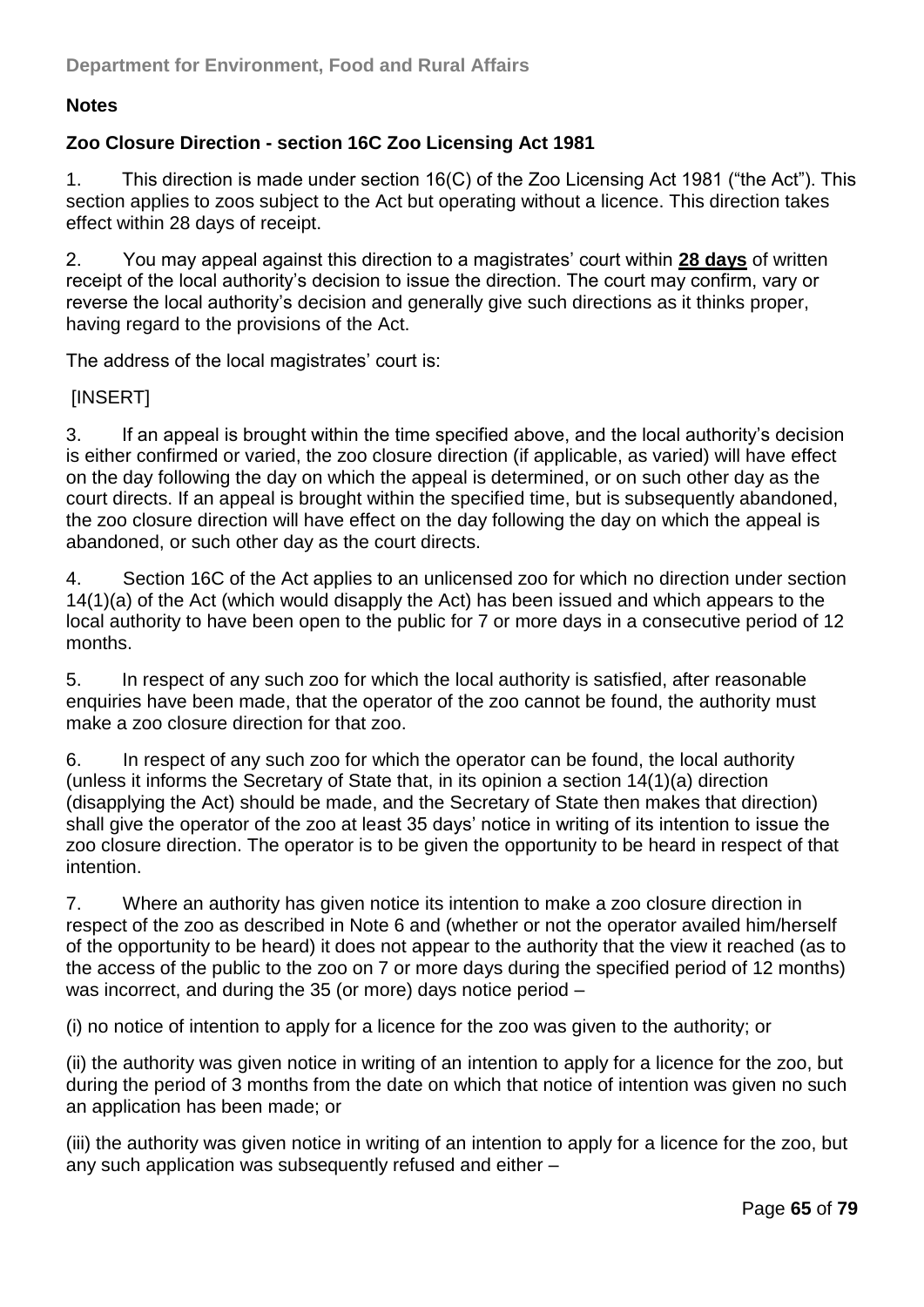- no appeal has been brought against that refusal within the time period allowed; or

- an appeal against that refusal, made within the time period allowed, has either been abandoned or has resulted in the court's confirming the decision to refuse the application,

the authority must make a zoo closure direction for that zoo.

8. Section 19 of the Act sets out offences and penalties. Section 19(1) describes an offence of operating a zoo without a licence in contravention of the Act. Section 19(3C) describes an offence by any person notified in writing of a zoo closure direction pursuant to section 19A(1) or (2) of failing, without reasonable excuse, to comply with a that direction. The penalty on summary conviction for either offence is a fine not exceeding level 4 on the standard scale (section 19(4)).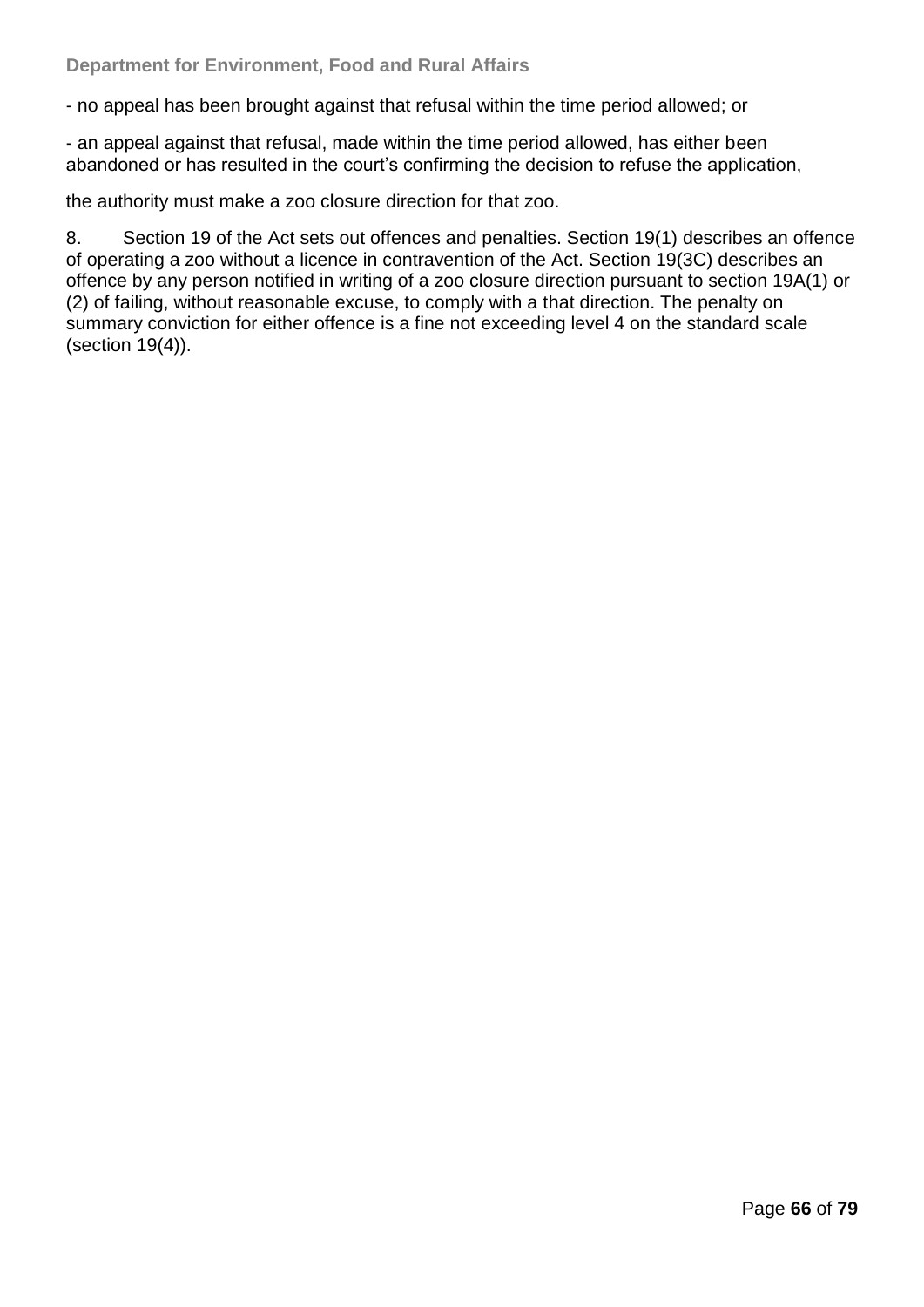# **Annex M: [Model direction to ensure the welfare of animals](http://archive.defra.gov.uk/wildlife-pets/zoos/documents/zoo-close-awelfare.pdf)  [following the closure of a zoo](http://archive.defra.gov.uk/wildlife-pets/zoos/documents/zoo-close-awelfare.pdf)**

[Name of local authority]

Reference Number…………

#### ZOO LICENSING ACT 1981, section 16E(6).

Direction relating to welfare of animals following closure of zoo.

To: [Name of zoo operator or person appearing to be responsible for the zoo where the operator of the zoo cannot, after the making of reasonable enquiries, be found]

At: [Address of zoo operator or of other person appearing to be responsible for the zoo]

Take notice that [name of local authority] ('the Authority') makes this direction under section 16E(6) of the Zoo Licensing Act 1981 ('the Act') in respect of the zoo at [name and address of  $zoo$ ] ("the  $Zoo$ ").

The Authority directs that [specify terms as seen fit as to the future care of animals kept in the zoo, or for their disposal and for their future care until they are disposed of].

This direction is being made following the Authority giving the Zoo operator an opportunity to be heard and because [insert ONE of the following reasons (removing bullet point)]

the Authority are not satisfied with a plan, prepared under section 16E(2) of the Act, of the arrangements proposed to be made in relation to the animals kept in the Zoo:

- [i) for their future care]; or
- [ii) for their disposal and for their care until they are disposed of.]

the Authority are not satisfied with the way in which a plan, prepared under section 16E(2) of the Act, of the arrangements proposed to be made in relation to the animals kept in the Zoo:

- [i) for their future care]; or
- [ii) for their disposal and for their care until they are disposed of]

is being implemented.

the Zoo operator has not prepared a plan, under section 16E(2) of the Act, of the arrangements proposed to be made in relation to the animals kept in the Zoo:

- [i) for their future care]; or
- [ii] for their disposal and for their care until they are disposed of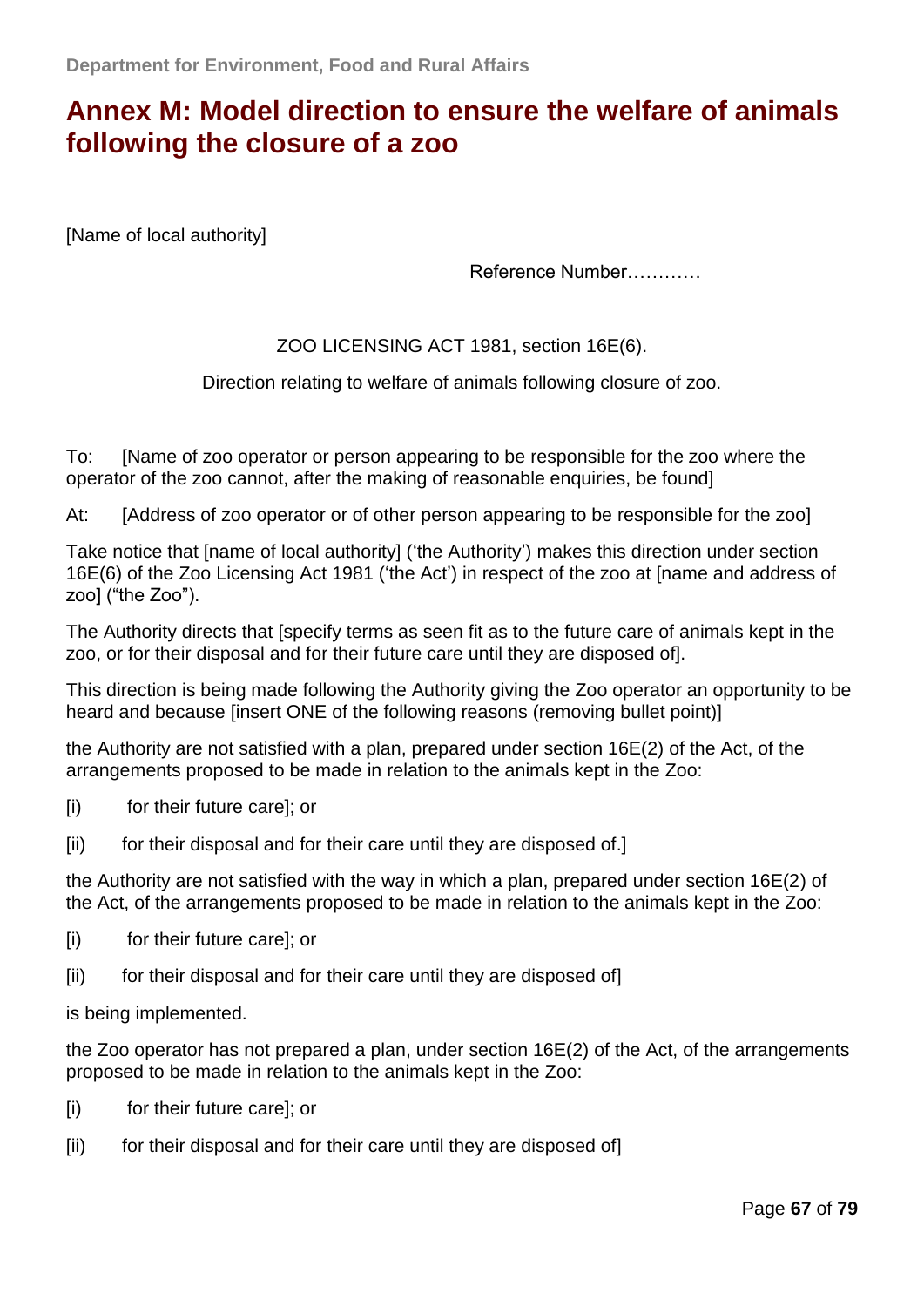within a reasonable period after the date from which section 16E applied to the Zoo.

the Authority consider that urgent steps need to be taken by the Zoo operator to safeguard the welfare of animals kept in the Zoo.

This direction shall be complied with to the satisfaction of the Authority. Failure to comply with this direction without reasonable excuse is an offence under the Act.

Your attention is drawn to the notes overleaf, which include details about your right of appeal. This direction shall take effect upon the expiry of the period of 28 days from the date in which it is received. However, where you have appealed, this direction shall not have effect during the subsequent period before the appeal is either determined or abandoned.

Signed ………………………………………………….. Date ……………………

Designation ……………………………………………

Address of local authority:-

Tel:

Fax:

e-mail: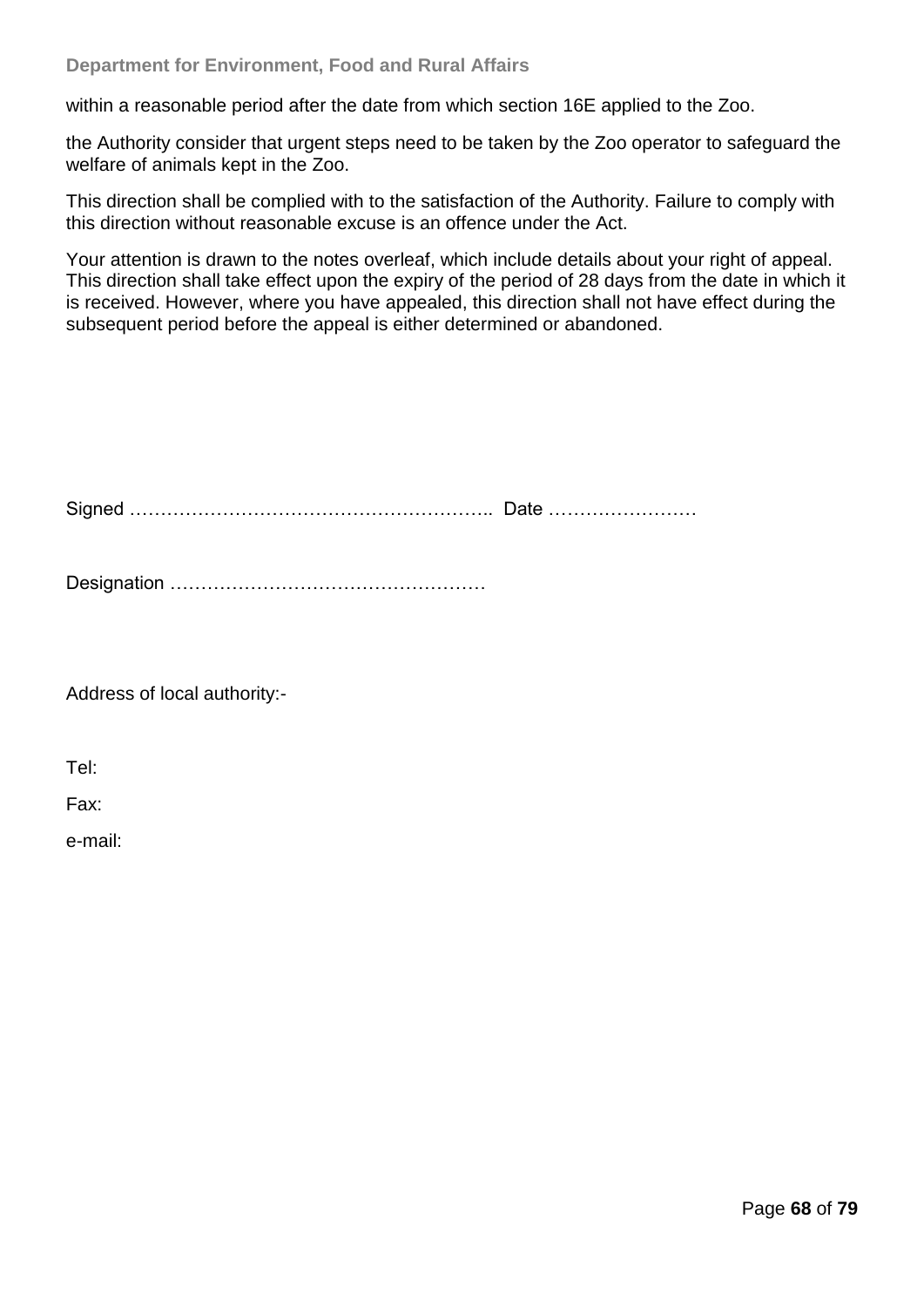#### **Notes**

Direction for care/disposal of animals following closure of a zoo - Section 16E Zoo Licensing Act 1981

This direction is made under section  $16E(6)$  of the Zoo Licensing Act 1981 ("the Act").

1. Section 16E of the Act applies:

to a zoo in respect of which a zoo closure direction has been made in accordance with the Act;

to a zoo whose licence has expired or has been surrendered; and

to a section of a zoo which is closed permanently to the public by virtue of alterations to the zoos licence under section 16(1B) of the Act.

2. Under section 16E(6) of the Act, after giving the zoo operator an opportunity to be heard, a Local Authority may make a direction in such terms as they see fit as to the future care of the animals kept in the zoo, or for their disposal and for their care until they are disposed of, where the following circumstances apply:

the Local Authority is not satisfied with a plan, prepared under section 16E(2) of the Act, of the arrangements proposed to be made in relation to the animals kept in the zoo:

for their future care; or

for their disposal and for their care until they are disposed of.

the Local Authority is not satisfied with the way in which a plan, prepared under section 16E(2) of the Act, of the arrangements proposed to be made in relation to the animals kept in the zoo:

for their future care; or

for their disposal and for their care until they are disposed of

is being implemented.

the zoo operator has not prepared a plan, under section 16E(2) of the Act, of the arrangements proposed to be made in relation to the animals kept in the zoo:

for their future care; or

for their disposal and for their care until they are disposed of

within a reasonable period after the date from which section 16E applied to the zoo.

the Local Authority consider that urgent steps need to be taken by the zoo operator to safeguard the welfare of animals kept in the zoo.

3. The Local Authority may, after giving you the opportunity to be heard, make a direction varying or revoking this direction.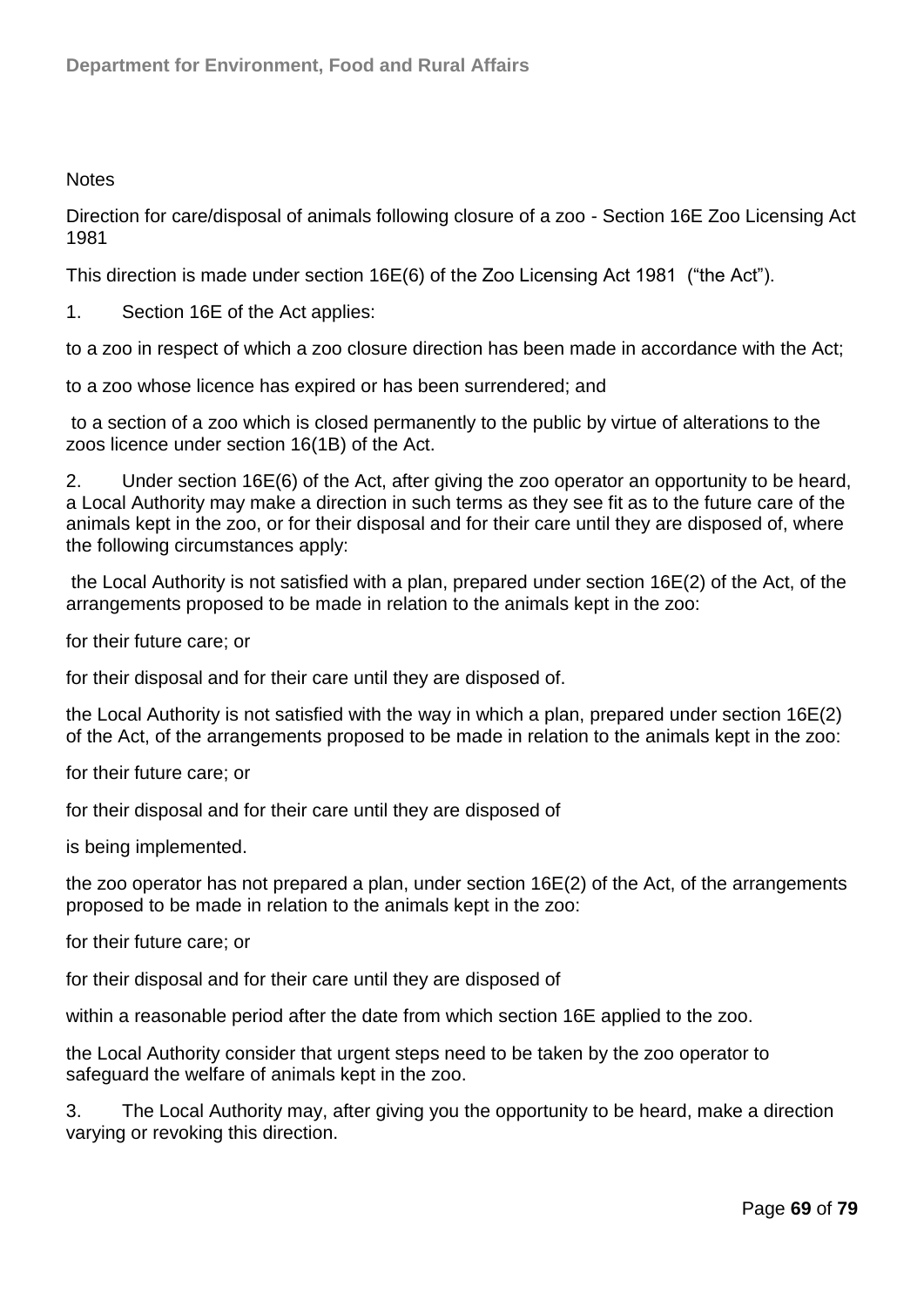#### **Department for Environment, Food and Rural Affairs**

4. This direction takes effect upon the expiry of the period of 28 days from the date on which it is received.

5. You may appeal this direction to a magistrates' court within 28 days from the date of receipt of this direction. The court may confirm, vary or revoke the Local Authority's decision and generally give such directions as it thinks proper, having regard to the provisions of the Act.

The address of the local magistrates' court is:

[INSERT]

6. This direction shall not have effect during the period within which you are entitled to appeal or, where such an appeal is brought within that period, during the period before the appeal is determined or abandoned.

7. Where this direction has not been complied with to the satisfaction of the Local Authority or the Local Authority consider that urgent steps need to be taken by them to safeguard the welfare of the animals kept in the zoo, the Local Authority must, after giving the zoo operator an opportunity to be heard, make arrangements for the future care of the animals kept in the zoo, or for their disposal and for their care until they are disposed of. The Local Authority may charge the zoo operator such sums as they may determine in respect of reasonable expenses incurred by them in their exercise of these functions.

8. Section 19 of the Act sets out offences and penalties. Under this section it is an offence to fail without reasonable excuse to comply with a direction given under section16E(6) for which the penalty on summary conviction is a fine not exceeding level 4 on the standard scale.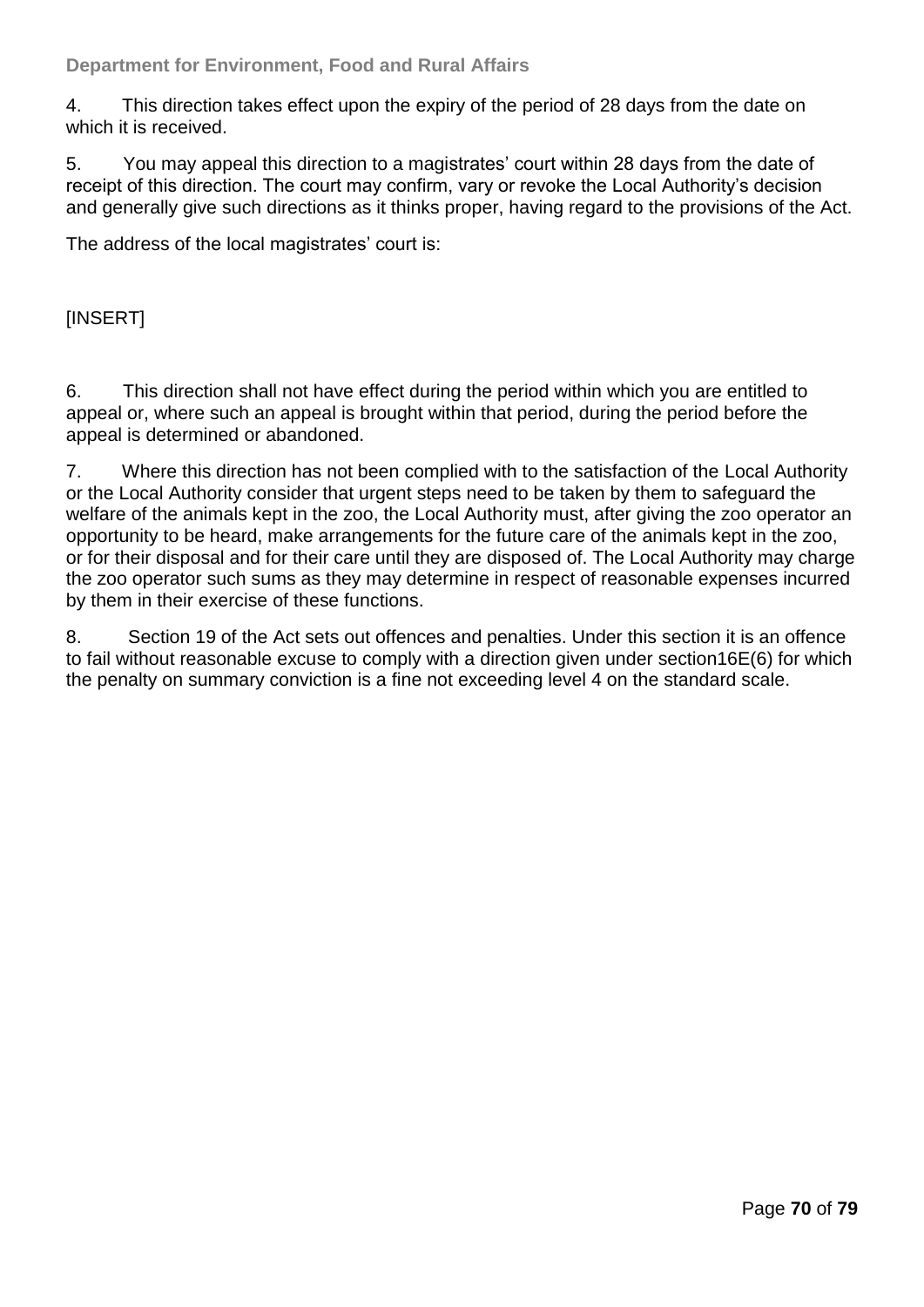# **Annex N: Treatment or disposal of animals in the event of a zoo"s closure**

In the event of a zoo or a section of a zoo being closed down permanently, whether that closure is voluntary or otherwise, the zoo operator must make arrangements for the future care of any animals to be retained and the arrangements for the disposal of animals not to be retained. The operator should be satisfied that these arrangements are compatible with the biological needs and conservation requirements of each animal. Any new premises will therefore need to provide adequate accommodation and the new owners should have the expertise and resources to meet the animals' physical, psychological and social needs.

The local authority, if content, will approve these arrangements and supervise their implementation, normally through the submission of information from the operator on how the arrangements are progressing. The local authority would normally become more involved only if the zoo operator has vanished; or they believe the approved arrangements are not being followed properly; or they need to step in as a matter of urgency; or they own the zoo.

If the local authority have to arrange for the animals at the closed zoo to be cared for and perhaps disposed of, they will want to be satisfied that any new premises provide adequate accommodation and the collection has the expertise and resources to meet the animals' physical, psychological and social needs. The British and Irish Association of Zoos and Aquariums (BIAZA), the British Association of Leisure Parks, Piers and Attractions (BALPPA), the National Farm Attractions Network, the RSPCA and the European Association of Zoos and Aquaria are useful contacts which might be able to suggest possible homes for zoo animals. Where the animals are conservation sensitive, the relevant groups that oversee the management of breeding such animals (the Taxon Advisory Groups) should be contacted via BIAZA. Where the animals are listed in Appendix I of CITES, local authorities should observe any special conditions attached to any CITES permits/certificates linked to the particular animal. Local authorities should consult AHVLA to help ensure that any conditions are complied with. AHVLA can also advise, in consultation with its CITES Scientific Authority, on suitable recipients that would maximise the conservation potential of the specimen concerned. If the animals have been loaned to the zoo, the local authority should contact the owners who should be asked to find appropriate homes for them. Where the local authority sell the animals, guidance on this and the treatment of the sale proceeds is covered in paragraphs 24.2-25.5 of this guidance.

Disposal would normally mean moving the animals to other premises, but occasionally euthanasia may prove to be in the best welfare interests of the animal. To help reach a decision on pursuing this avenue, further guidance is given in the matrix at [Annex](#page-71-0) P.

If a zoo has failed commercially, the receivers will need to be clear that any animal disposal that they may be involved with will have to be conducted in accordance with the Zoo Licensing Act 1981. This means, for example, that conservation-sensitive species should not necessarily be sold to the highest bidder (if the animals are to be sold) but have to be re-homed in a manner that is consistent with the conservation needs of the species.

A list of contact organisations that may be able to provide useful advice on certain queries is at [Annex](#page-74-0) R.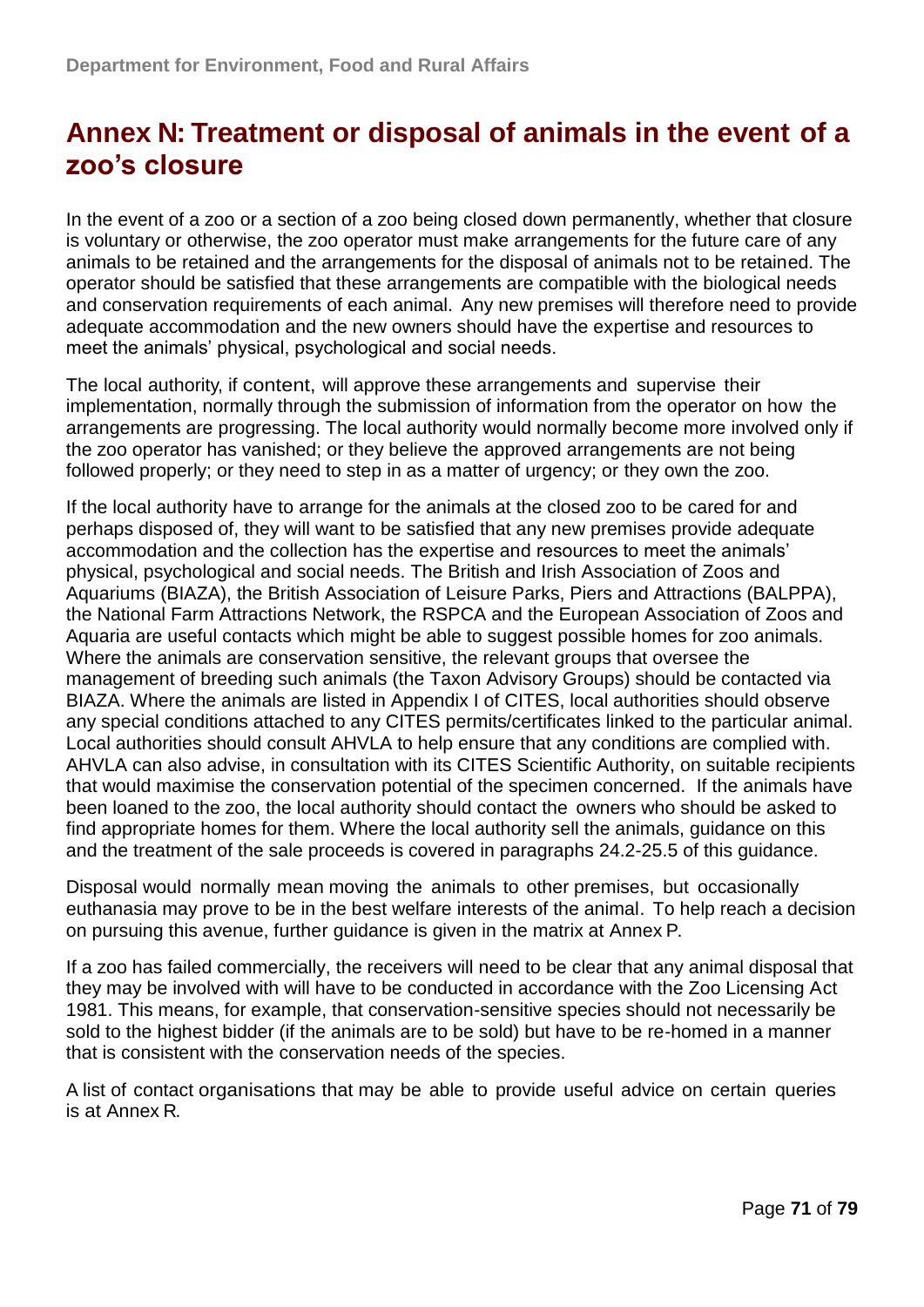## <span id="page-71-0"></span>**Annex P: Decision tree to help local authorities decide if an animal should be euthanased**

If after contacting organisations such as the British and Irish Association of Zoos and Aquariums, the British Association of Leisure Parks, Piers and Attractions, the National Farm Attraction Network; the RSPCA; and European Association of Zoos and Aquaria or other international bodies, no home can be found for the animal that is compatible with its conservation and welfare needs; and

The Taxon Advisory Groups (contacted through BIAZA) decide the animal cannot be used in a managed programme; and

The owner of the animal (where it was loaned to the zoo) cannot or will not find a home for it or consents to the disposal:

The animal should enter the table to decide whether or not euthanasia (E) is an appropriate option.

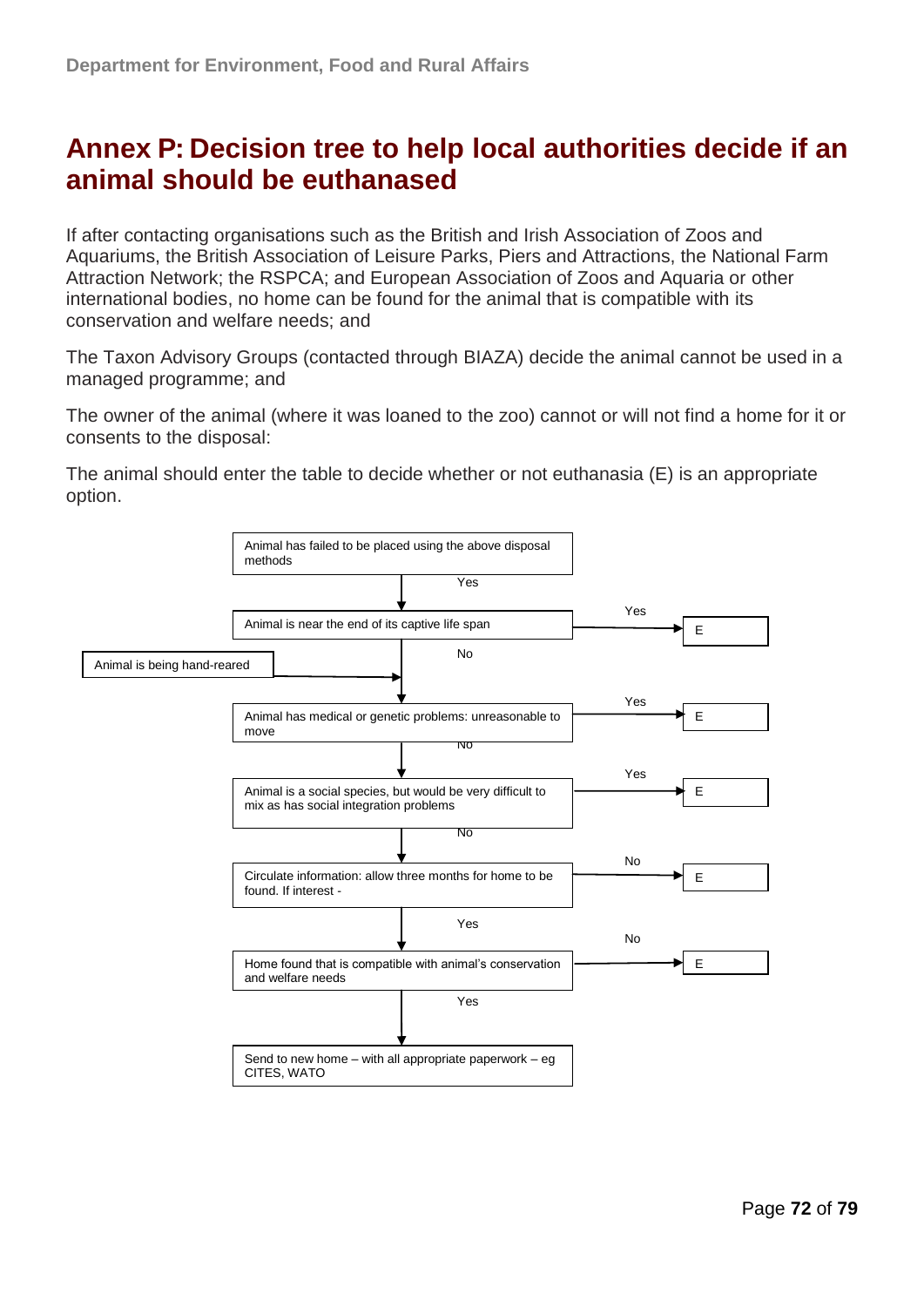# **Annex Q: The use of hazardous animals from zoos in "outreach" activities**

Local authorities will wish to work closely with zoos in their area, and in any other local authority area where a demonstration is to take place. The references and guidance below will help local authorities ensure that they are carried out to a high standard in accordance with the legislation.

- 1. Current relevant legislation and guidance
- 1.1 [Secretary of State's Standards of Modern Zoo Practice](http://www.defra.gov.uk/wildlife-pets/zoos/) (SSSMZP)
	- a) Section 6 paragraphs 6.4 6.6
	- b) Appendix 4 paragraph 4.2
	- c) Appendix 6 paragraphs 6.7 and 6.8
	- d) Appendix 7 paragraphs 7.1 7.6 and 7.8
	- e) Appendix 12 paragraphs 1.1 1.4

1.2 [Managing health and safety in zoos](http://www.hse.gov.uk/pubns/books/hsg219.htm) published by the Health and Safety Executive – paragraphs 86, 87, 88, 90, 91, 97 and 99

- 1.3 [Animals Act 1971](http://www.legislation.gov.uk/ukpga/1971/22) section 2
- 1.4 [Animal Welfare Act 2006](http://www.legislation.gov.uk/ukpga/2006/45/contents)
- 1.5 [Animal Health and Welfare \(Scotland\) Act 2006](http://www.legislation.gov.uk/asp/2006/11/contents)
- 2. Local authority approval

2.1 Under the SSSMZP, Appendix 12 paragraph 1.3 states that 'the responsibility for any relaxation of the need to provide non-touch barriers …lies with the local authority, acting upon the advice of inspectors nominated by the Secretary of State'.

2.2 Under current guidance the production of a risk assessment by the operator that satisfies the local authority allows the animal display to proceed under the zoo's licence (SSSMZP Appendix 12 paragraph 1.4).

2.3 The health and safety aspects of such displays are generally well covered with details of proposed risk assessments identified in 'Managing health and safety in zoos' paragraph 91.

2.4 The zoo operator and the individual in charge should be registered with the local authority (where he resides) under the [Performing Animals \(Regulation Act\) 1925](http://www.legislation.gov.uk/ukpga/Geo5/15-16/38) . Appropriate [CITES](http://animalhealth.defra.gov.uk/cites/index.htm) legislation also applies.

2.5 Subject to certain exceptions, the Animals Act 1971 makes the keeper of an animal liable for damage caused by that animal: the liability is more extensive where the animal belongs to a dangerous species.

#### 3. Ethics of the display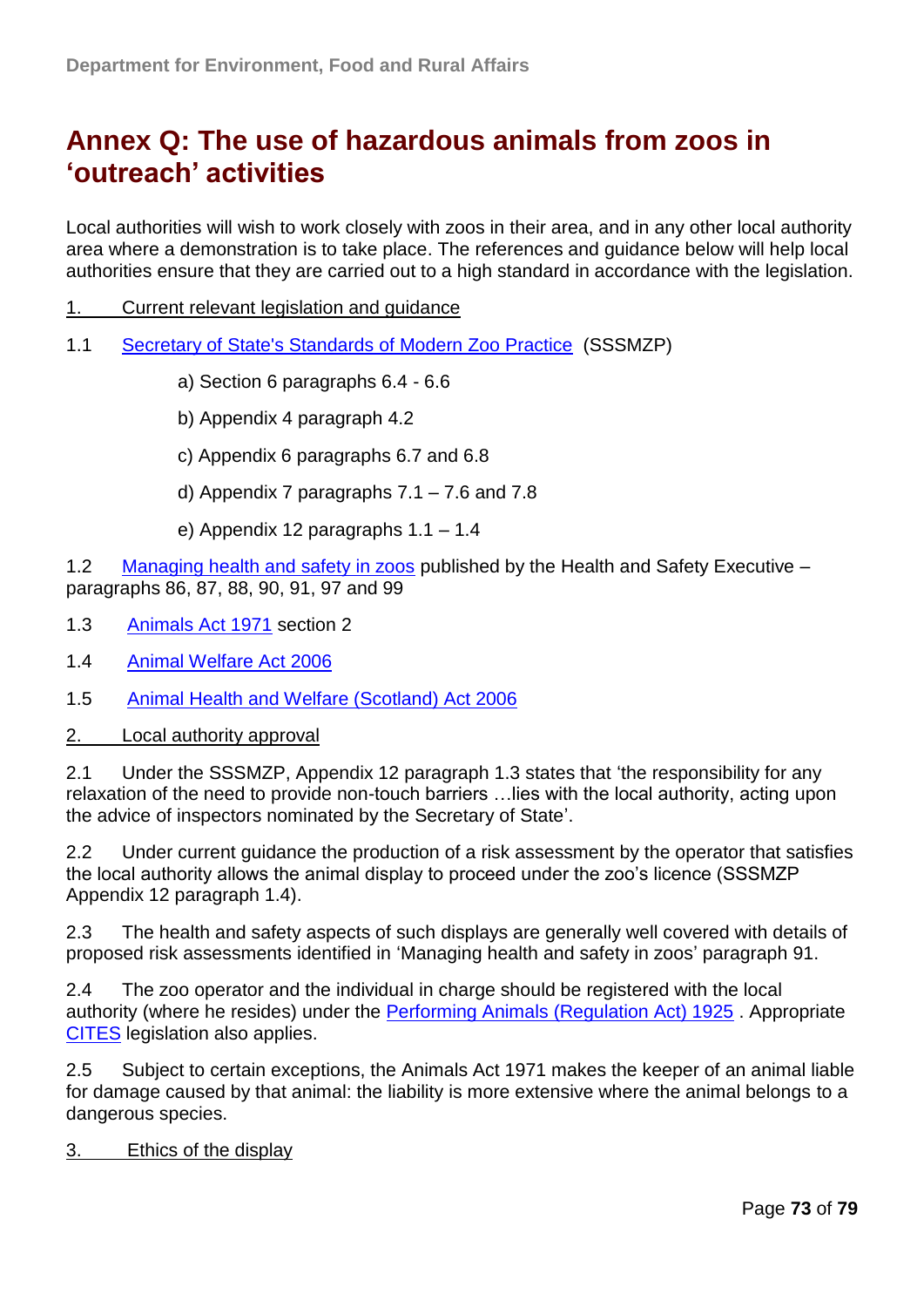## **Department for Environment, Food and Rural Affairs**

3.1 The use of the animal in this display could be a subject of the zoo's ethical review process. The review should consider that outreach activities should have conservation and education relevance. This could be part of the report to the inspector to seek local authority satisfaction.

#### 4. Welfare of the animal

4.1 In England zoo inspectors are appointed by the Secretary of State; in Wales by the Welsh Government; and in Scotland by the Minister for Scotland. Northern Ireland has its own arrangements under The Zoos Licensing Regulations (Northern Ireland) 2003.

4.2 The animal is in the remit of the Zoo Licensing Act 1981 and therefore all the welfare requirements are still relevant.

4.3 The risk assessment to the local authority is in relation to public safety. There is currently no assessment of the risks to or effects on the animal. If an inspector is involved in the local authority assessment this could alleviate some of the potential risks to the animal.

4.4 Significant risks could include:

 $\circ$  actual harm from the display

 $\circ$  overuse of the animal – in regard to the number and length of displays in one day and the amount of rest periods for the animal

o how far the animal has to travel [\(Welfare of Animals \(Transport\) \(England\) Order 2006](http://www.legislation.gov.uk/uksi/2006/3260/contents/made) – potentially the operator may have to become a licensed transporter)

- o holding facilities in transit and at temporary site
- o disease risks to animal
- o stress indicators.

These potential risks are applicable to all categories, not just to Category 1 animals.

#### 5. Zoo inspection considerations

5.1 Outside individual displays the standard zoo inspections provide opportunity to investigate the use of display animals particularly those used off-site on a regular basis.

5.2 Under Appendix 6, paragraph 6.14 of the SSSMZP a programme for screening for zoonotic disease should be detailed where there may be direct public contact with the animal.

5.3 Isolation facilities and procedures for animals returning from displays off-site should be established. These animals pose a significant risk to the rest of the zoo collection. Animals used for outreach should be treated as being in permanent isolation from the rest of the collection.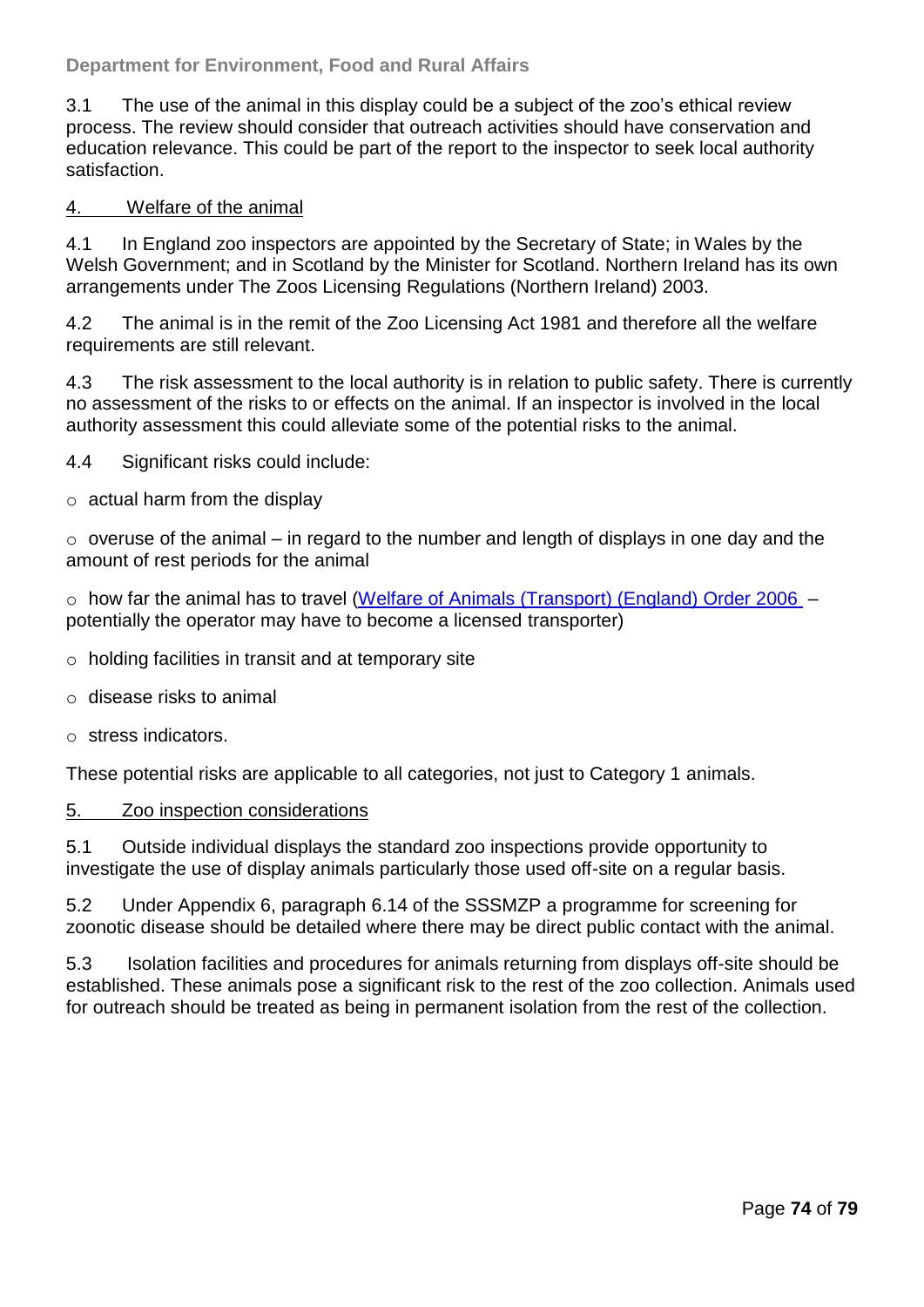## **Annex R: Organisations that may be able to provide advice**

Animal Health and Veterinary Laboratories Agency (AHVLA): For advice on the licensing and inspection of zoos. Address: Zoo Licensing Inspectorate, 1/17 Temple Quay House, 2 The Square, Temple Quay, Bristol, BS1 6EB (tel: 0117 372 8209; e-mail: zoos.branch@defra.gov.uk).

Department for Environment, Food and Rural Affairs: For advice on the legislation and associated guidance. Address: Wildlife Species Conservation Division, Temple Quay House, 2 The Square, Temple Quay, Bristol BS1 6EB (tel: 0117 372 3606; e-mail: zoos.branch@defra.gov.uk).

British and Irish Association of Zoos and Aquariums (BIAZA): For general advice and details of possible recipients of animals (all zoo animals). Address: Regents Park, London NW1 4RY (tel: 020 7449 6351). Please note, the Zoo Licensing Act 1981 refers to BIAZA under its former name of the Federation of Zoological Gardens.

British Association of Leisure Parks, Piers and Attractions Limited: For general advice and possible recipients of animals (all zoo animals). Address: Suite 12, 37 Tanner Street, London, SE1 3LF (tel: 0207 403 4455; e-mail: [info@balppa.org](mailto:info@balppa.org).)

National Farm Attractions Network: For possible recipients of animals (those exotics that tend to be kept on farms, eg ostriches, llamas, wild boar, birds of prey): Address: Victoria House, 31-33 Victoria Street, Kettering, Northamptonshire NN16 0BU (tel: 01536 513397; e-mail: [info@farmattractions.net\)](mailto:info@farmattractions.net).

Royal Society for the Prevention of Cruelty to Animals: For general advice and details of possible recipients of animals (for smaller zoo animals). Address: Wilberforce Way, Southwater, Horsham, West Sussex RH13 9RS (tel: 0870 0101181).

British Veterinary Zoological Society: For advice on veterinary and animal welfare matters. Address: c/o the British Veterinary Association, 7 Mansfield Street, London W1G 9NQ (tel: 0207 636 6541).

European Association of Zoos and Aquaria: For advice on possible placements of animals in European zoos. Address: PO Box 20164, 1000 HD, Amsterdam, the Netherlands (tel: 00 31 205 200750; e-mail: info@eaza.net).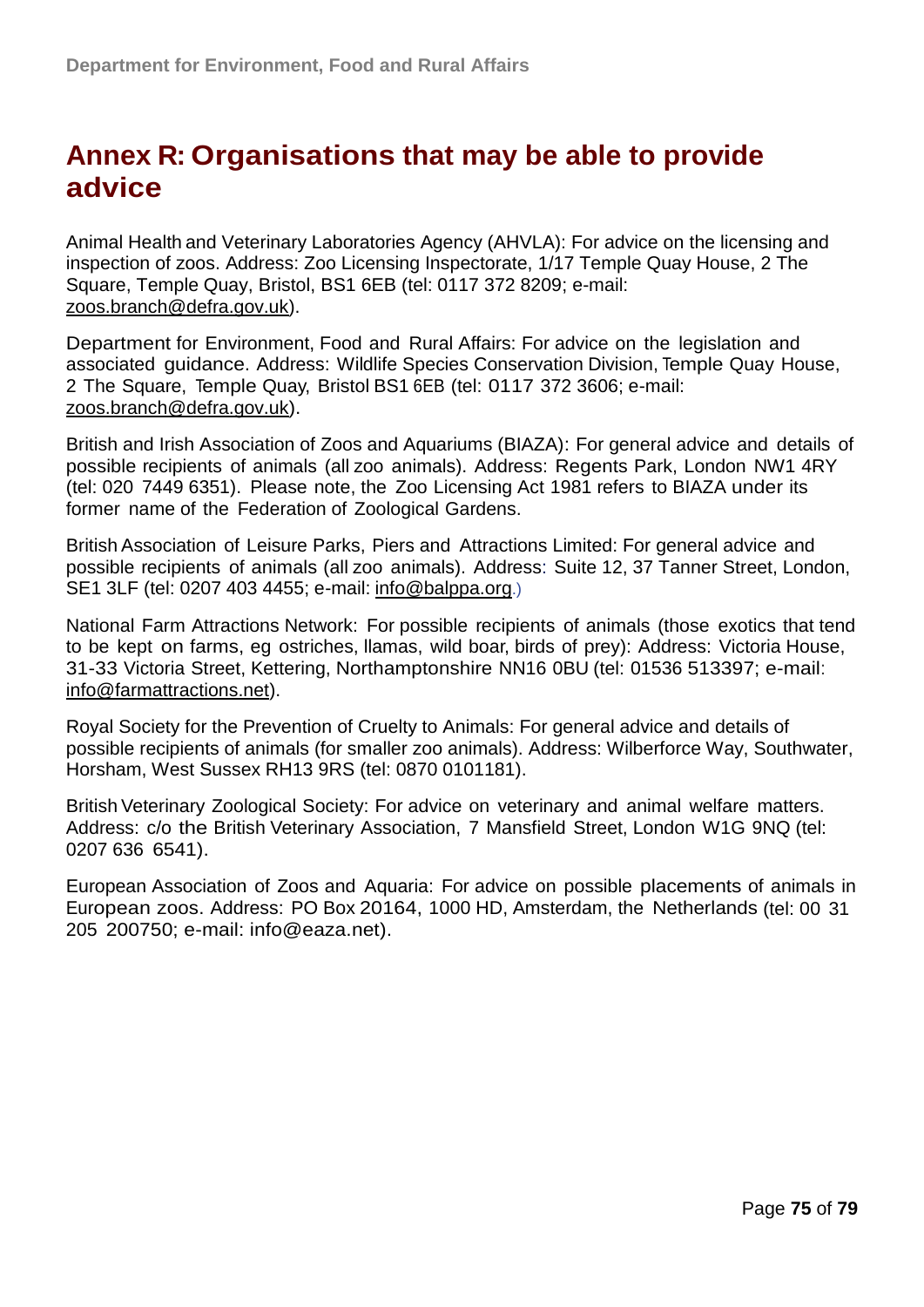# **Annex S: Zoo licensing frequently asked questions**

The answers to the questions below provide some additional general information as a guide but each situation is different and care should be taken to ensure the Zoo Licensing Act 1981 ("the Act") is complied with. In addition, the answers are to be taken as an informal opinion and not as authoritative statements, as interpretation of the Act is a matter for the Courts.

#### **1. If a collection has been assessed and does not fall under the Act what happens next?**

If the local authority has decided that the collection does not meet the definition of a zoo under the Act, the Act will not apply. If the local authority is of the opinion that the collection **does** meet the definition of a zoo to which the Act applies, but is of a size and nature that the local authority thinks the Act should not apply (either as a whole, or in respect of s.10, s.11, or both) i.e. the collection contains small numbers of non-conservation sensitive and/or non-hazardous species and these animals are well cared for and the premises well managed, then the local authority can inform the Animal Health and Veterinary Laboratories Agency (AHVLA) (acting for the Secretary of State) which will decide whether or not to grant an exemption under section  $14(1)(a)$  or (b) of the Act.

However, there is the possibility in future that the collection may change, so it should be logged and checked in future. Annual reappraisal is advised.

#### **2. Who should apply for dispensation - the local authority or the zoo?**

Dispensations under section 14(1) – the local authority should inform AHVLA (acting for the Secretary of State) on behalf of the zoo operator.

Dispensations under section 14(2) – the zoo operator applies to AHVLA (acting for the Secretary of State).

#### **3. Can the local authority use inspectors on the Secretary of State"s list for their own nominated vet/inspector?**

Yes. AHVLA (acting for the Secretary of State) will nominate the inspectors from the lists and the local authority can use a different vet on the list as its nominated vet if it wishes to. However, the Royal College of Veterinary Surgeons website does have a 'find a vet' search and it is recommended that this is used as a first option when searching for a suitable vet: [Find a vet](http://www.rcvs.org.uk/Templates/System/FAVSearch.asp?NodeID=89660&FAVSearchType=2#advanced)

#### **4. Can the vet who looks after the zoo collection be one of the inspectors?**

No. This would present a conflict of interest. However, under s.10 (4) Inspectors can require the attendance of the zoo's vet at the inspection.

#### **5. When does a s.14(1)(b) dispensation apply?**

This category might apply to collections of non-hazardous and non-conservation sensitive wild species not normally exceeding 200 specimens.

#### **6. When should a licence inspection take place for a new zoo?**

A 'licence' inspection is required under section 4(1A) before the local authority can make the decision whether or not to grant a licence for a new zoo. If a licence is issued it must be issued for four years and (unless the zoo has been granted a dispensation from section 10, under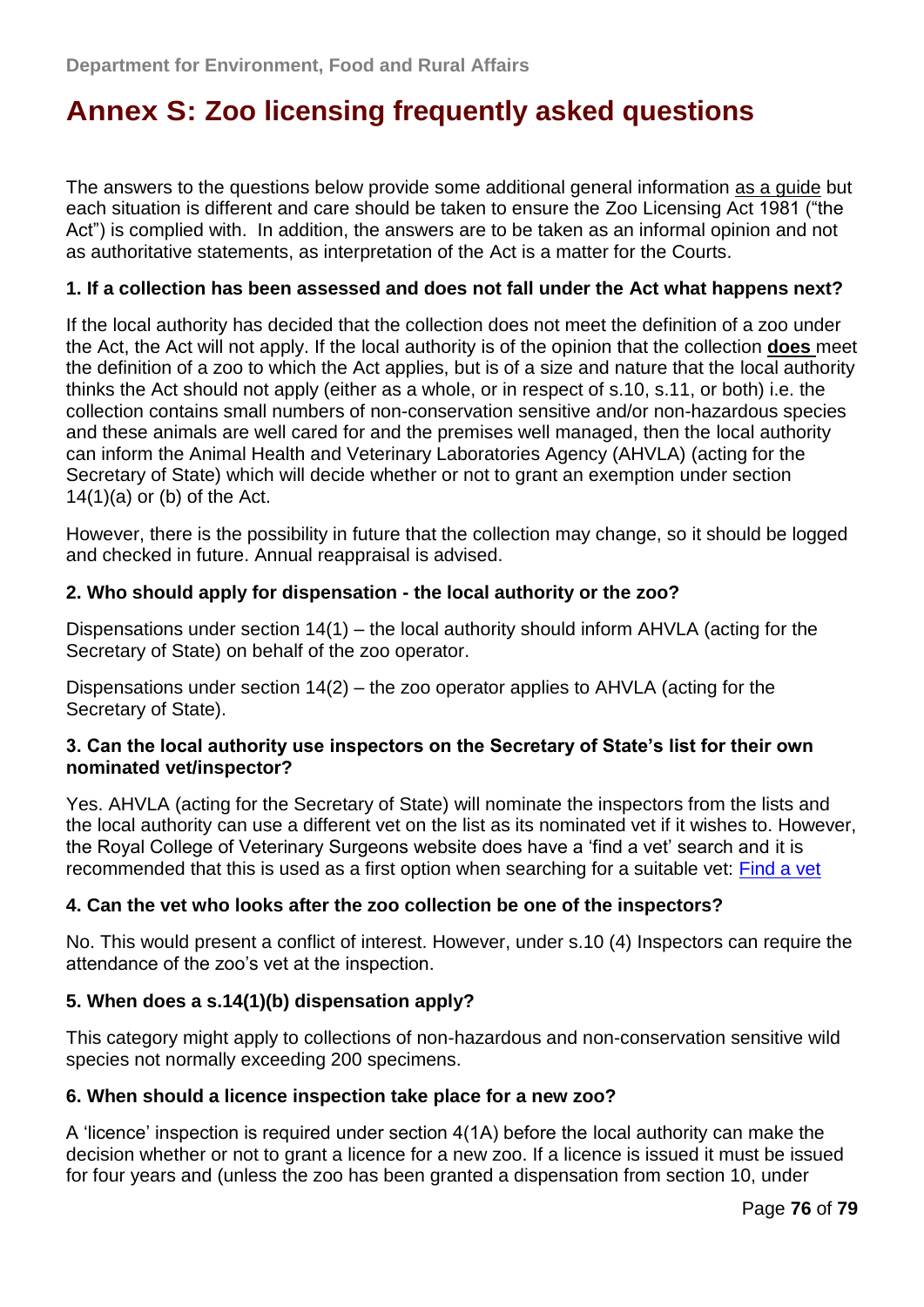### **Department for Environment, Food and Rural Affairs**

section 14(1)(b)) an inspection under section 10 of the Act must take place within the first year of the period of the licence and again no later than six months before the expiry of the four year licence.

#### **7. Can new conditions be added to a licence after (i) an informal inspection; (ii) periodical inspection; (iii) special inspection; or (iv) at any other time?**

Yes, under section 16, at any time after the grant of a licence, it may be altered by the local authority if in its opinion it is necessary or desirable to do so for ensuring the proper conduct of the zoo; this is not necessarily dependent upon any prior inspection. However, before exercising its powers the local authority shall give the licence holder an opportunity to make representations (see section 16(2)). Under section 16(4) an alteration may be made by varying, cancelling or attaching conditions or by a combination of any of those methods.

## **8. If a farm park decides to display wild boar does it require a zoo licence?**

Yes. Wild boar are considered 'not normally domesticated in Great Britain' and therefore bring the farm park under the definition of a zoo. The SSSMZP Hazardous Categorisation list (Appendix 12) has wild boar as category 1 ‗Greater Risk' and this can often mean that an exemption from the requirements of the Act may not be appropriate; but a dispensation for example under section 14(2) may apply.

#### **9. If an organisation, which is not normally a zoo, sets up a "temporary" wild animal exhibit does the Act apply? And if not what legislation does apply?**

The Act applies to 'an establishment where wild animals are kept for exhibition ... to which members of the public have access, with or without charge for admission, seven or more days in any period of twelve consecutive months'. There are a number of circumstances to consider i.e. the type and number of animals on display, the duration of the temporary exhibit and whether the animals will be kept at the premises where they are to be displayed. The local authority should consider each case on its merits to determine if an exemption from the Act under section 14(1)(a) may be applicable; or if the organisation needs to apply for a zoo licence; or if the Act would not apply.

Depending on the nature of the display, the operator may also need to register with the local authority under the Performing Animals (Regulation) Act 1925. The Animal Welfare Act 2006 will apply to the animals. If the local authority takes the decision that the Act does not apply then the Dangerous Wild Animals Act may apply depending on the species, although this legislation is intended for the licensing of privately kept animals.

#### **10. If an attraction that is not normally a zoo features a bird of prey show does the Act apply?**

The definition of a zoo under the Act is a premises where wild animals are kept for exhibition to the public (otherwise than in a circus or a pet shop) and the Act applies to those zoos where such exhibition is available for seven or more days a year.

The word 'kept' is the qualifying factor in this issue. It is up to the local authority to decide where the Act would apply in each individual case, taking into account for instance where the animals are kept for the majority of the 24 hours in the day (see also s.22 (2)).

#### **11. If an inspector is unable to attend at a scheduled inspection, can the inspection take place with those that are in attendance? And if not who pays?**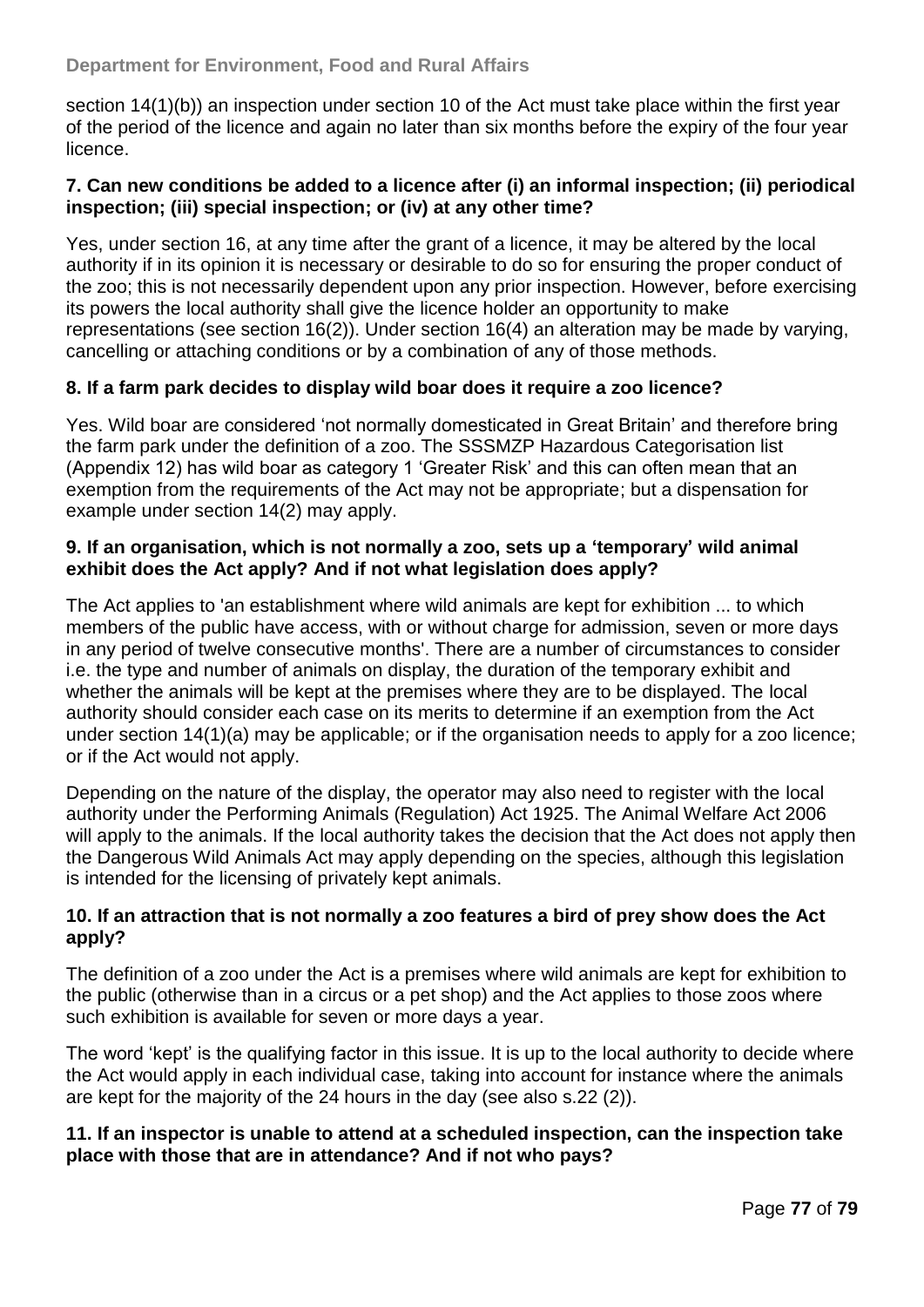The correct number of inspectors and make up of an inspection team must meet the statutory requirements of the Act. A licence inspection (relating to inspections before the grant, refusal, renewal or significant alteration of licences) requires one or more inspectors nominated by the Secretary of State from the Secretary of State's list (s.9A); a periodical inspection (where the zoo does not have a dispensation under section 14(2)\*) requires not more than three inspectors appointed by the local authority (one of which at least must be a vet) and two nominated by the Secretary of State, one from each part of the Secretary of State's list (s.10 (4) (a)); a special inspection requires persons who appear to the local authority to be competent for the purpose (s.11 (2)); and an informal inspection should be carried out by a single inspector whom the local authority considers to be competent for the purpose (s.12 (2)).

\*Where the zoo has a 14(2) dispensation (issued by AHVLA on behalf of the Secretary of State) the periodical inspections are required to be carried out by a reduced inspection team that need only consist of one or more inspectors nominated by the Secretary of State.

If the requisite number of inspectors is not present at an inspection then the inspection is invalid and will have to be rearranged. With regard to who pays for an aborted inspection, the local authority would be responsible for determining this as the inspection would have to be rescheduled and a payment to the Secretary of State's nominated inspectors would be expected. Issues such as this, and what fee and process are acceptable, are best dealt with between the local authority and the inspector upon contracting the work.

## **12. Can a zoo operator refuse access to any of the inspection team?**

For full Periodical inspections under section 10 of the Act, the local authority is required to notify the operator in advance of the names of all the inspectors appointed for the inspection. The operator can notify the local authority of his objection to any one or more of the inspectors, and it is at the discretion of the local authority or AHVLA (on behalf of the Secretary of State), as appropriate, whether it changes the inspectors. With inspections under section 10 that are subject to a direction under section 14(2), in which ordinarily a single Secretary of State nominated inspector is required, there is no provision under the Act for the operator to object to the inspector; however, AHVLA will consider any reasonable representations made to it.

With regard to refusing access to inspectors, under section 19(3) of the Act, any person who intentionally obstructs an inspector acting pursuant to the Act is guilty of an offence.

#### **13. If a zoo is part of a bigger attraction (eg a theme park) does the inspection take account of / inspect any of the non-zoo part of the attraction?**

The Act requires that Periodical inspections shall extend to all features of the attraction directly or indirectly relevant to the health, welfare and safety of the public and the animals, including measures for the prevention of escape of animals. This scenario requires the informed judgement of the inspectors and taking each case on its merits and the degree of separation on site of the 'zoo' and other areas of operation.

## **14. If a pet shop has a permanent display of exotic animals as well as animals for sale does it require a zoo licence?**

Section 1(2) of the ZLA states that a zoo 'means an establishment where wild animals are kept for exhibition to the public....otherwise than in a pet shop'. A 'pet shop' is 'premises for whose keeping as a pet shop a licence is in force, or is required, under the Pet Animals Act 1951'. If the animal is kept for exhibition to the public in premises that has a pet shop licence then no zoo